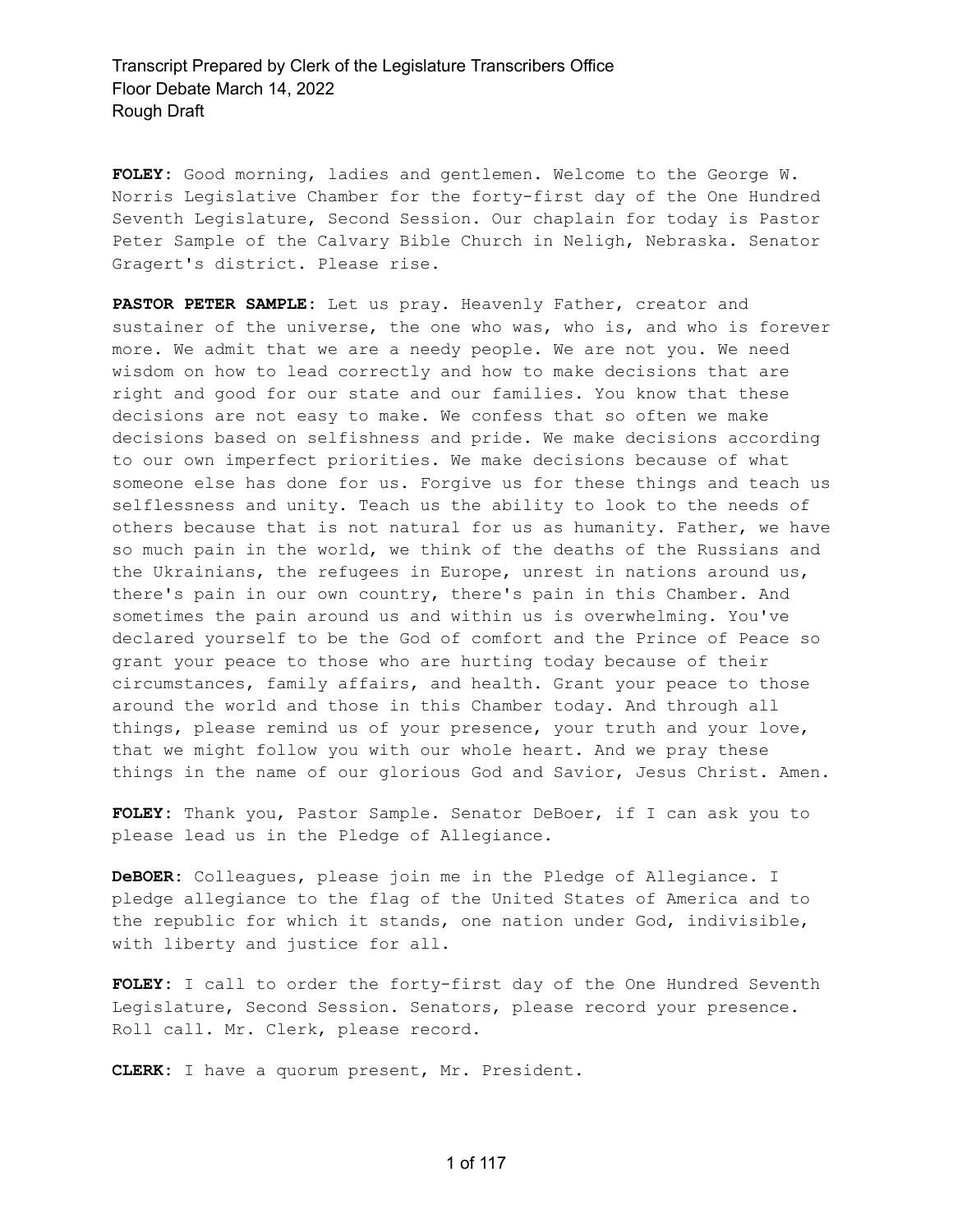**FOLEY:** Thank you, Mr. Clerk. Are there any corrections for the Journal?

**CLERK:** I have no corrections at this time.

**FOLEY:** Thank you, sir. Any messages, reports, or announcements?

**CLERK:** Just one item, Mr. President, an amendment to LB1144 by Senator Flood to be printed. That's all that I have.

**FOLEY:** Thank you, Mr. Clerk. While the Legislature is in session and capable of transacting business, I propose to sign and do hereby sign the following five legislative resolutions: LR313, LR314, LR315, LR316, and LR317. We'll move right to the agenda. General File 2021 Speaker priority bill. Mr. Clerk.

**CLERK:** Mr. President, LB283, a bill by Senator Briese. It's a bill for an act relating to time; it provides for year-round daylight saving time as prescribed. Introduced in January of last year. Referred to the Government, Military and Veterans Affairs Committee. The bill was advanced to General File. At this time, Mr. President, I have no amendments to the bill.

**FOLEY:** Thank you, Mr. Clerk. Senator Briese, you're recognized to open on LB283.

**BRIESE:** Thank you, Mr. President. Good morning, colleagues. I rise today to present LB283. I first want to thank the Speaker for prioritizing this bill, putting it on the agenda. LB283 would move Nebraska into year-round daylight savings time once two conditions are met. First of all, the federal government will have to authorize such a move by the state. Second of all, the bill would require that three adjoining states also pass similar bills. A growing number of states have implemented legislation allowing for year-round daylight savings time. As of this time three years ago, that number was eight. After the 2020 legislative session, it was 14. After the last legislative session, it was 19. So now 19 states have enacted legislation to provide for year-round daylight savings time, including our neighboring Wyoming. And it's my understanding there are currently bills in 28 states now that would do the same thing, bills under discussion. The federal government in 1966 passed the Uniform Time Act. It allowed states to opt out of daylight savings time and go to year-round standard time. But it also gave mandatory beginning and end dates for those states that do wish to participate in year-round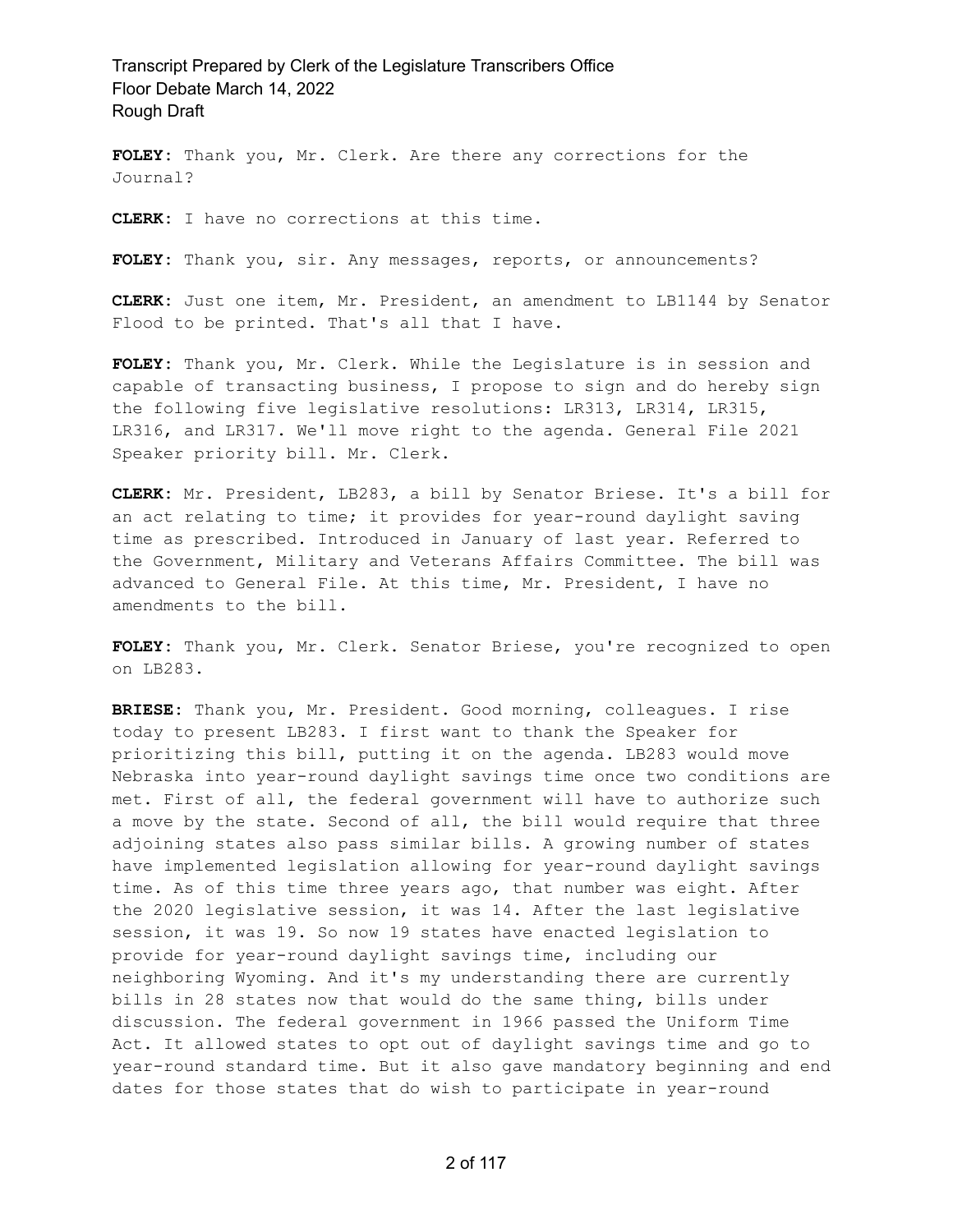daylight savings time-- or in the daylight savings time, excuse me. So this means that a state's choices are now as it stands now, year-round standard time or else changing our clocks twice a year under daylight savings time. It seems everybody in the state hates the idea of having to change their clocks twice a year. The feedback in my office and others have gotten has been overwhelming. The opinions on some Facebook polls suggest 85 percent of respondents don't want to continue changing their clocks, and they're not wrong. The reasons to end the practice of changing our clocks twice a year are numerous from parents calling us to telling us it makes it harder getting their children out of bed in the morning after the change to folks with epilepsy, especially parents of small children with the condition, telling us that it is dramatically more difficult to time their medication schedules to hard scientific data for medical research that the practice actually costs lives to studies pointing to reduced economic activity flowing from standard time. So what about the medical impacts of changing our clocks? Folks with epilepsy and other conditions causing seizures report seeing an increase in the weeks after the change. Heart attacks go up too. A study by the University of Michigan, University of Colorado, and the U.S. Department of Veterans Affairs in 2014 found a 24 percent increase in heart attacks on the Monday following the time change. Other studies have shown statistically significant increases for up to a week after that. The study by Finnish researchers in 2016 showed an increase in strokes of up to 25 percent for the two days following the springtime change. Another study by the University of Colorado of over 700,000 car accidents found a 6 percent increase in fatal car accidents in that week after changing times. An economist with the University of Oregon found a 6 percent increase in workplace injuries among miners. This practice of changing our clocks twice a year is actually hurting and even killing people. And I passed out a handout here with several pieces of information in it, and I've included in that handout some studies that basically contain that information relative to the health risks associated with changing our clocks. But the time change is also costing us money. For example, the workplace injuries I mentioned were estimated to result in a 67 percent increase in lost workdays. A 2012 study published in the Journal of Applied Psychology showed a substantial decrease in worker activity and an increase in the time in the mornings of the days-- in idle time in the mornings of the days following the time change. Between medical costs, sick days from heart attacks, strokes, and car accidents, lost workdays from workplace injuries, and simple decreased efficiency at work, the costs really begin to add up. Furthermore, an economics and analytics company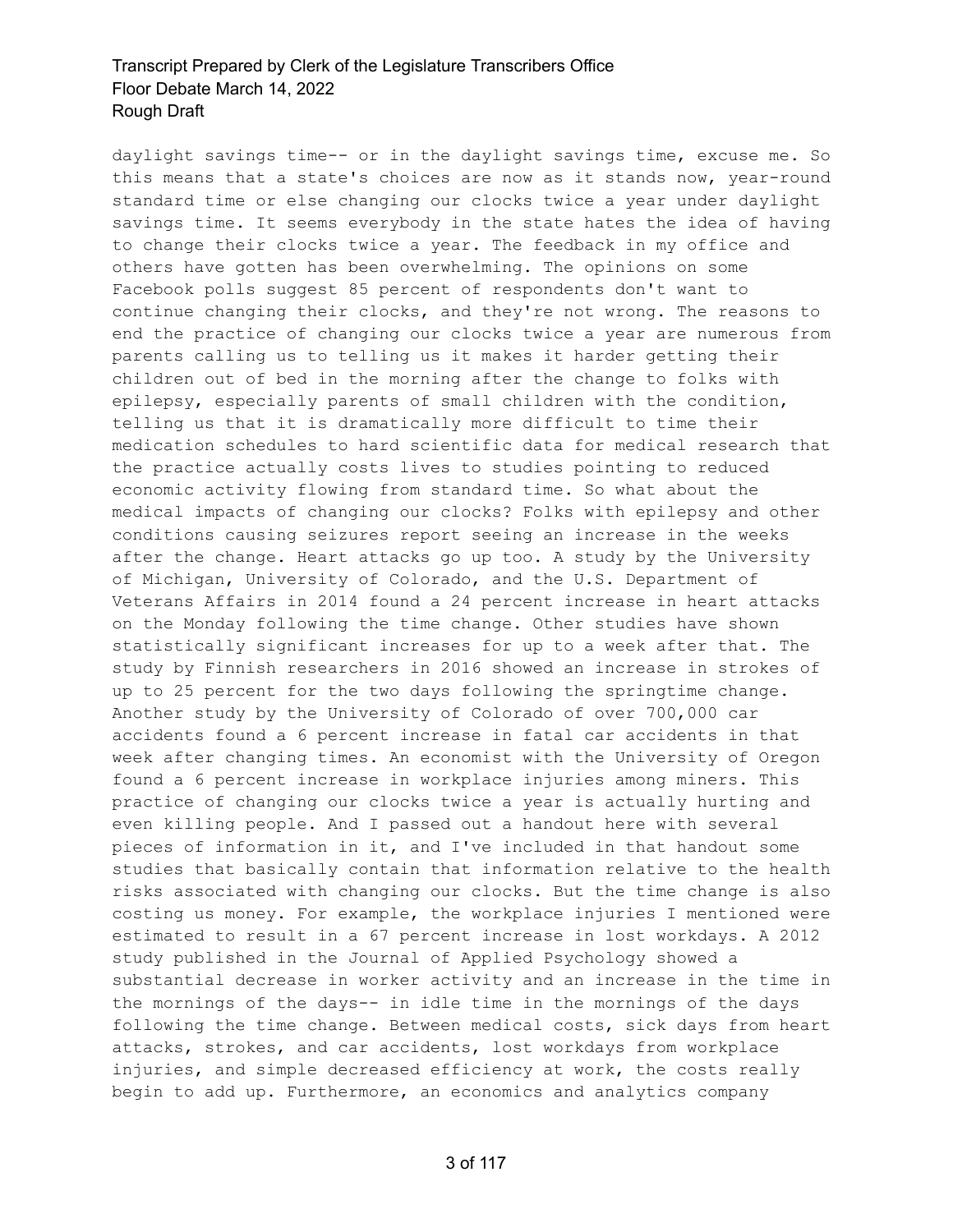undertook a study entitled Estimating the Economic Loss of Daylight Savings Time for U.S. Metropolitan Statistic Areas, which led others to create a lost hour index and an interactive map to show the economic cost to businesses. That economics and analytics company estimated that businesses in the U.S. lose over \$430 million of economic activity every year in the days after the time change. So I do think a very strong argument can be made against continuing the practice of changing our clocks twice a year. So what are, what are we looking at here? So right now, we've got two choices. If we don't want to change our clocks, we can go to year-round standard time or we can implement this bill that would put us on the path to year-round daylight savings time and we can go year-round standard time without congressional authorization. With LB283, I've landed on year-round daylight savings time. And why is that? And that really is because of the potential increase in economic activity that could flow from year-round daylight savings time. We talk about growing our state all the time, creating opportunity, creating economic growth, adding employment, adding jobs, and that should always be our goal. And I would suggest that year-round daylight savings time could be a valuable tool in our efforts to grow our state's economy. Commentary suggests a net increase in consumer spending and, hence, economic activity flowing from an extra hour of daylight in the evening. In that packet that I referred to earlier, there's an article from 2009 found in MPR, where one author suggested that daylight savings time, quote, has been a fantastically effective retail spending plan, unquote. That commentator doesn't cite any sources for that. And again, that was in 2009. The last piece in that packet is an article written by former U.S. Senator Orrin Hatch. In it, he makes the case for year-round daylight savings time as a tool to help us recover from the impact of the pandemic, noting it would, quote, encourage shopping and retail sales during the winter months, unquote. Also distributed another article on that packet from CNBC that touted the beneficial impact on the economy flowing from daylight savings time. Now these last two articles, again, the 2009 article didn't quote any sources. That was what he maintained in that article. But the last two articles cite a study from JPMorgan Chase and Company. And I also handed out that study. I believe it's number five in that packet. So what about that study? In it, JPMorgan Chase in November of 2016 undertook to, to assess the economic impact of daylight savings time. They did this by comparing economic activity for the 30-day periods immediately after the beginning of standard time and immediately after the beginning of daylight savings time in three urban areas. They compared that, that activity to the activity found in Phoenix where daylight savings time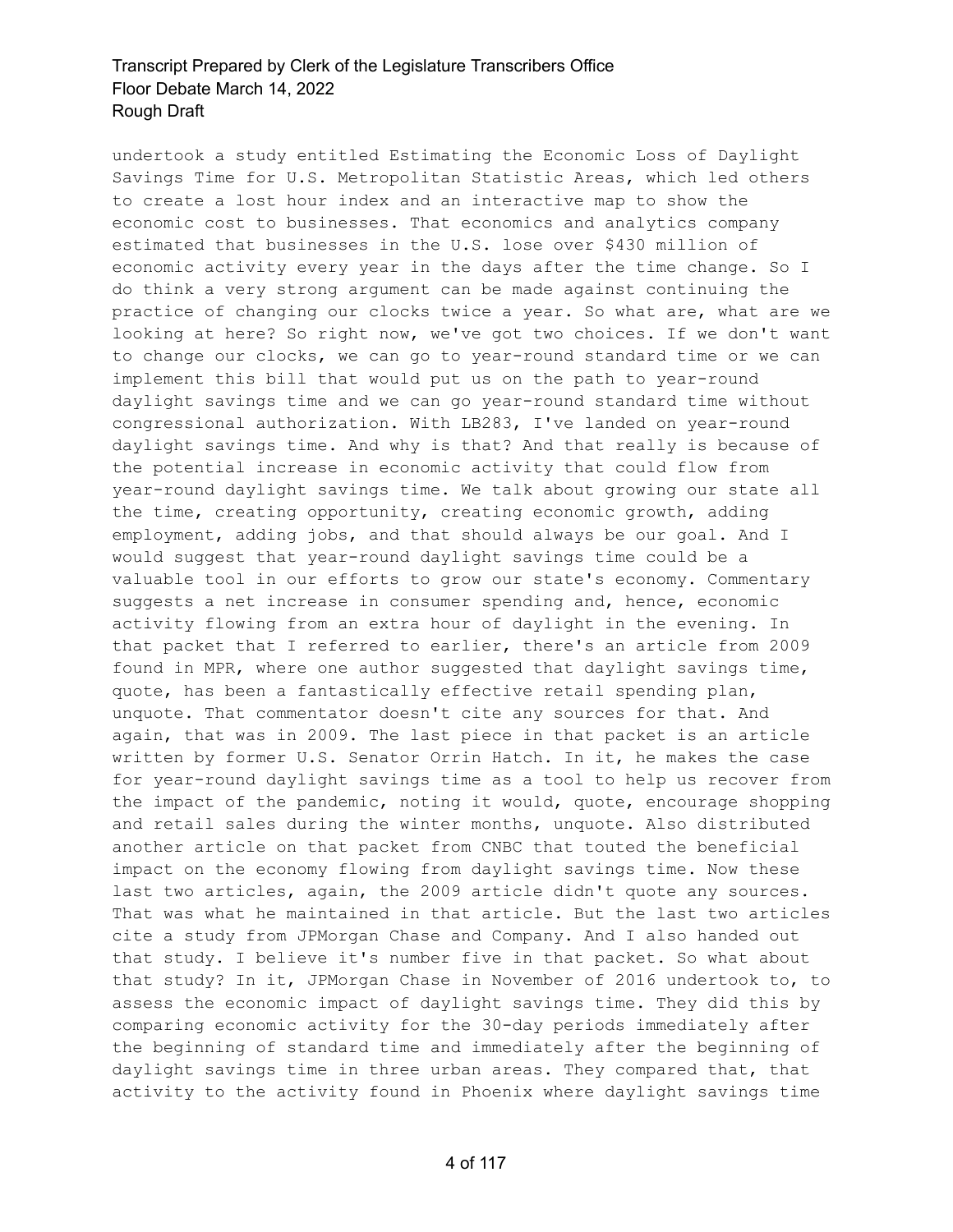is not recognized. And so the urban areas they compared to Phoenix included Los Angeles, Denver, and San Diego, and they compared credit card usage during the months of November and again March and April. Essentially, the 30-day period following, following the implementation of standard time, the 30-day period following the implementation of daylight savings time compared those urban areas to Phoenix where they don't change the clocks. In it, they found an average increase in credit card activity of 1.5 percent for the 30 days immediately following the start of daylight savings time in those other urban areas compared to Phoenix and an average decrease of 3.5 percent for the 30 days following the start of standard time. Now the, the data varied between those cities, the Denver area and San Diego and L.A., but the, but the average was the 1.5 and the 3.5. And that data does raise some intriguing considerations, you know, especially relative to that 3.5 percent decrease in credit card activity following the change to standard time as compared to Phoenix and let's run those numbers. Depending on who you ask, consumer spending in Nebraska equals roughly \$79 billion per year. And for the sake of simplicity, would equate to roughly six point billion dollars a month. Now, now the Chase study suggested a 3.5 percent drop off that that first 30 days. You know, what about the entire four months of standard--

**FOLEY:** One minute.

**BRIESE:** --time in the winter? Thank you, Mr. President. The study doesn't provide data on the entire four-month period, we're left to surmise. But if we could surmise that based on the Chase studies year-round daylight savings time would generate a 2 percent bump in economic activity for the four-month winter period, what are we dealing with? We're talking about roughly \$530 million in increased consumer spending. And again, these numbers are admittedly speculative. But what would be the impact of \$530 million of consumer spending? An economist to plug in a, a multiplier to this might be two to three times that, but we're left to speculate. We are talking about more jobs. You're talking about more investment, you're talking about more income, more state revenue. Again, we're left to speculate. But the point is an extra hour of daylight in the winter evenings can yield extra consumer activity, extra spending and, yes, enhance economic activity in our state. And that's good for Nebraska. So if you're looking for [INAUDIBLE]. Thank you, Mr. President.

**FOLEY:** That's time. Thank you, Senator Briese. Members, you've heard the opening on LB283. Before we get into a discussion of the bill, I recognize Senator Brewer.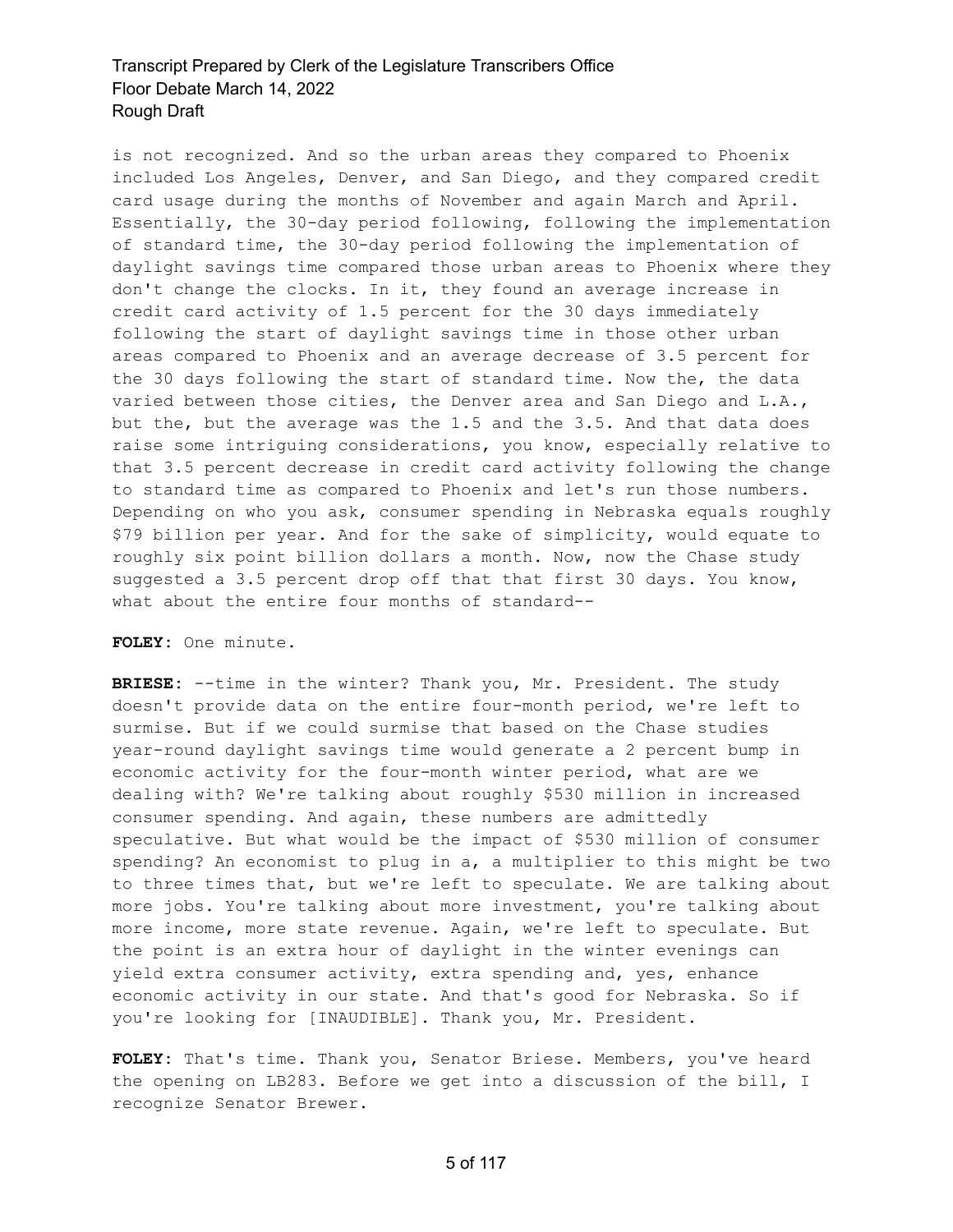**BREWER:** Thank you, Mr. President. Friday was kind of a rough day and not because of the actions in here, but because I, I had some medical stuff. And so after the vote and after everything settled down, I was given this card, which you guys signed. I don't think there's going to be much I keep of all the stuff that lobbyists give us at our evening events. But this one I'll keep. And for the ones that haven't seen it, it just says cancer has met its match and it's signed by everybody. So thank you. I try not to share much about personal issues. I probably would just soon no one knew that I had the leukemia fight last June. I spent a good share of it in the hospital. I want to thank Senator McDonnell for coming up daily and bringing me food so that I could survive in a hospital and not have to eat their food. I was also tempted by Senator Lowe, who came to the hospital with DQ blizzards. Thank you for that. We are a body here to pass legislation, but I think sometimes things happen to make you realize that we go beyond that and we have friends for life also. So thank you. Thank you, Mr. President.

**FOLEY:** Thank you, Senator Brewer. Debate is now open on LB283. Senator Erdman.

**ERDMAN:** Thank you, Mr. President. Good morning. It's one of those rare things today. I may be the only one, the only one in opposition to daylight savings time being year round. I was wondering if Senator Brandt would yield to a question?

**FOLEY:** Senator Brandt, would you yield, please?

**BRANDT:** Yes, I would.

**ERDMAN:** Senator Brandt, you and I had a conversation earlier this morning about the time, and I had made a comment that God had created time and put the sun in the middle of the sky at 12:00. And you'd made a comment about being able to tell time by the sun. Can you share that with us?

**BRANDT:** Yeah, when before-- way back when I was in high school and you'd be out in the field cultivating or something in an old open tractor, you got pretty good at telling what time dinner time was. And usually it's when the sun was straight up in the sky.

**ERDMAN:** Do you ever have tried-- have you ever tried that on daylight savings time?

**BRANDT:** Sure, the sun's always in the same spot.

#### 6 of 117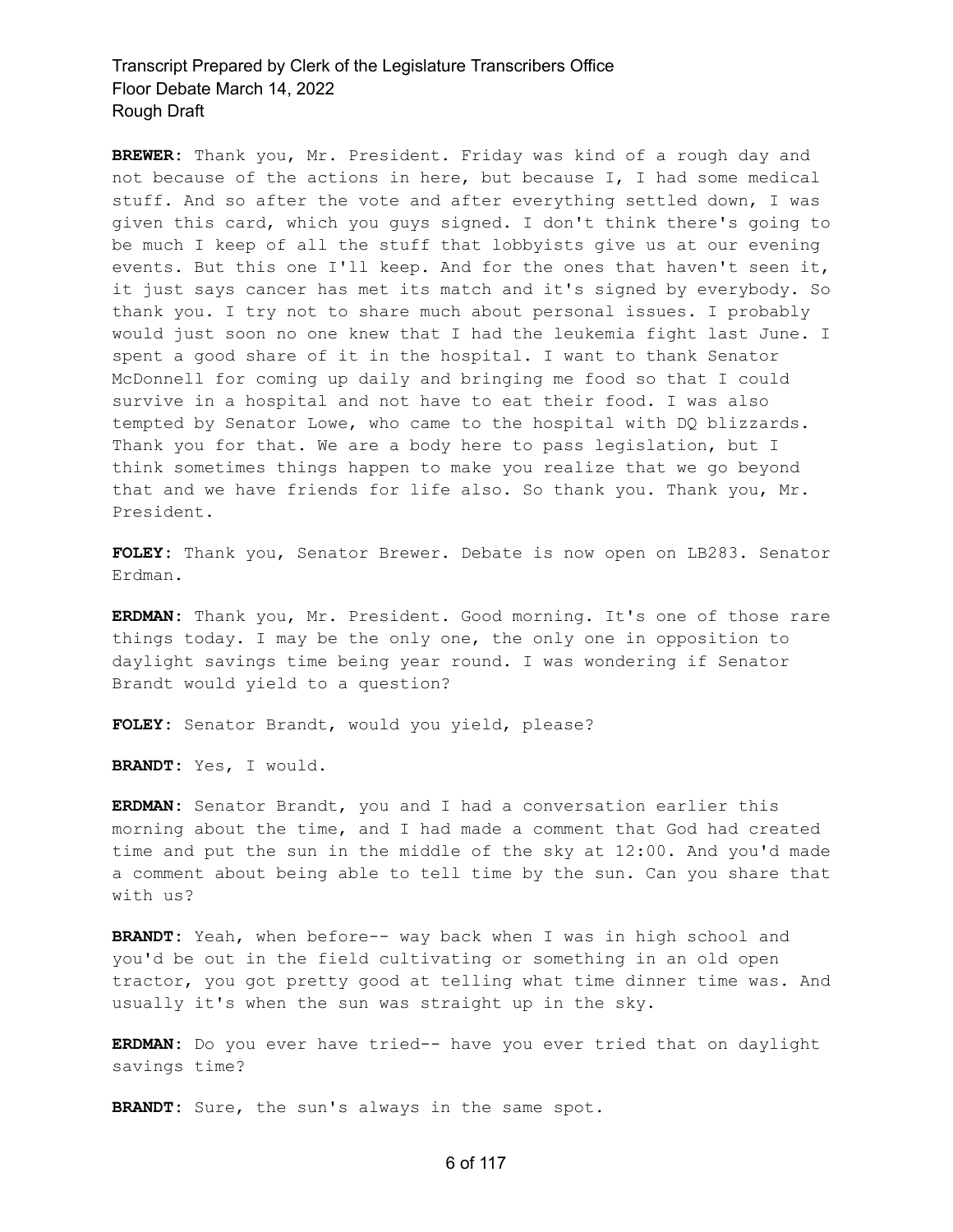**ERDMAN:** But it never seemed for me, it never seems to be as close as when the sun was straight up.

**BRANDT:** That's, that's probably true.

**ERDMAN:** OK, thank you. So as I listened to Senator Briese this morning, he outlined exactly all the reasons why we shouldn't change the time, and I have no reason to dispute any of that information. What I'm going to share with you is in this time zone in Lincoln, Nebraska, if we pass this, it'll be after 8:00, 8:00 a.m. before the sun comes up in the wintertime, December, January, when the days are short, after 8:00. That is a significant problem for young people going to school and those activities that have to happen before you go do something at 8:00 in the morning. I would be in favor of standard time year round and I would be more in favor of making the state one time zone and that time zone being mountain time. That's my opinion. It will catch very little support, but I will tell you now that changing the clocks is peculiar and it has a long-lasting effect on how you respond for the next couple of weeks until you finally adjust. And so if you want to go golfing in the afternoon, open your business at 7:00 and close at 4:00. But the sun comes up at an appointed time every day irregardless of what we say the time is. And if you're OK with it being dark until 9:00, so be it. But we will have to, as Senator Briese mentioned in his opening, have to get other states to agree to this. And then you have to have Congress agree. And I don't know if you're going to get any agreement out of the Congress we currently have. So whether this will happen or not, I don't know. But if there is someone else in this body that stands up and supports standard time year round, I will be surprised. But I can tell you right now, when God created time, he put the sun right in the middle of the sky at noon. And if it's good enough for God, is good enough for me, and I'm not in favor of daylight savings time. And I will vote no on this every time. Now if you want to go standard time, I'll vote with you and it won't make any difference because you probably have significant votes to do this. So it looks like in the queue there we got, like, five or six people that are going to love this thing to death. And so we'll continue to do that until we vote. But I do have a question for Senator Briese that I think he can answer. At least I hope so. Would he yield to a question?

**FOLEY:** Senator Briese, would you yield, please?

**BRIESE:** Yes.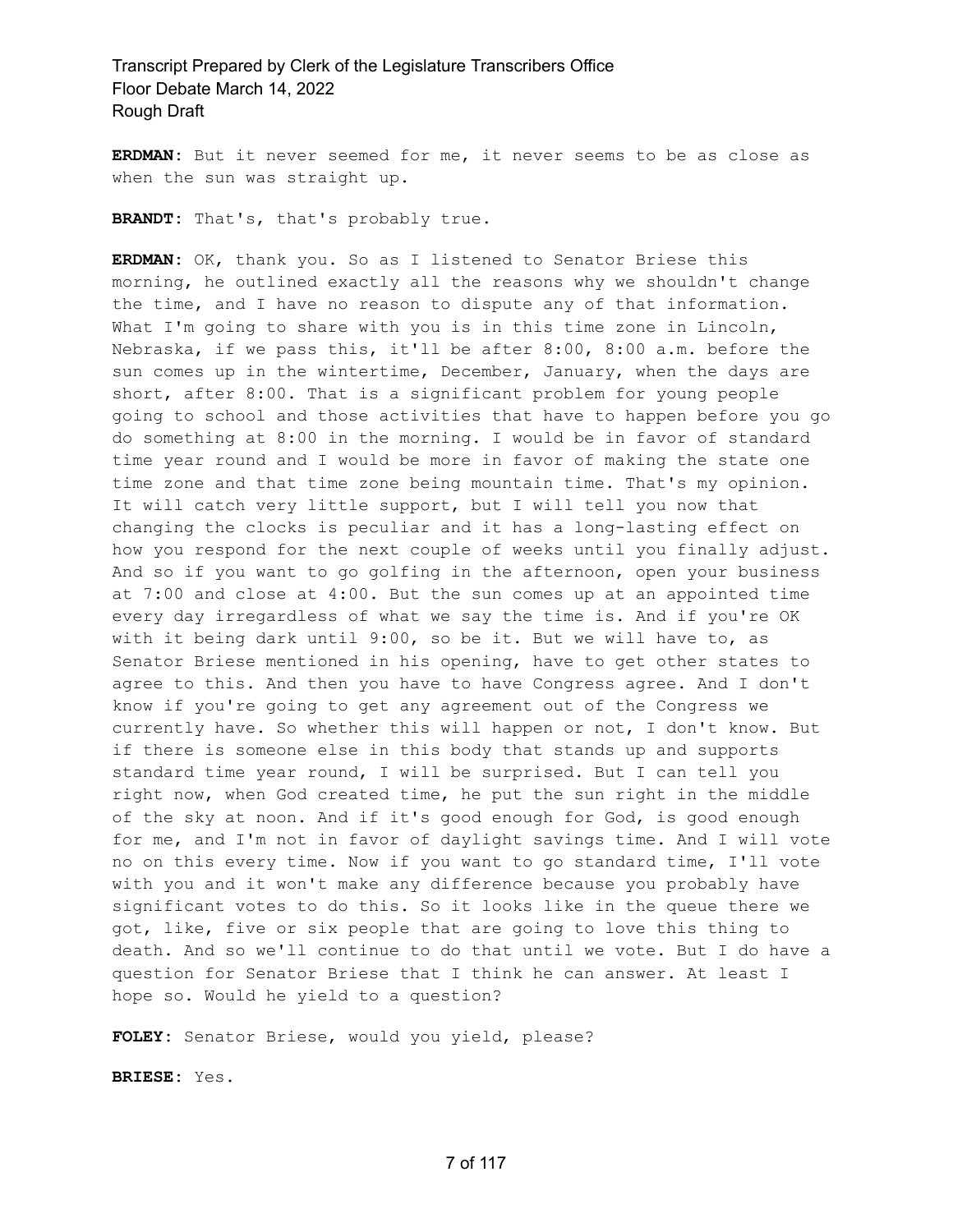**ERDMAN:** Senator Briese, in the last couple of pages of your handout there's a heading at the top of the page that says the first ever all electric--

**FOLEY:** One minute.

**ERDMAN:** --Chevy Silverado. I read that whole article and it says absolutely nothing about a Chevy Silverado. Why was that included?

**BRIESE:** I saw that too, Senator, and I wondered the same thing, but that was a reference to a different article, I believe. I saw that this morning and I wondered, well, I got the wrong pages in here.

**ERDMAN:** OK.

**BRIESE:** But, no, I think that's just a reference to a different article.

**ERDMAN:** OK. I would-- I made that assumption knowing the thorough, thorough job you do reviewing things, and I had to ask that question. But that's my comments today. Thank you.

**FOLEY:** Thank you, Senator Erdman. Senator Moser.

**MOSER:** Thank you, Mr. Lieutenant Governor. The overwhelming response I get from people is that the change from daylight savings time to standard time is painful both times fall and spring, and that they would like us to pick one and stick with it. And it sounds like Senator Erdman would rather stick with standard time, and Senator Briese has come up with a bill to stick with daylight savings time year round. You know, time goes back a long way. I mean, you know, the, the moon gets overhead at noon. It's been there-- the moon-- the sun gets up overhead at noon in the middle of the year in this part of the, the country. And we adjusted our schedules, our work schedules, school schedules and everything to that. And somebody had the bright idea to go to daylight savings time, where we all get up an hour earlier and then we have more time to recreate in the evening. So I think that's kind of how it started. And probably if we go to daylight savings time year round, people will adjust over time and it'll be kind of back where we were before. But nonetheless, I think Senator Briese should be lauded for bringing up a controversial subject, but I get the response from my constituents that they support year-round daylight savings time. So I'm, at this point, I'm supporting Senator Briese's bill. Thank you.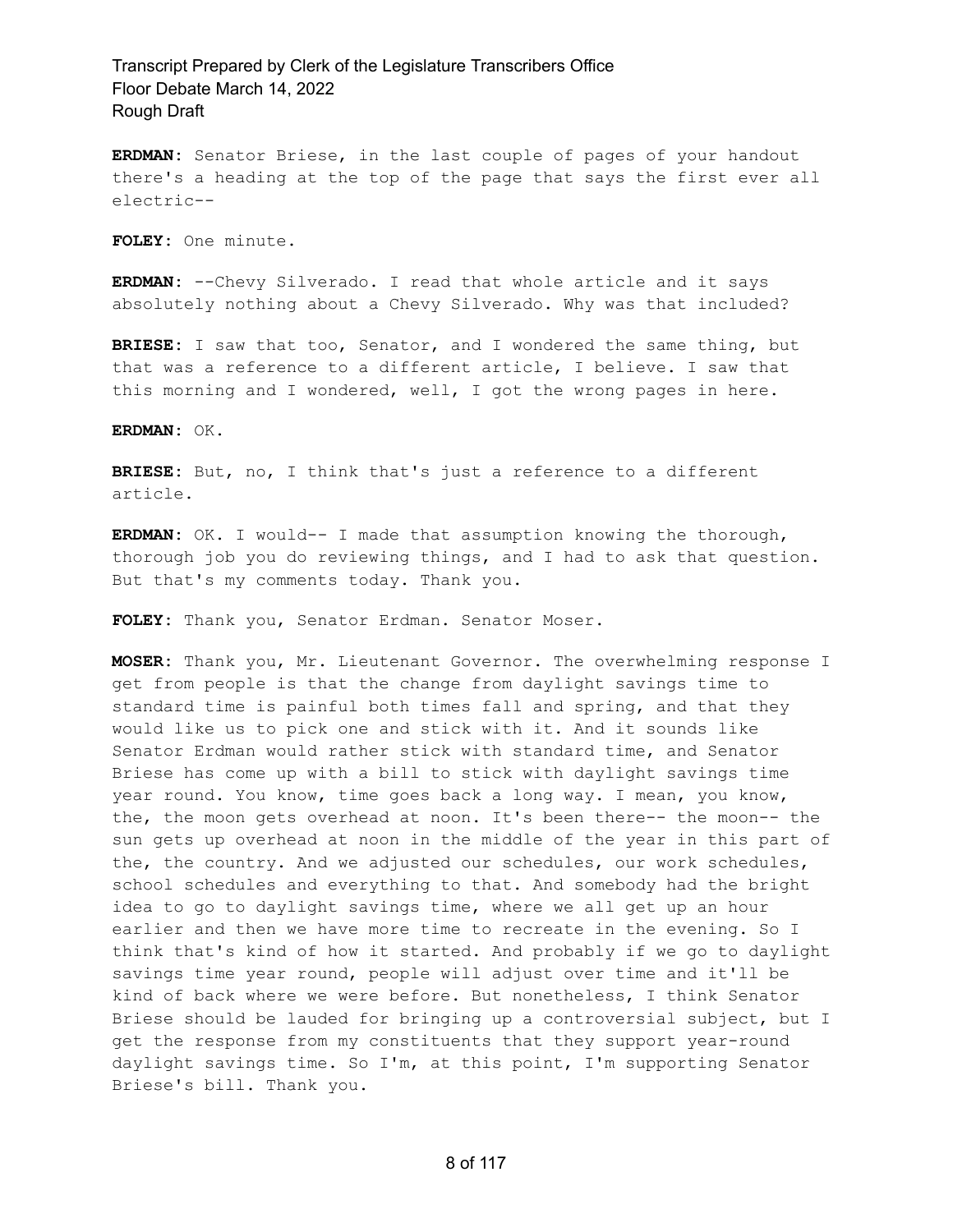**FOLEY:** Thank you, Senator Moser. Senator Dorn.

**DORN:** Thank you, Lieutenant Governor. You said me? Yeah. Thank you. I'm going to get up and stand in support of this bill also. I, I do agree with some of Senator Erdman's comments very much the part about and you read some of these articles here as especially as we get older, the people 30 and younger, it doesn't-- their internal clock doesn't take near the adjustment as some of the rest of us as we start to get up in years, the older people are very much in favor of having one set time. When I ran four years ago, when I ran for this office, my wife was very supportive and helped me a lot. And when we-- she found out I was elected, she talked to me about-- we talked about bills one night and she says the only thing I want you to visit about or bring up a bill is daylight savings time. And so I was all fired up as a brand new senator, and I came up here, hired my staff, and once we had our staff hired most of you know Janet Anderson on my staff and she's been here 30 years, and I brought that up and I said, I want to introduce that bill. I want to bring a bill forward like that. She says, well, Senator so-and-so has ten years ago and somebody did. It's probably been brought up 20 times. And then Senator Briese has brought this up several times also. But this morning my wife and I had a little conversation or yesterday afternoon about this, that she wanted to make sure I was still supporting this bill and I said, yes, of all the things I'll do up here I'll very much support this bill. But I have a couple of questions for Senator Briese if he wouldn't mind.

**FOLEY:** Senator Briese, would you yield, please?

**BRIESE:** Yes.

**DORN:** Yes, one of the questions I have on here is if we pass this, this goes on forever or is there a sunset time when the body would need to revote on it?

**BRIESE:** No, there's no sunset in this as currently drafted. Again, though, it would hinge on the federal government allowing this and adjoining-- a handful of adjoining states adopting similar legislation.

**DORN:** And the other thing when you in your opening comments, you said there were 20-some states that have passed something or are looking at it?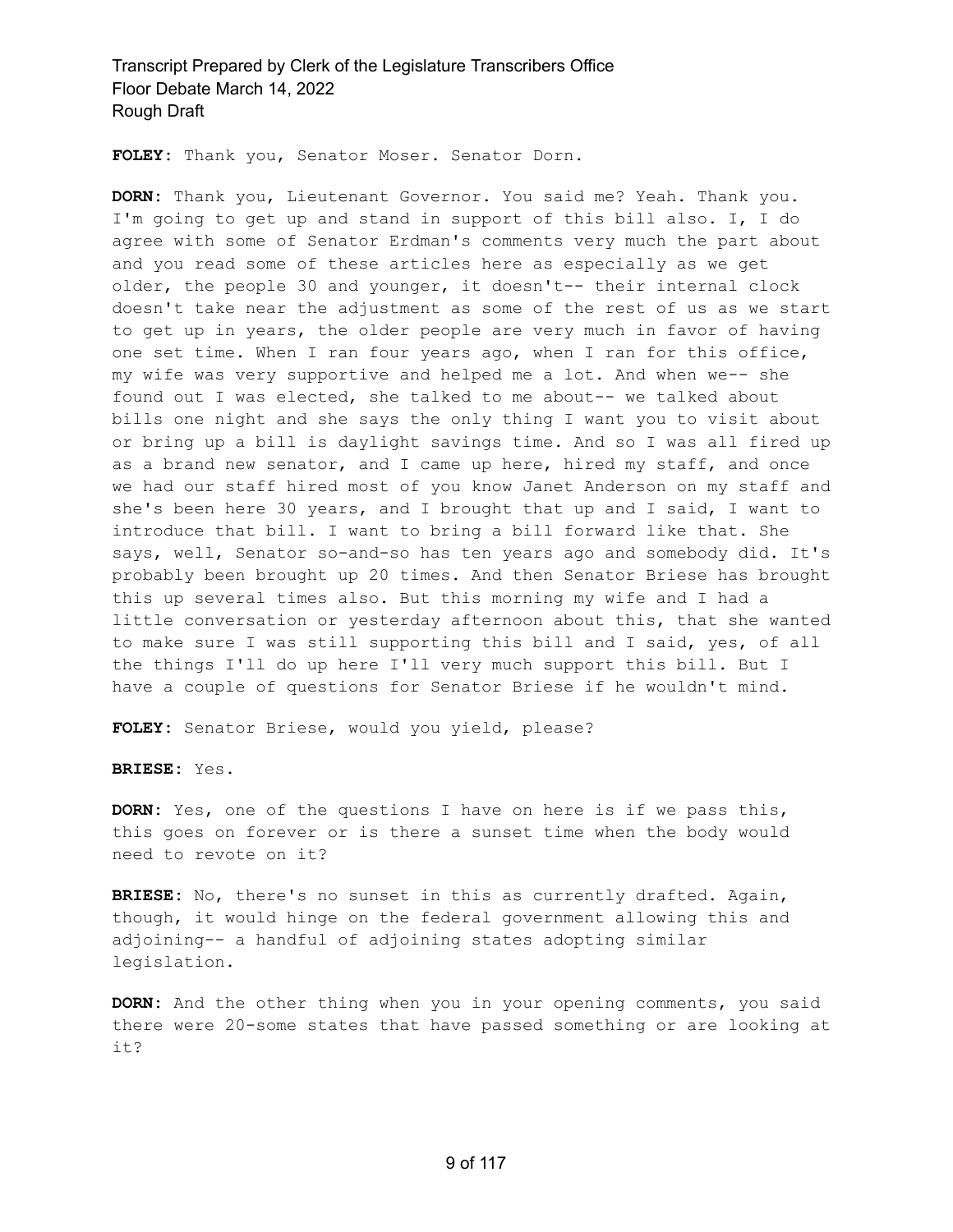**BRIESE:** I think there's 19 that have passed is the latest informa- passed similar legislation is the latest information I have, and I believe there is legislation currently having been introduced in 28 additional states at this time.

**DORN:** Twenty-eight additional states. So but nothing in this bill or in as far as you know in any of the other state's bill then requires the federal government to act on this?

**BRIESE:** The federal government, because of the-- I think it's the 1966 Uniform Time Act. I think it's contained in there. They're going to have to authorize this. And there have been multiple bills in Congress to do that. It's my understanding there currently are bills in Congress to allow this to happen. So they're going to have to authorize this before these bills that the other states and hopefully we will have passed to go into effect.

**DORN:** Well, I guess my question is this, though, if 30 or 35 or 40 states pass something, does that require the federal government to act on it?

**BRIESE:** No, I don't believe it would require anything of Washington. But as this trend continues, as more and more states adopt this, that was one of the points I was going to make, it becomes-- I think it becomes more and more likely that the federal government will look at that trend, that overwhelming trend, and they'll be more inclined to act. One would hope. One would think.

**DORN:** OK, thank you very much. Thank you for those answers and I'll yield my time.

**FOLEY:** Thank you, Senator Dorn. Senator John Cavanaugh.

**J. CAVANAUGH:** Thank, thank you, Mr. President. Well, I rise in support of LB283, and I was originally in support of it for the medical reasons that Senator Briese articulated, and he handed out the articles here, which I haven't had a chance to read about the economic impact. So I'm interested in that as well. But ultimately, yeah, I, I agree with, I think, what pretty much everyone saying here is that the key is consistency and that we've-- daylight saving time or the change, I think has outlived its usefulness. And so I appreciate Senator Briese bringing this bill, and I appreciate the, the attempt to make sure that we harmonize our, I guess, laws with other states as we go forward. Senator-- to Senator Erdman's comments, I don't know,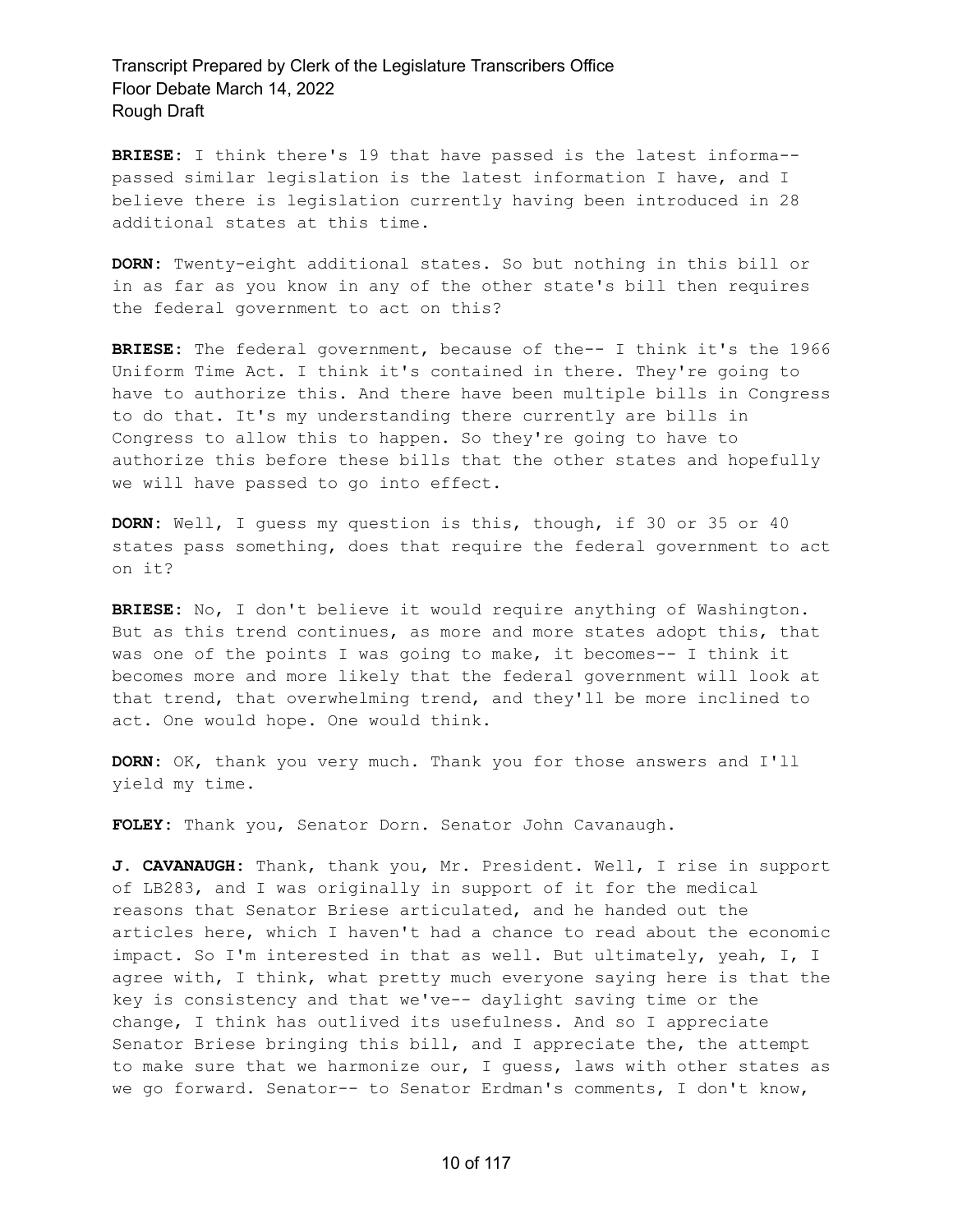he's around here somewhere. Oh, there is. I, I don't necessarily disagree with you about both of your suggestions of, of picking standard time and mountain time. I think the key is consistency. I think that-- and that's the reason I support Senator Briese's bill, and I think that having a question about which consistent thing to, to undertake is important. But as Senator Briese pointed out, we only have one option at this point in time. So he's advancing this legislation to get us in a position where we could make a, a choice between the two. So like I said, I think that the key here is eliminating the time change. As I actually was sitting here and I was trying to read the articles and I thought, oh, I need to change my watch. My-- looking at the clock right now, 10:33 on the wall and my watch still says 9:33. So I'll take my time off the mike to try and figure out how to change my watch, which I have to do twice a year. And it becomes a hassle because my watch will stay wrong for several days, if not longer, and then I become late or early or off for events. But the big problem for me, being a person with young kids, I took my two oldest kids to school this morning and it was hard getting all the kids up, getting them ready. And it was dark this morning where it had been previously not dark when getting ready, which I understand that this bill would put us in that position where it'd be dark in the morning some other times. But the key, I think, is, again, that my kids had to-- are adjusting to that time change, and it makes it problematic to actually interact and living your life. So I think this is a good bill. I know it's unusual for me to stand up in favor of Senator Briese's bills, but I wanted to make sure and give credit where credit is due and some where we agree with each other and things. That is important. And I do appreciate and I will read these articles, Senator Briese, about the economic impact, positive economic impact of staying-- changing the time or sticking with no time change. And so I will be a green vote on LB283. I would certainly suggest others, including Senator Erdman, I think he should still vote for it even though he wants-- he has a different proposition, but. I will yield the remainder of my time. Thank you, Mr. President.

**FOLEY:** Thank you, Senator Cavanaugh. Senator Friesen.

**FRIESEN:** Thank you, Mr. President. I stand in full support of LB283. Some of us takes about 48 hours to acclimate to the time change and we're good. Others take two weeks and it makes life difficult for the rest of us. So I-- I'm in support of just picking a time and let's leave it. And I just have one question for Senator Briese if he would yield to a question?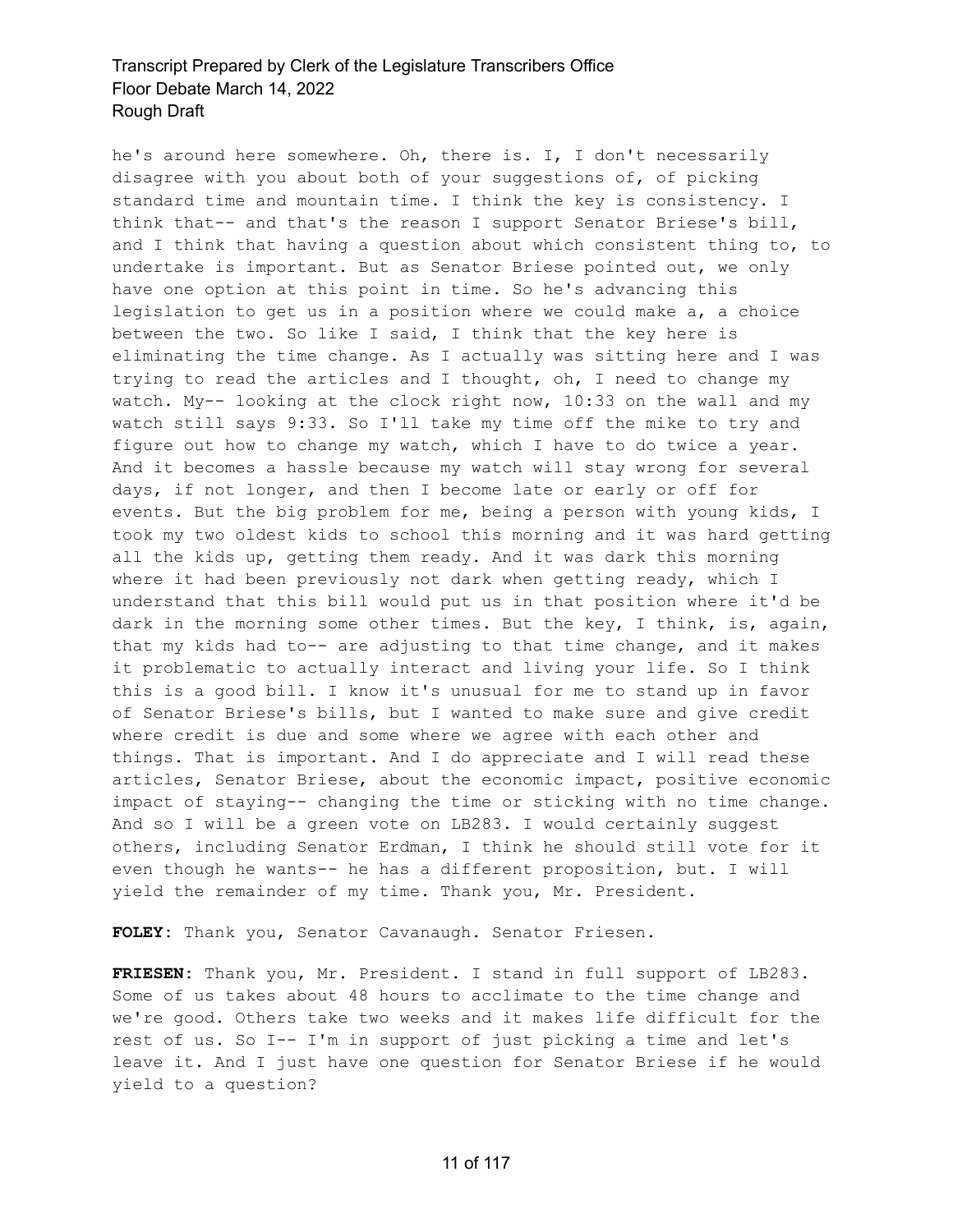**FOLEY:** Senator Briese, would you yield, please?

**BRIESE:** Yes.

**FRIESEN:** Senator Briese in the bill, does it anywhere in there guarantee us 12 hours of daylight?

**BRIESE:** No, I'm sorry it doesn't, Senator.

**FRIESEN:** Do we need an amendment to fix that?

**BRIESE:** You can try anything you want.

**FRIESEN:** Thank you, Senator Briese. OK, from, you know, in discussions past, I know people have blamed daylight savings time on farmers and numerous other reasons. But let me assure you that I don't care what time the sun comes up or what time it goes down. I think we still find hours in the day, and tractors these days have really good lights on them. So it doesn't matter to us. We don't care. So my main goal is to just see that we don't change the time twice a year. Thank you, Mr. President.

**FOLEY:** Thank you, Senator Friesen. Mr. Clerk for an announcement.

**CLERK:** Mr. President, Judiciary Committee will meet now in Executive Session under the north balcony. Judiciary immediately.

**FOLEY:** Thank you. Senator Erdman.

**ERDMAN:** Mr. President. I thought, I thought about this for several minutes, Senator Cavanaugh, John Cavanaugh. And in the spirit of cooperation and trying to get along and be negotiable, I had drafted an amendment and I, I showed it to Brandon. He thought it was a great idea, but I haven't introduced it yet. It's, it's the following: I want to split the difference instead of going to daylight savings time once a year and then back is we'll go 30 minutes. We'll adjust our clock 30 minutes. And then that way, everybody can be happy because this may be the first time that I have stood up here and offered a- an amendment that would be collegial or amendable. So 30 minutes. I think that would be appropriate. Then the sun would still come up in Lincoln before 8:00. And everybody should be happy because even those people who wanted to stay on mountain time don't get everything they want. And most people that want to stay on daylight, daylight savings time didn't get everything, but everybody got something. And I think that's how this is supposed to work here. And so I would assume that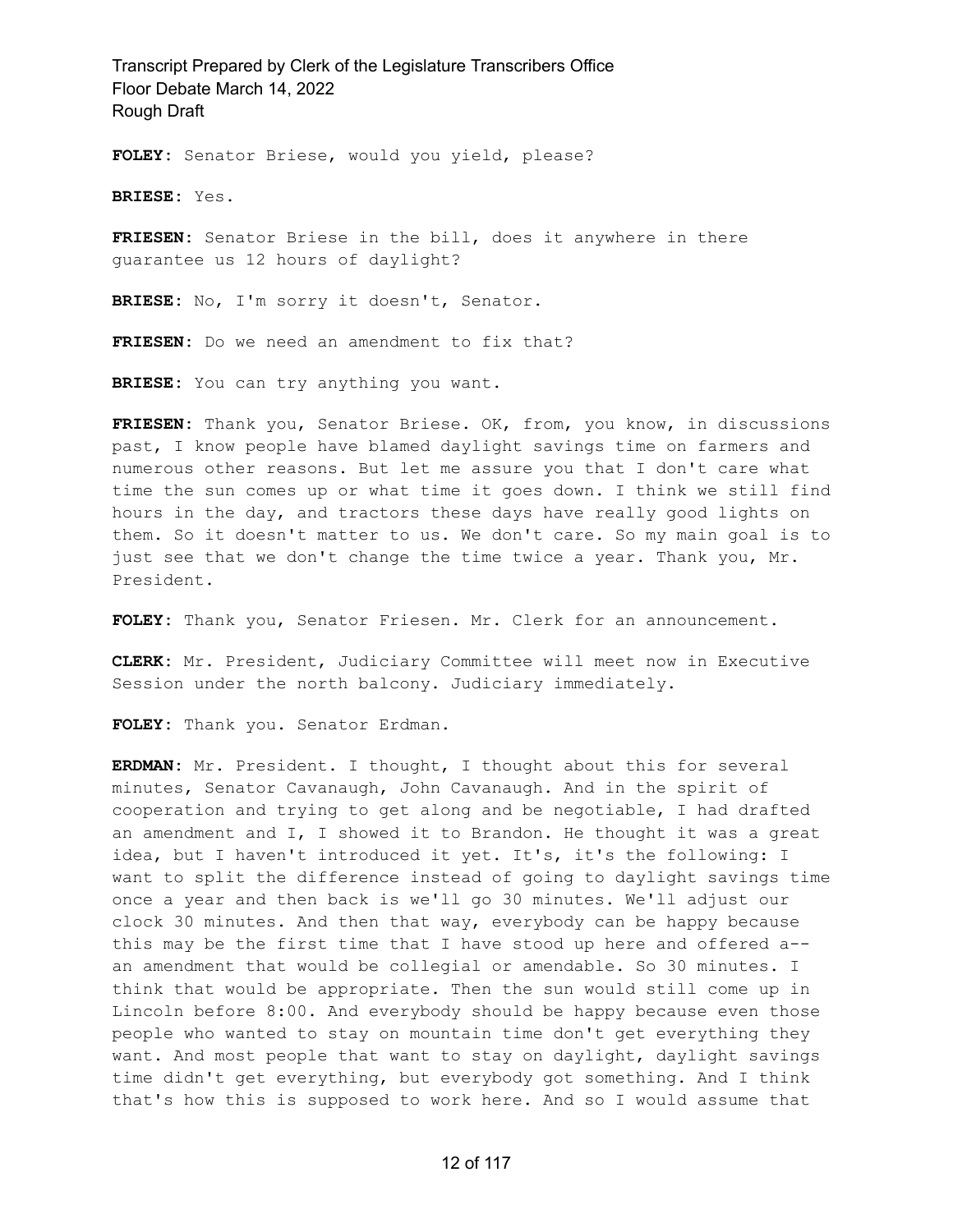three other states around us, Senator Briese, must go to 30 minutes as well. And so that would be, that would be an opportunity for us to lead the way and then people will say, well, you are the only state that is 30 minutes off. And then I would say we are the only state that has a Unicameral. So we can dare to be different. And so I think 30 minutes. I didn't drop the amendment. I, I may, but looks like there's only one person between the vote and me. So whatever I'm saying here is just stalling the vote to get the inevitable. Probably-- there's probably 47 of us here, so it'll be 47-- 46 to 1. But anyway, that was my thoughts. I thought 30 minutes would be a, a good starter. Maybe we can get some comments about just going 30 minutes. Thank you.

**FOLEY:** Thank you, Senator Erdman. Senator McCollister. Senator McCollister, you're recognized.

**McCOLLISTER:** Thank you, Mr. President. Good morning, colleagues. I traveled to Washington, D.C., this, this weekend, and so the time changes are, are-- is a relevant topic for me. This bill was heard in front of the Government Committee and I thought the way Senator Briese put the proposition was, was the way to go. That if the entire country made a change, that Nebraska could as well. And I think the, the legislation that he's offered is exactly the right way to go. I can't-- wouldn't know how to proceed if Nebraska unilaterally changed the time distance. I think there's one other state in the country that does that. And flying on an airplane and having one state that's an outlier is just a bad idea. So I congratulate Senator Briese, and I think we need to do a more thoughtful approach and not move unilaterally on any kind of time change in the state of Nebraska. Thank you, Mr. President.

**FOLEY:** Thank you, Senator McCollister. Senator Machaela Cavanaugh.

**M. CAVANAUGH:** Thank you, Mr. Lieutenant Governor. Good morning, colleagues. I was originally really in support of LB283, but I know it's, it's right, you're right, Senator Erdman, like 8:00 a.m. it being dark out is going to be excruciating to get my children to school. So I'm kind of on the fence, but leaning towards voting for it. I know that there's some concerns about youth sports as well. But it depends on what time we go with. We don't have to go with standard time or daylight savings time, so it, it really is dependent upon which time we go with as to whether or not we're going to have dark mornings or late, or late sunshine or early dark nights. So I stand sort of in the middle at this point in time. I did want to mention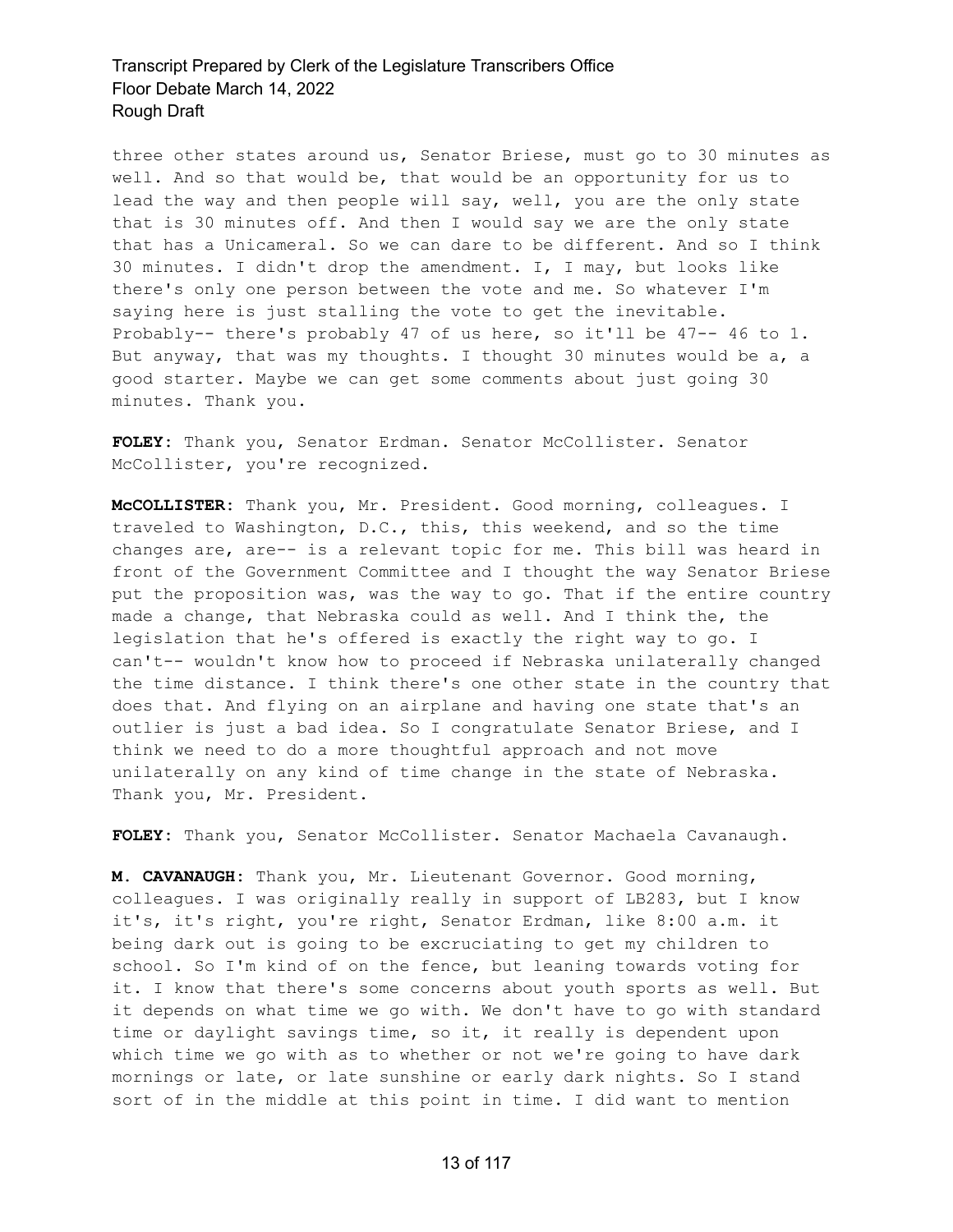because I've had a few people come up and ask me about the agenda and that there's the bills on consent. I did last week put amendments on all of the bills on consent. I did this prior to floor debate on Friday, or at least I started it prior to floor debate on Friday. So it has nothing to do with anything like that. It is about taking time. It is about taking time. Consent bills each take 15 minutes. And so with 20 consent bills scheduled ahead of all of our priority bills, that is five hours. So it will take five hours to get through the consent today. And that's the only reason. I put them on everyone's bills. There's nobody that-- I didn't look at who the introducer was or anything. So I'll take all 15 minutes, all 20 times. But unless other people want to speak, that's fine as well. I won't be offended if you don't want to hear me speak, but I intend to speak for five hours on these. So thank you.

**FOLEY:** Thank you, Senator Cavanaugh. Senator Clements.

**CLEMENTS:** Thank you, Mr. President. I have been here when this bill came up before, and I opposed it. I was just looking up the time when the sun rises in Lincoln, Nebraska, on December 21, which is the winter solstice. That time is 7:46 a.m. on standard time. If we switch to daylight savings time on December 21, it will be sunrise at 8:46 a.m. And my concern was children going to school in the dark when they're almost all of them are going to be starting before 8:46 a.m. And I had-- it would be my concern, but I was interested to hear the- some of the medical reasons. But would Senator Briese yield to a question?

**FOLEY:** Senator Briese, would you yield, please?

**BRIESE:** Yes.

**CLEMENTS:** If we do vote for this bill today, is it still prohibited to make the change by federal statutes?

**BRIESE:** Yes. Yes, Congress will have to act.

**CLEMENTS:** And regarding that, is marijuana a controlled substance and illegal federally?

**BRIESE:** Oh, I'd have think about that. Go ahead. You know the answer to it.

**CLEMENTS:** Well, I think it is.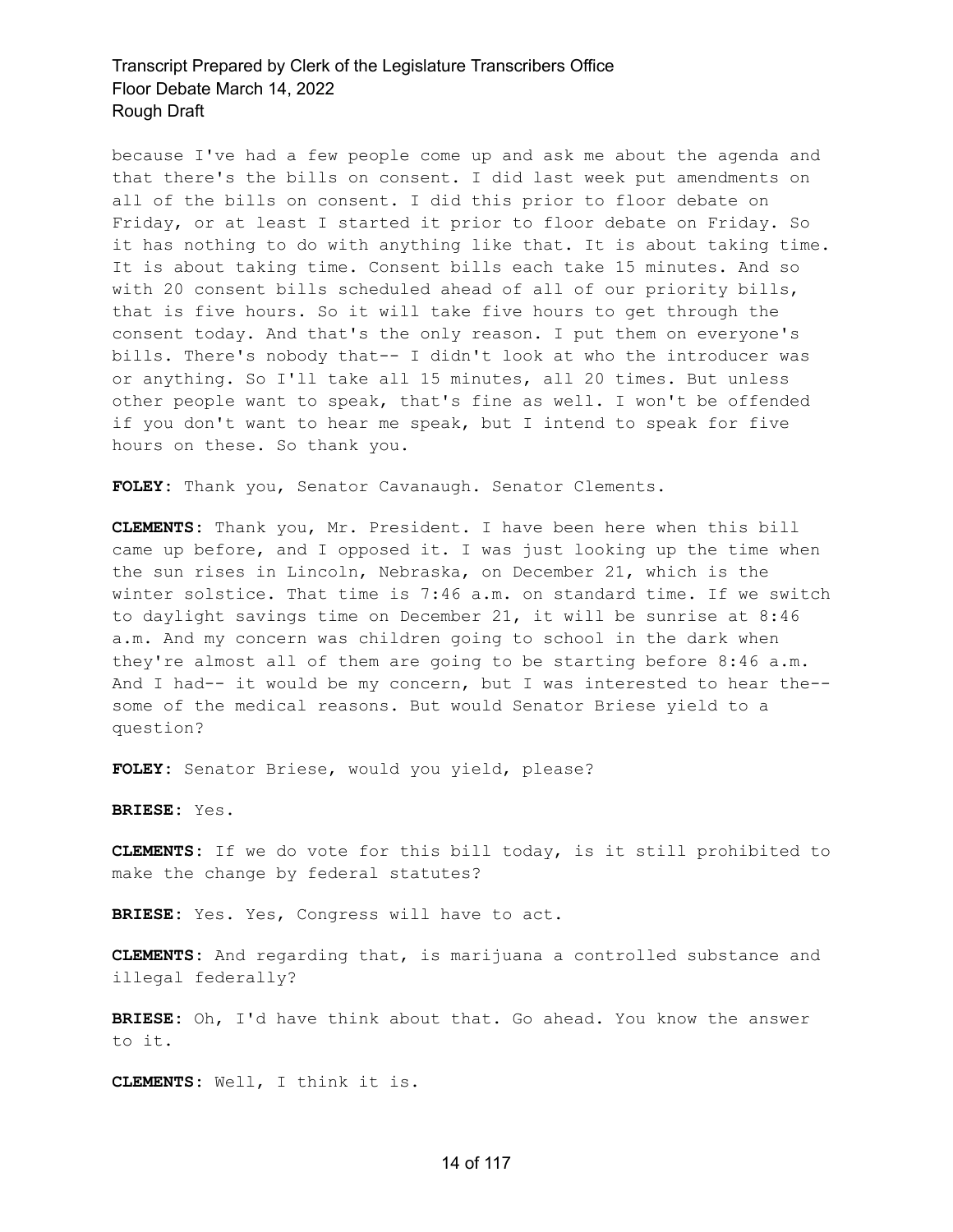**BRIESE:** OK.

**CLEMENTS:** But I think there's states that are enacting laws to legalize marijuana when federally it's still not allowed. And so it really doesn't matter if the federal government prohibits daylight savings time and couldn't we just say that we're going to do it anyway?

**BRIESE:** I would be very skeptical of that maneuver. I wouldn't advocate for that. I would want to wait for the feds, personally. Because again, you want some other states to take this step with you. You don't want to be an island here, and that's why we have it so three adjoining states would adopt it also. And then when we get federal approval, those other adjoining states presumably would also adopt it. So we would be fairly consistent with our neighbors. Going without federal approval, I would predict you wouldn't get other states to go with you on that endeavor.

**CLEMENTS:** Well, thank you. And I believe that leaving marijuana as a controlled substance illegal federally is a good thing to have the state follow as well. Thank you, Mr. President.

**FOLEY:** Thank you, Senator Clements. Senator Erdman, your third opportunity.

**ERDMAN:** Thank you, Mr. President. I appreciate it. So it was just brought to my attention that there is a place that doesn't stay on the rest of the time-- like time the rest of us do. Nepal is off 15 minutes, so we wouldn't be the only place in the world that's off a little bit. And some of our neighbors think we're off quite a bit on a lot of things, but that's the way it goes. But I think Senator Clements brought out a very good point about when the sun is going to come up. And we don't take that into consideration a lot of times, and I would think that most of you in this room have in the past several weeks either thought about or made the comment about how light it is earlier, how the time is that the light is getting earlier every day. And I noticed that and I am sure that if we were making this decision the first of January when it was dark at 7:45 we may have a different opinion about daylight savings time than we do today. And I heard Senator Briese said something about the sunset. And I think that happens once a day. I think, you know, towards evening the sun sets, and those are about the only things we can really count on the sun coming up in the sun going down. But there's a lot to be said for leaving it in standard time. And I'm, and I'm not trying to be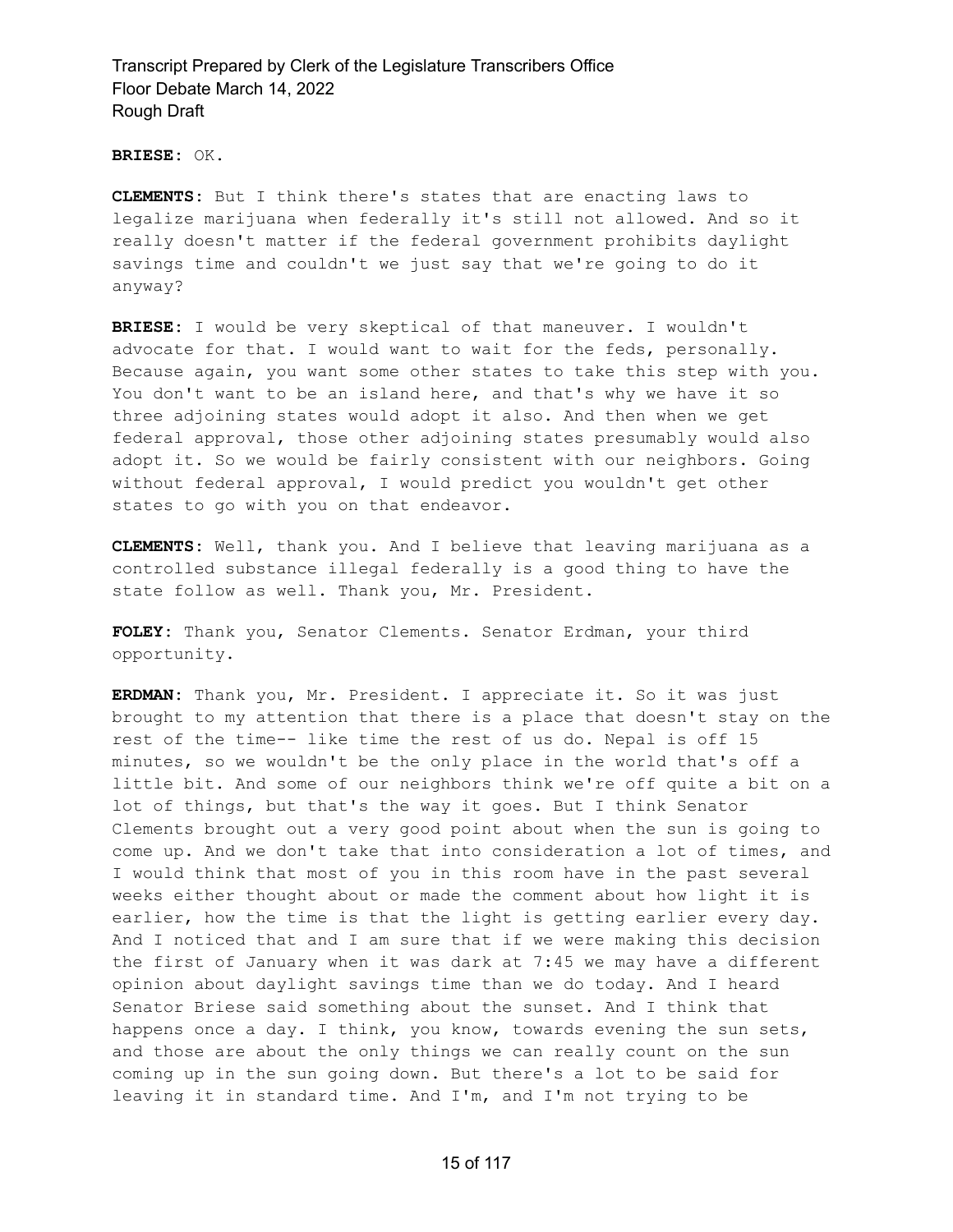facetious here or make a joke. I think that we should stay at standard time, and I, I don't disagree with any of the comments that were made about the ill effects of changing the clock. But I think that we have gotten to the place in our society where we're more interested, we're more interested in recreation, more interested in other things that we believe are vital and important. And in reality, maybe they're not. And so I, I would strongly encourage you to vote no on this, and I'll put an amendment if you would like to change it to standard time because you see we could go to standard time without any approval from any congressional authority at all. We can go to standard time. Arizona does not change, does not change their time. They stay on standard time. And so it would be an opportunity for us to alleviate all those things that Senator Briese talked about as being negative. And we can stay on standard time, but I understand that the majority of the people believe that daylight savings time is the way to go. And most of those people don't have to work outside to do things in the morning before they go to town, before they go to work like rural people do. And so, so be it. The rest of us will get what you decide we should have. And we're very accustomed to that. It's not something that's unusual. It happens every day, all the time because we're so far removed from the action it doesn't make any difference. And besides, there's only just a few of us. And so, so be it. But standard time is what we should be talking about and not daylight savings time. And as, as the President said, this is my third opportunity unless I drop in an amendment. I haven't decided yet whether I'll do that or not, but we need to be on standard time instead of daylight savings time. That's my opinion. Thank you.

**FOLEY:** Thank you, Senator Erdman. Senator Wayne.

**WAYNE:** Thank you, Mr. President. I yield my time to Senator Erdman.

**FOLEY:** Senator Erdman, 5:00.

**ERDMAN:** Thank you, Senator Wayne. I was thinking about yielding time to Senator Aguilar, but I don't know that he would accept it. Besides, I can't yield time that's been yielded. But Senator Briese, would you yield to a question?

**FOLEY:** Senator Briese, would you yield, please?

**BRIESE:** Yes.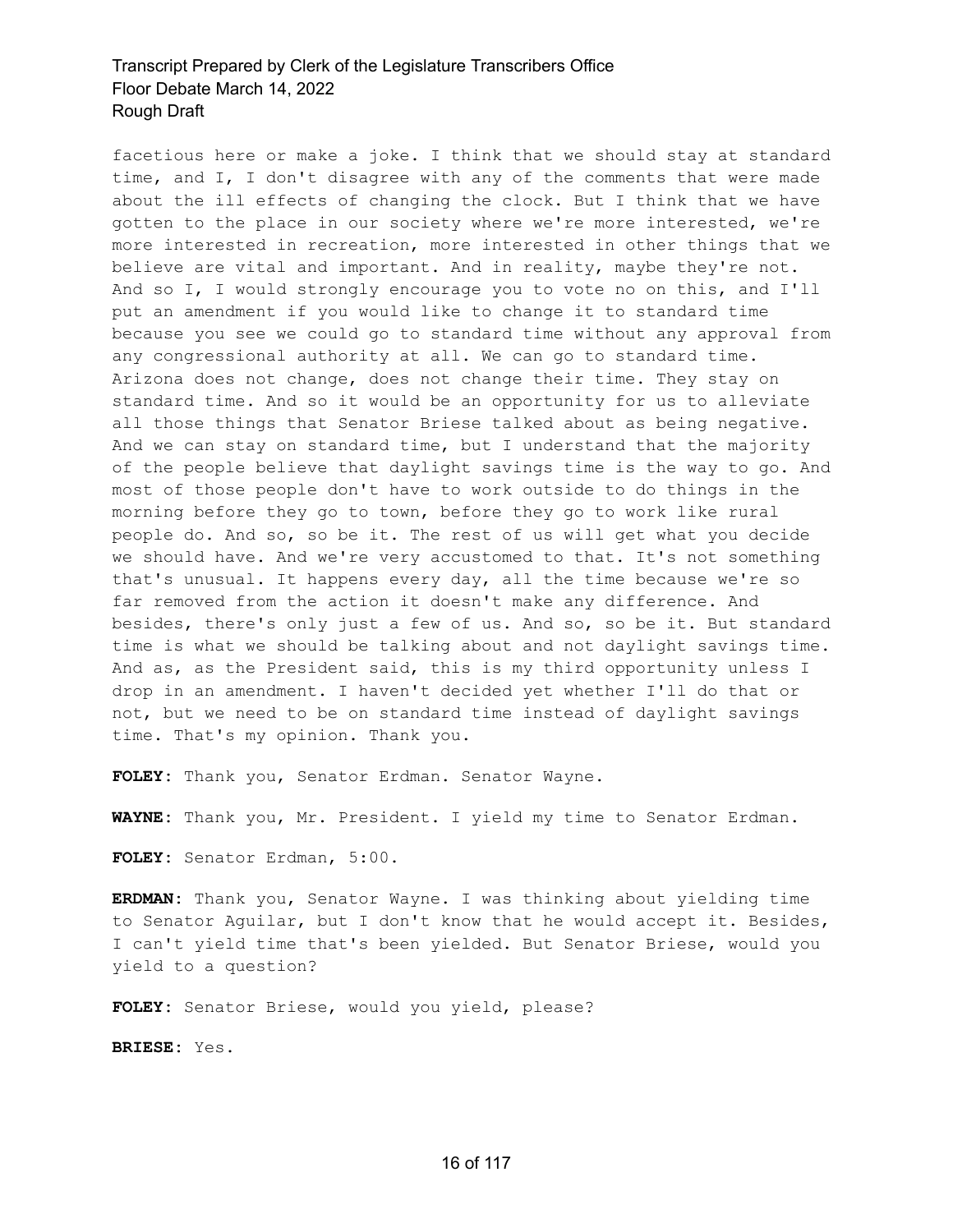**ERDMAN:** Senator Briese, have you received any correspondence from anyone asking to stay on standard time?

**BRIESE:** I, I believe I received an email or two to that effect. But I can, I can talk about standard time if you want me to. Otherwise, I'll get in the queue and talk about it.

**ERDMAN:** OK, that would be great. And that may have been my, my brother. I told him to send you an email. But just kidding. Just kidding. But I have had several emails that would, that would request that we stay on standard time. But I have had more. I will tell you the truth, I have had more to change the daylight savings time, so I'm not, I'm not trying to discredit those, those folks who reached out to me with their opinions about daylight savings time. I understand that. But I think sometimes we think about those things and what the repercussions of those are when we're not being affected by the darkness early in the morning. And I'll tell you, it's a-- that is a serious thing, especially where we live, the bus routes have to travel in the dark and there are some issues that are significant about having it dark when they go to school and the other things that happen. And so before, before we make that decision to go to daylight savings time year round, I think we need to take that into consideration. And I think the overwhelming majority of those people who are writing to us and asking us for daylight savings time, maybe those who enjoy activities later in the evening, and I understand that I enjoy those as well as anyone. But when I was farming, it didn't make any difference what the clock said. I generally worked before the sun came up and generally was working when it went down and I didn't pay much attention to what time it was. And so as far as agriculture goes, they're going to do whatever they have to do to get the job done, but it'll make a significant difference to those people who live in the urban areas. But let me reiterate, we need to amend this to go to standard time. That's my opinion again. And Senator Wayne, thank you for the yielding of the time.

**FOLEY:** Thank you, Senator Erdman. Senator John Cavanaugh.

**J. CAVANAUGH:** Thank you, Mr. President. Well, I again rise in support of LB283, but I actually Senator Erdman's conversation made me curious about something. Can I-- would Senator Erdman yield for a question?

**FOLEY:** Senator Erdman, would you yield, please?

**ERDMAN:** I'd be glad to.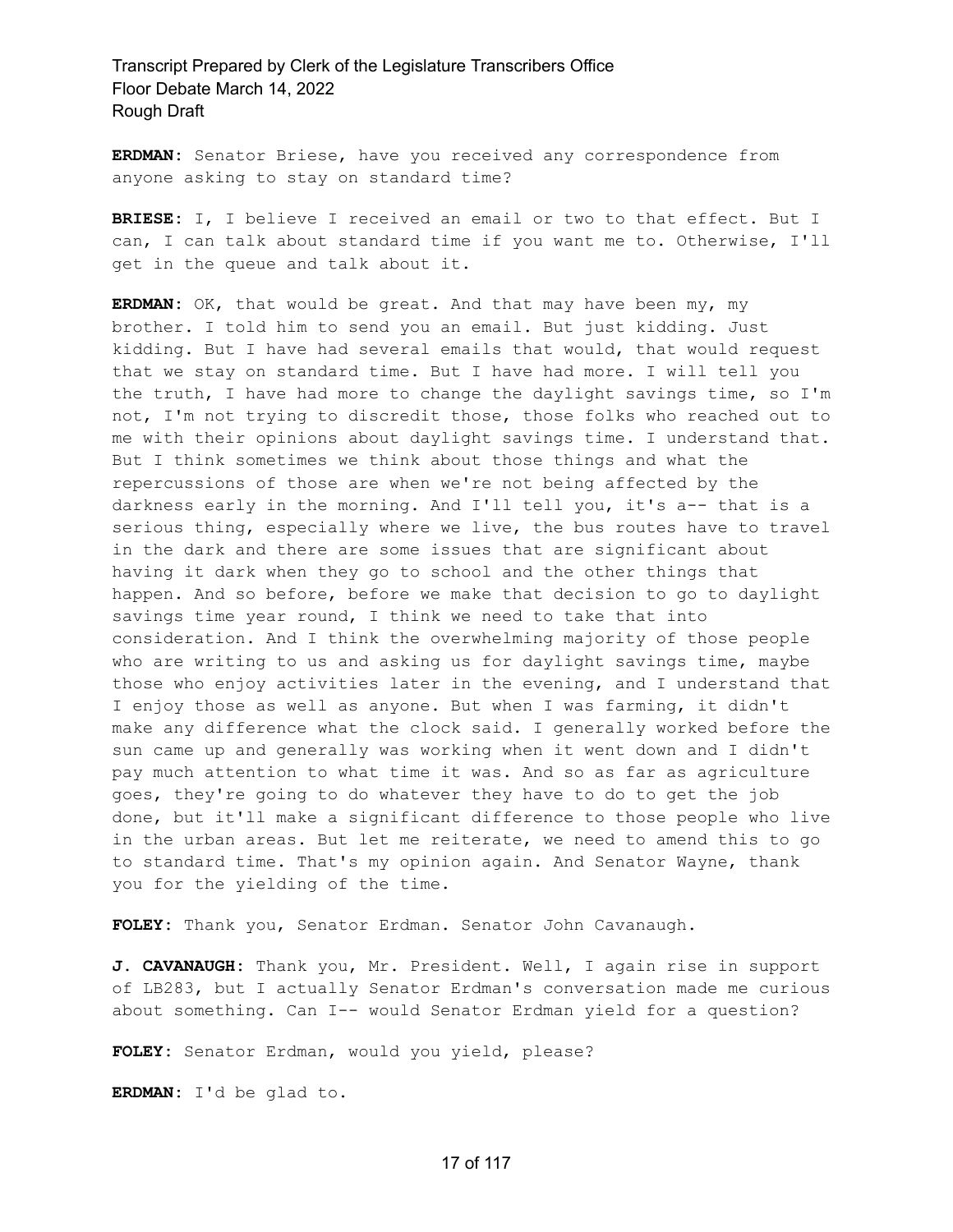**J. CAVANAUGH:** So you talked about the-- having the whole state in one time zone. Is that something we can do by statute here or would that be again federal?

**ERDMAN:** No, I, I believe we'd have to have congressional approval to do that. They've drawn the time zones.

**J. CAVANAUGH:** They draw the time zones. OK. I'd be interested in, in that topic as well. But my other question for you is, did you know- you brought up Nepal, did you know that Nepal also is the only country that has a nonrectangular flag? They have-- their flag is, I think it's two triangles stacked on top of each other, which is-- it's a country that innovates in many ways, I guess. So were you aware of that? I guess is the question.

**ERDMAN:** I was not aware that. Thank you.

**J. CAVANAUGH:** It's good to bring up fun facts about Nepal. But Senator Erdman's point, I think, is well-taken. And, and one of the things that made me think about it, there are states that are on the line as it were like we are, which is part of our state is in one time zone and one part is in another, and that does present other challenges. It is probably better to have the entire state in one time zone, which is something that maybe would be-- we could contemplate in a future action after resolving this issue. But one of the things Senator Erdman brought up was Arizona is on standard time permanently, and this is probably a broader conversation that we don't necessarily need to have now, but states-- the way the world works physically is that when you're closer to the equator, you get more hours of light on both sides. And so a state like Arizona is further to the south than we are. And so they have different implications as it pertains to what times and time zones. And then they are differently placed within their own time zone. I think they would probably be sort of in the central region of the west. I don't actually know if they are in the mountain or the west time zone, but they're kind of, I guess, on the different location than we are. Which, of course, means that states like Iowa would maybe have a different consideration of whether they want to be in standard or daylight and whether they want to change or not. But I do think that that's one of the good things about this LB283 is it puts us in a context of making sure that we are in, in alignment with neighboring states before we make this change. But again, consistency is the key. And that's the virtue that LB283 is pursuing with moving to permanent daylight time. And but, again, permanent standard time would solve the same problem, but we'd still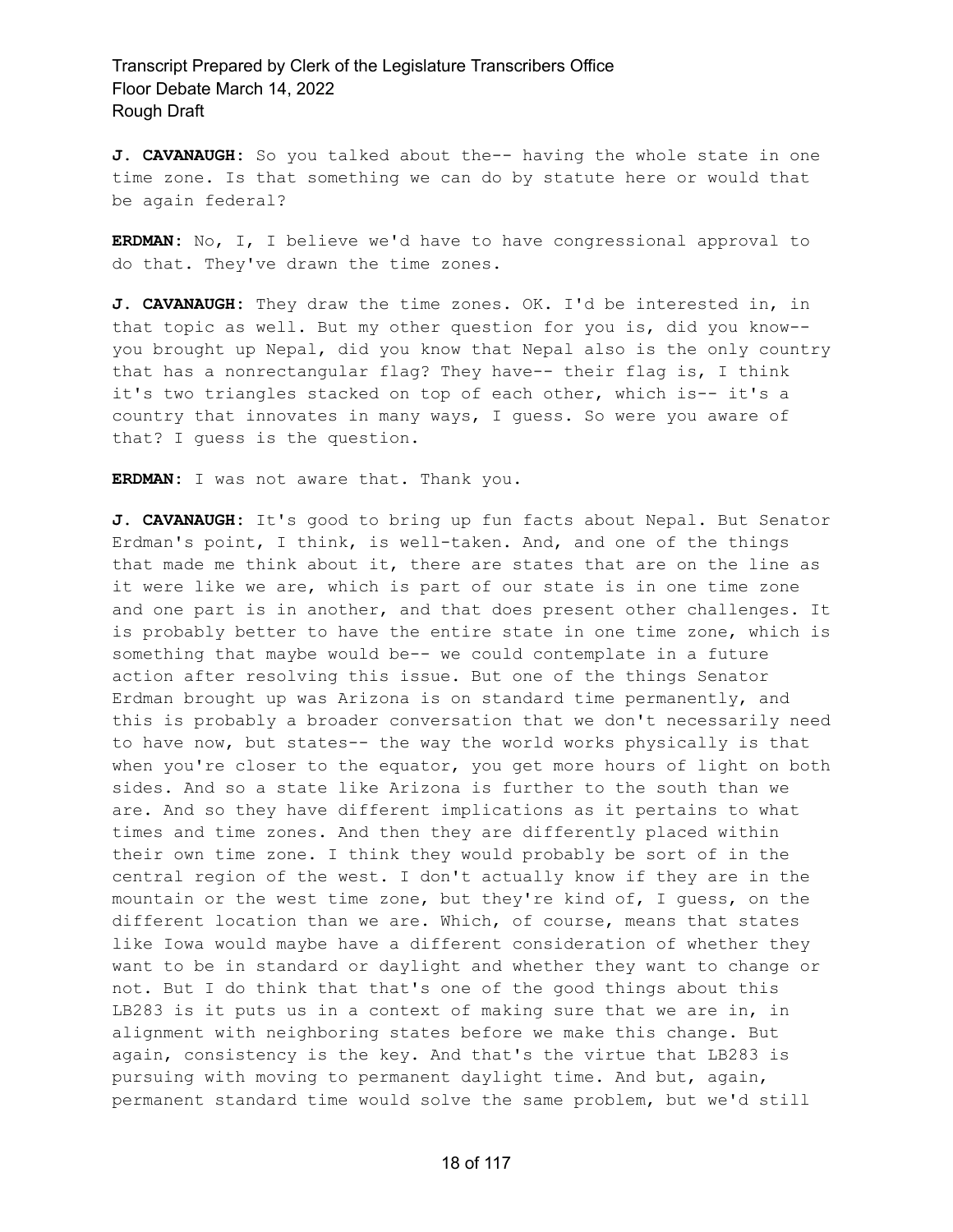have the issue of the two time zones. I did-- well, I will if Senator Erdman wanted more time, I would yield him the remainder of my time if I had any left.

**FOLEY:** Thank you, Senator Cavanaugh.

**J. CAVANAUGH:** Thank you.

**FOLEY:** Senator Erdman, two minutes left.

**ERDMAN:** I, I think-- thank you, Mr. President. I think-- thank you, Senator Cavanaugh. I haven't decided yet. But Senator Aguilar was a little concerned that I was actually going to yield him some time. So he's feeling a lot better now because he knows I couldn't yield time yielded to me. But I'll be interested in hearing what Senator Briese has to say about standard time. But if you think about it and you, and you give consideration to what Senator Clements said. All right. December 21, shortest day of the year, December 21, the sun would come up in Lincoln at 8:46, 8:46. And he said at 8:16, it would be twilight. You'd be able to see something, not drive with your lights off, but you could see something. Now think about that. You vote for this-- if you vote for daylight savings time year round in the eastern part of the state, that's what's going to happen.

**FOLEY:** One minute.

**ERDMAN:** And so as you think about the opportunity you're going to have to change that back may be impossible. All right. Because the overwhelming majority in this room is going to say daylight savings time year round. And 8:46, the sun comes up. But the sun sets later, right? The sun sets later. A lot of golfing, a lot of outside activity you can do on December 21. So I think it's important to have that late afternoon sunshine in December. Right? Unless you're an ice fisherman like Senator Gragert then it'd be helpful. But Senator Gragert is going to be able to go ice fishing all the time come next year. A lot to be said for that, Senator. So it looks to me like we should go standard time. And I've said that numerous times, and I'll keep saying that and my vote will be--

**FOLEY:** That's time.

**ERDMAN:** --red on this until we amend it.

**FOLEY:** That's time, Senator.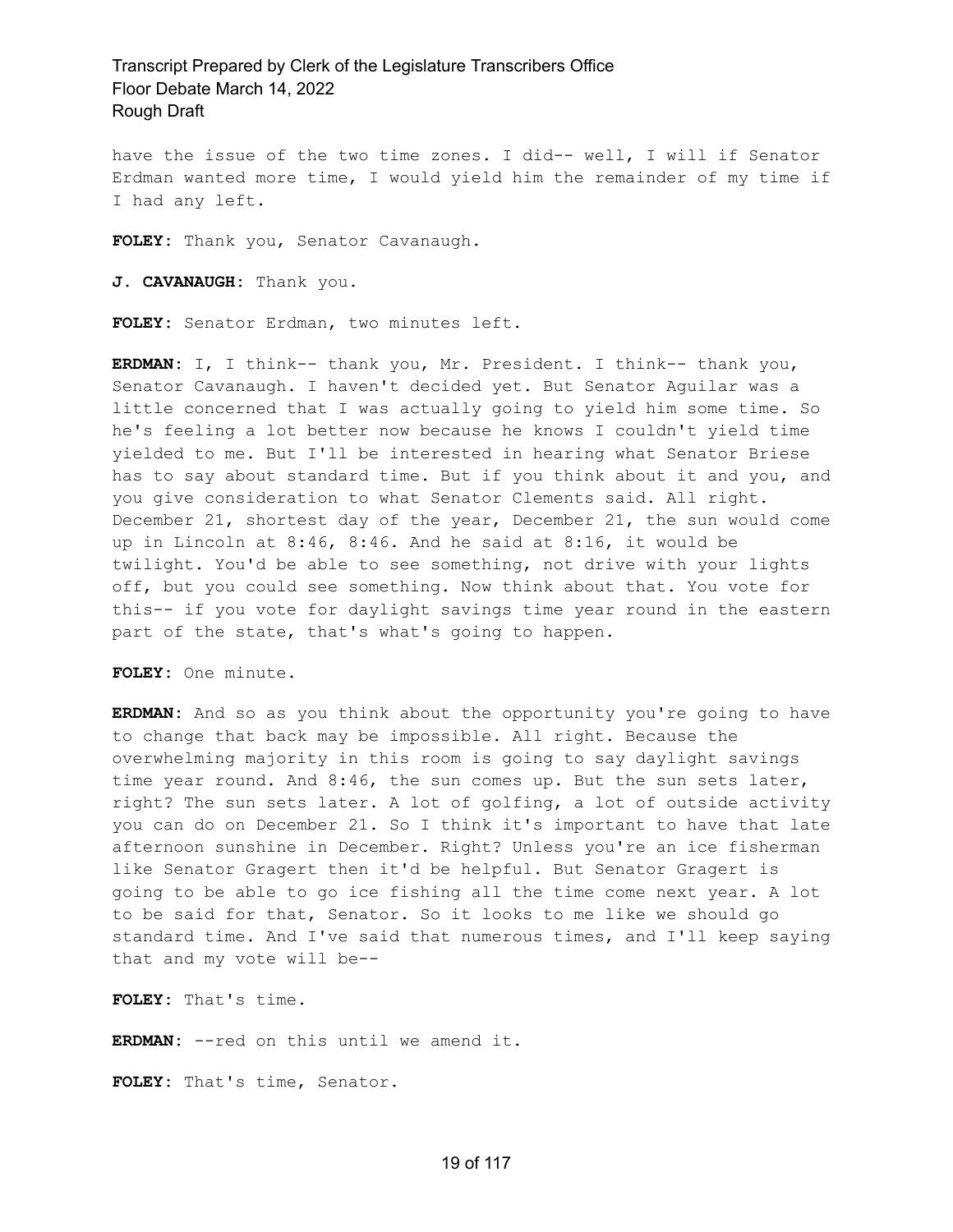**ERDMAN:** Thank you.

**FOLEY:** Thank you, Senator Erdman. Senator Friesen would like us to recognize some guests today. We have with us 29 fourth graders from Fullerton Elementary School in Fullerton, Nebraska, and three teachers and three sponsors. Those guests are all with us in the north balcony. Please rise so we can welcome you to the Nebraska Legislature. Continuing discussion. Senator Wayne.

**WAYNE:** I'd like to yield-- thank you, Mr. President, I'd like to yield my time to Senator Jacobson.

**FOLEY:** Senator Jacobson, you're yielded 5:00. [INAUDIBLE]

**JACOBSON:** Well, thank you, I think. I didn't know that I was in the queue, but I'll take it. I guess my sense is I'm, I'm kind of one of those hybrid senators. Most people know me as a banker for 42 years, but I've also been involved in production agriculture all that time. And I think the agricultural community is probably a little divided on which side of daylight savings time do you stick with. I think there's universal support for going with one time and sticking with it. I can tell you that my sense would be given that we're in kind of a gig economy where people tend to work a day job and then work afterwards, I'm inclined to support Senator Briese's bill just simply because we're in a situation where you're going to have more hours of daylight after 5:00. I think business people, it's a little impractical to move 8:00 to 5:00, that 8:00 to 5:00 workday. We could-- the schools could work with starting school later to accommodate the school children and work from that standpoint. But I do think there's a lot of value in having more hours of sunlight after 5:00. And Senator Friesen, I know your tractors are later model than mine and they have better lights. But for me, I need to find my way around during the day and my lights aren't as good, so I'm in support of Senator Briese's bill. I do like the idea of picking a time and sticking with it, going through the process. It's not going to change tomorrow. We're going to need other states to approve it, but I'm inclined to vote yes on the bill. So thank you, Senator Wayne, for yielding time.

**FOLEY:** Thank you, Senator Jacobson. Senator Machaela Cavanaugh.

**M. CAVANAUGH:** Thank you, Mr. Lieutenant Governor. I was going to ask the other Senator Cavanaugh to yield to a question, but I think he's hiding from me. So if he would like it, I'll yield the remainder of my time to Senator Erdman.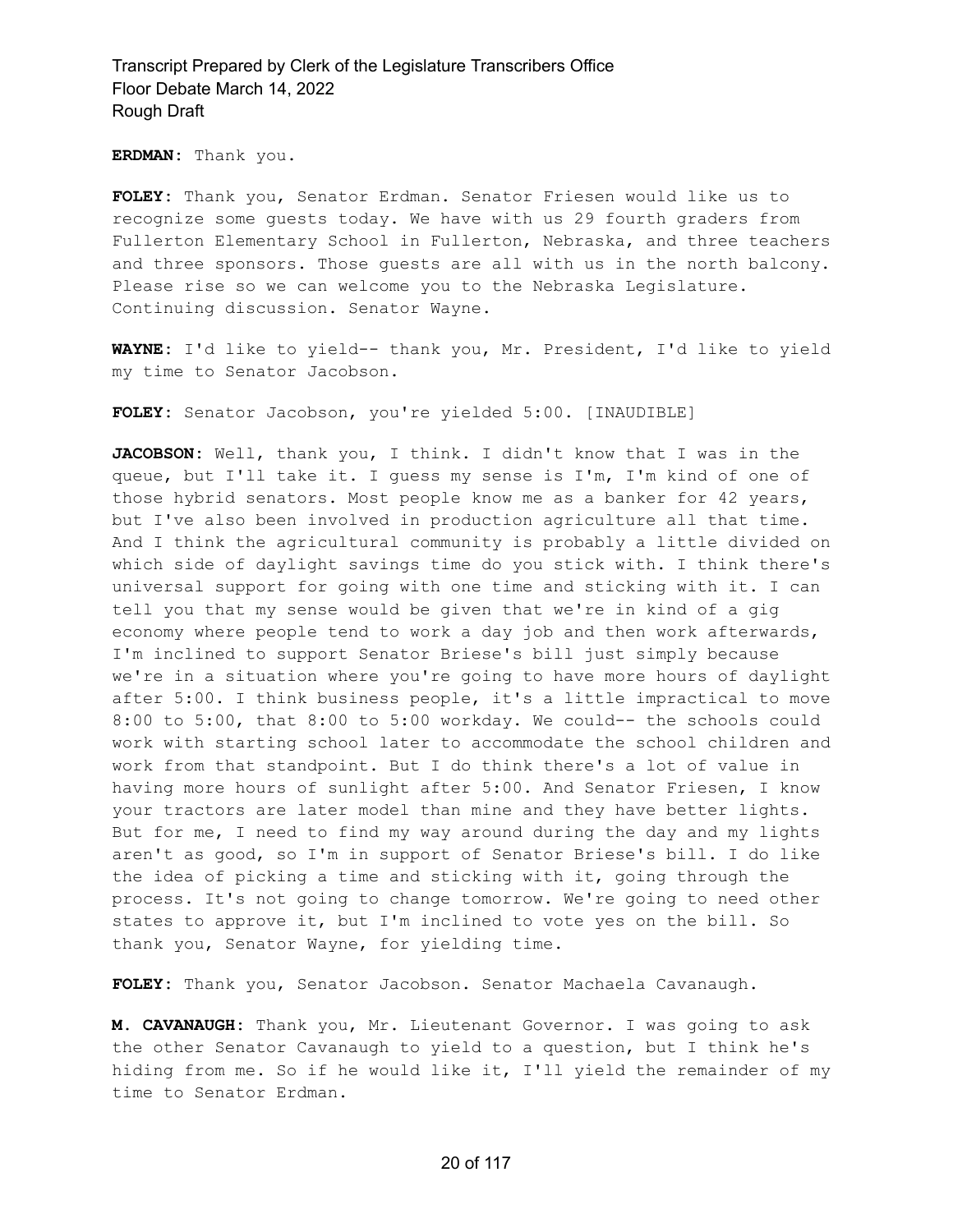**FOLEY:** Senator Erdman, 4:45.

**ERDMAN:** All right, thank you. Thank you, Mr. President. So I listened to Senator Jacobson. I understand what he's saying, but let's think about just for a moment what he said about starting school later. So the parents all go to work at 8:00 and the parents have an opportunity to drop their children off at school. But now they have to wait an hour to take them to school. I don't believe that's going to work. There's not a chance that that'll fly. If I were a parent, I wouldn't like that. I have to find a place for my child to go until school opened at 9:00 instead of 8:00 or whatever, 8:30. So I don't, I don't know that that's an option. So if the business people would like to have more light, daylight after work, why don't they open at 7:00 and close at 4:00? That's within their justification to do that or their authority. They could open at 7:00 and they could close at 4:00. I know some businesses that open at 8:00 and close from 12:00 to 1:00 for lunch or dinner, whatever, whatever part of the state you're in, and then open again up at 1:00. So they make that decision. So businesses could do that. They could start at 7:00 and then they could close at 4:00 and then have the same amount of time, but they wouldn't have to deal with darkness at 8:30 in December. And they can make those adjustments to their work schedule. Now I know that my county, that we've-- Morrill County has made a decision that the courthouse is not open on Friday afternoons. They close at 11:00 and they've extended or added time to each day to make up for the four hours they're closed or five hours they're closed after that. And it took us a while, it took us a while at the county level to get used to that, that the courthouse wasn't open on Friday afternoon. But we adjusted to it and we made that change and it seems to be working. At least they continue to do it, so it must be. And so the same thing would happen with the business, business start at 7:00 instead of 8:00, close at 4:00 instead of 5:00. Not a big deal. That's already something they could do without us changing the law. What we can do, what we can do and we're allowed by Congress to do is put it on standard time year round. That is what we should do. And then they decide how much time they want after they get done work by the hours that they're open. That would be-- I know this is going to sound strange, but that would be local control. Imagine that. And we talk about local control all of the time here. Every bill we're going to introduce that takes away local control. Well, tell me, going to daylight savings time, does that take away local control? Yeah, it does. So why don't we leave it up to the individuals that have a business or whatever they do to set their own time, all right, without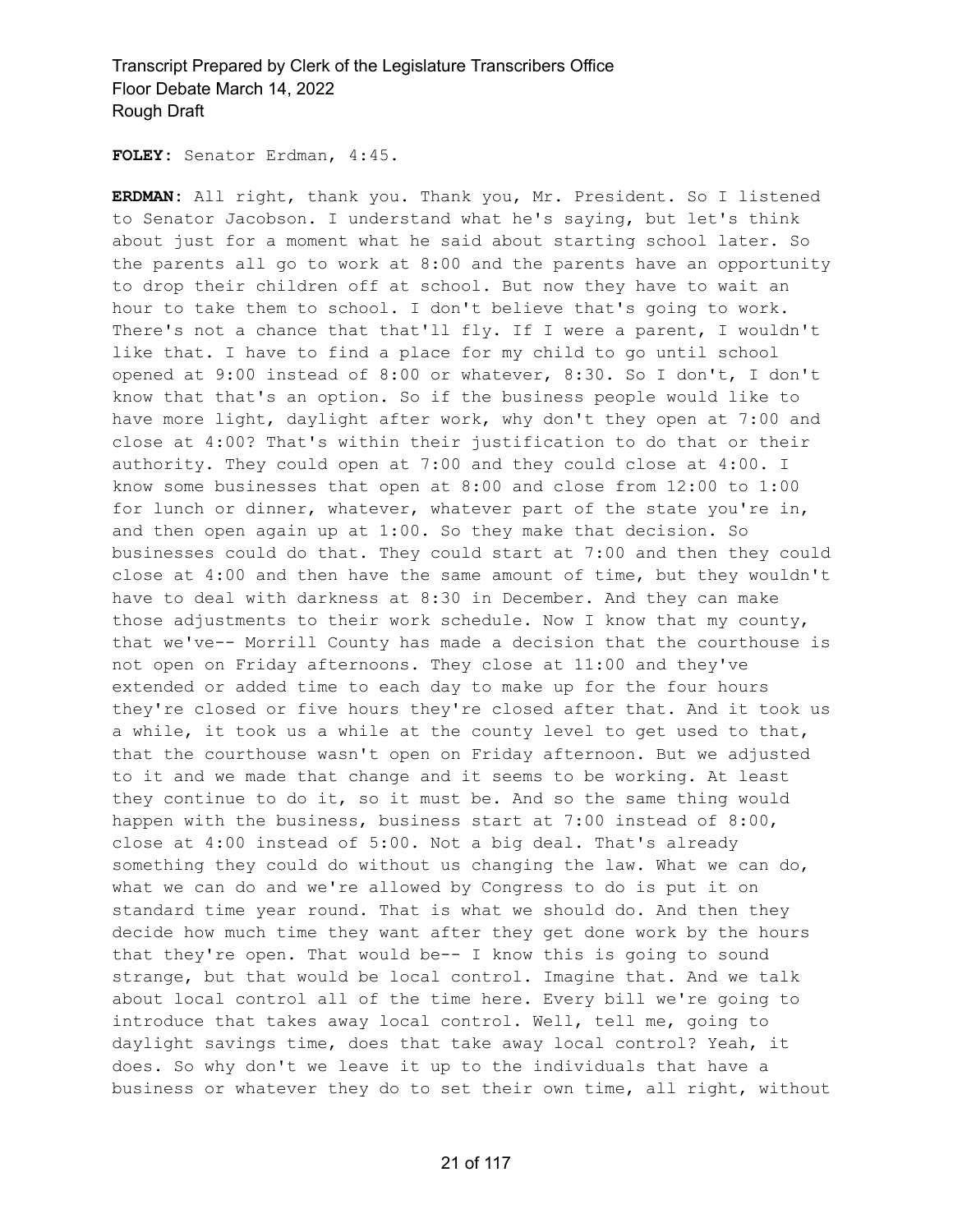us telling them? So the longer this goes, the more convinced I am that standard time is the correct time to be on year round, and there may be a chance I persuaded one or maybe two more. But we'll see, and then we get another shot, this is just General File, so we'll get it on Select and we'll see what happens there. But anyway, thanks for the time.

**FOLEY:** Thank you, Senator Erdman. I see no one in the queue, Senator Briese, you're recognized to close on the advance of the bill.

**BRIESE:** Thank you, Mr. President. I just want to address a few of the comments that were made, and I certainly appreciate Senator Erdman's perspective on standard time and appreciate him bringing that up. But standard time was attempted three to four years ago. Senator Brasch brought a bill. I sat in the Government Committee that time. It didn't get out of committee. It met a firestorm of opposition, and it tended to be the recreational community in the summer that didn't want to lose that hour of daylight in the summer. And I don't think you're ever going to overcome that opposition. That's why there's only two states, I believe, in the country that are on year-round standard time and why there's roughly 19 other states have adopted to, to embark on the endeavor to get to year-round daylight savings time. And the issue of recreation was brought up. But you know, we're, we're talking, we're not going to get to year-round standard time. We're going to have that extra hour of daylight in the summer regardless. We're just talking about what we're going to do here in the winter by talking about year-round daylight savings time. And folks brought up, you know, the downside of it of, you know, kids going to school in the dark. And that is potentially an issue. But I would wager that out in Senator Erdman's district, most kids are going into school in the dark to start with. They're going into the school in the dark now, or at least in the middle of winter they were. And school start times, you talk about local control, school start times are a local decision. The local school board can change their start time. They can push their start time back a little bit if they are concerned about the lack of daylight in the morning. But again, I-- we, we need to get off the time change. I think today's a, a prime example of why. And if you're looking for ways to grow our state and we all should be, I would submit to you that going to year-round daylight savings time based on the data I've seen, is a way that we can help generate economic activity in our state and help grow our state for the future. And I'd urge your support of LB283. Thank you, Mr. President.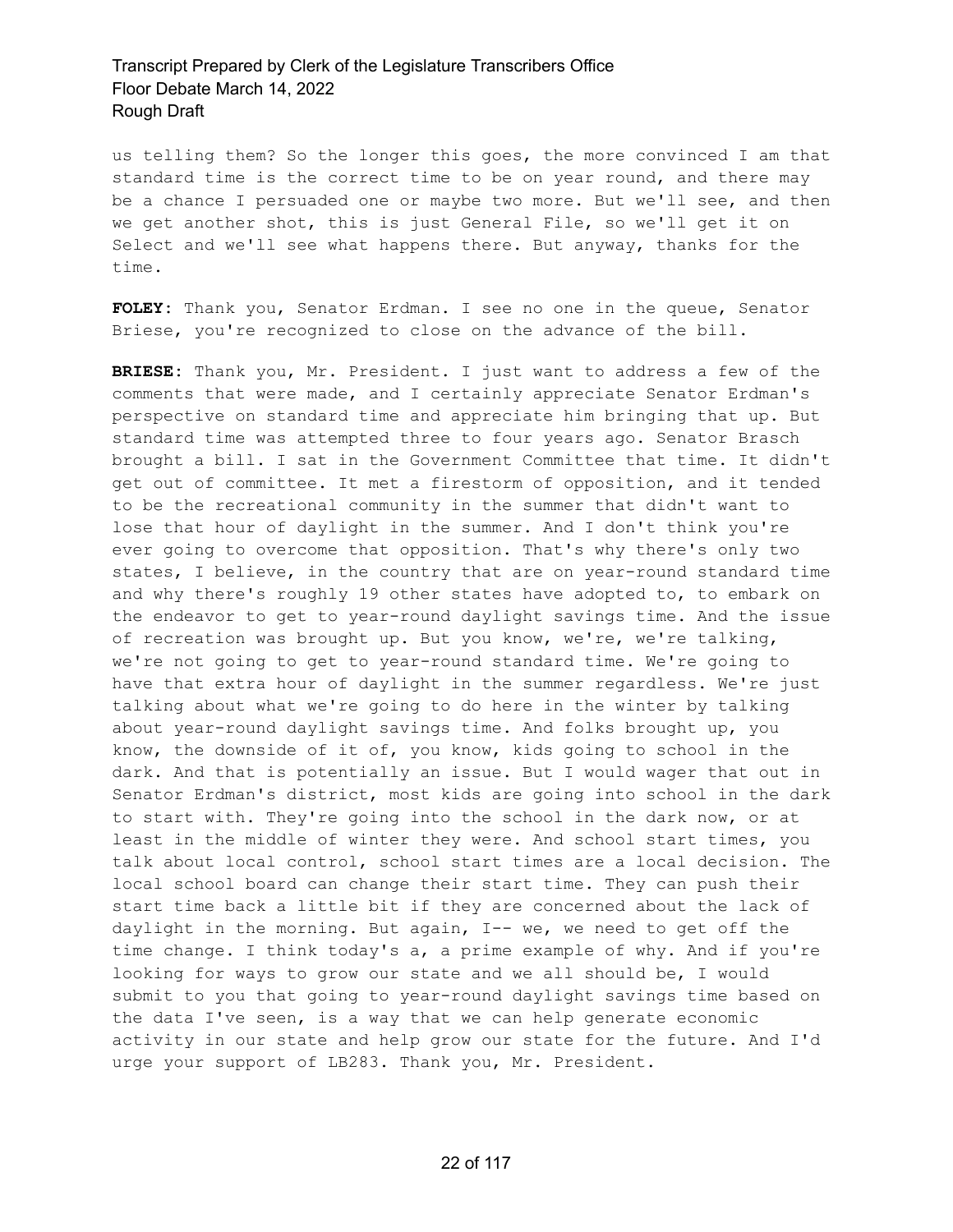**FOLEY:** Thank you, Senator Briese. Members, you heard the debate on LB283. The question for the body is the advance of the bill to E&R Initial. Those in favor of vote aye; those opposed vote nay. Have you all voted who care to? Record, please.

**CLERK:** 40 ayes, 3 nays on the advancement of the bill.

**FOLEY:** LB283 advances. Moving now to consent calendar bills. First of which is LB779. Mr. Clerk.

**CLERK:** LB779, a bill by Senator Gragert. It's a bill for an act relating to Nebraska National Guard; it eliminates an entitlement relating to tuition assistance. Introduced on January 5. Referred to the Government Committee. Advanced to General File. I have no committee amendments. I do have an amendment to the bill, however, Mr. President.

**FOLEY:** Thank you, Mr. Clerk. Senator Gragert, you're recognized to open on LB779.

**GRAGERT:** Thank you, Mr. President and members of the Legislature. LB779 removes the ten-year limitation to access the state tuition assistance for members of the Nebraska National Guard. I'd like to thank Speaker Hilgers for adding this to the consent calendar. Members of the Nebraska National Guard are eligible for free tuition at the University of Nebraska, state colleges, community colleges, and certain independent colleges when obtaining a bachelor's degree, an associate degree, diploma, or certificate, and a 50 percent deduction in tuition for graduate degree. Reimbursement for tuition at a, at a independent college cannot be more than what UNL charges. Currently, National Guard members are eligible for this benefit for a period of ten years from the date of their initial membership. This period could be extended up to five years due to deployment. There are statutory caps on the amount of funding, \$900,000, and the number of members, 1,200, that qualify for this benefit during any fiscal year. Members receiving tuition assistance must maintain satisfactory performance with the Guard and agree to serve three years after completion of the courses before the tuition assistance is granted. LB779 would harmonize Nebraska National Guard with the Active Selected Reserve component having no lifetime member-- or no lifetime limit on tuition credit. Last year, Senator Briese introduced LB4, which removed the provision preventing any member of the Active Selected Reserve with more than ten years of military service from using the tuition credit. Currently, if LB779 were to pass, it is estimated that an additional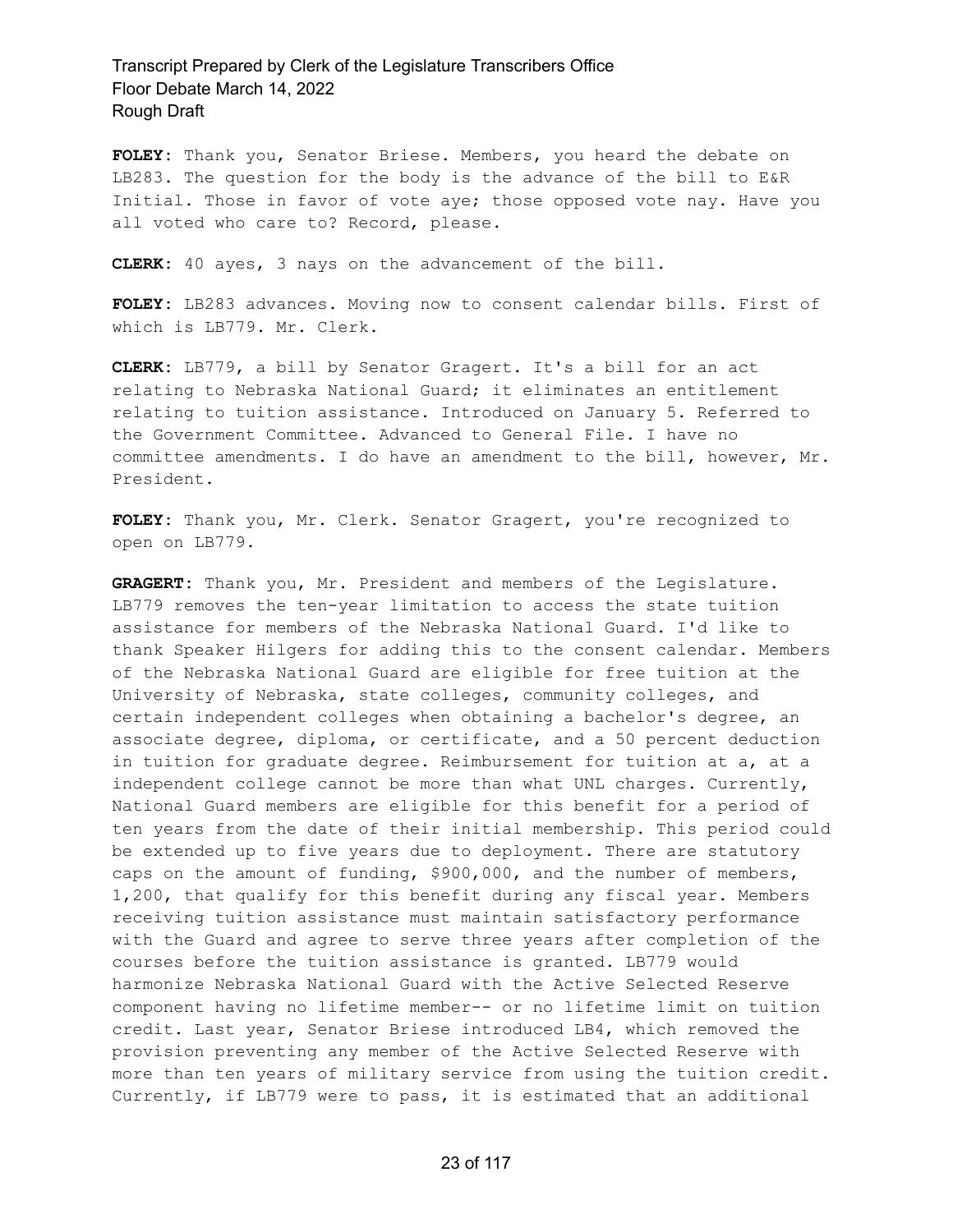nine members of the National Guard would qualify to use the tuition assistance for graduate school at a projected cost of \$13,800. The National Guard is not seeking an increase in funding to implement LB779 as they feel it is workable within the current funding level. The idea for this bill was initiated due to interest expressed among members wanting to pursue a degree later in life. This could serve as a recruiting and retention tool for the National Guard, as well as provide new level of continuity in highly skilled certification or degree necessary professions within the Guard. LB779 was served before the Government, Military and Veterans Affairs Committee. Persons representing the Military, persons representing Military Department and the National Guard testified in support. No one testified against the bill and it was advanced from committee on an 8-0 vote. In summary, LB779 does not increase state costs. It benefits the members of the National Guard, and it may attract more future members. Therefore, I urge your green vote on the advancement of LB779 to the second stage of debate. Thank you.

**FOLEY:** Thank you, Senator Gragert. Mr. Clerk.

**CLERK:** Senator Cavanaugh would move to amend with FA99.

**FOLEY:** Senator Machaela Cavanaugh, you're recognized.

**M. CAVANAUGH:** Thank you, Mr. Lieutenant Governor. I rise in support of LB779 and I am opposed to FA99. What my amendment does is takes a "shall" and makes it a "may." So that would undo some of the intention of this bill. So when I am done talking after the 15 minutes, I will be withdrawing this floor amendment. So I wanted to start with page 34 in the Rules book, Rule 5, Section 6. And for context for people watching, Senator Chambers was very good at keeping us on task with the rules. And if we slipped from following our own rules, we would get a very heavy lecture, usually for days. I don't intend to lecture for days, but I had intended to take the time on the consent calendar bills regardless. So it seems like a good opportunity to use other ways other than telling you my random musings about these bills. So Consent Calendar, Section 6, Rule 5, page 34 if you want to follow along in your bright-colored book: The Speaker shall have the authority to place on consent calendar any bills advanced out of committee with no dissenting votes. The Speaker shall exercise sole discretion in determining both when to implement consent calendar and which bills comply with the requirements of this section shall be placed on it. (b) A bill placed on consent calendar shall be announced on the agenda at least twenty-four hours prior to any action being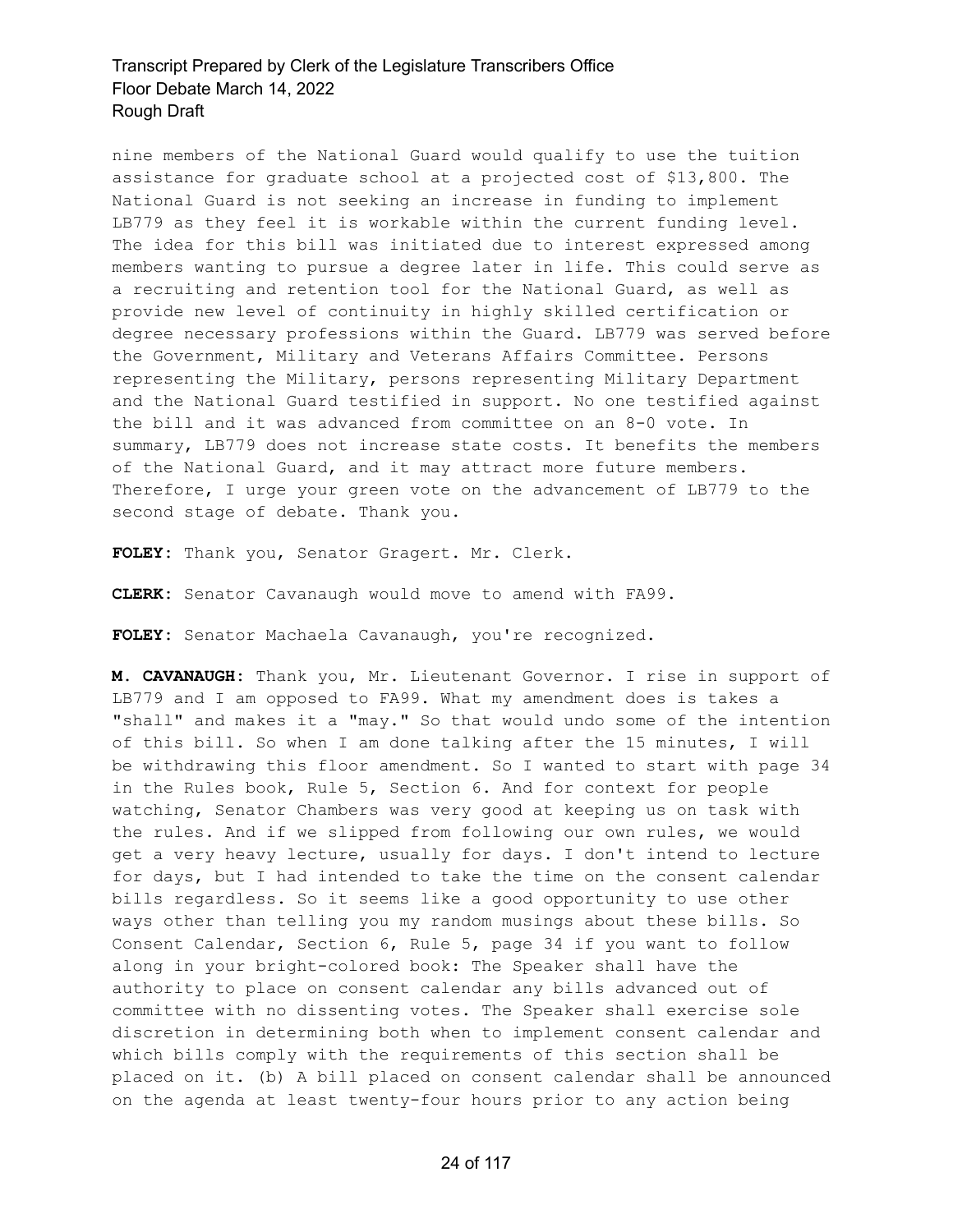taken regarding it on consent calendar. (c) Any bill placed on consent calendar shall be removed at the written request of three or more senators. Such requests must be filed with the Clerk prior to the expiration of fifteen minutes of debate, at that stage of consideration, on the bill to be removed. (d) A bill on consent calendar shall be allotted fifteen minutes for introduction and debate. Upon either the completion of debate or the expiration of fifteen minutes, whichever comes first, a vote shall be taken to advance the bill. If there is a pending motion or amendment before the body when either the debate ends or the fifteen minutes expires, a vote shall be taken on the pending matter followed by immediate vote to advance the bill. If the pending matter is an amendment to an amendment, following a vote on the amendment to the amendment, a vote shall be taken on the original bill-- amendment. If the original amendment has been divided, then the vote shall be on the original undivided amendment being considered. That's a lot of amendments. So I, I read that, first of all, because we're doing consent calendar, but also because we have followed the process and it's important that we follow the process because without our rules, we have more chaos than we already have, and our rules are really important to maintaining the integrity of this institution and to maintaining the integrity of the policy that we are passing and to maintain the integrity between our colleagues. If we can't rely on the rules and we can't rely on one another, what can we rely on and what can the people of Nebraska expect from us? I-- someone-- I've, I've told several senators and I did also this morning on the mike that I wasn't going to do anything. I'm taking the 15 minutes on every, every one of these and then pulling the amendment. Now if I wanted to be malicious, what I would do according to the rules-- and it's not necessarily if I did it today, it would be malicious. If somebody else did this for other reasons, I'm not saying that this is a malicious thing to do. It's just if I had, and I'm not. But if I were to be malicious today, I would go around and try and convince two of my colleagues to sign on to a letter, and then this would be removed from the agenda. And you can do that up until 15 minutes before. So before we start on whatever one of these there is, if I submit a letter with three signatures, it's pulled. I know this from experience because my freshman year and a late night that happened to my consent bill on Final Reading of all things. The Speaker at that time had to come over to me in the middle of Final Reading, you're not supposed to get up during Final Reading, and tell me that my bill had just-- a letter had just been submitted and we were going to pass over my bill because a letter had been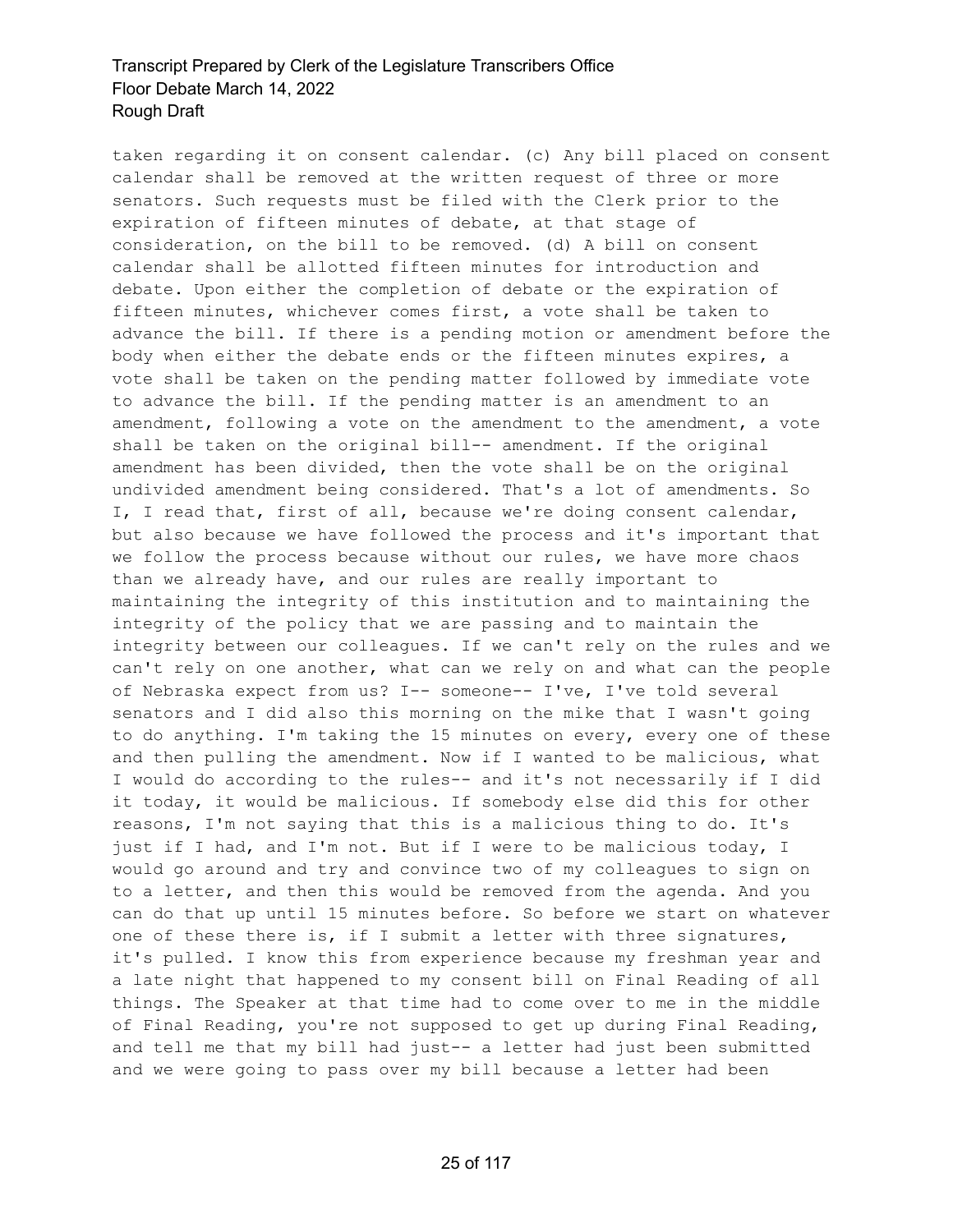submitted and nobody had the courtesy to tell me which you don't have to. But that was my freshman year, so. And how much time do I have?

**FOLEY:** Roughly 5:00.

**M. CAVANAUGH:** I have 5:00 left to open.

**FOLEY:** Yes.

**M. CAVANAUGH:** And then what time do we go to on this?

**FOLEY:** Well, we got-- we're down to 6:45 before we vote.

**M. CAVANAUGH:** Oh, OK, great. So and I don't believe there's anybody in the queue that I'm holding up, correct?

**FOLEY:** That's correct.

**M. CAVANAUGH:** OK. All right. So we've got 6:45. Oh, so I should get in the queue again. So this bill is the changing provisions regarding the tuition assistance program for the National-- Nebraska National Guard, and I, I bring that back up because I do think it's important to note that this is an important piece of legislation and it's on consent. And what is the difference between consent and a priority? Consent is something that is considered to be not controversial, doesn't have any opposition, doesn't have a fiscal note, and generally is expected to go quickly, which is why the maximum of 15 minutes of debate. And so then it is put on what we call a consent calendar. This consent calendar today has five hours worth of debate on it, and we have a lot of priority bills that we still haven't had on General File. And we have a lot of-- and we, we don't have a lot of time. But if we have time to do five hours of consent, then I think we should do five hours of consent. If that is how we're going to schedule things, then I am going to show up for that and be here for that and make sure that we get our, our money's worth of our consent calendar. So let's see here we've got the removal-- OK, a bill placed on consent calendar shall be announced on the agenda at least 24 hours prior to any action being taken regarding it on consent calendar. So I'm not entirely sure, I- oh, before the on the agenda. So I believe that's when in the mornings the Speaker makes an announcement that he's going to be doing another consent calendar. And so then that is the formal announcement 24 hours prior. I will say another rule is the seven-day notice for a hearing, and I was a little panicked when I got an email which thank you to the, to the Chairman of Transportation Committee, Senator Friesen. He has kept his word about that bill and we have a hearing scheduled for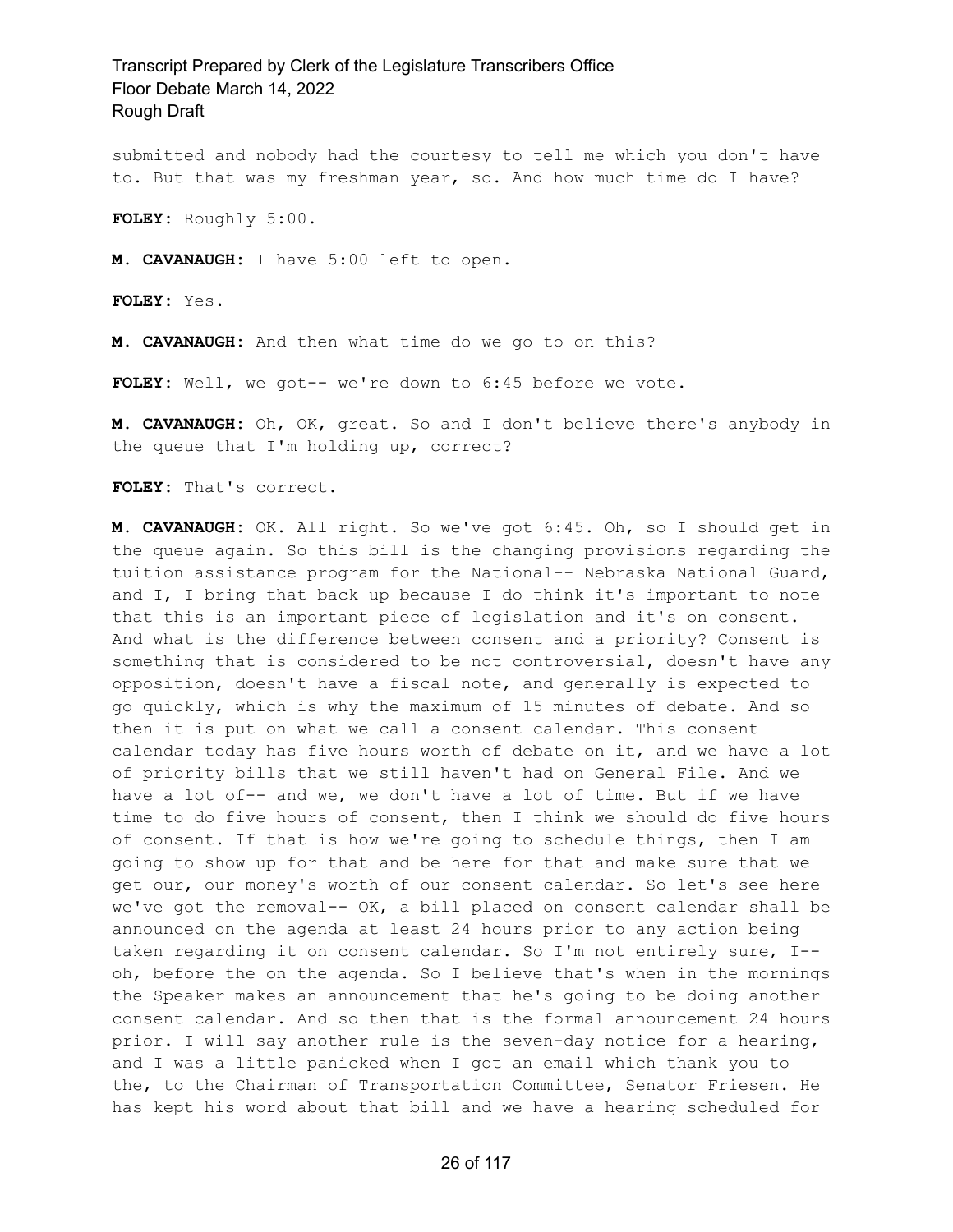that amendment. But I thought it was for tomorrow and it was like, well, that's not seven days, but I misread the email and it is for one week from tomorrow so even extra notice. Thank you to our committee clerk for getting that out. So it's another rule. It's an important rule because there are a lot of people that are interested in that specific amendment. And that's the reason that Senator Friesen agreed that if we attached the amendment, we would have a hearing and that gives the people that have opinions about it the opportunity to come and voice their opinions. If we just scheduled it the next day, they wouldn't even have the opportunity to submit written testimony through our official channels. So it is really important, not only for the body but for the public, that we follow our rules and I'm going to move on to another rule. OK, so again, under Rule 5, Section 1, Drafting of Bills: The Bill Drafter shall prepare all bills and amendments in proper form when requested by members of the Legislature, newly elected members of the Legislature, or heads of executive departments. No bills or major amendments shall be introduced or considered unless the same has been approved as to the- as to form and draftsmanship by the Bill Drafter. In order to shorten the length of sections, the Bill Drafter shall, in the drafting of new sections, make each paragraph a separate section except when to do so would be contrary to sound bill drafting practice. The Bill Drafter shall make available a continuing--

**FOLEY:** One minute.

**M. CAVANAUGH:** --thank you-- continuing compilation of sections to which amendments are proposed so to-- so as to reduce unnecessary duplication of bills. This section index of bills drafted shall be available to all senators, newly elected senators, and other persons entitled to have bills drafted. After January 1 of each year no bill shall be drafted by the Bill Drafter unless requested or authorized by a member of the Legislature. So what I find fascinating about this is that it kind of outlines, like, the job description of a Bill Drafter in our rules. I wonder if we outline anybody else's job description. It's very meticulous about when you shall have-- you shall do things and make a-- so this shall in the drafting of new sections make each paragraph a separate section except when to do so would be contrary to sound bill drafting practice.

**FOLEY:** That's-- Senator, that's time but you got 1:30 on your final opportunity.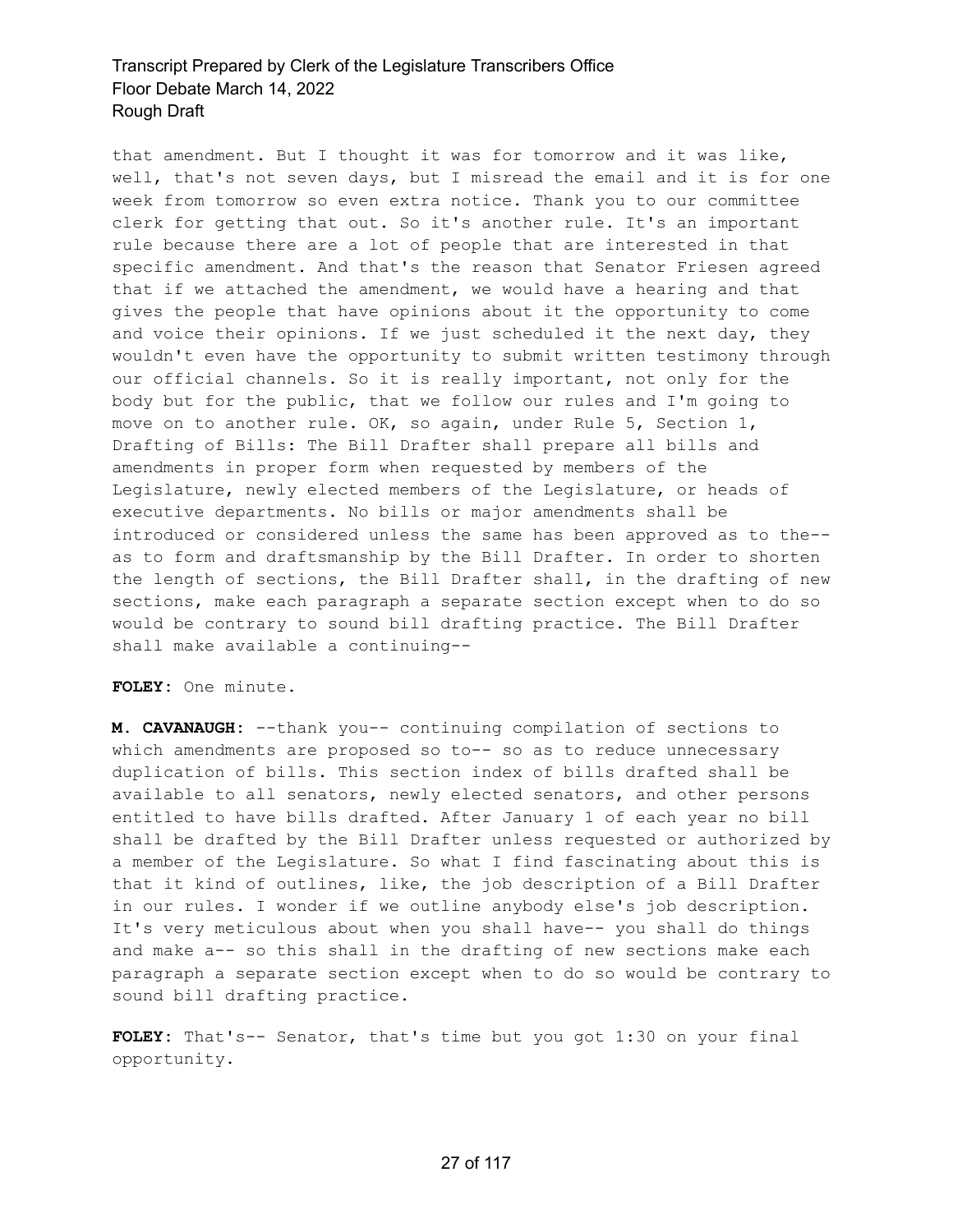**M. CAVANAUGH:** OK, thank you. So the fact that it-- unless Senator Gragert wants to close. Senator Gragert, Senator Gragert, do you want any time to close?

**GRAGERT:** No.

**M. CAVANAUGH:** OK. All right. I will continue then. So this section of the index of bills drafted-- sorry, I lost my space. So I was talking about the fact that we have a shall and how they should do something, but then we actually contradict the shall within the rules. So we say that they shall--

**FOLEY:** One minute.

**M. CAVANAUGH:** --thank you-- they shall in drafting new sections make a paragraph a, a separate section unless they deem otherwise. It's kind of funny. Normally, a shall is very clear. Wonder why we don't have it be they may do this unless they deem otherwise. Well, I'm not a lawyer, so I don't know how that works, the shall telling them that they shall do something, but then also saying, but use your own discretion. That might be an interesting thing for us to look into. The next piece of Rule 5, Section 2 is Content and Form of Bills: A bill shall be designed as Legislative Bill and then it has an underscore you put in the number. Style of bill. Const. Art. III,--

**FOLEY:** That's time, Senator.

**M. CAVANAUGH:** Thank you.

**FOLEY:** Thank you, Senator Cavanaugh. And I understand you wanted to withdraw FA99. Is that correct?

**M. CAVANAUGH:** Yes.

**FOLEY:** FA99 is withdrawn. Members, the question for the body is the advance of LB779 to E&R Initial. Those in favor vote aye; those opposed vote nay. Have you all voted who care to? Record, please.

**CLERK:** 42 ayes, 0 nays on the advancement of the bill, Mr. President.

**FOLEY:** LB779 advances. Next bill, please.

**CLERK:** Mr. President, if I may, Senator Albrecht would like to have a meeting of the State-Tribal committee underneath the north balcony now. State-Tribal underneath the north balcony now. Mr. President,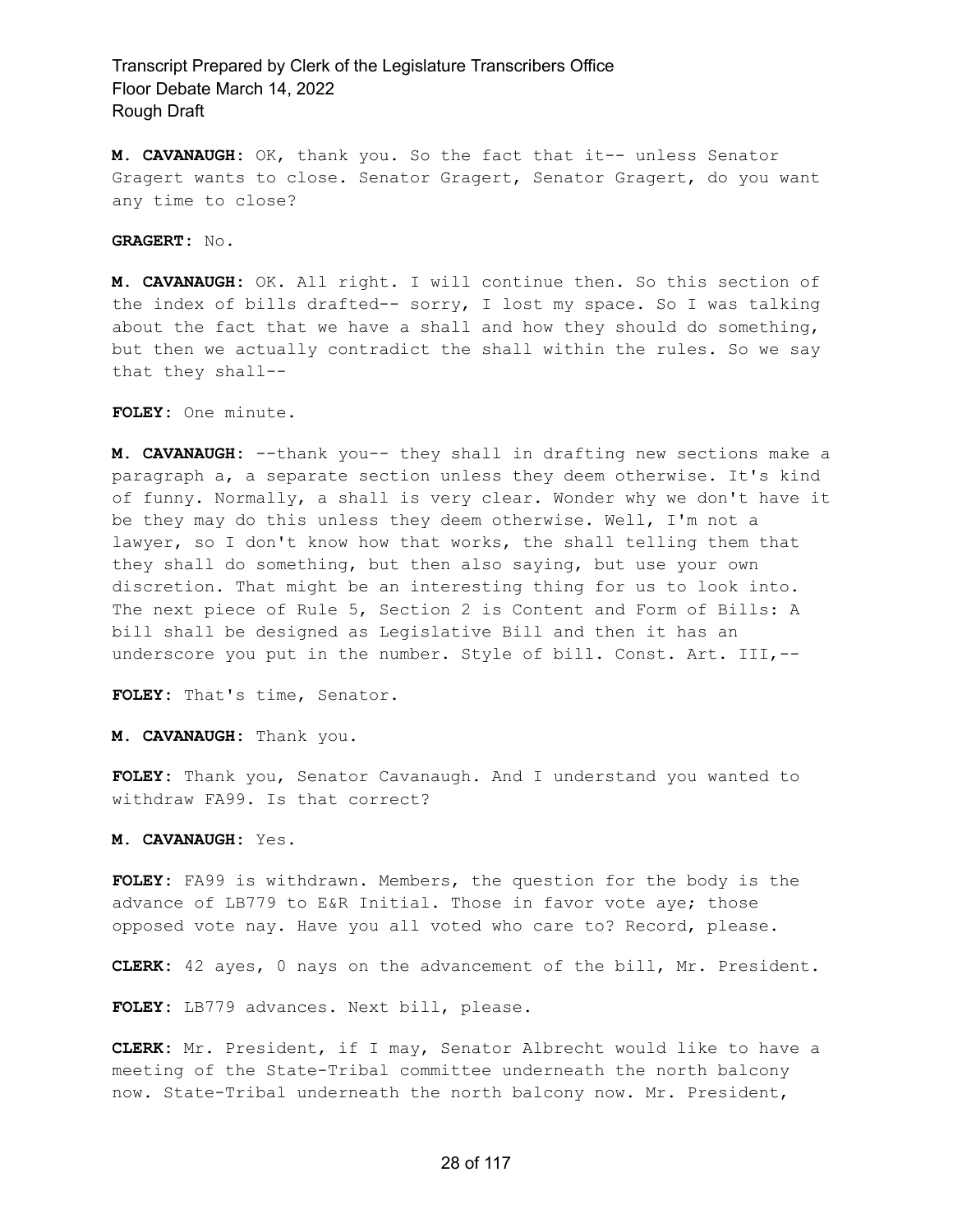LB808, is a bill by Senator Morfeld. It's a bill for an act relating to Uniform Controlled Substances Act; it changes provisions relating to schedules of controlled substances. Introduced on January 6. Referred to the Judiciary Committee. The bill was advanced to General File. No committee amendments. I do have another amendment to the bill, Mr. President.

**FOLEY:** Thank you, Mr. Clerk. Senator Morfeld, you're recognized open on LB808.

**MORFELD:** Thank you, Mr. President. Colleagues, I am honored to introduce LB808. This is essentially the Controlled Substances Act update that happens every two years. There was no opposition testimony or anything like that. Just to give a very brief summary. What this does is it makes sure that we update the definitions and the types of drugs because what people do in these laboratories is they create new strains, new types of drugs that then are not covered under the Controlled Substances Act. So that means that we're not able to actually prosecute those cases. So just to give you an idea of a rundown, it makes several different changes in Schedule I, new items, 74 through 94 are synthetic fentanyl, none of which are FDA approved and commonly referred to as street drugs. New item number 5 is a stimulant or hallucinogen, commonly referred to as a street drug as well. The item 3 on page 16 is an amphetamine, and then item 4 on page 9 is a psycho stimulant and street designer drug. On Schedule II, item, item on page 13 is currently used by clandestine laboratory operators to create fentanyl. And then for the Schedule IV there's a new item. It's numbered on page-- I believe, 60, and it's a treatment for ADHD and is similar to FDA approved Ritalin. I thank you for your consideration of this legislation. And just to repeat, it is the kind of biannual update to our schedules of drugs so that we keep that updated. Thank you.

**FOLEY:** Thank you, Senator Morfeld. Mr. Clerk. Mr. Clerk.

**CLERK:** I'm sorry, Mr. President. Senator Machaela Cavanaugh would move to amend with FA100.

**FOLEY:** Senator Machaela Cavanaugh, you're recognized to open on your amendment.

**M. CAVANAUGH:** Thank you, Mr. Lieutenant Governor. I rise in support of Senator Morfeld's LB808. So my amendment changes "Any" and inserts "All" on page 2 of line 9. It's really semantics, so I will be

#### 29 of 117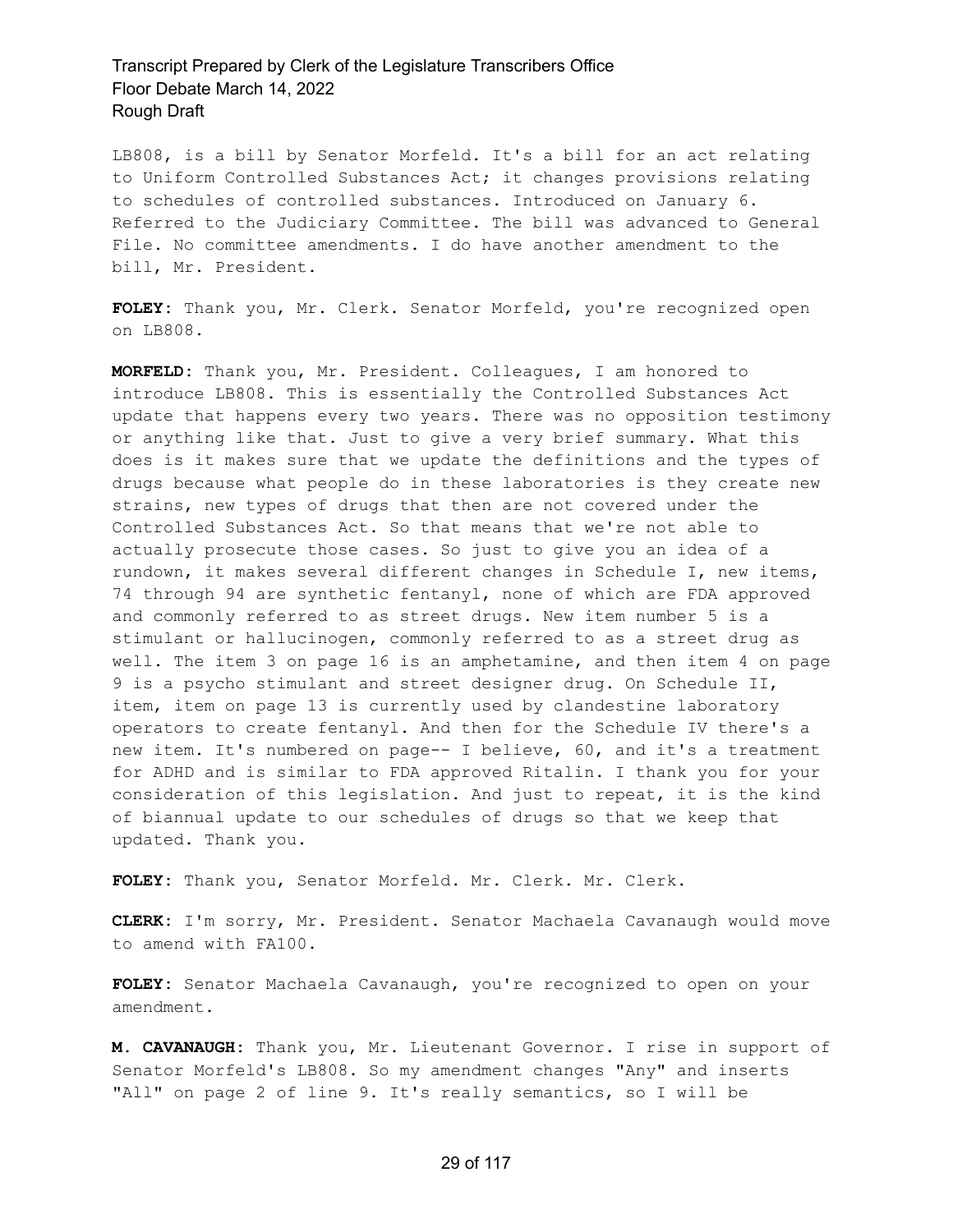withdrawing it upon the 15 minutes. I should get my-- OK, so I'm going to go back to, to Rule 5-- sorry, I'm just making sure I know how much time I have. So I was on Section 2 of Rule 5 and: (a) A bill shall be designated as LB underscore. (b) No bill shall contain more than one subject and the same shall be clearly expressed in the title. No law shall be amended, unless the new act contains the section or sections as amended, and the section or sections as amended shall be repealed. Now there's still more sections to this, but we do actually amend more than one subject into a bill. We call them Christmas trees. And I actually don't know if that's officially in our rules or not. This is very informative for me. OK, so then we go to Section 2, Rule 5, Section 2(c) An amendatory bill or constitutional provision shall be so prepared and printed as to show the new matter proposed, old matter to be retained, and old matter to be omitted from the statutes or constitution. (d) Appropriations bills and "A" bills shall contain the following elements: (1) the phrase, quote, there is a hereby appropriated, end quote; (2) a specific fund type shall be identified and the funds shall be appropriated; (3) the amount to be appropriated from such funds shall be identified; (4) a specific budget program or a specific statement reflecting the purpose of-- for expanding such funds shall be identified; and (5) the time period during which such funds shall be expended shall be identified. OK, so in this-- in, in Rule 5, Section 2, it doesn't say anything about Christmas trees. It only says under part (b) that no bill shall contain more than one subject and the same shall be clearly expressed in the title. No law shall be amended, unless the new act contains the section or sections as amended, and the section or sections as amended shall be repealed. So I guess we'll find out if Christmas trees are in here or we break our own rules. Next, we've got the Revisor Correctional Bills and Preprinting. I'm just, I'm just skipping ahead to preview if there's anything about our Christmas trees. [INAUDIBLE]. Not in Rule 5, there's 15 sections of Rule 5. OK, so Revisor Correctional Bills, Preprinting: Preceding each legislative session, the Chairperson or any member of the Executive Board of the Legislative Council, if the Executive Board so requests, the senator who, in the preceding session served as Chairperson of the Judiciary Committee, shall sign as introducer the Revisor of Statutes' correctional bills. The Clerk of the Legislature shall number these bills consecutively beginning with the number 1 and shall show the committee reference to be General File. The Clerk of the Legislature shall have these bills printed before the convening of the next regular session. That's interesting. I didn't know that rule. And then (b) In addition to causing to be printed the revisor bills, the Clerk shall number and cause to be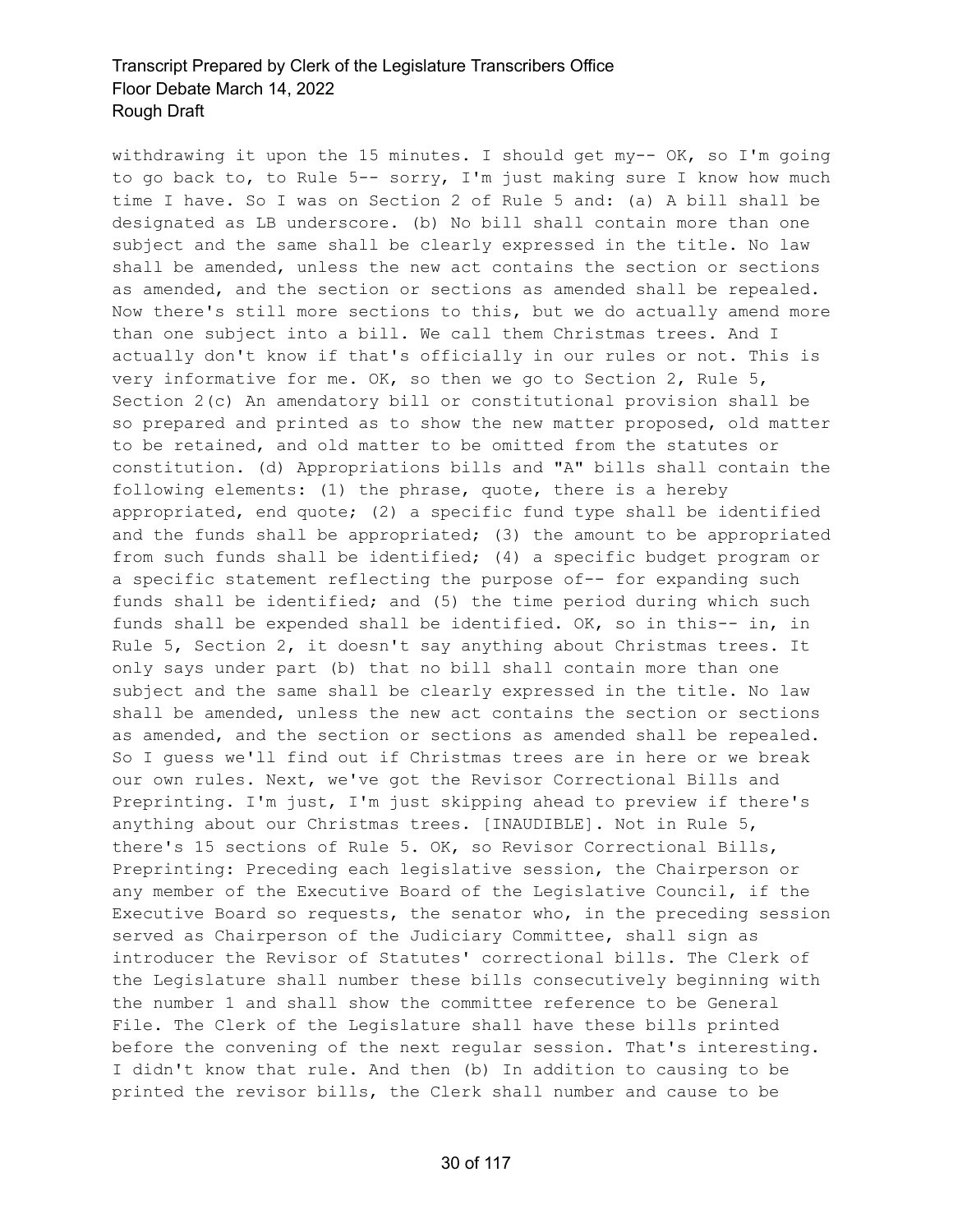printed all bills delivered to him or her by the Executive Board, provided said Board has referred said bills to a standing committee. No bill so printed shall be withdrawn after the Legislature convenes. I like that it has him or her to the Clerk because we've had the same Clerk for-- I think we have the longest serving Clerk in the country. Is that right? I'm looking at him. Is that right that we have the longest serving Clerk in the country? We'll just say it it. I'm putting it in the record. So, OK, but I do appreciate our, our progressive thinking of the poss-- entertaining the possibility that we might have a woman someday. Anything is possible. Section 4-- we're still on Rule 5-- Introducers Signing Bills: (a) Members shall introduce only such bills as they are willing to endorse and support personally. The last name and district shall be used, unless an initial or name is necessary to identify the introducer. The last name and district shall be-- oh, so I don't-- I do now use my initial, but I didn't-- my first two years, I didn't use my initial and I just did it because my handwriting is unintelligible. But I also would put my district number to make sure that the Clerk's Office knew which Senator Cavanaugh it was. Any member may request to have his or her name added as a cointroducer of the bill but only if the principal introducer has concurred, in writing or electronically, to that request. So that's where we go on our Uninet and sign on to bills. Mine is frozen, but I could, I could go in, in here and request from Senator Morfeld to sign on to this bill. (b) A standing committee or special committee may introduce a bill for any purpose, including at the request of another senator, provided said bill receives the endorsement of a majority of the committee members whose name shall be on the bill. (c) No bill-- wait I'm going to go back to (b). OK, so you have to-- for it to be a committee-- for the committee to be printed on the bill, you have to have the majority of the committee signing on to the bill. I had never really asked how that happens, but I've signed on to a few committee bills and it's always been the entire committee has signed on when they are committee bills, but it's interesting to know that you just have to have the majority. OK, so that was--  $OK$ , (c), Section 4, Rule 5, (c) No bill shall be introduced after the tenth legislative day of any, any session, except: 1. A, as in appropriations, "A" bills, appropriation bills, and bills introduced at the request of the Governor may be introduced at any time; and 2. A standing or special committee may request that the Legislature consider introduction of a bill. A vote of three-fifths of the elected members of the Legislature shall be required for such bill to be introduced, and a copy of the statement of intent for such bill to be placed on each member's desk before introduction of the bill is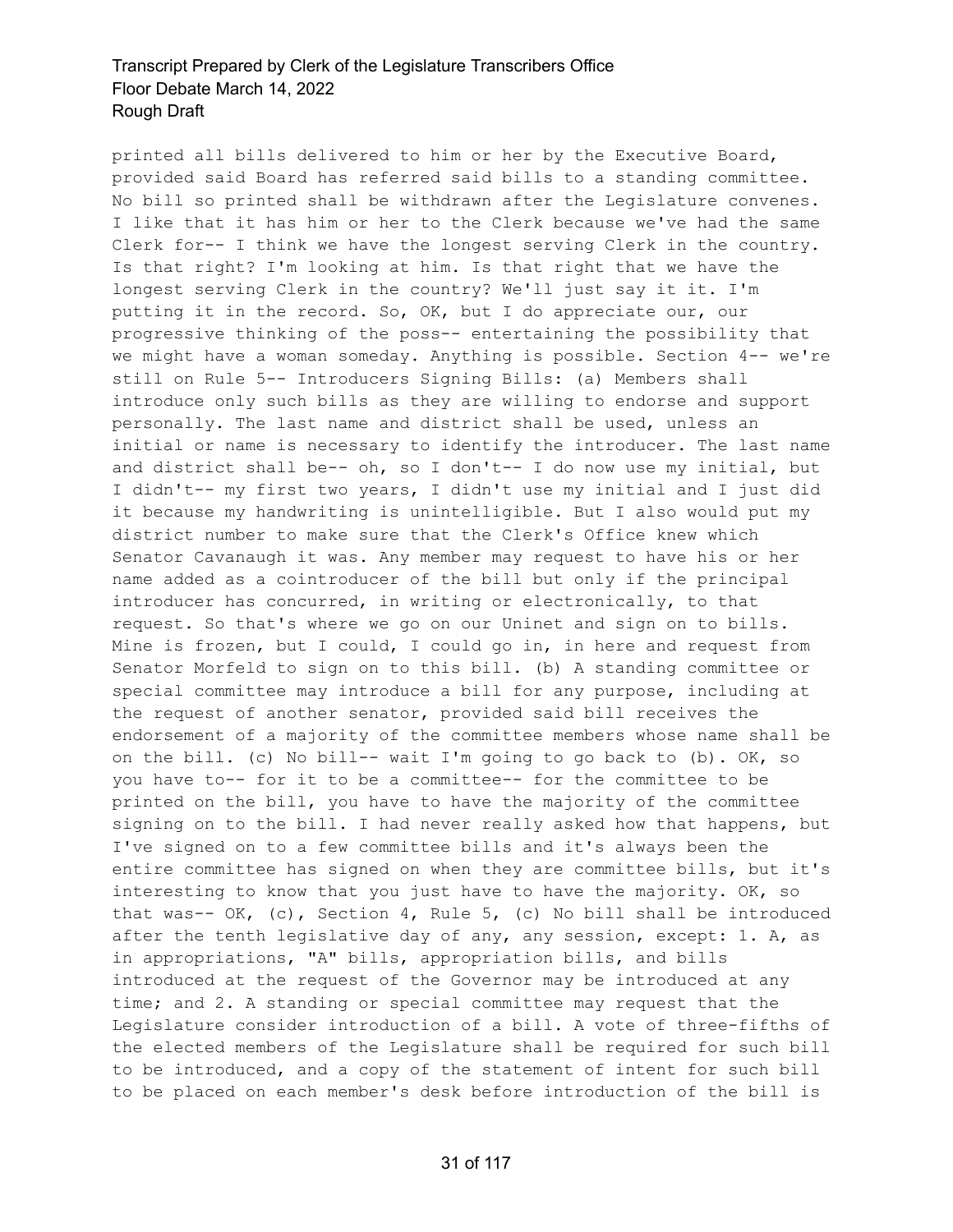voted on. So I knew that we could, you know, we can vote to suspend the rules and introduce a bill and all of those things, or suspend the rules and withdraw a bill. I did not know that the Governor could introduce a bill-- we could introduce a bill at the request of the Governor at any time. So the Governor could request that we introduce a bill today. That is fascinating, and we wouldn't have to take a vote. It would just-- if the Governor called me right now, I'm looking at my phone to make sure it's ringing. If the Governor would call me right now and ask me to introduce a bill and I take that bill and I introduce it that would be it. We wouldn't take any votes on that. Not saying I disagree with that. I just didn't know. Man, I know a lot of the rules and there's also a lot I don't know. I guess that's why it helps to be here for 40 years. OK, so I was at Governor any time, standing committee, OK, and then 3. The Appropriations Committee may introduce bills--

**FOLEY:** One minute.

**M. CAVANAUGH:** --thank you-- enabling the recommendations of-- what- oh, one minute on my opening and then how much time is left.

**FOLEY:** It'll be another couple of minutes after that.

**M. CAVANAUGH:** OK. OK, so: The Appropriations Committee may introduce bills enabling the appropriations recommendations contained in the annual report required by Rule 8, Sections 2 and 3. Such bills shall be introduced no later than the fifth legislative day following the presentation of the report as required by Rule 8, Section 3. Well, that's a lot. So you've got to kind of cross-reference. So the Appropriations Committee enabling appropriation [INAUDIBLE] in the annual report required by Rule 8 shall be introduced earlier than the fifth legislative day. Oh, the appropriations recommendations contained in the--

**FOLEY:** That's time, Senator. You're recognized for 2:20.

**M. CAVANAUGH:** Thank you. 2:20?

**FOLEY:** Correct.

**M. CAVANAUGH:** OK. So the Appropriations Committee has to introduce things in the first five days. That's interesting. Specific things, I think. I'm sure I'm not reading this entirely correctly, but. OK. So Section-- Rule 5, Section 4(d) Individual members shall not be limited as to bill introduction. Each committee shall be limited to 8 bills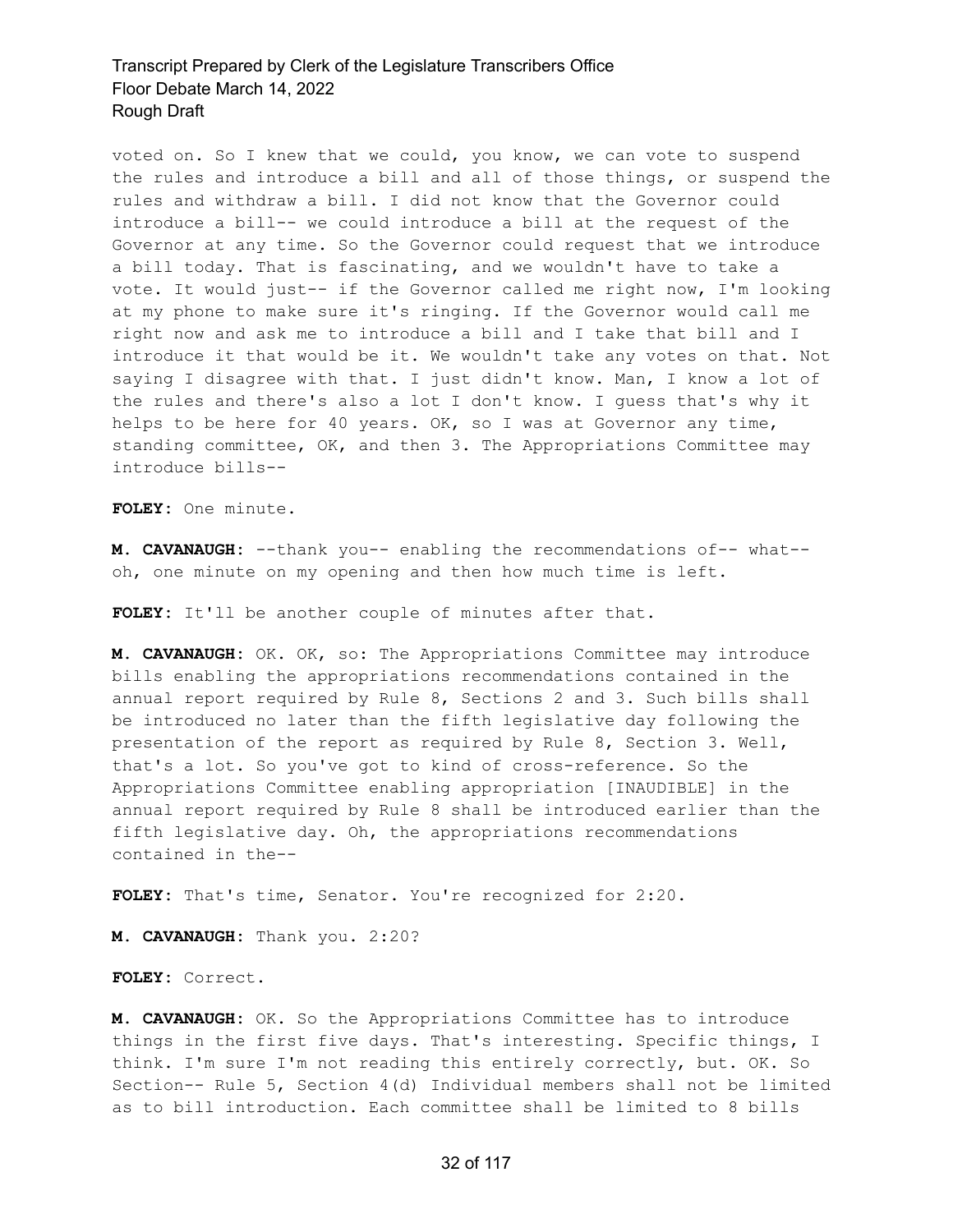each session. Bills introduced as a result of an interim study of the Legislative Council shall be included within the limitations prescribed by this section. Special committees created as a result of an interim study resolution and as authorized by the Executive Board shall be considered as separate committees for purposes of the limitations prescribed by this bill. Bills introduced under Rule 5, Section  $3(a)$ , Rule  $5$ , Section  $4(c)(3)$ , and bills introduced at the request of the Governor will not be included in the limitation. I know we've had discussion previously about limiting the number of bills a senator can bring. I don't support that idea, but I can see why we would want to sometimes maybe have fewer bills to discuss. But I do think that we represent the people and so we need to have the ability to fully represent them through whatever we introduce. OK, and now we are on (e) of Section 4 of Rule 5: The introducers of this bill must submit a statement of intent for each bill to the appropriate committee chairperson at least 24 hours prior to the bill's hearing. The statement of intent should discuss clearly and completely the purposes and effects of the bill. I think that's about my time, so I will sit down. Thank you. Oh, I withdraw my amendment. Thank you.

**FOLEY:** FA100 is withdrawn. Senator McDonnell, we've got 26 seconds.

**McDONNELL:** Thank you, Mr. President. I will, I will wait until the next bill.

**FOLEY:** Thank you, Senator McDonnell. The question for the body is the advance of LB808 to E&R Initial. Those in favor vote aye; those opposed vote nay. Have you all voted who care to? Record, please.

**CLERK:** 42 ayes, 0 nays on the advancement of the bill.

**FOLEY:** LB808 advances. Proceeding to the next bill, please.

**CLERK:** LB1092, a bill originally introduced by Senator Flood. It's bill for an act relating to Nebraska state colleges; it authorizes establishment of the risk-loss trusts; it provides requirements for use of the risk-loss trusts; it provides for applicability. Introduced on January 19. Referred to the Banking, Commerce and Insurance Committee. Advanced to General File. No committee amendments. I do have an amendment to the bill, Mr. President.

**FOLEY:** Thank you, Mr. Clerk. Senator Flood, you're recognized to open LB1092.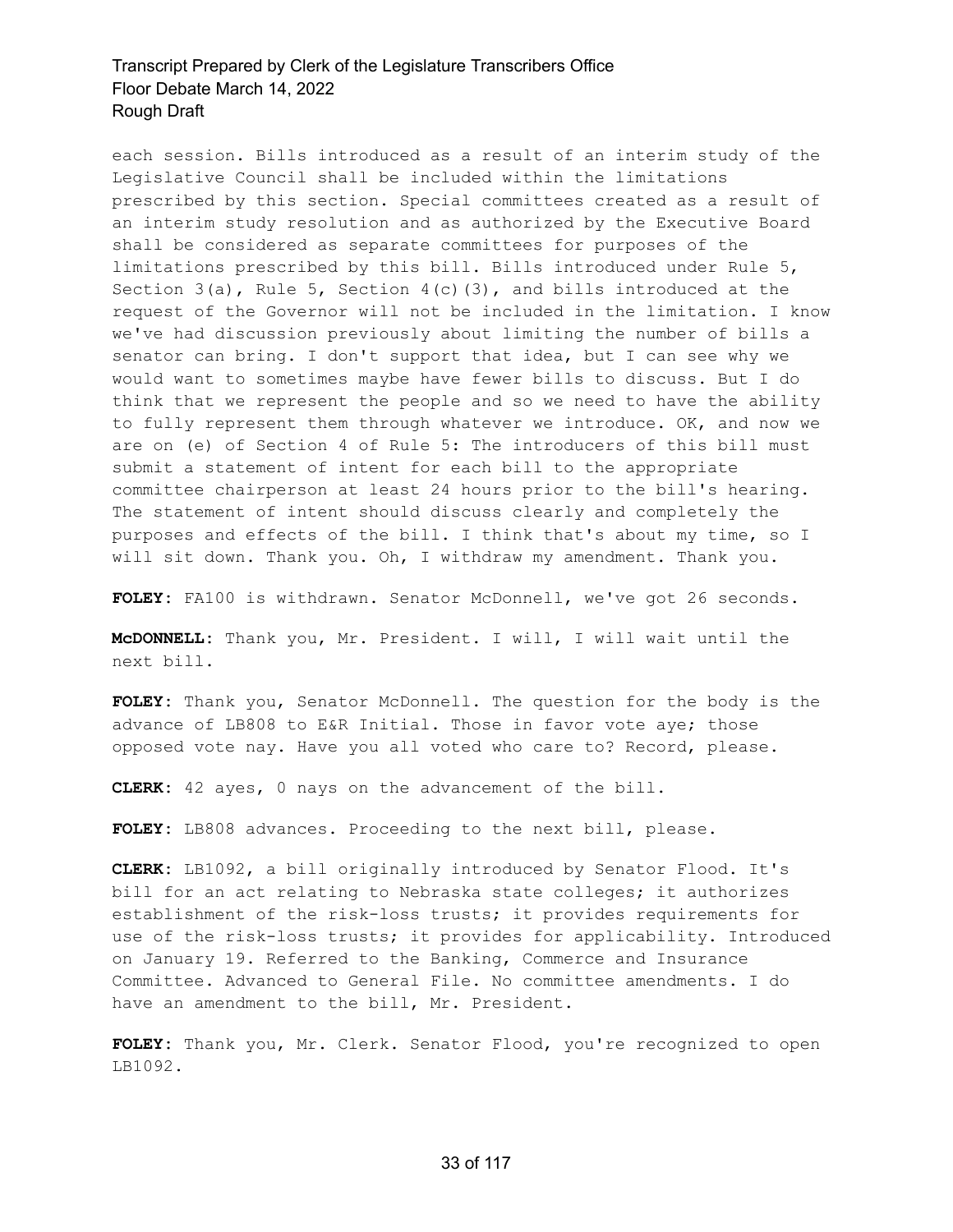**FLOOD:** Thank you, Mr. President. Members, I want to thank Speaker Hilgers for placing this bill, LB1092, on consent calendar. This bill would provide the Nebraska state colleges with the authority and requirements necessary to establish risk-loss trusts for the purpose of paying losses and expenses arising out of liability and property claims. I want to make clear this provides only the authorization and does not have an attendant appropriation. As many of you know, liability and property insurance costs have increased substantially and the market continues to experience volatility. During the committee hearing for LB1092, Angela Melton, vice chancellor with the Nebraska State College System, spoke to the rise of insurance costs in Nebraska. Over the past five years, state colleges have experienced a cumulative increase of 138 percent in costs for their liability, cyber, and property coverages. That's an increase of approximately \$485,000 in 2017 to \$1.2 million in 2021, with most of the increase taking place in the last two years. I want you to know that the university system already has in place a risk-loss trust and has had that for several years. Peru State College provides an example of the recent increase in deductibles. In 2019, the college experienced a significant hailstorm causing damage to every building roof resulting in \$2.3 million worth of repairs. In 2019, the deductible for this was \$50,000. Under the current program, the college would have to cover the entirety of the damage themselves as the deductible goes to 5 percent of the building value with a maximum of \$2.5 million. LB1092 would provide the state colleges additional options in structuring their insurance programs to respond to a dynamic market and a mechanism for the state colleges to avoid the significant impacts of substantial deductibles or large claims. This bill mirrors the authority granted to the university system, which currently operates various risk-loss trusts. LB1092 would offer the state colleges the same tools to manage the costs associated with claims, deductibles, and premiums. This bill, LB1092, received no opposition or neutral testimony in committee and was advanced to General File by unanimous consent. I would ask the body for a green vote and the state college system would also appreciate that. Thank you, Mr. President.

**FOLEY:** Thank you, Senator Flood. Mr. Clerk.

**CLERK:** Mr. President, Senator Machaela Cavanaugh would move to amend with FA101.

**FOLEY:** Senator Machaela Cavanaugh, you're recognized.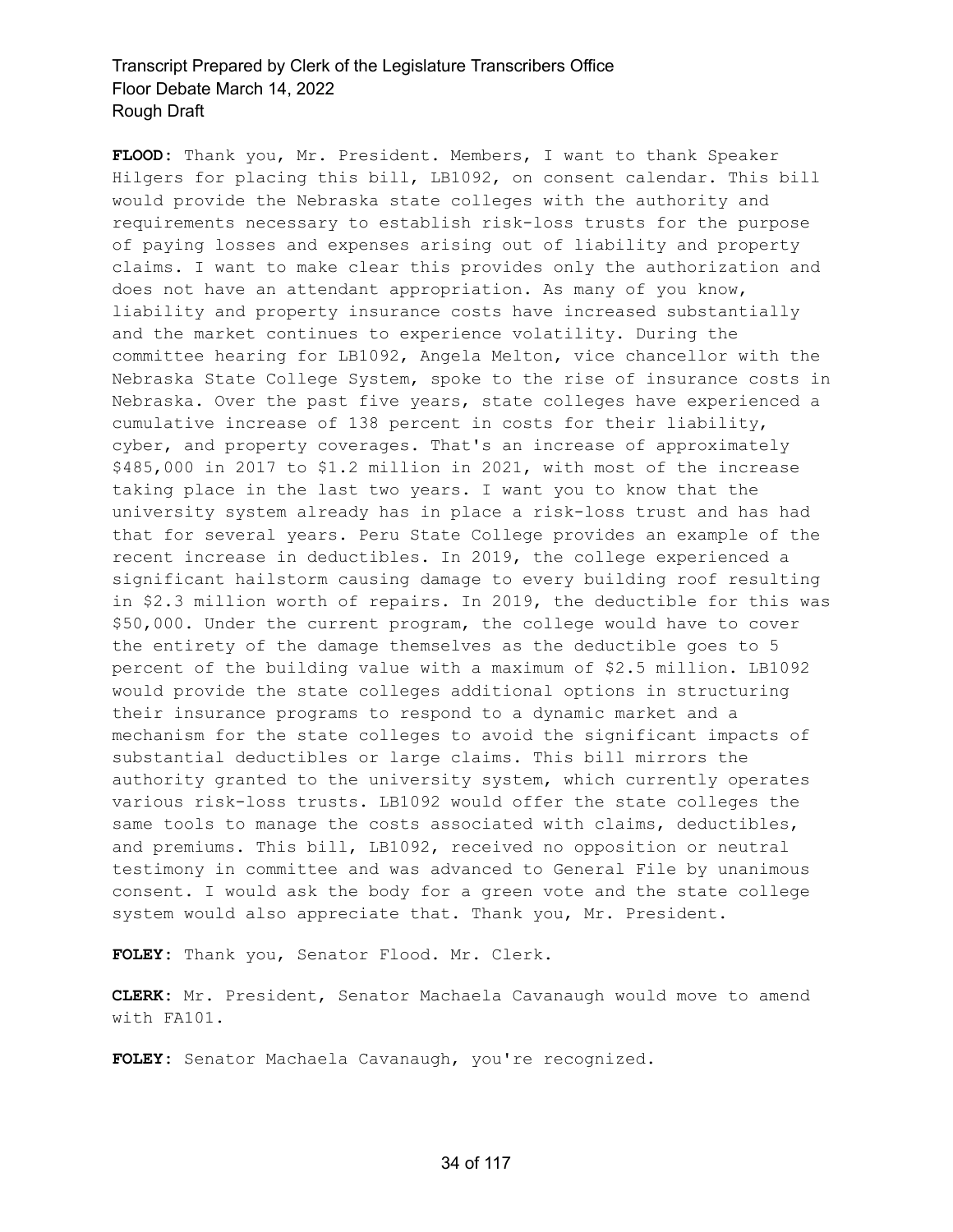**M. CAVANAUGH:** Thank you, Mr. Lieutenant Governor. I, in hearing Senator Flood's opening, my floor amendment is very problematic because it turns a "may" to a "shall," and that is definitely not his intention. So when I am done speaking, I will absolutely be withdrawing this amendment. I support LB1092. A refresher because I've been asked about this a little bit as to why I am going through the rules. I had intended to take all of the time on General File. At some point last week, I started drafting floor amendments. I think this one I drafted on the 10th, which I believe was Thursday, and the reason that I am taking all the time on, on the consent General File is because consent is supposed to be up to 15 minutes of debate, and I am going to take the full 15 minutes because that-- we have 20 bills listed here on consent, again, ahead of senator priority bills. And so I am going to take the full 15 minutes, which is 5 hours, because that is how it's been scheduled. I do have-- can I yield time to anyone?

**FOLEY:** You may.

**M. CAVANAUGH:** OK. I know Senator McDonnell had wanted to speak and I'd like to yield my time to him.

**FOLEY:** Senator McDonnell, you got 8:43.

**McDONNELL:** Thank you, Mr. President. I rise to ask Senator Cavanaugh to reconsider, reconsider doing this. And, and one of the reasons is, of course, it comes down to one of my bills and it's LB661. LB661 is a bill that we are-- we proposed last year that is on the agenda today, and it's trying to protect bus drivers, bus drivers who do nothing but report to work, transport the public and on the average are assaulted two bus drivers a week in the city of Omaha. But it's not just the idea of my bill, but concentrating on these, these bus drivers that last year took time off from their jobs, used vacation time, they went to every senator. Some senators disagree with the bill, which I understood, but that moment in time there was 39 senators commit to vote for that legislation. These bus drivers again took time off today to be here when we started looking at the agenda based on the idea that we could possibly could get to this legislation this morning, or we should be up based on a normal calendar this afternoon. I don't think it's fair to those individuals. As senators, we understand the process and we understand some of the inner workings and, and some of the people that, that are upset about different issues. But for the people that are watching and the people that are standing in that Rotunda that have put the time and effort into the legislation, came down and testified, then took time off of work to visit with every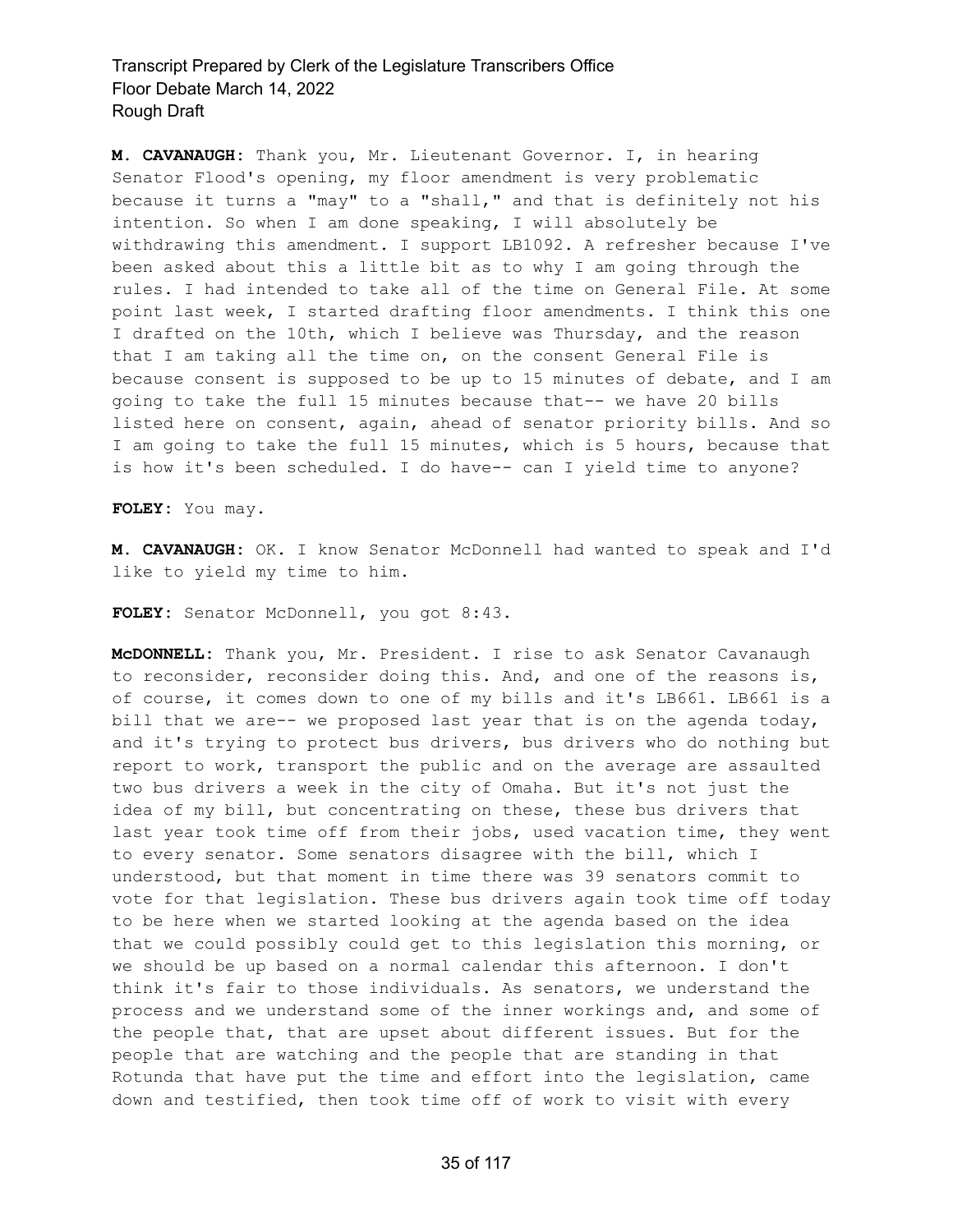senator, get the commitments from senators and then hope for their opportunity, which didn't happen last year. But this year, based on the scheduling they have their day and that day could be totally gone here based on the idea of Senator Cavanaugh taking 15 minutes, which is her right, on every one of our consent calendar bills today. So I'm asking her to, to reconsider, not for the members of this body, but for the public, for the people that are in the Rotunda, for the people that are watching that want to see legislation debated on and moved forward. Thank you, Mr. President.

**FOLEY:** Thank you, Senator McDonnell. Senator Wayne.

**WAYNE:** Thank you, Mr. President. Well, there is a simple solution, we could file a motion to reschedule the agenda. We can hear that motion any time up to the Speaker and we could vote on rescheduling the agenda, just proposing that if people are concerned about what Senator Cavanaughs are doing, I get it. But I just rose because I've had about seven, maybe eight senators asking me about Juneteenth on the schedule, which is on today. So I have two bills up today, so I understand Senator McDonnell's concern. The bill, the-- read the amendment, the amendment reinstates Arbor Day. So I'm just going to say that right now, so everybody doesn't have to keep asking me, we're not getting rid of Arbor Day. Originally, I proposed to get rid of Arbor Day because if you recall, we couldn't have anything that cost a little bit amount of money. And so if I got rid of Arbor Day and added Juneteenth and it was a wash. But since then, Juneteenth has became a federal holiday, so there is no issue. We reinstate Arbor Day or keep Arbor Day, so I'm not getting rid of Arbor Day. So the eighth senator does not have to come up and ask me if the bill says that. The one liner is incorrect because we haven't adopted the amendment to just add Juneteenth. Once we adopt the amendment on consent, that one liner, I hope, changes to just say, add Juneteenth. So hopefully that clarifies so the eighth senator doesn't ask me if we're still eliminating Arbor Day. It's no real cost to the, to the state. And if anybody wants a history lesson on why Juneteenth is important, I'll be happy to give that to you. It is not an African-American thing. It is actually an American thing. I will tell you to go read the transcript. Read the opening of the-- of this bill and you'll see the history on why. Historically, from an American standpoint, Juneteenth should be celebrated because it was really the first time that we all became somewhat free and started living to the ideals of a more perfect union. So while I just wanted to say that on the record before we broke to lunch and more people came and started asking me afterwards. I will start having a little conversation on the budget. I do think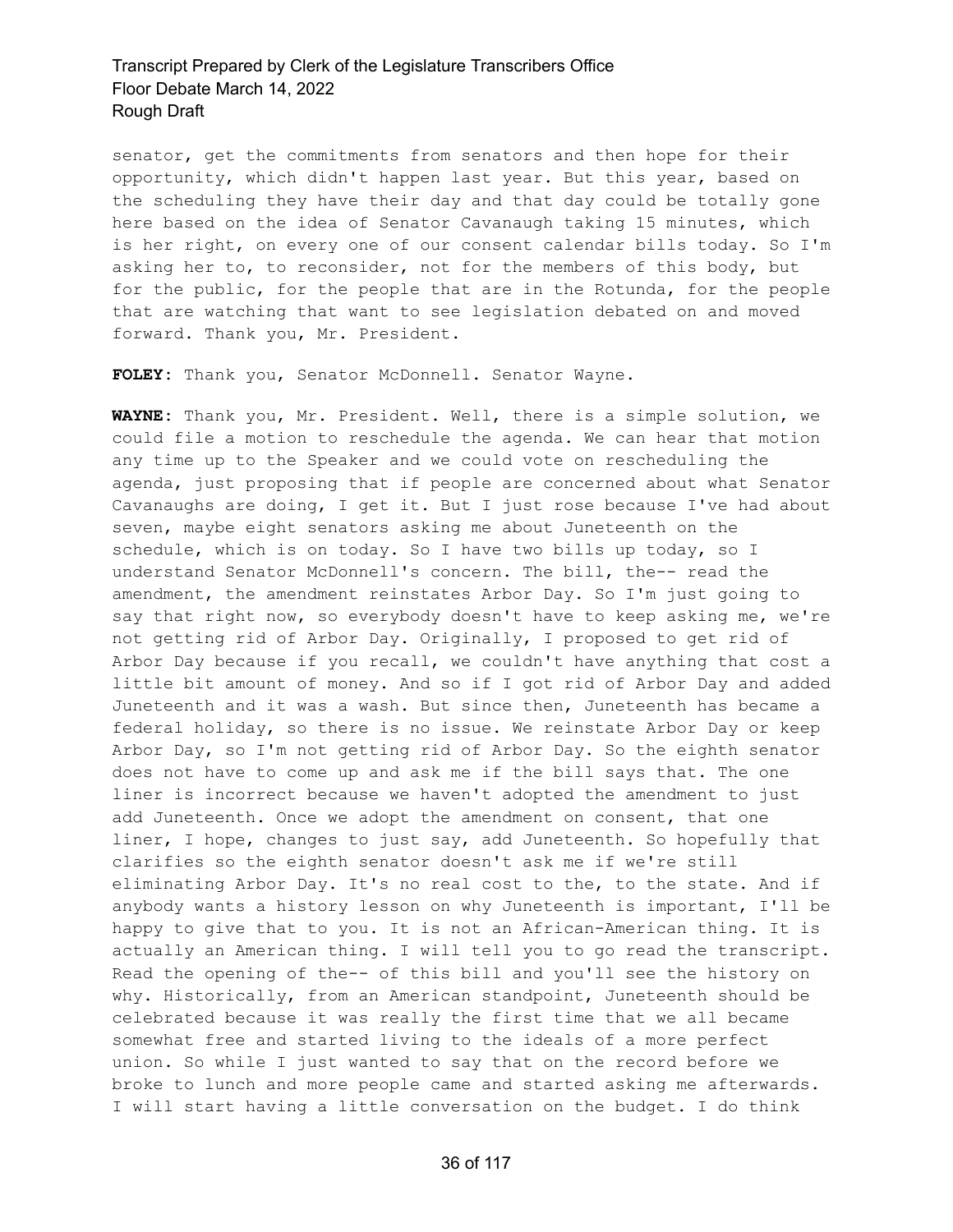it's important that we just don't read the, the handout provided by Appropriations, but actually read the bills in the actual budget. So that's 10-- I think, LB1011, LB1012, LB1013. Because I think you'll see what's in the Appropriations Committee budget proposal, the, the nicer pamphlet doesn't always tell the true story of what goes on. And that's why I call it a beautiful lie. And I'll just bring up one since I'm already here and I got a little bit of time. The Military Base Development and Support Fund, that sounds like it's all going to Offutt. Which, one, I noticed last week there was somebody who voted no against tribals-- tribal organizations or tribes being able to work or, or apply for grants within a certain tax base. But essentially Offutt is its own sovereign nation. They have their own laws. Our, our police and fire typically don't go on there unless it's a catastrophic emergency. We don't-- they don't pay property taxes on there. In fact, there was a bill to try to reduce some taxes that the AG said-- or changing taxes to a fund in lieu of and the AG said that that was unconstitutional. But we have no problem continuing to give Offutt money. But what's interesting about this Military Base and Development Support Fund, if you look on AM20 [SIC] of LB1012, it actually outlines exactly what it can go for. And one of them is a public golf course in Bellevue, Willow Lakes. I don't know about you all, but if I brought a bill saying let's give \$30 million, and part of that was to help a city-owned golf course like Benson in my district, I'm pretty sure that would get voted down. Nevertheless, --

**FOLEY:** One minute.

**WAYNE:** --I like the introducer of the bill. I understand what she's trying to do, but track and field stadium improvements, parade-ground walking trail, landscape enhancements, Base Lake improvements, Deterrence Park, Looking Glass Heritage Park, Rooftop Garden. That's the, the outline of what these funds are going to be used for. These are all trails and lakes that we are going to use it for. What's interesting, though, is if this was an ARPA bill, they could do it under ARPA. When it comes to green space and parks, it's like unlimited what you can do with ARPA when it comes to those. But instead, we create a fund, put it in a budget bill, use cash because now we're going to create a permanency program in which you continue to transfer cash down the road. That's why you do it through a cash fund in a budget versus ARPA because we know ARPA is a one time spin. This allows the committee to continue to put money into parks and everything else. I find it ironic that those two bills equal about \$55 million.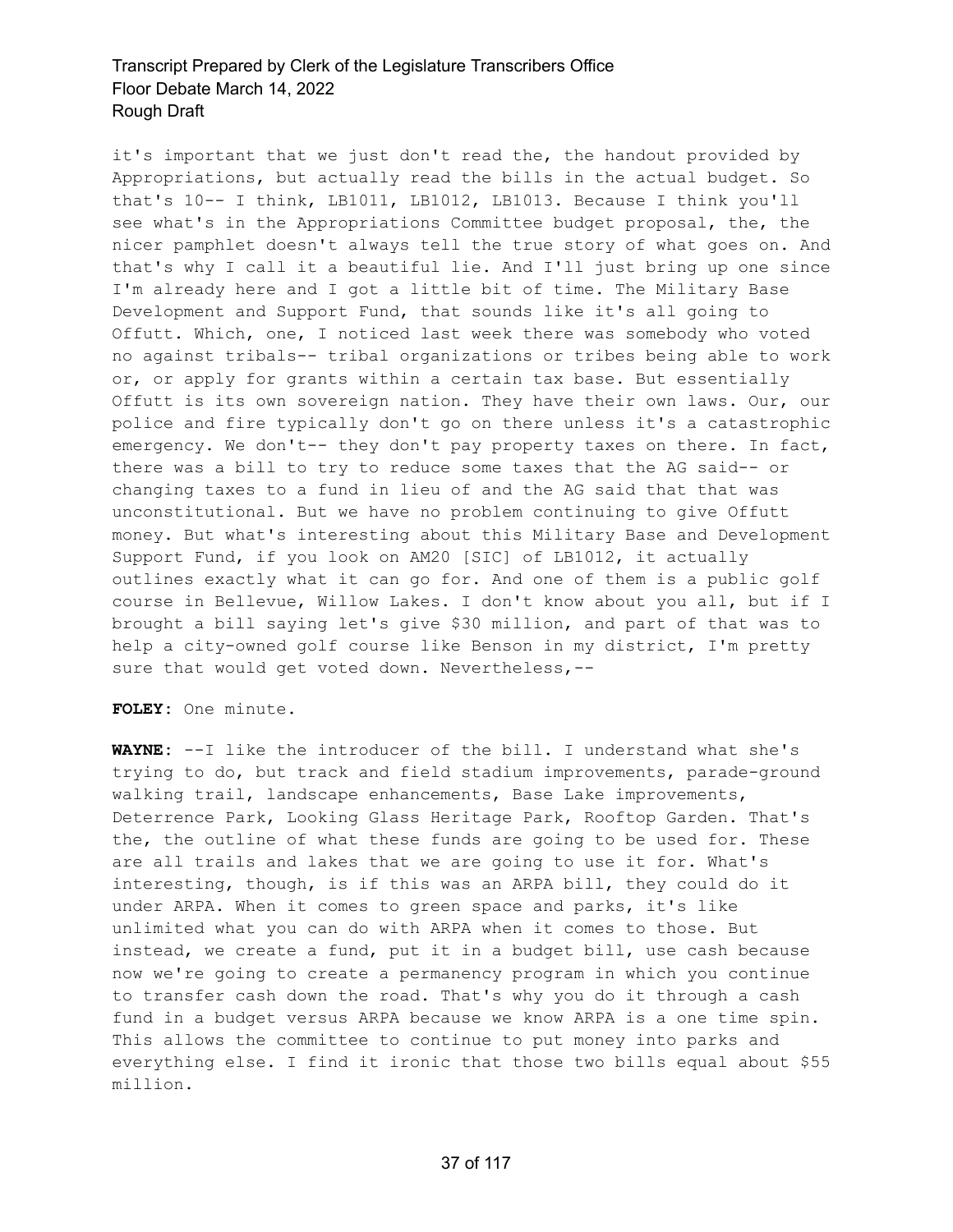**FOLEY:** That's time, Senator.

**WAYNE:** Thank you.

**FOLEY:** Thank you, Senator Wayne. Senator McDonnell, you're next in the queue.

**McDONNELL:** Thank you, Mr. President. Since we're gonna start talking about the budget here a little bit to address some of the points that Senator Wayne just made. You know, through the process and, and with the budget, and I'm not speaking for Senator Sanders, it was, was her bill. But the improvements we need to make to the base I think that, that should be discussed and, and the need that the people that live and, and defend our country on a daily basis and their families that they leave behind when they're defending our country, what kind of, what kind of living facilities do they have? And is there, is there private money and a large amount of private money coming in to help the base? Yes, there is. Was there the idea of that money was sitting there at \$50 million based on what had been set aside for possibly us getting the, the next project, which we, we did not get the, the STAR WARS or, excuse me, the, the, the project that went to, to Colorado. But we repurposed that money based on three bills that were brought to us this year. And with the-- I was trying to say is the space force project that we did not receive at the state of Nebraska. So we did repurpose that money. But I also want to make sure that people understand that that is for the people that are serving our country on the base that there's been, I think, facilities that have been neglected for years, and I think we should support those, those people that defend our country and their families that they leave behind when they're defending our country. Thank you, Mr. President.

**FOLEY:** Thank you, Senator McDonnell. Senator Machaela Cavanaugh, we've got 1:18.

**M. CAVANAUGH:** Thank you, Mr. Lieutenant Governor. I appreciate Senator McDonnell's request the previous time on the mike. And so I know that Senator Wayne had suggested a, a motion to reorder the agenda, and I assume that Senator McDonnell would not feel comfortable introducing such a thing. So I have introduced a motion to reorder the agenda so that Senator McDonnell's bill would be up first at 1:30. So I don't know when that comes up. Is that next for debate or no? Just looking up at the front to find out when we're-- we would talk about the motion to reorder. Maybe it'll be after lunch, but I will yield the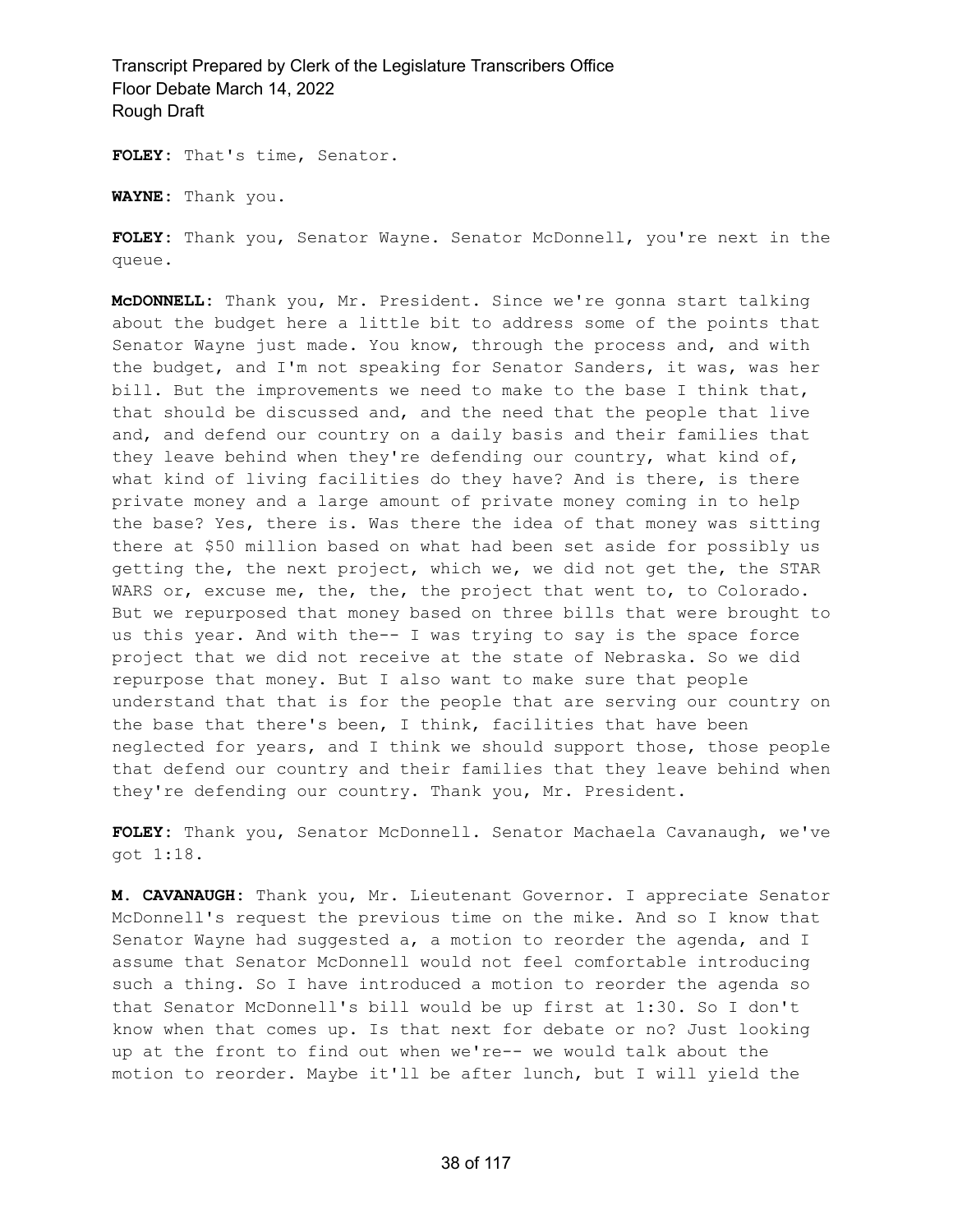remainder of my time to the chair so we can vote and I pull my floor amendment.

**FOLEY:** Thank you. Senator Flood, there's 25 seconds remaining if you care to close.

FLOOD: Well, I'd ask you to vote for my bill, LB1092. I don't-- I'm not on any level for any reordering of the agenda. And would echo Senator McDonnell's comments that maybe after a good, relaxing lunch, we could pull all these amendments and keep trucking. Thank you very much for your discussion and I look forward to a green vote. Thank you.

**FOLEY:** Thank you, Senator Flood. The question-- oh, the floor amendment has been withdrawn, Senator Cavanaugh. The question before the body is the the advance of LB1092 to E&R Initial. Those in favor of vote aye; those opposed vote nay. Have you all voted who care to? Record, please.

**CLERK:** 43 ayes, 0 nays on the advancement of the bill, Mr. President.

**FOLEY:** LB1092 advances. Next bill, please.

**CLERK:** Mr. President, LB1204, a bill originally introduced by Senator Briese. It's a bill for an act relating to the Liquor Control Act; it changes provisions relating to application forms and delivery methods for licenses and warning signs. Introduced on January 20. Referred to General Affairs. Advanced to General File. There are committee amendments pending, Mr. President.

**FOLEY:** Senator Briese, you're recognized to open on LB1204.

**BRIESE:** Thank you, Mr. President. I stand today to introduce LB1204, a bill that was brought at the request of the Nebraska Liquor Control Commission. This bill makes several technical administrative changes, it will make the work of the commission easier and more efficient and will make the process of applying for a liquor license less work for the applicants. Changes made by this bill allow the commission to send licenses electronically. It removes the requirement that certain documents be filed in triplicate with the commission and removes the requirement that applications for licenses be signed by a notary public. And this, this doesn't cause any concern because a full background check is run by the commission on any applicant for a liquor license, and it allows the commission to deliver warning signs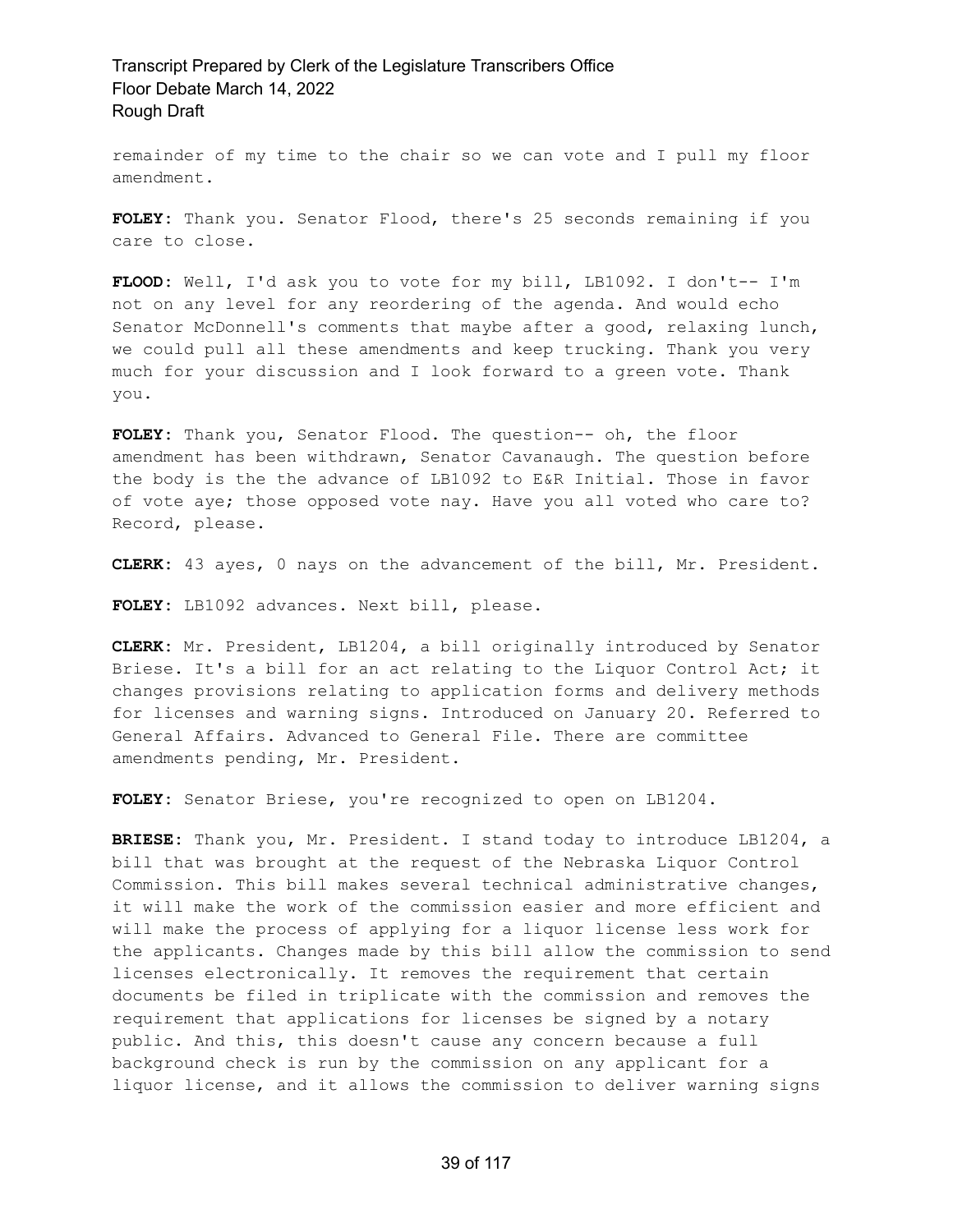that they typically send out otherwise through electrical or, excuse me, through electronic means. Thank you, Mr. President.

**FOLEY:** Senator Briese, you can open to the committee amendment if you care to.

**BRIESE:** Yes, we have one small amendment to LB1204, AM1894. This simply clarifies that the commission can send a license to the licensee directly electronically upon confirmation from the clerk of the applicable city, village, or county that the necessary fees and taxes have been paid by the licensee to the clerk. This bill had one proponent testifier, no opposition, and was voted out of committee 8-0. I would appreciate your green vote on the amendment and on the bill. Thank you, Mr. President.

**FOLEY:** Thank you, Senator Briese. Mr. Clerk.

**CLERK:** Mr. President, excuse me, Senator Cavanaugh would move to amend the committee amendments with FA102.

**FOLEY:** Senator Cavanaugh, you're recognized to open on your amendment.

**M. CAVANAUGH:** Thank you, Mr. Lieutenant Governor. FA102 strikes on page 3, line 17 "shall" and replaces with a "may." I do not intend to keep that amendment up, and at the end of my time, I will be withdrawing it. So I put in a motion to reorder the schedule because it was clear that Senator McDonnell would like for his bill to be gotten to today. I am taking time on these bills. First of all, because I can. Second of all, because time is the only tool I have. And third, is to prove a point that if you want your bills that are priorities that are actual priorities that you as individuals have identified as priorities to be gotten to, we shouldn't have all these consent bills. We have five hours worth of consent bills ahead of any other priority bills. Now we can reorder the agenda, that's fine by me. But I'm going to continue taking time. Now the fact that I'm reading about the rules is because we didn't follow our own rules. That's why I'm talking about the rules specifically today. I was always intending to take time today. Time is the only tool that I have. And so I'm going to use it. And you don't have to like what I'm doing, but I am following the rules. I am following the rules. And I'm going to follow the rules all day and probably in the days to come. Is there anyone in the queue?

**FOLEY:** Yes.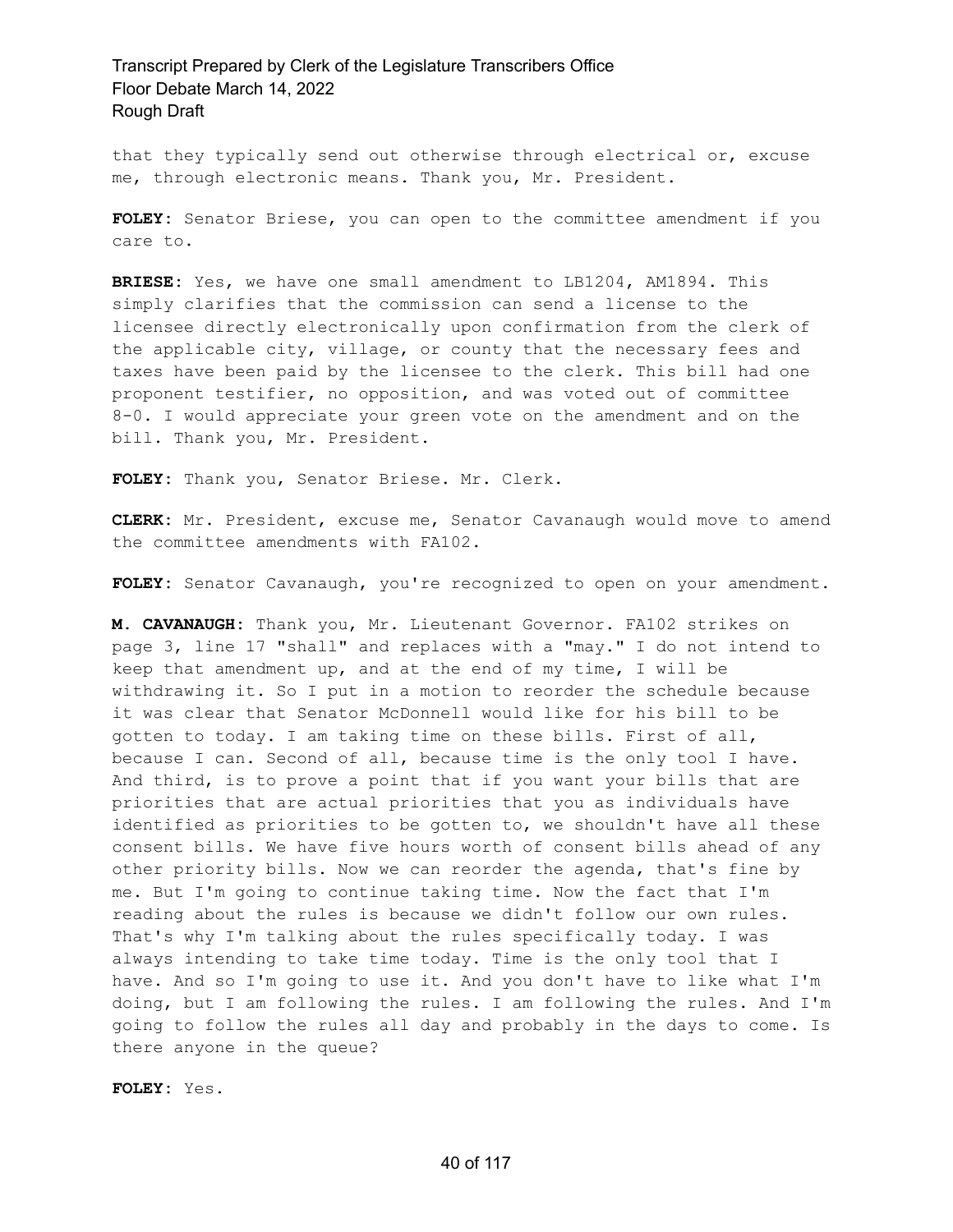**M. CAVANAUGH:** Is it-- OK, I will-- then I will get in the queue so that others can talk if they'd like to.

**FOLEY:** Thank you, Senator Cavanaugh. Senator Wayne, you're recognized.

**WAYNE:** Thank you, Mr. President. I'm not going to take all my time, but I am going to respond. Just because you might be-- just because I might be against giving \$50 million to one project and in that project or one particular project but also redevelopment of parks and trails doesn't mean I'm against the military. In fact, the military's budget went up \$10 billion last year from 705, so \$705 billion to \$715 billion in 2022. Fifty million from us, I think, is wrong. It isn't about whether you support the military or not, it's about the trails and the parks and the recreation continuing to be put over the people that I represent. And the fact of the matter is we can talk about ARPA, but ARPA is the federal government giving us money. The state has yet to invest the same from the extra money we gotten and received this year, which is what the cash transfers represent. Let's, let's be clear, overall trash-- cash transfers represent us moving money out of cash to getting down to \$1.3 billion in the cash reserves to make it OK because we don't want to have more in cash reserves because it triggers other things such as property tax relief, and it just is probably not sound to have \$1.5 billion. I don't think it's even sound to have \$1.3 billion in cash reserves. So it's really buying down the cash reserves and where we're buying it down says what's important to us and what's important to the budget committee as I see are trails, water, recreational, supplanting irrigation districts who, by the way, have their own taxing authority over people, people who have been left behind year after year by this body. Yes, I have a problem with that, and I'm not going to apologize to the public transit drivers out of Omaha if I'm taking time to talk about it, partly because they are driving many of the people that I'm talking about. Partly their job is based on many of the people I talk about, partly because three years ago I overrode the Governor to make sure we have a more better public transportation system. So it's not about that, but I'm not going to stand up here and be, like, OK, they are projects for people in the military. No, Willow Lakes is played by people like me because I play there, and it's a nice golf course and the trails that are around there I've walked there, rode my bike around there. Those are fairly nice. But tell me, where else are we going to put \$30 million in parks and golf courses that we're going to be OK with? Because that's what it says. And the Base Lake, by the way, there was a contract already bid out on the Base Lake to redo the whole thing last year because I've seen it on my computer and I didn't bid on it. So the Base Lake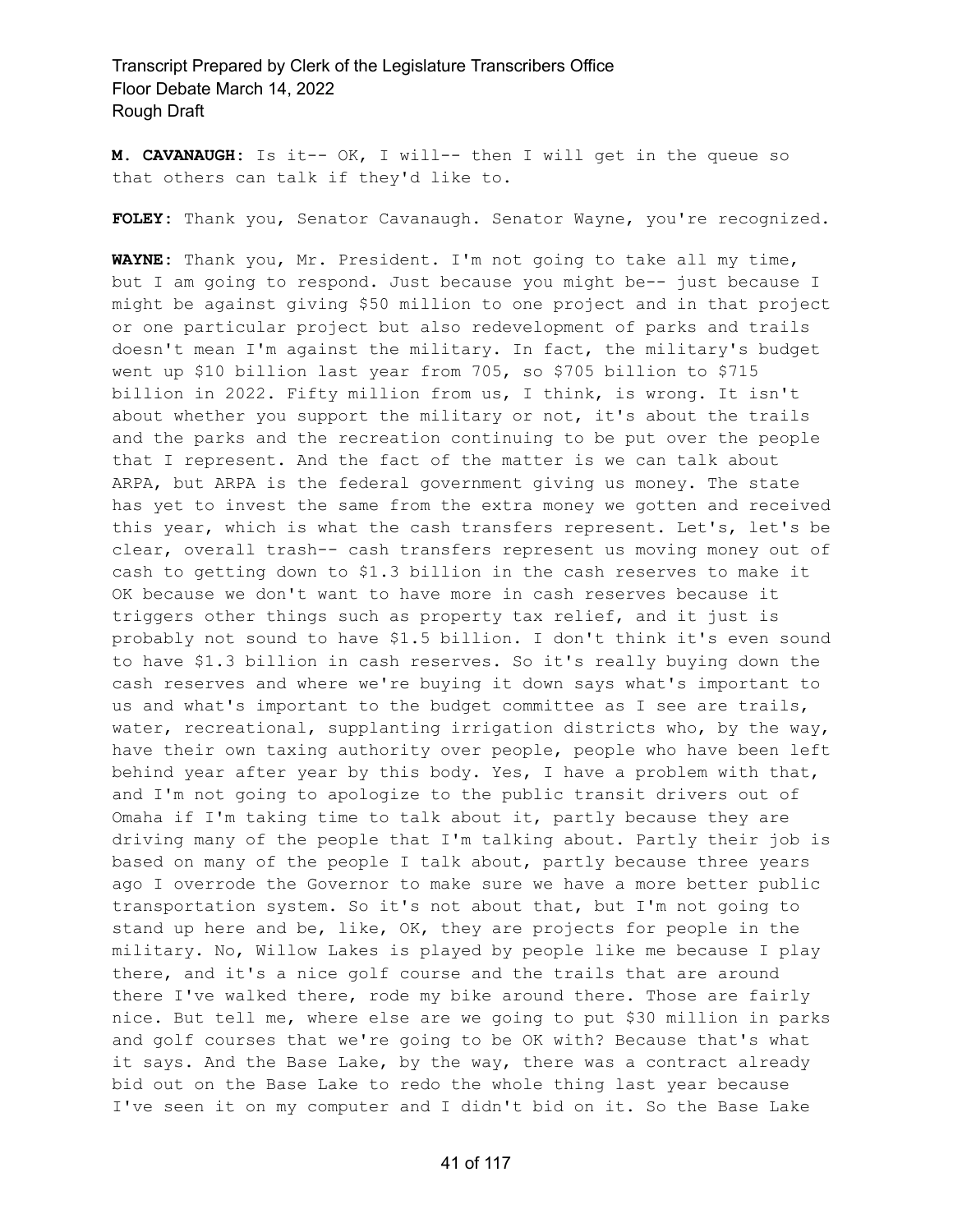is already getting upgraded and that overall project is already paid for. So what are we actually doing? Oh, talk about Offutt housing. Guess what? The government made a decision in the '80s to privatize their housing and go read the papers on Offutt housing. There was problems not being kept up because the government decided to privatize their own housing, and now the state is going to help supplement that. I'm not OK with that, and I'm going to spend time talking about that, and I'm going to spend time finding examples and I'm going to file amendments on the budget. I just got up to talk about Juneteenth and while I was up I mentioned the budget because I had to mention the budget because it bothers me. But to say that it's just about the military and those serve our, our country, absolutely, absolutely. And there are people in the military that I represent in my district who are wanting better things in their district that don't, don't necessarily live on base, but drive there every day and have to drive through areas of parts of town that are stricken with poverty that we continue not to invest in.

**FOLEY:** One minute.

**WAYNE:** But by the way, they're looking at prisons in these communities. They're looking at expanding beds in these communities, and we're going to pay for that to. So all my conservatives are saying, what about the broken home? Go read the article, 20 percent of African-American males in certain census tracts are being sentenced. There's your broken family. Over policed, over charged. And if you look at the disparity of the same crimes, yes, African-American males are getting sentenced harder and longer. If our budget is a moral document, I got to question what our morals are. That's why I call it a beautiful lie. Thank you, Mr. President.

**FOLEY:** Thank you, Senator Wayne. Before proceeding, Senator Pahls would like us to recognize 75 fourth graders from Willowdale Elementary School in Omaha, Nebraska. Those guests are with us in the north balcony. Students, please rise so we can welcome you to the Nebraska Legislature. Senator Machaela Cavanaugh.

**M. CAVANAUGH:** Thank you. How much time is left?

**FOLEY:** 5:30.

**M. CAVANAUGH:** OK, thank you. So I wanted to speak to some of what Senator Wayne was just saying because this morning when I was reading through the Appropriations Committee budget proposal, I don't know,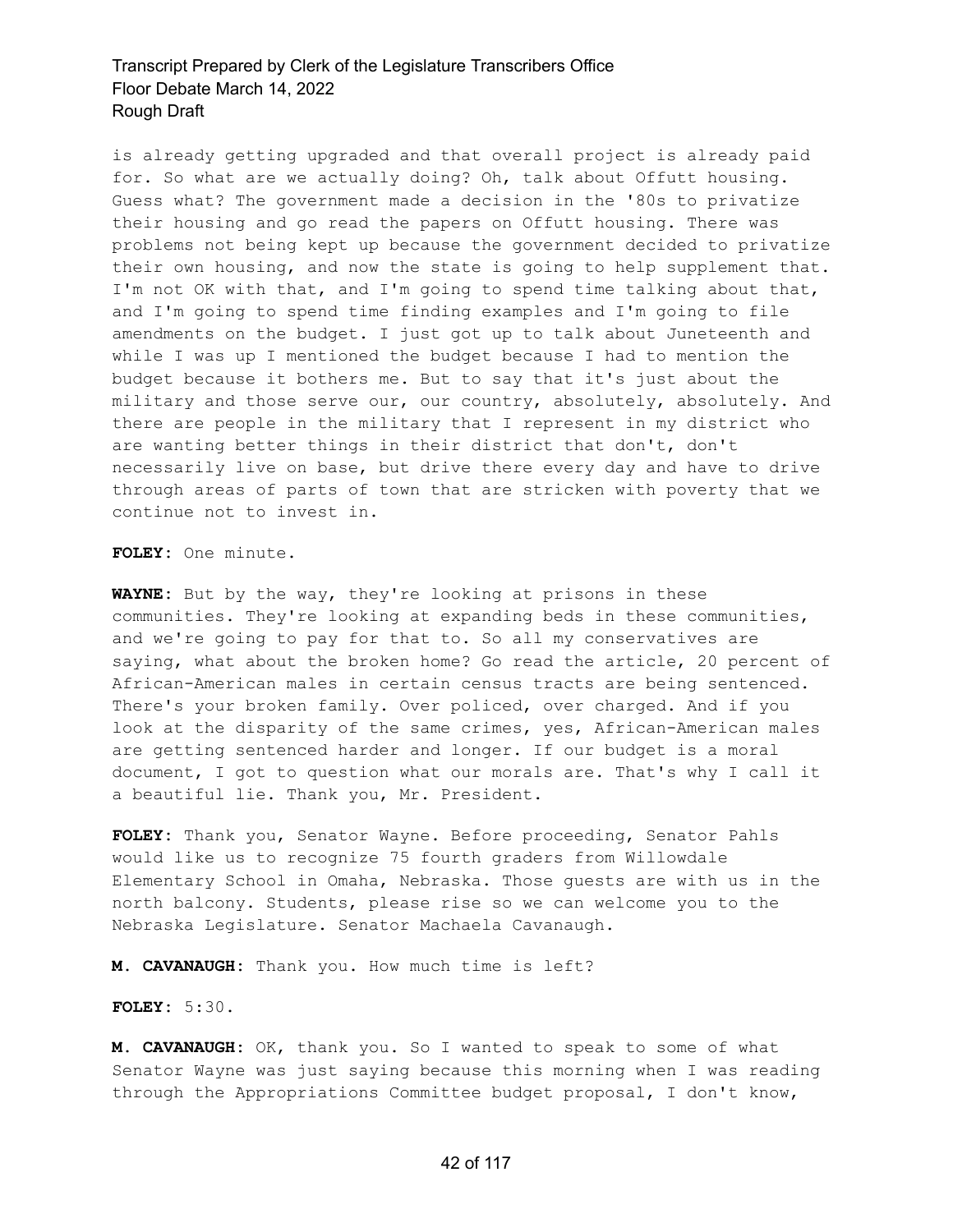Senator Wayne, if you caught, if you have it handy on page 11 under the Military Base Development Fund, I did notice and I don't disagree with making the, the facilities nicer, but I did notice that there is \$5 million to fund a documentary about Offutt Air Force Base. I thought that's, that's a very large budget for a documentary. I mean, like a very large budget. I have a lot of family members who work in film, and a lot of movies don't cost \$5 million to make, let alone a documentary. So that is one, one part that I would be concerned about so I just wanted to mention that. And then getting back to the rules. So-- and I'm the only one left in the queue? OK. So I know that this is not comfortable for the body, and it's, I don't know, I guess maybe it is my intention to make it uncomfortable for the body. There's not really been anybody in here who has been diligent about making sure that we are honoring our rules, following our rules, and then also holding us accountable by taking time, taking time is hard to do. It's not hard to talk about things. Well, sometimes it is, but it's hard to do because you're upsetting people. You're upsetting people that you like. You're upsetting people that you work with on things. And that's really, really hard. It is challenging for me to do this. I had to spend several days thinking about it before I even put in motions and whether or not I should do it. And are people going to be angry? Yes, they are. But is it important? Yes, it is. So it's not something that I did on some sort of whim. It was very deliberative and I, I don't want people to not have their day with their bills. But we have priorities and we, as individual senators, designated what those are and we are putting other things ahead of our priorities. We are prioritizing something else other than our priorities. And if we're OK with doing that, then we should be OK with taking the time to do it. And if we're not OK with doing that, then we should change how we're doing things. I'm not OK with doing it, but I'm going to take the time to do it because that appears to be what the body has consented to, that we are OK with taking the time to go through these bills before we get to our priority bills. So if you're OK with that, then I'm going to do it. And if you're not OK with it, then let's talk about changing how we're doing, how we're doing things. I don't have anything else I can do. All I can do is take time. So how much time?

**FOLEY:** You have 1:28.

**M. CAVANAUGH:** 1:28. OK.

**FOLEY:** And just a few seconds after that for the vote.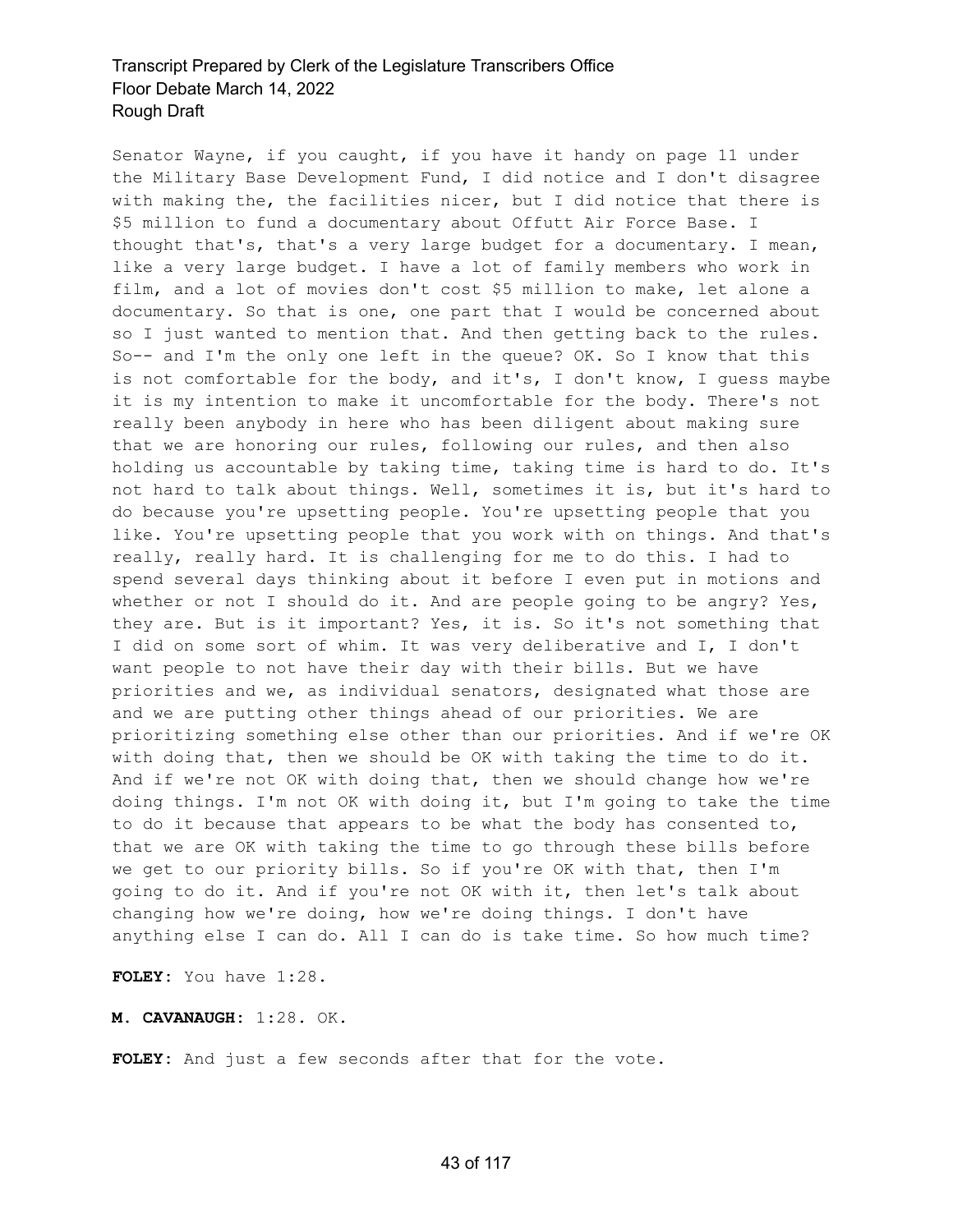**M. CAVANAUGH:** OK, and I think he walked away. Senator Briese, do you want any time to talk? OK. So Scheduling of Bills and Priority Bills. OK, this is still Rule 5, Section 5. I think I got through Section 4. Yes, I did, because we ended with statement of intent. OK, Rule 5, Section 5 Scheduling of Priority Bills-- of Bills, Priority Bills.

**FOLEY:** One minute.

**M. CAVANAUGH:** Thank you. Each senator may designate one priority bill as-- one bill as a priority bill. Such priority bill need not be the designator's bill, but the principle introducer must concur with the designation as a priority bill and with the withdrawal of the designation once made. I'm going to stop on that now because I know we'll go to other-- well, I can come back to it. I don't want to be- so I will withdraw FA102 and yield the remainder my time.

**FOLEY:** Thank you, Senator. FA102 has been withdrawn. Senator Briese waived the close. Question before the body is the advance, excuse me, the adoption of the committee amendment, AM1894. Those in favor vote aye; those opposed vote nay. Have you all voted who care to? Record, please.

**CLERK:** 39 ayes, 0 nays on adoption of committee amendments.

**FOLEY:** AM1894 has been adopted. The question before the body is the advance of LB1204 to E&R Initial. Those in favor vote aye; those opposed vote nay. Have you all voted who care to? Record, please.

**CLERK:** 36 ayes [SIC--37], 0 nays, Mr. President, on the advancement of the bill.

FOLEY: LB1204 advances. Items for the record, please.

**CLERK:** Mr. President, the Appropriations Committee reports LB977 and LB1163 to General File with amendments. Amendments to be printed: Senator Hilgers, LB1023; Senator McKinney, LB1011. Appropriations will have an Executive Session at noon in Room 1524 at 12:30, excuse me. Appropriations 12:30, 1524. Business and Labor Committee will have an Executive Session tomorrow, Tuesday, March 15 at noon. Name adds: Senator Sanders, LB779; Blood, LB829, LB851, LB853, LB856. Senator Ben Hansen would move to recess the body until 1:30.

**FOLEY:** Members, you heard the motion to recess to 1:30. Those in favor say aye. Those opposed say nay. We are in recess to 1:30.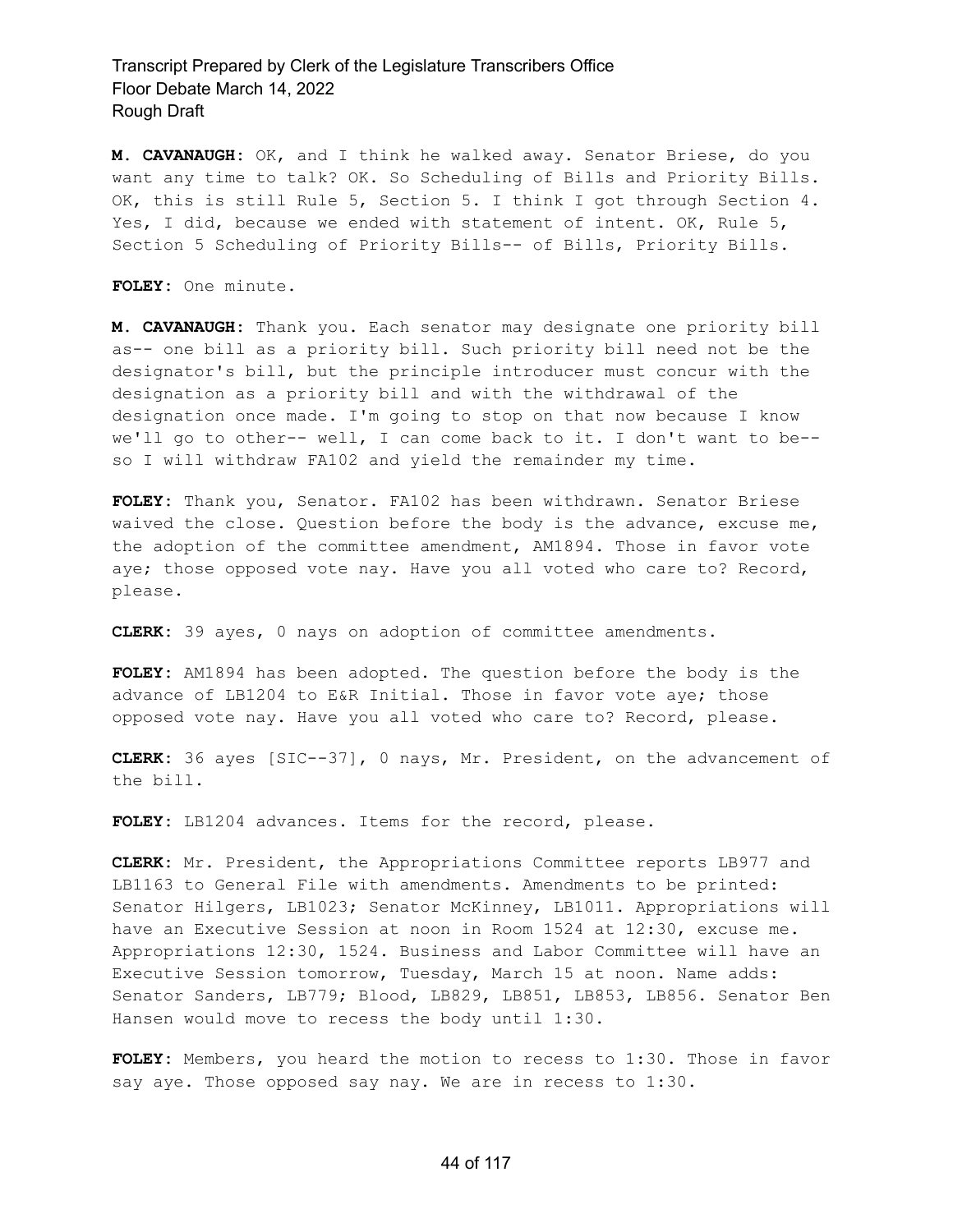[RECESS]

**HUGHES:** Good afternoon, ladies and gentlemen. Welcome to the George W. Norris Legislative Chamber for the afternoon session is about to reconvene. Senators, please record your presence. Roll call. Mr. Clerk, please record.

**CLERK:** I have a quorum present, Mr. President.

**HUGHES:** Thank you, Mr. Clerk. Do you have any items for the record?

**CLERK:** I do, Mr. President. Series of amendments to be printed to LB1014 by Senator Linehan. That's all that I have.

**HUGHES:** Thank you. We will proceed to the first item on the afternoon's agenda.

**CLERK:** Mr. President, Senator Cavanaugh, before we proceed to the next bill on consent calendar, would move to change the Speaker's agenda pursuant to Rule 1, Section 16, so as to take up LB661 at 1:30 today.

**HUGHES:** Senator Cavanaugh, you're welcome to open on your motion.

**M. CAVANAUGH:** Thank you, Mr. President. I know that I have ten minutes to open, but I will be brief. This is an opportunity if the body would like to skip ahead of the consent calendar bills that we have remaining, I think there's 16, and move to Senator McDonnell's bill on General File, LB661. So vote however you wish. Thank you.

**HUGHES:** Thank you, Senator Cavanaugh. Debate is now open. Senator Hilgers, you're recognized.

**HILGERS:** Thank you, Mr. President. Good afternoon, colleagues. I rise in opposition to the motion. I'd urge you to vote against it. This is a-- this is a motion that is a pretty serious motion in our Rule Books and it requires 30 votes in order to pass. I would ask you to vote against it, but I do want to provide just a couple of comments regarding consent calendar priority and what it is that we're trying to accomplish with the remaining days of our session. It's been suggested on the floor this morning that we ought to do priority bills instead of consent calendar. I think we can walk and chew gum at the same time. In fact, for the last 20 years, if not longer, even in short sessions, Speakers have scheduled both consent calendars and priority bills, and most of those sessions have been able to accomplish both. And I think that is appropriate this year. If you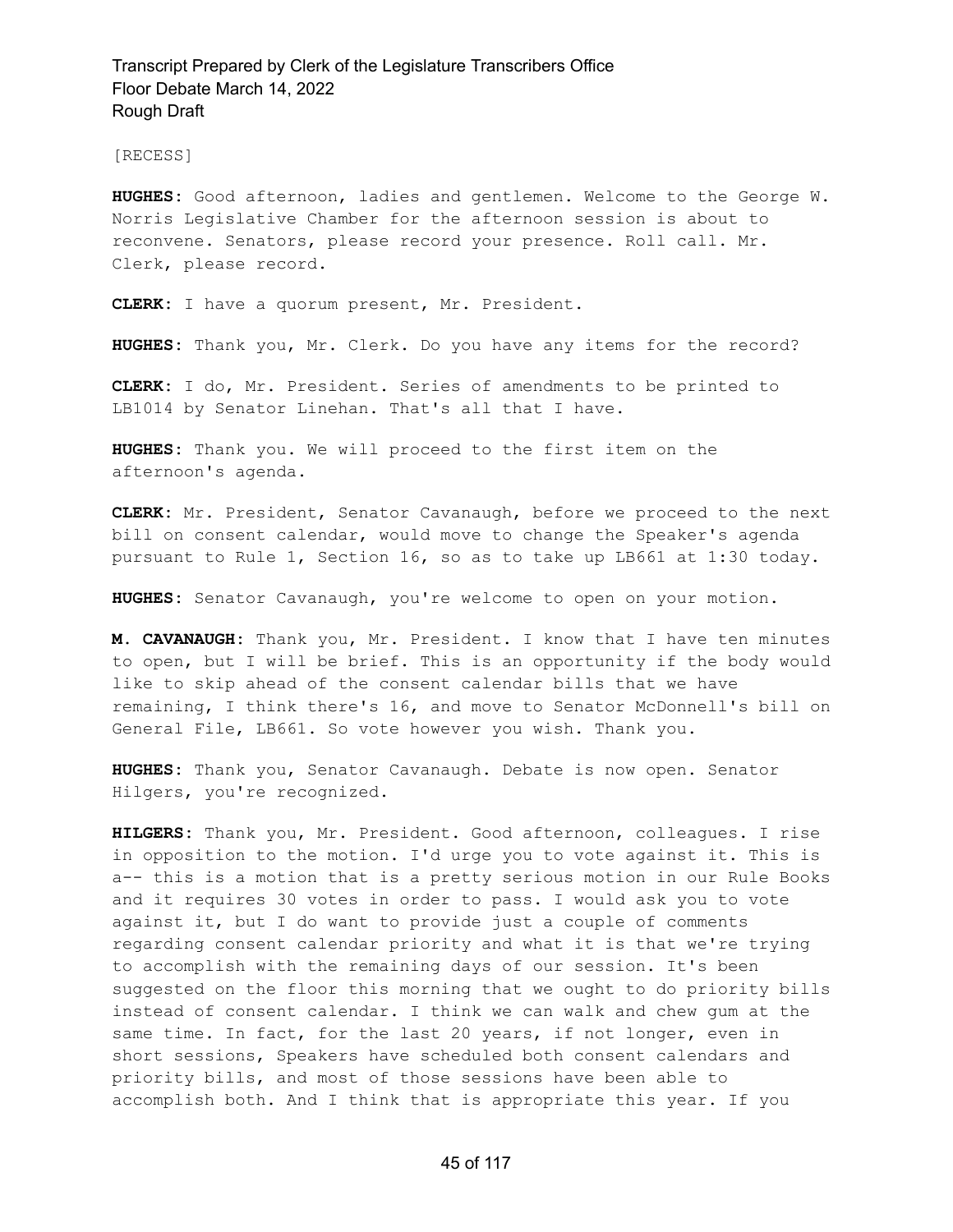look at the content calendar that we have before us today, as well as the previous one, there are a number of important bills that have been requested for consent and that I put on that calendar, including the Juneteenth bill that Senator Wayne mentioned, as well as a number of other bills that we have in front of us. And we're trying to accommodate both those in-- both our priority bills, as well as the consent calendar. As I indicated to the body for weeks now, this was going to be my last General File consent calendar, and that's what I intend it to be. Senator McDonnell did ask me last week if I could schedule LB661 at a time that he could provide advance notice to the individuals who support these bills. These are Nebraska constituents, citizens who want to come down and support the bill. In order to do so, they needed some advance notice so that they could take time off of work and come down here, and I worked with him in order to accommodate them. And that's why LB661 is after the consent agenda. We have a senator here this morning who has indicated to the body that they intend to take all 15 minutes for each one of the bills under the rules. I want to be clear to the body that this consent agenda, if we were to focus on the merits, almost certainly would be done by 2:30, maybe 3:00 at the latest. I have not heard one comment yet on the floor this morning or, for that matter, almost on any of the other consent calendar bills that we've had beforehand, actually on the merits of the bill. So the question that I have is what-- what is it that Senator McDonnell would say? What would I say to the constituents who have come down here to hear LB661? Because the calendar and the agenda as we have scheduled it would certainly allow them to do so. And the only argument that I've heard on the floor this morning to do this is that the senator believes that we are running out of time. So therefore, we should have our priority bills scheduled instead of consent and therefore they should take time. And so in doing so, the practical implication, the practical effect of taking time is actually doing the exact opposite of what the senator's stated intention is. We will not get to priority bills today if we take all five hours. So those individuals who have come down to the Capitol on the expectation that this body would focus on policy and talk about the consent calendar bills before them will not have their opportunity to be heard today. Now the other thing that I've heard from the senator this morning is that the only tool she believes she has is to take time. And I think the success stories in this body prove the opposite. I think the success stories in this body show that collaboration and teamwork and working off the mike, working on the mike, trying to find common ground, listening to one another show that we can get big things accomplished. That the only tool we have is not taking time on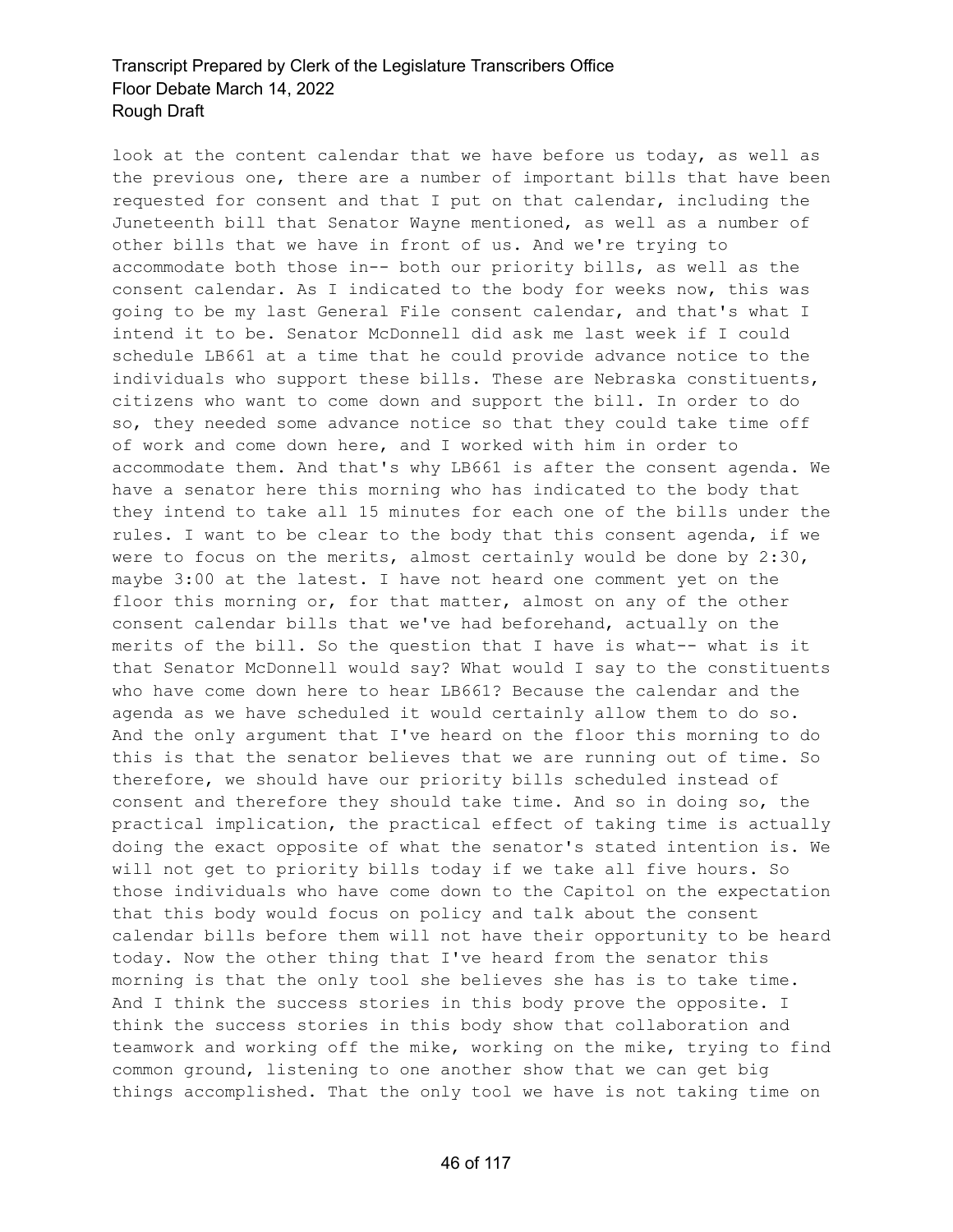the mike. It's working through our differences together. And as Speaker, I can point to a number of success stories. I could point to them across ideological or partisan divide. I could just look around the room. Senator Matt Hansen, Senator Wayne, two individuals who have worked with me very closely over the last two years. We haven't agreed on every bill or even many bills in some cases, but I have committed to getting their bill on the rental aid up and in front of the body in time to overcome a veto if this body so chooses.

**HUGHES:** One minute.

**HILGERS:** Senator Wayne has worked with me all year. We've tried to find a way, a path for North Omaha; Senator McKinney, same thing. I've scheduled his bill this Wednesday on LB1024. I've worked with Senator McKinney on LB1112; Senator Morfeld, same thing. It's not Republicans or Democrats. Senator McCollister, I've had great conversations about working together on LB709. Senator Williams, Senator Stinner, Senator Brewer, Senator Clements, Senator Erdman, Senator Halloran, Senator Blood. Every single one, every single senator in this building has a story where working with my office has helped the process, has gotten their bills up, or have had things get accomplished. Here's the deal. We have about 17 days left. We only get so many cracks at this business. We have some amazing senators who are walking out the door in 17 days.

**HUGHES:** Time, Senator. Senator Wayne, you're recognized.

**WAYNE:** Thank you, Mr. President. I completely disagree with Speaker Hilgers. The only thing this body knows when it comes to a minority voice is time. And I wasn't even going to come up here and talk. I was sitting in my office and I ran up here because that's completely false. I've worked behind the scenes for numerous of months, and the budget reflects nothing from North Omaha. I'm not OK with that when recreational STAR WARS gets \$200 million. We can work all we want, but at the end of the day, there's two things this body comes down to, and it's never seemed more apparent to me until this year: time and votes. If you got the votes, put it out. If you got the votes, get it done. If you got 25, keep it moving. And time. People don't like to sit here on Fridays. That's why I didn't keep going. People don't like to work late. We're supposed to just go along with to get along. And I'm tired of that. I've taken more heat because my name ends in a W when you go down roll call vote in regular order, I'm always a 33rd. Happened just the other day. I've bent over backwards trying to work with people and giving crumbs is not enough anymore. And if my bill and if LB1024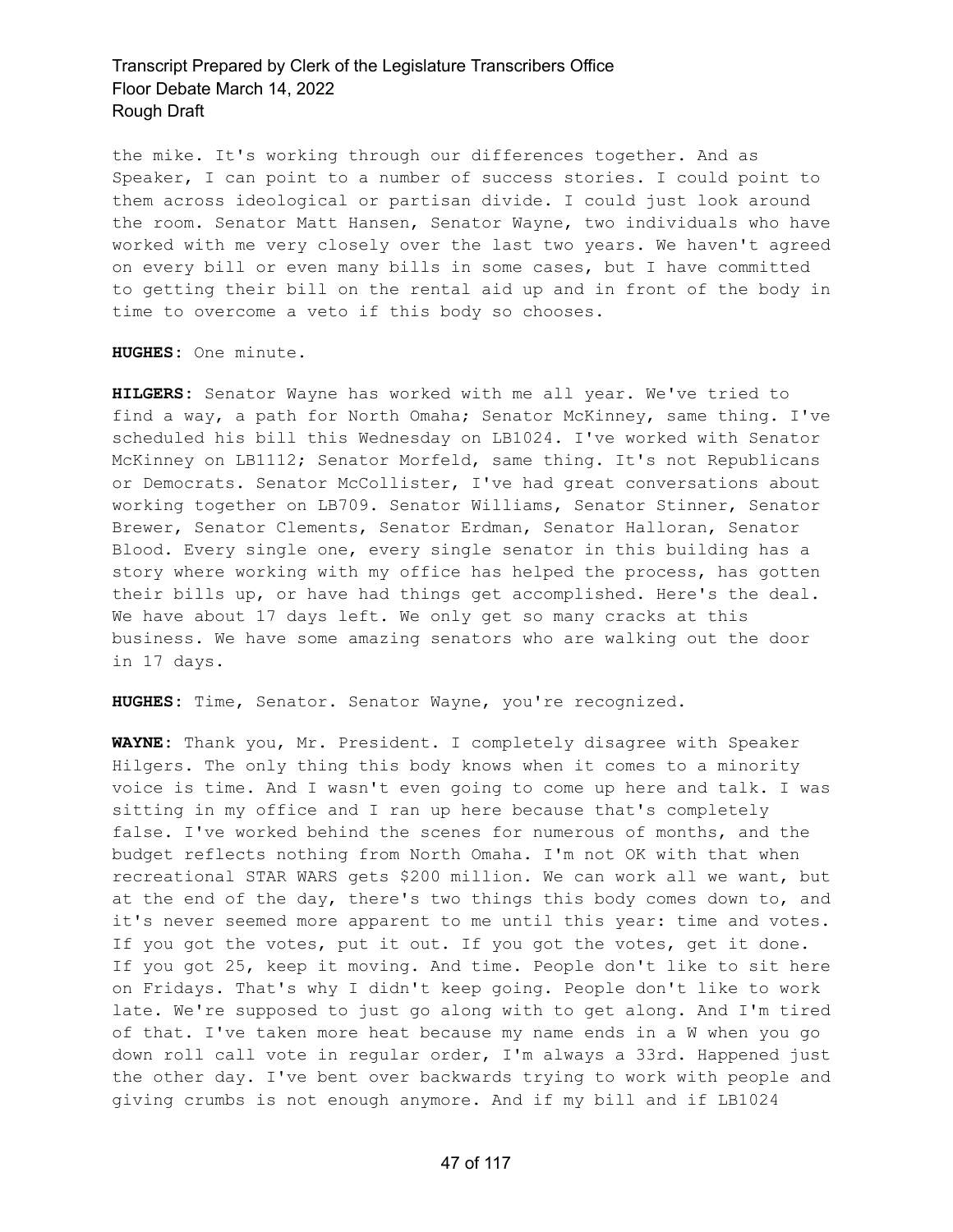comes up and doesn't work out and it gets punished because I'm fighting against, that's-- that's just you all saying, go back to your corner little Negro and sit down. I'm tired of it. I'm tired of the lies. This motion is no serious than any other bill that we've put out. Yes, it requires 30 because the Speaker has authority and they want to make sure you just don't hop over the authority. But there's other motions that can be filed. We cannot even get to the agenda if I file motions on correcting the agenda, I mean, correcting the Journal. And that can be simple as a comma, period. I can go back the last 100 years and correct the Journal any day of the week, and we won't even start getting on the agenda. We'll correct the Journal for a whole day and burn a whole day. When you-- when you get tired of getting stepped on and when people come-- I just had a conversation with a senator said that North Omaha might get \$150 million. I told that senator I would reject it. Have you ever been in business and you get just enough money to fail? That's what that offer is. And in fact, I was offered \$150 million with Senator McKinney in the room, and I said that was disrespectful. The city of Bellevue in our budget cash transfers gets over \$50 million. Omaha and Lincoln are sharing \$20 (million). And I will go with anybody on Appropriations Committee word for word, budget for budget about cash transfers, which is our extra dollars that we're using to buy down our cash reserves and where our priorities are. It's trails, it's parks. It's everything but the community that this body has continued to leave behind. And if you don't believe me, look at the charter community banks in the '60s, '70s and '80s, who wouldn't lend to black folks. Communities destroyed. If you don't believe me, look at our funding for schools where Omaha Public Schools had to sue this body and this state--

**HUGHES:** One minute.

**WAYNE:** --just to try to get enough money to educate their kids. So you don't have to vote whether to change the agenda or not. But let's not sit up here and act like the only thing the person can do who is in a minority situation is time and trying to get votes. I've seen women in here get rolled and couldn't do nothing because the good old frat boys passed it. I've seen minorities, including myself, get rolled on basic, fundamental necessities that we should all agree on. And everybody in here knows it. That's the sad part. Everybody in here knows that our budget doesn't reflect what we should be doing. And the worst part is some of the people I respect the most are going along with to get along.

**HUGHES:** Time, Senator. Senator Hilgers, you're recognized.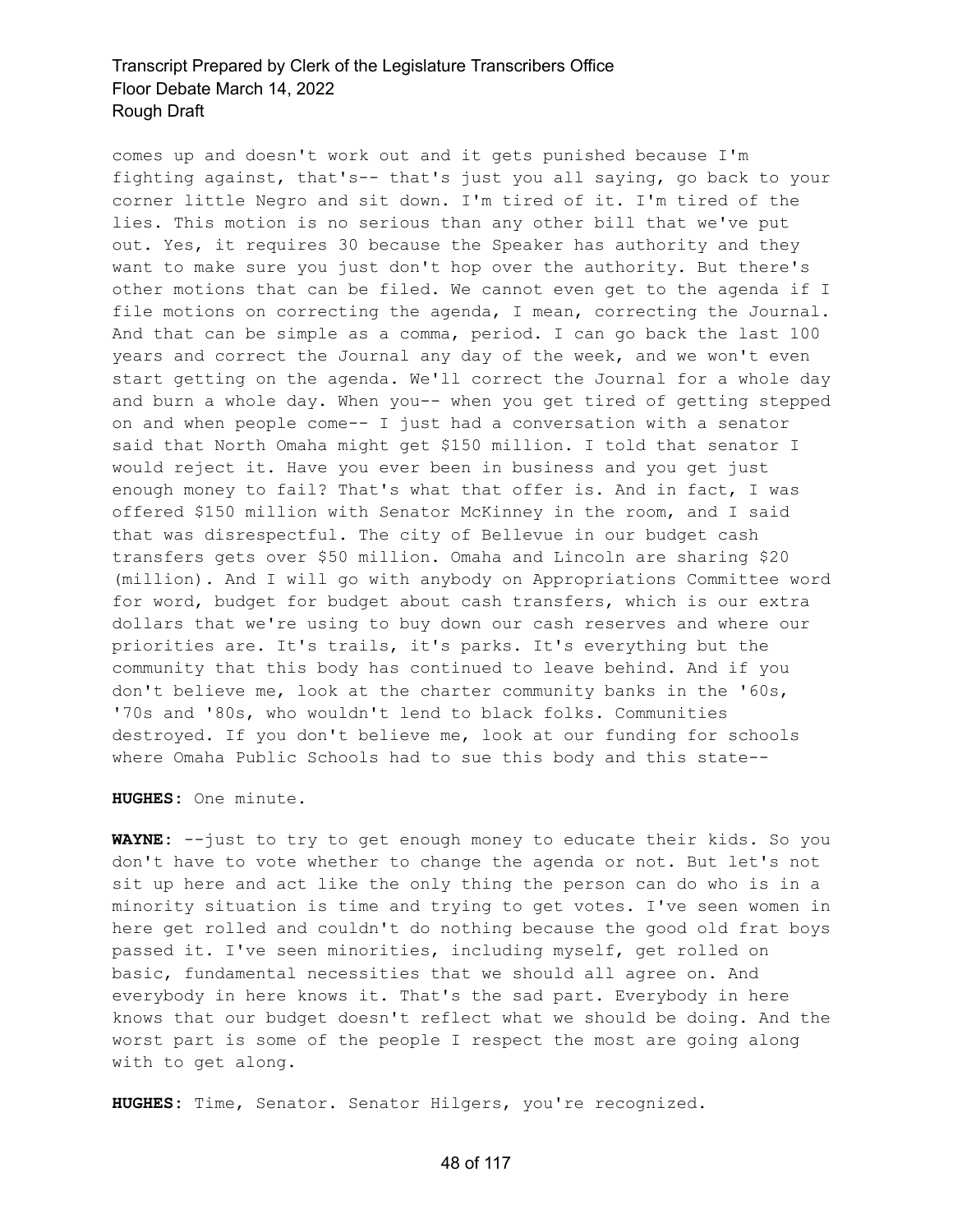**HILGERS:** Thank you, Mr. President. Good afternoon again, colleagues. I appreciate Senator Wayne's comments, and that's exactly the point I'm trying to make, which is I've worked with Senator Wayne all year. He has complaints of the budget. He has criticisms with the budget. I've worked with him and committed him weeks ago that the very first bill that will be heard after the first budget bill, even before the ARPA budget comes out, is LB1024. Senator Wayne is going to have every opportunity to make sure that he can strongly advocate for North Omaha with his bill. And I've committed to him to work with any way that I can to get him what his community needs. And we're going to have those debates because we have the time left to have those debates. We can go one of two paths. We can take time. Everyone in here is entitled to take time. You could do that. But I want to be clear, Speaker, that's not leverage over me. If you take time, that will hurt the body and that will hurt the work that we are intended to accomplish. If you come and you take time and then come to me and say, well, I'll stop taking time, only if you do X, Y or Z for me, that's not-- that's not going to work for me. But if we collaborate and work together and are efficient with the time that we have, I'll make sure just like I'm getting LB1024 up, just like I've gotten a number of other consent requests up, just as I've gotten other priority bills up that I'll give the body the opportunity to have that policy debate. That's my goal. With the senators that are walking out this year and the opportunities in front of us, and Senator Wayne has made a number of powerful arguments on the floor, and I know as these budget bills come up, he's going to make a very strong case to make sure that North Omaha and South Omaha get the funding they need to get their communities jumpstarted. And that's going to be a very good discussion on the floor of the Legislature. And it's my job to ensure that we have enough time to ensure that those priority bills get up and get heard and have their day in court. So I'd ask you to vote no on this agenda, on the motion to change the agenda. I would ask us to get through the consent calendar bills unless there's discussion on the policy and we can move on and do what the most that we can with the remaining 17 days we have left. Thank you, Mr. President.

**HUGHES:** Thank you, Speaker Hilgers. Senator Wayne, you're recognized.

**WAYNE:** This is my last time-- thank you, Mr. President-- last time talking about this and I am voting against the motion to change the agenda. Colleagues, I recall Senator Vargas had a bill to create an urban, middle-- middle workforce housing. This body killed it. The next day, we turned around and transferred \$15 million for rural workforce housing. It was two days of us filibustering before Speaker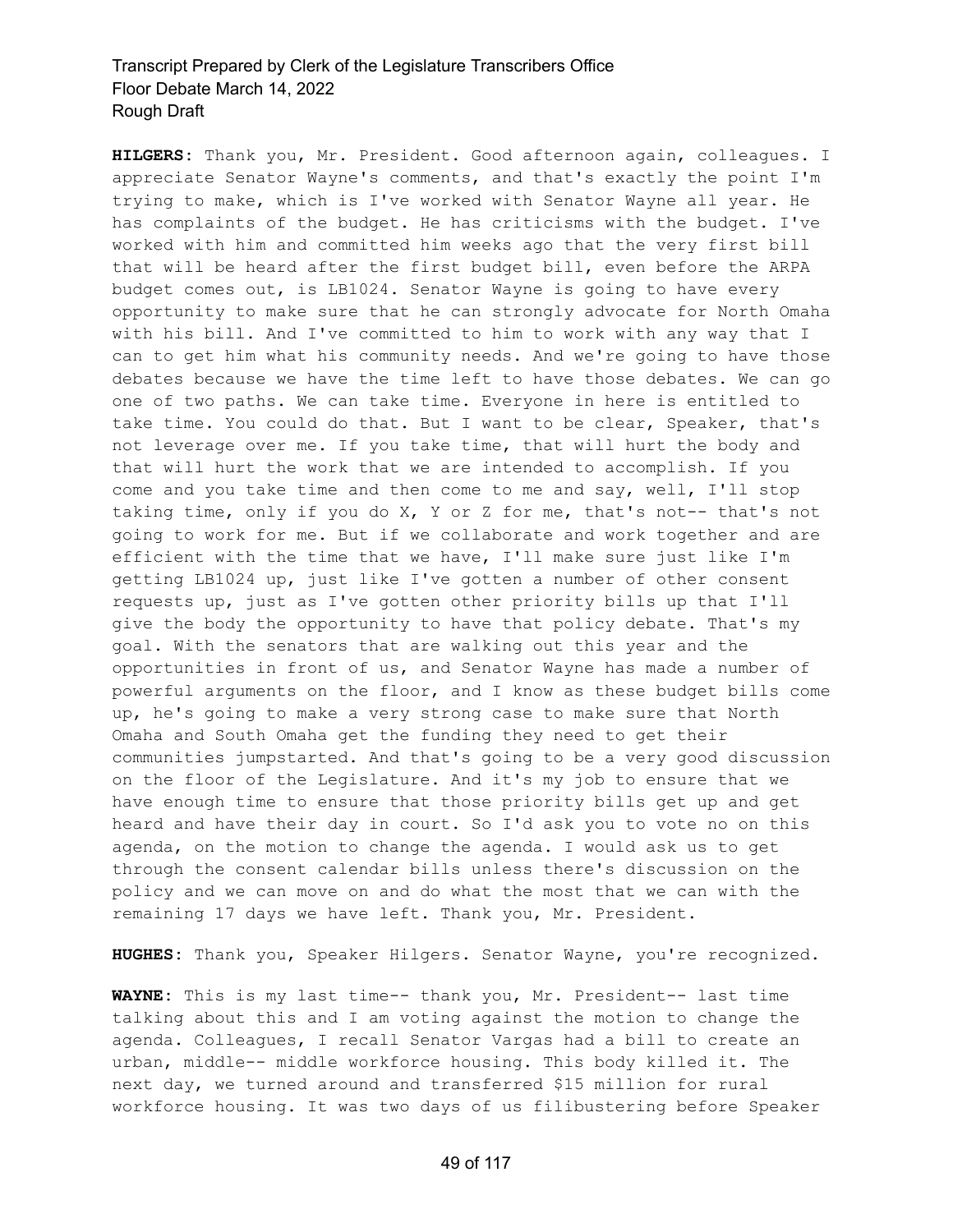Scheer sat down with people and said, what this body did was wrong. That's just the facts. And then we had to attach it to another one of my bills just to get what rural already got. The power of the-- this, our rules, and if you don't know where they come from, they come from the Mason Manual, not the Robert rules. Our rules is set up for each individual in this body to have equal power if they know the rules. If it wasn't for those rules to allow us to filibuster, we wouldn't have had that opportunity to have middle workforce, middle income housing. And I can go through and count more, example after example. It isn't good enough just to commit to get a bill on the agenda just to die on the floor. We are spending millions and hundreds of millions without a clear vision of where we're going, holding people to different standards of what they've got to prove in order to get it. Tell me what feasibility study has been done on the rail projects for \$50 million. But Senator McKinney and I got to come up with a feasibility study for every one of our projects. That type of double standard is what we're talking about. But lecturing about it isn't going to matter. Getting up here trying to lecture grown folks doesn't matter. What matters is slowing everything down and making everybody and-- and at the end of the day, if we don't pass a bill, we don't pass a bill. I don't envy the job of being the Speaker, never have. It's a lot of work. But unless everybody is giving voices to the minority, however bad it was me, I sat here and listened to Senator Chambers go on and on. Nobody, nobody ever did this. Scheer never did this. It seemed we passed a lot of bills. But nobody wanted to challenge Chambers. But now it's somebody different, we want to. I think that's wrong. There are so many emotions, so many things that one person can do to tie up this every day. Nobody's done that. I remember Senator Chambers on two-- two-- two years in a row, every consent calendar the 15-minute rule came from that. Our first year, we didn't have 15-minute rule. Then he did it. Then we had the 15-minute rule, and he did every consent calendar bill for a whole year. Not once did somebody get up and say, Senator Chambers, will you stop on the mike? They might have asked him privately, but not once did we try to shame somebody into stopping, not once. You went over and you talked to him individually. The rules are different. I had a lot of stuff that I want to get done, North Omaha being one of them. But I don't know what we're doing anymore as a body. I don't have a clear vision of where we're going. I have no idea what we're doing with all this money except for helping people get richer. Property tax relief didn't help my community, didn't help Senator McKinney's, didn't help--

**HUGHES:** One minute.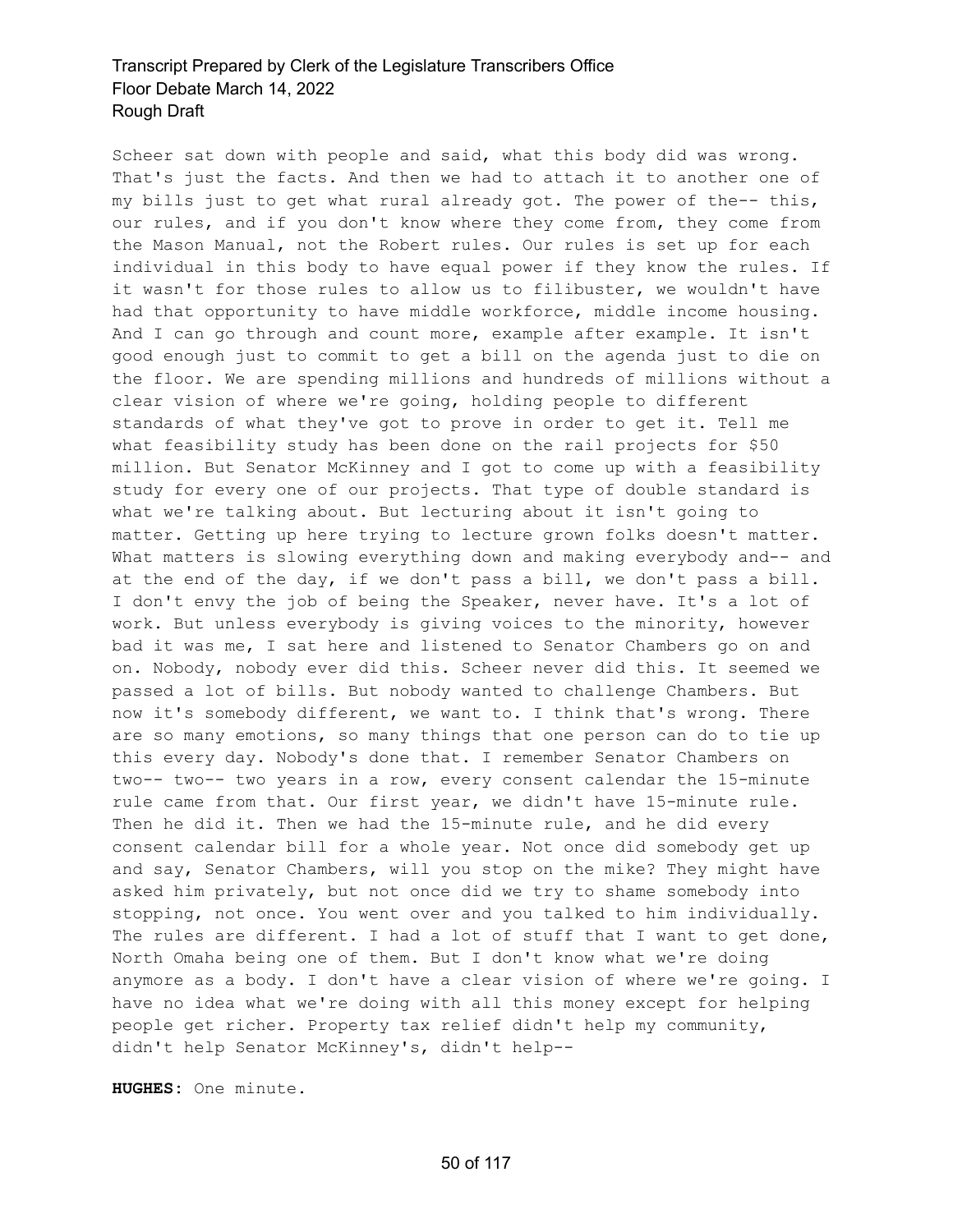**WAYNE:** --most of east Omaha. Look at who owns property and look at who rents. But I-- and I tried to fight it one year, lost, kept it moving. I don't know what we're doing. Somebody tell me what our vision is for this year, what we really hope to accomplish besides water and recreation. Thank you, Mr. President.

**HUGHES:** Senator Williams, you're recognized.

**WILLIAMS:** Thank you, Mr. President, and good afternoon, colleagues. And I stand in support of Speaker Hilgers and the comments that he's made. I would like to talk about just very briefly about working together in here, and that is how we get things done. I've got LB1069, which is the update of the rural workforce housing grant program that will be coming on the agenda reasonably soon. And there is an amendment that will be coming that is sponsored by Senator Vargas to include in that the middle-income housing for the urban area, because that's our agreement of working together, and I fully support that amendment. That's what the vision is in here. That's what it's about in here. It's not about everybody standing up and being a victim all the time. Everybody talks about that. It's our job to make things happen. And I think that's what the vast majority of us are here to do, and we work on it every day. We have a vision. We know what is important to us and our constituents, and we work on it every day. I think it's time that we quit this stuff, get back together, and work for our future, not being victims every time we turn around in here. Thank you, Mr. President.

**HUGHES:** Senator Friesen, you're recognized.

**FRIESEN:** Thank you, Mr. President. As I gleefully count down my days remaining here, I don't mind that anybody wants to take time. If Senator Cavanaugh wants to take the rest of today, I have no problem with that. I won't support overruling the agenda. But as a rural senator who's also a minority, the filibuster is the only tool we have and we've used it before, and we'll use it again, I hope. That's why, you know, I go back to when Senator Chambers, when there was no time limit on the filibuster. I think we should go back to that. So when we get a bill on the floor, we spend a week on it, maybe, and then we actually get an amendment that either passes or fails at some point. Everybody looks at the clock now and those days of negotiation are gone, so to speak. We do work together once in a while on some things. But you know, I'm-- I've worked to change school funding for eight years and haven't accomplished a thing. But we've got stuff done on property taxes and we'll get stuff done in this body. But if Senator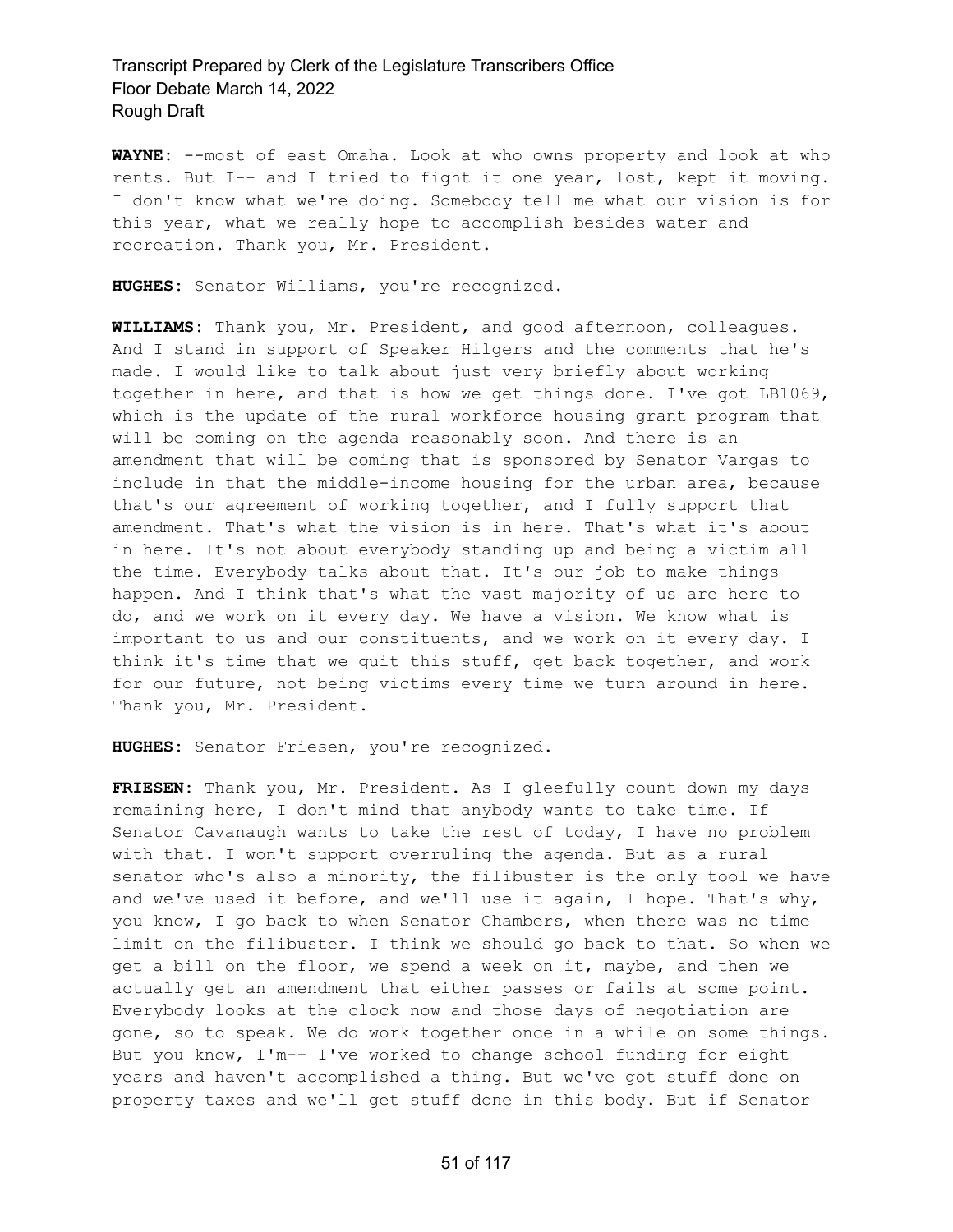Cavanaugh wants to take 15 minutes today, I fully support that. I've got some bills, too, but I've learned not to be married to any of them. They can come and go and I've only got a few days left, and we are going to have some good conversations on the budget. But I do not support overruling the agenda, moving somebody forward because I think in the end, by somebody taking time, sometimes they get the attention they want. Maybe they get what they want. But when you're a rural senator and you're outnumbered big time, the filibuster is the only thing we have. And I also support chairman or Speaker Hilgers. I think he's done a great job of scheduling. He's worked around all sorts of things. I have never gone to him, I don't think, and asked him to get my stuff on the agenda or take it off. I'm-- he does it. He gets his job done. I appreciate him for it. But in the end, this body will work through this and you can be assured we'll get stuff done. And maybe some stuff won't get done, but maybe it doesn't deserve to get done this year. I fully trust the next body to be able to spend some of the money that we have in ARPA if we don't get that job done. I think there's others that'll be very capable of that are coming back and I won't be here. So I am opposed to overruling the agenda. And thank you, Speaker Hilgers.

**HUGHES:** Seeing no one else in the queue, Senator Cavanaugh, you're welcome to close on your motion to overrule the agenda.

**M. CAVANAUGH:** Thank you, Mr. President. Again, colleagues, this would be skipping what we have remaining on consent and bringing LB661 up next on the agenda. I-- and I put this up because what I was hearing from people on the microphone was that they wanted to get to LB661. I am not interested in overruling the agenda either, but I knew that nobody else would feel like they could-- were in a position where they could put that amendment up. And since I'm so beloved today, I figured why not just go ahead and do it? I don't know who is claiming to be a victim in here. I'm not a victim of anything. I-- what I am doing is taking time. That's what I'm doing. Nobody's come up and asked me what I want. I haven't gone and told anybody what I want. I'm taking time. That's what I'm doing. If you want to have a conversation with me about what my reasons are or what you can expect in the future, I am here. And with that, vote however you like.

**HUGHES:** Seeing no one else in the queue, colleagues, the question before us is the motion to overrule the agenda. This does take 30 affirmative votes to overrule. All those in favor vote aye; all those opposed vote nay. Have you all voted? Record Mr. Clerk.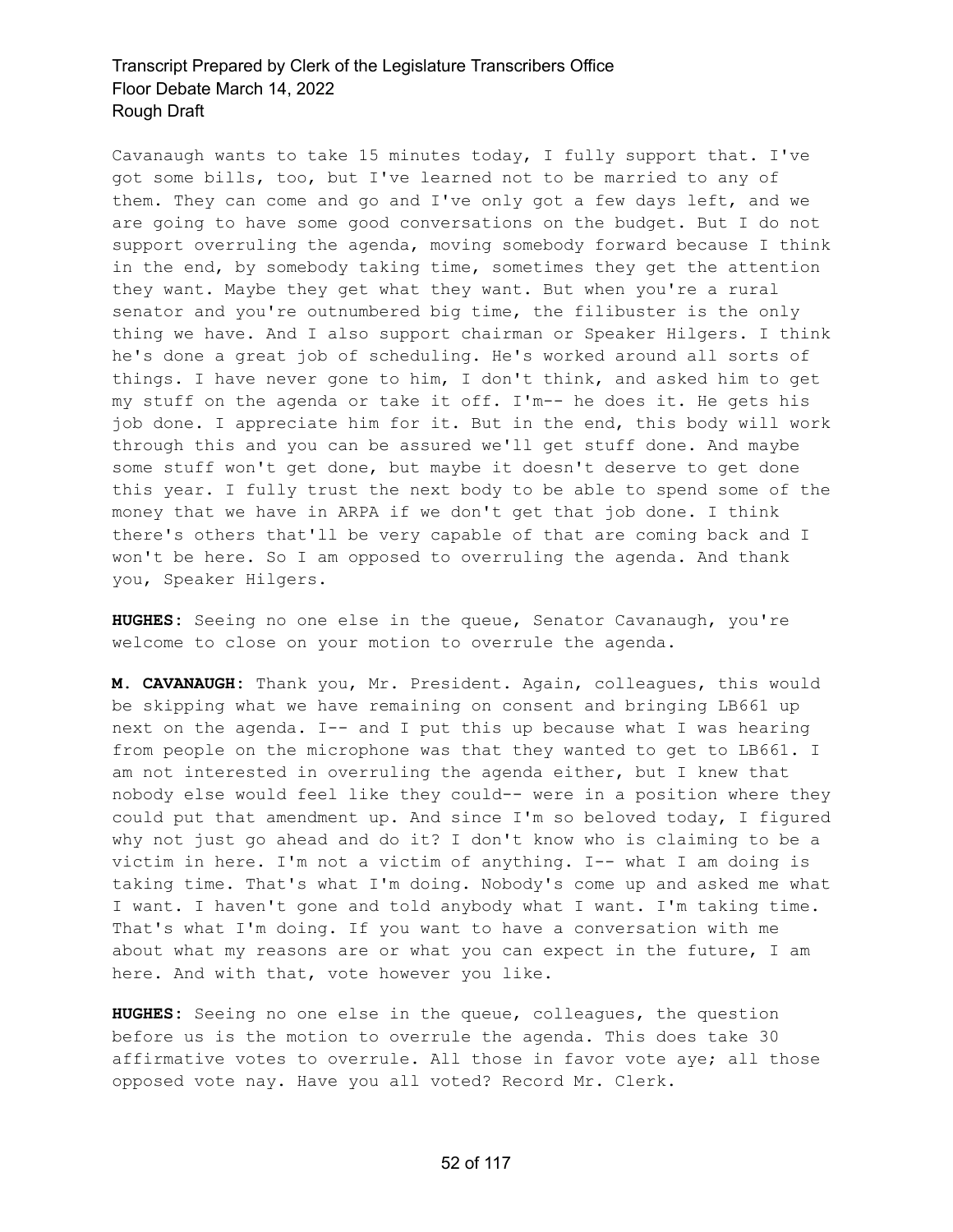**CLERK:** 0 ayes, 45 nays on the motion.

**HUGHES:** Motion to overrule fails. For items, Mr. Clerk.

**CLERK:** Mr. President, Judiciary Committee report LB833, LB1009, LB1270 to General File with amendments. Senator McKinney, new A bill, LB1112A, appropriates funds to implement LB1112. That's all that I had, Mr. President.

**HUGHES:** We'll proceed to the agenda on consent calendar. Mr. Clerk.

**CLERK:** LB1184, a bill introduced by Senator Geist. It's a bill for an act relating to law enforcement. It changes provisions relating to the duty of the Attorney General to defend the Nebraska State Patrol. Introduced on January 19, referred to Judiciary, advanced to General File. I have committee amendments and an amendment to those committee amendments.

**HUGHES:** Senator Geist, you're welcome to open on LB1184.

**GEIST:** Thank you, Mr. President, and I am really glad to finally open on this bill. I'm introducing this bill on behalf of Attorney General Doug Peterson. LB1184 clarifies in statute that a private practice attorney can be hired by a State Patrol officer or employee to represent them when that person, either officer or employee, is the subject of a grand jury or prosecutorial inquiry. This bill also clarifies that the Nebraska State Patrol agency counsel shall not represent individual officers or employees of the Patrol whose actions or omissions are subject of the inquiry by a grand jury or prosecutor. There has been a question in the past as to whether the agency counsel can represent the individual officers or employees in these instances. I believe we need to clarify the duties of the agency counsel in statute. During the hearing, Gary Young from the State Troopers Association testified in favor of this bill. There is a Judiciary Committee amendment that adds additional clarity to the bill, and I believe the Chair will open on that. In the meantime, I urge you to vote green on LB1184.

**HUGHES:** Thank you, Senator Geist. As the Clerk stated, there are amendments from the Judiciary Committee. Senator Lathrop, as Chair of the committee, you are recognized to open on those amendments.

**LATHROP:** Thank you, Mr. President. Colleagues, good afternoon. LB1184 was heard by the Judiciary Committee on February 10, 2022. The committee voted 8-0 to amend the bill with AM1962 and advanced the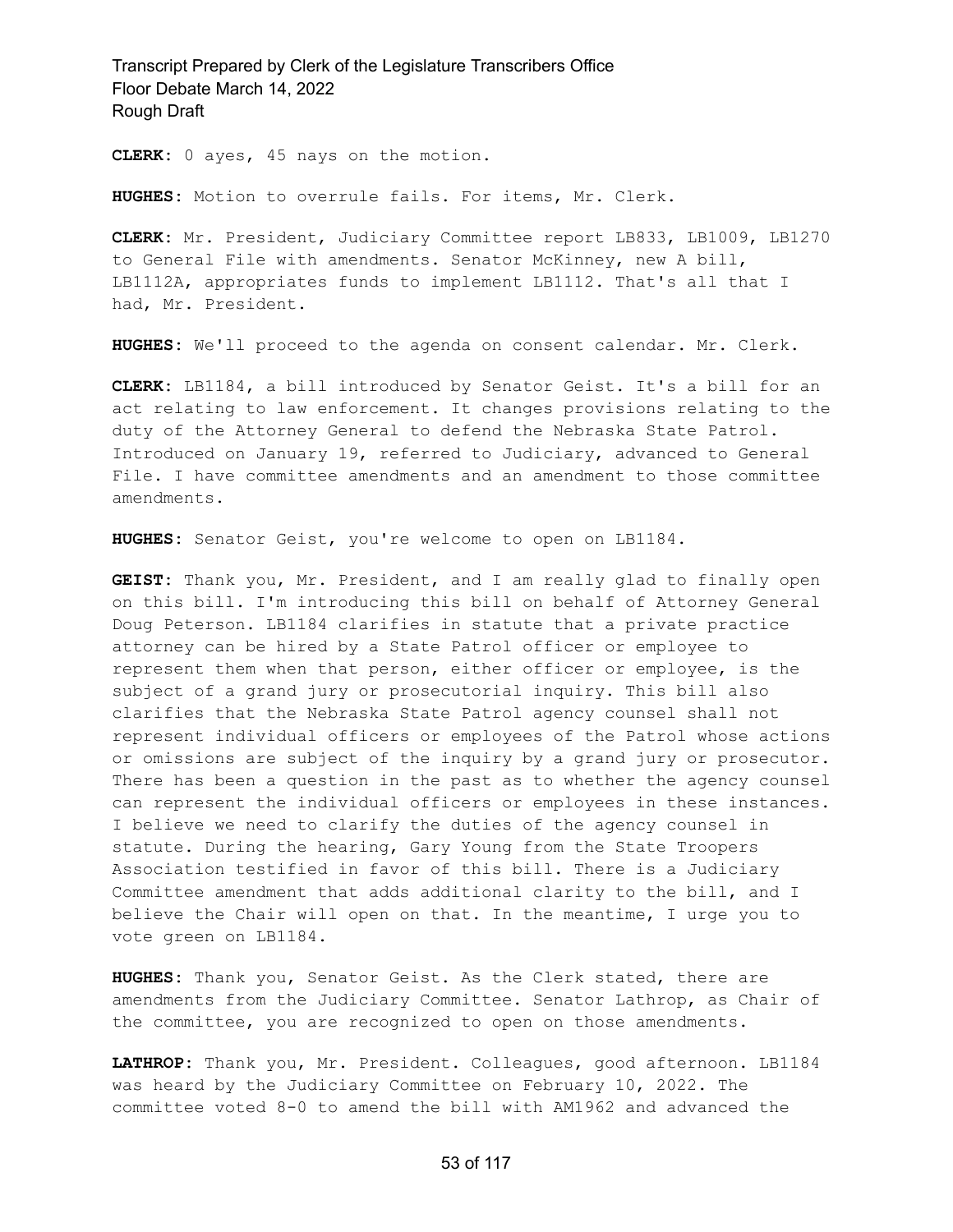bill to General File on a similar vote. The amendment would reorganize the original bill and make one substantive change. In a civil action, the Attorney General would continue to represent employees in civil cases. In a criminal action or grand jury, the amendment would clarify that the Attorney General would represent the employee unless there's a conflict of interest. In that situation, the employee would choose a private attorney and fees would be paid for by the state. This, colleagues, is a-- is effectively a cleanup bill, taking care of a conflict of interest. And what do we do with the Attorney General's Office when they can't represent both the agency and an individual state trooper in certain civil actions? And with that, I would encourage your support of both the amendment as well as the underlying bill. Thank you.

**HUGHES:** Thank you, Senator Lathrop. Mr. Clerk, you said there were additional amendments.

**CLERK:** There is, Mr. President. Senator Cavanaugh would move to amend the committee amendment with FA103.

**HUGHES:** Senator Machaela Cavanaugh, you're recognized to open on FA103.

**M. CAVANAUGH:** And how much time do I have?

**HUGHES:** Ten minutes.

**M. CAVANAUGH:** OK, thank you. So FA103 is-- it is an amendment to the amendment. Page 1, line 7, strike "and" an insert "for." I will be pulling this amendment at the end of my time and I will be voting for the committee amendment and Senator Geist's underlying amendment. So before we broke for lunch, I spoke on all of the consent calendar bills and I've explained several times what I am doing and why I am doing it. And I guess I'll just keep explaining it periodically because I'm pretty sure that people aren't listening based on the comments that they're making. So I started filing these amendments last week before some of our more heated discussions transpired. I filed these amendments with the intention of slowing things down. That is my intention is to slow things down. It is intentional. And contrary to what was said on our debate on my motion, time is the only tool that I have. I don't have any other tool, so I'm going to use it. If you have issues with something that's on the agenda, people used to talk to Senator Chambers when he did this. You can talk to me. I'm-- I'm not a, like, mean person. I don't want to, you know, I'm-- if I'm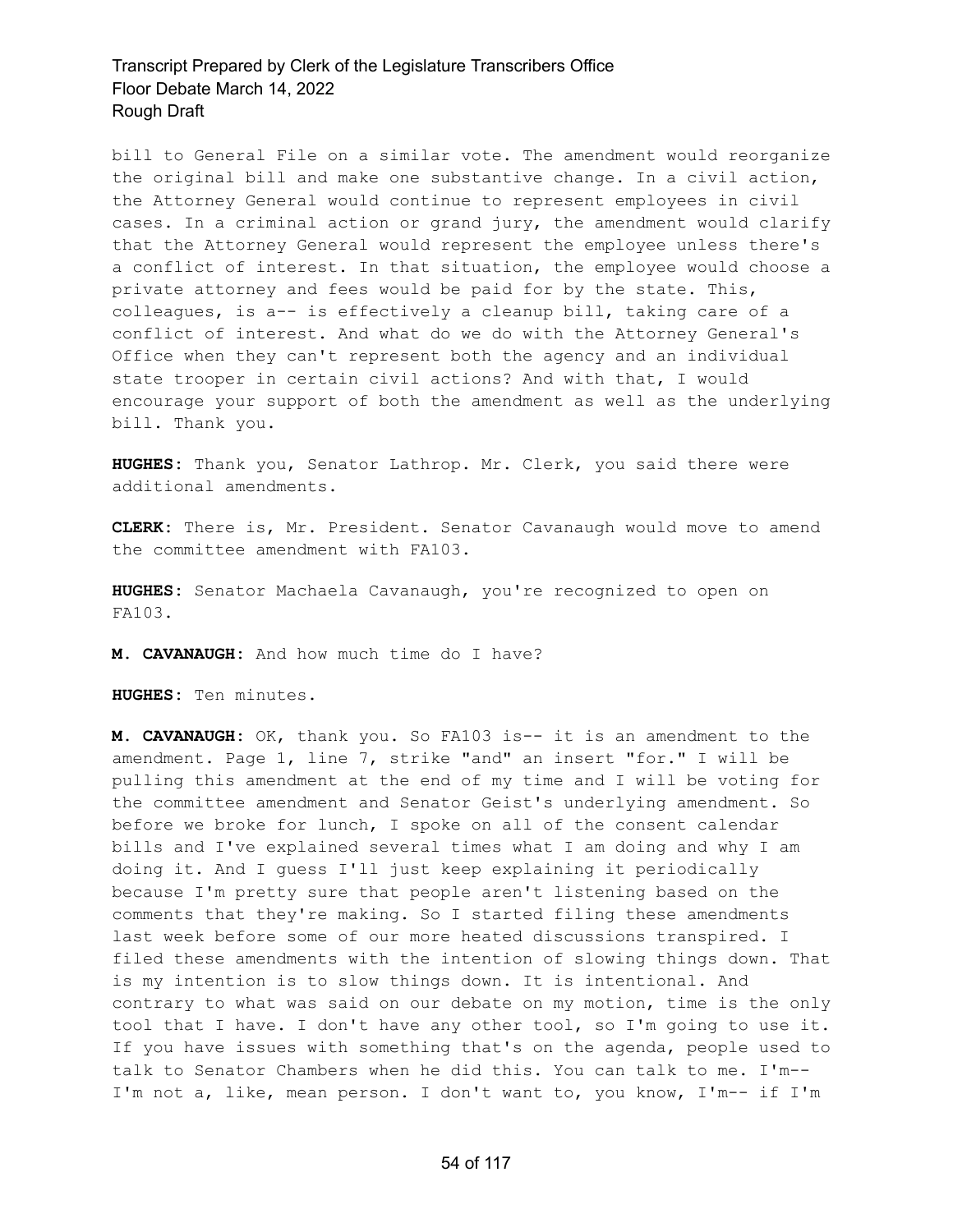filibustering something, you'll know when I'm filibustering it because I don't hide that from anybody. And I'm not filibustering the consent calendar. I'm just taking the time that is available for the consent calendar. I do want to acknowledge, however, and this isn't about me being a victim. But I do want to acknowledge that I am a woman who's very clearly being treated differently. Very, very clearly being treated differently, not being spoken to off to the side, not having any discussions with me, just continually getting on the microphone and lecturing me about how I conduct myself in this Legislature. And I have not seen that happen to anyone else. Maybe I've missed it, but there is a continual taking me to task about how I conduct myself, even though I am following the rules, even though I am doing what is within my purview as a senator to do. I don't like what a lot of people do when-- and they're following the rules. I would not presume to lecture them on the microphone about doing so. And for 40 years, we had a man in here who did that, who did use the rules as a tool, and maybe over those 40 years, people did what was done to me today. But I will say in the time that I was here serving with Senator Chambers, I never saw anybody get on the microphone and lecture him about how he was using the rules appropriately, but they just didn't like what he was doing. People want civility in this room, but they're not willing to give civility. People want respect, but they don't give respect. People want exceptions made for their bills, but they won't make exceptions for others. Everything in this body is partisan this year, more so than my first two years, my first three years. It every day gets more and more partisan. What I'm doing today is not partisan. What I'm doing today is slowing things down, everything. Doesn't matter whose bills they are. Everything is getting slowed down. I have a little timer going here because I did figure out if we are adjourning at 5:00 that have to go less than 15 minutes on every bill in order to get through consent calendar, which I have no problem with us getting through consent calendar. And so I am going to try and be a little bit more judicious every time I'm on the mike and not quite take up as much time as I possibly could so that we get to the remaining 15 bills after this. I will just note that if anybody does want to lecture me, you are welcome to come over here. I am-- I've been here all day. I will be here all afternoon. If you want to give me a talking to, this is where I am, or you can do it on the microphone. That's your prerogative as well. I just would say be mindful of how it looks when the only person you lecture is a woman on using the rules. And I do recall the day that Senator Friesen got up on the microphone and explained how he learned how to do a one man filibuster from Senator Chambers and how you can make all these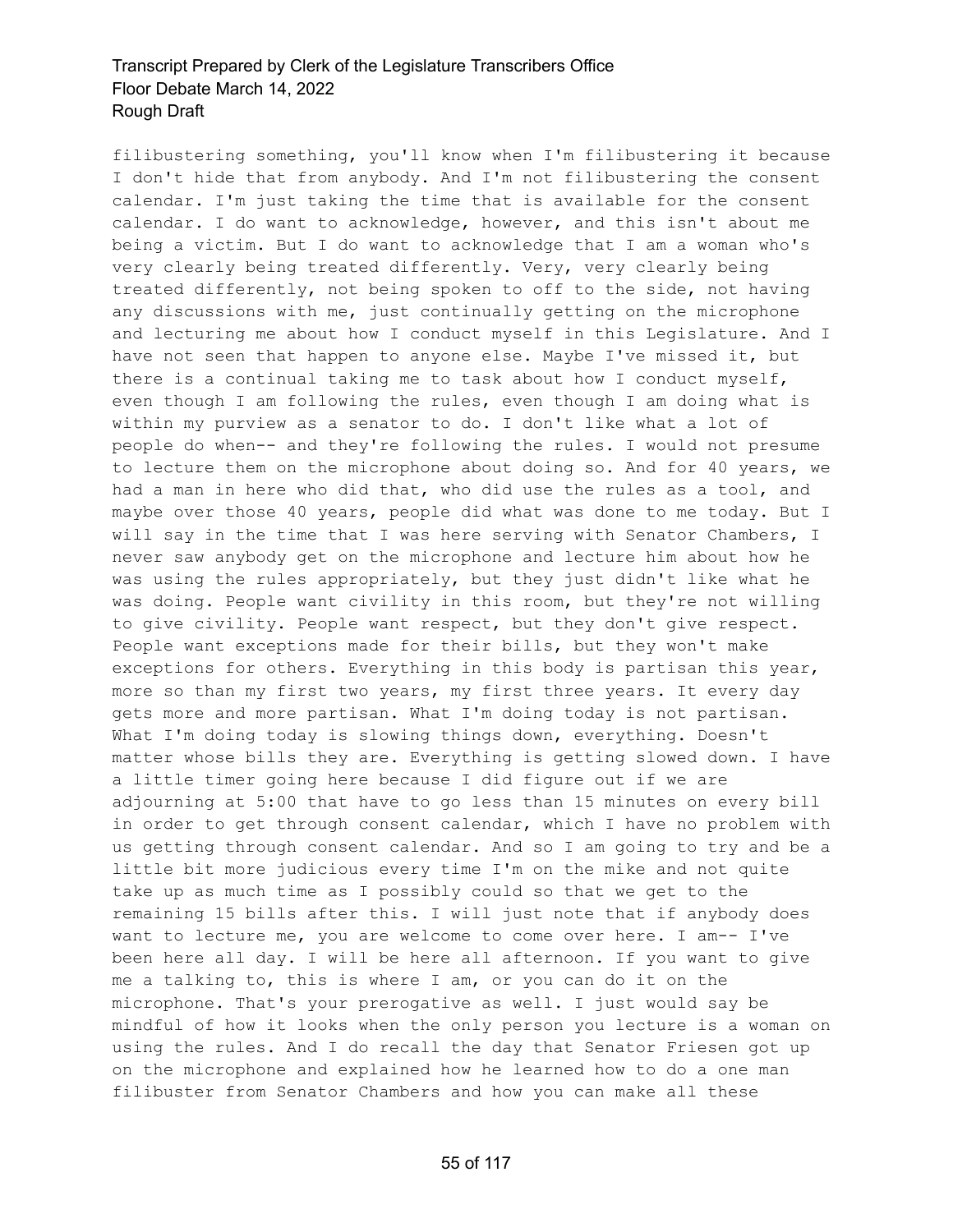motions and have the motion pad. And so I don't think anybody said anything about it that day that he shouldn't do that. But-- and how much time do I have left?

**HUGHES:** 4:15.

**M. CAVANAUGH:** I-- I will withdraw my amendment and I will yield the remainder of my time.

**HUGHES:** So ordered. Seeing no one else in the queue, Senator Lathrop, you're welcome to close on your committee amendment. Senator Lathrop waives closing. Colleagues, the question before us is the adoption of AM1962 to LB1184. All those in favor vote aye; all those opposed vote nay. Have you all voted? Record, Mr. Clerk.

**CLERK:** 41 ayes, 0 nays on adoption of committee amendments.

**HUGHES:** AM1962 is adopted. Return-- returning to debate on LB1184. Seeing no one in the queue, Senator Geist, you're welcome to close. Senator Geist waives closing on LB1184. Colleagues, the question is the advancement of LB1184 to E&R Initial. All those in favor vote aye; all those opposed vote nay. Have you all voted? Record, Mr. Clerk.

**CLERK:** 43 ayes, 0 nays on the advancement of the bill.

**HUGHES:** LB1184 advances. Next item.

**CLERK:** LB1165 was a bill originally introduced by Senator Sanders. It's a bill for an act relating to the Nebraska Budget Act. It changes provisions relating to proposed budget statement contents and certification, and an adopted budget statement. Introduced on January 19, at that time referred to the Government Committee, advanced to General File. No committee amendments. I do have an amendment to the bill, Mr. President.

**HUGHES:** Senator Sanders, you're welcome to open on LB1165.

**SANDERS:** Thank you, Mr. President, and thank you, Speaker Hilgers, for placing LB1165 on consent calendar. Good afternoon, colleagues. Today I am introducing LB1165 to clarify the timing of levies resulting from bonds passed by a ballot initiative. I'd like to thank the League of Municipalities, the Nebraska Association of County Officials, and the Nebraska Association of School Boards for their support. I would also like to thank the Nebraska State Auditor's Office for their input. LB1165 is a technical bill that clarifies when a political subdivision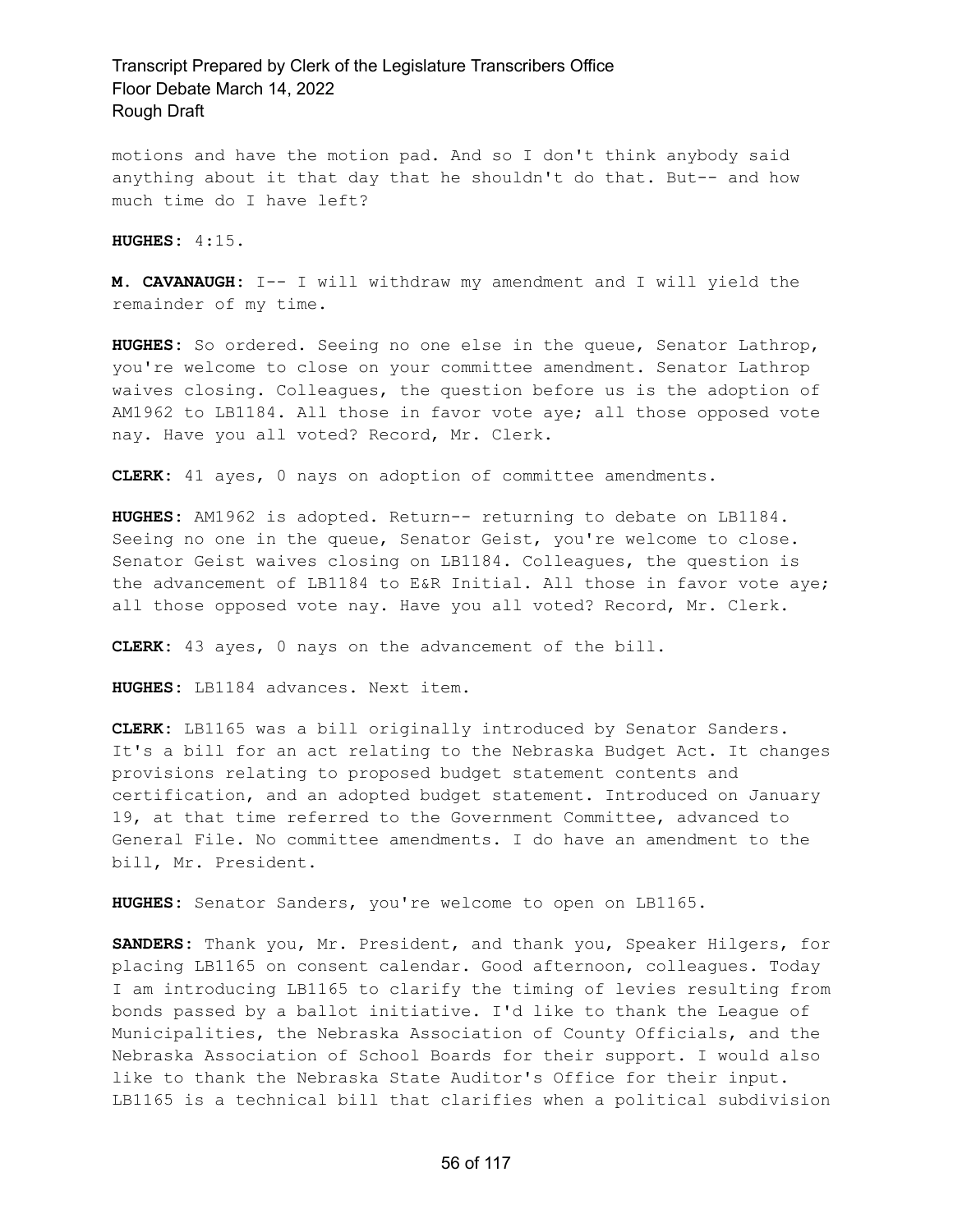can begin to collect levies and issue bonds as a result of ballot initiative. You should all have received a letter on your desk. This letter was presented to the Government, Military and Veterans Affairs Committee at LB1165 hearing by Michael Rogers, who serves as a bond counsel with the Gilmore Bell law firm. This letter provides some additional clarity to the process of bond insurance. The Nebraska State Auditor's Office has recently interpreted the Nebraska Budget Act to require the bonds be issued before October property tax request deadline in order for a political entity to levy the taxes for that bond. This is different from how this law has been observed in the past few years, and we thank the new eyes in the Auditor's Office for catching this quirk. This causes a timely problem that could require entities to take on millions of dollars of debt before having a way to pay for it. To explain, here are three things you should know for the context. First, entities typically issue bonds as close as possible to the date on which the funds will be needed. This is for two reasons. One, to ensure certainty regarding how long the project will take; and two, to ensure bond does not collect any more interest than necessary. Those funds are usually needed right at the beginning of construction season. This is usually in the spring or early summer. The second piece of context is the property taxes take some time to be received. As Mr. Rogers' ledger describes in more detail, the property taxes authorized in the fall aren't actually collected in full until the following summer. The third piece of context in this first bond payment is usually due 12 months after it is issued. The remaining payments typically fall every six months thereafter. What does this mean? Under the new interpretation of the Budget Act, a governmental entity that approves a bond at a November election may have to wait until the following October to levy the funds to pay for the bond. Then the revenue is not collected until after the first bond payment is required. Another option would be to issue the bond later in October. However, market volatility could completely change the amount of dollars necessary for the job over the amount of time. To summarize, LB1165 adds clarifying language onto the Nebraska Budget Act so that the governmental entities can levy property taxes after approval of the ballot. Then the bond can be issued in the early spring to ensure most predictable construction costs and interest rates. Finally, the revenue of the property tax comes in before the bond is due. This is not just hypothetical. The Nebraska Association of School Boards testify in support of LB1165, citing Fremont and Ralston as two recent examples. You each have a letter on your desk. The Government Committee passed the measure on a 6-0 vote, with two senators absent. There were no oppositions on this bill at the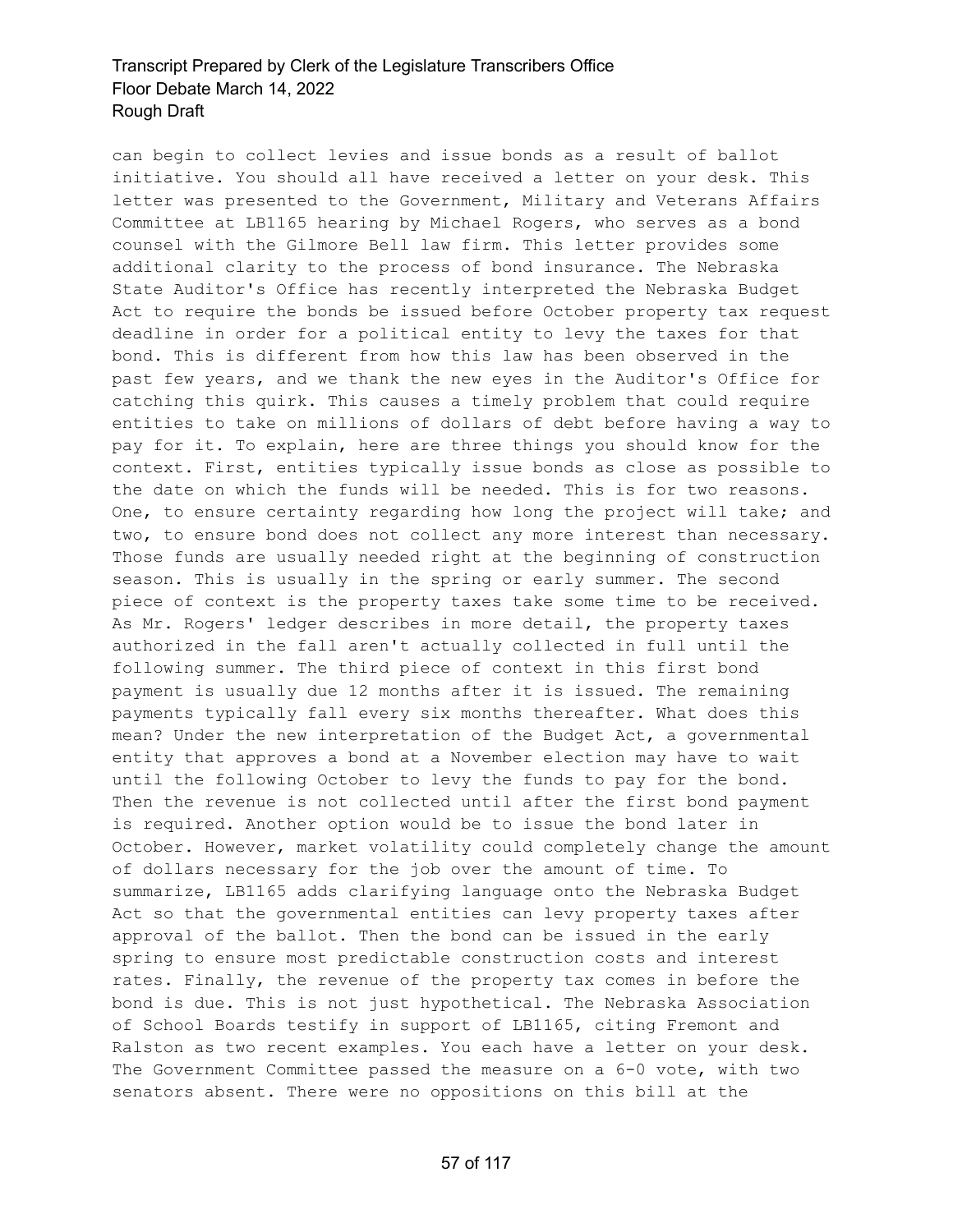hearing. The Nebraska Auditor's Office testified in neutral to offer their perspective on the bond assurance. I want to thank Nebraska Association of County Officials, the League of Municipality for testifying at the hearing in support. I would ask that the Legislature advance this to Select File. Thank you, Mr. President.

**HUGHES:** Thank you, Senator Sanders. Mr. Clerk for items.

**CLERK:** I have no items, Mr. President. Thank you. Senator Cavanaugh would move to amend with FA104.

**HUGHES:** Senator Machaela Cavanaugh, you're recognized to open on FA104.

**M. CAVANAUGH:** Thank you, Mr. President. And how much time is left on this bill?

**HUGHES:** 9:52.

**M. CAVANAUGH:** OK, then I will be brief because I think that there are people in the queue and I don't want to take time away from what they have to say. Actually, I think I will just go ahead and pull my amendment, and I will yield my time to the Chair.

**HUGHES:** FA104 is withdrawn. Returning to the queue, Senator Walz, you're recognized.

**WALZ:** Thank you, Mr. President. Good afternoon, colleagues. I rise today in support of LB1165 and thank Senator Sanders for bringing this bill. LB1165 is a commonsense solution for all government entities, but in particular it is good for schools. My home district, Fremont Public Schools, as well as Ralston Public Schools, are currently affected by the provisions this law is changing. I am a green vote this afternoon and encourage you to do the same. Thank you very much.

**HUGHES:** Thank you, Senator Walz. Seeing no one else in the queue, Senator Sanders, you're welcome to close on LB1165. Senator Sanders waives closing. Colleagues, the question before us is the advancement to E&R Initial. All those in favor vote aye; all those opposed vote nay. There's been a request to place the house under call. The question is, shall the house go under call? All those in favor vote aye; all those opposed vote nay. Have you all voted? Record, Mr. Clerk.

**CLERK:** 19 ayes, 20 nays to place the house under call.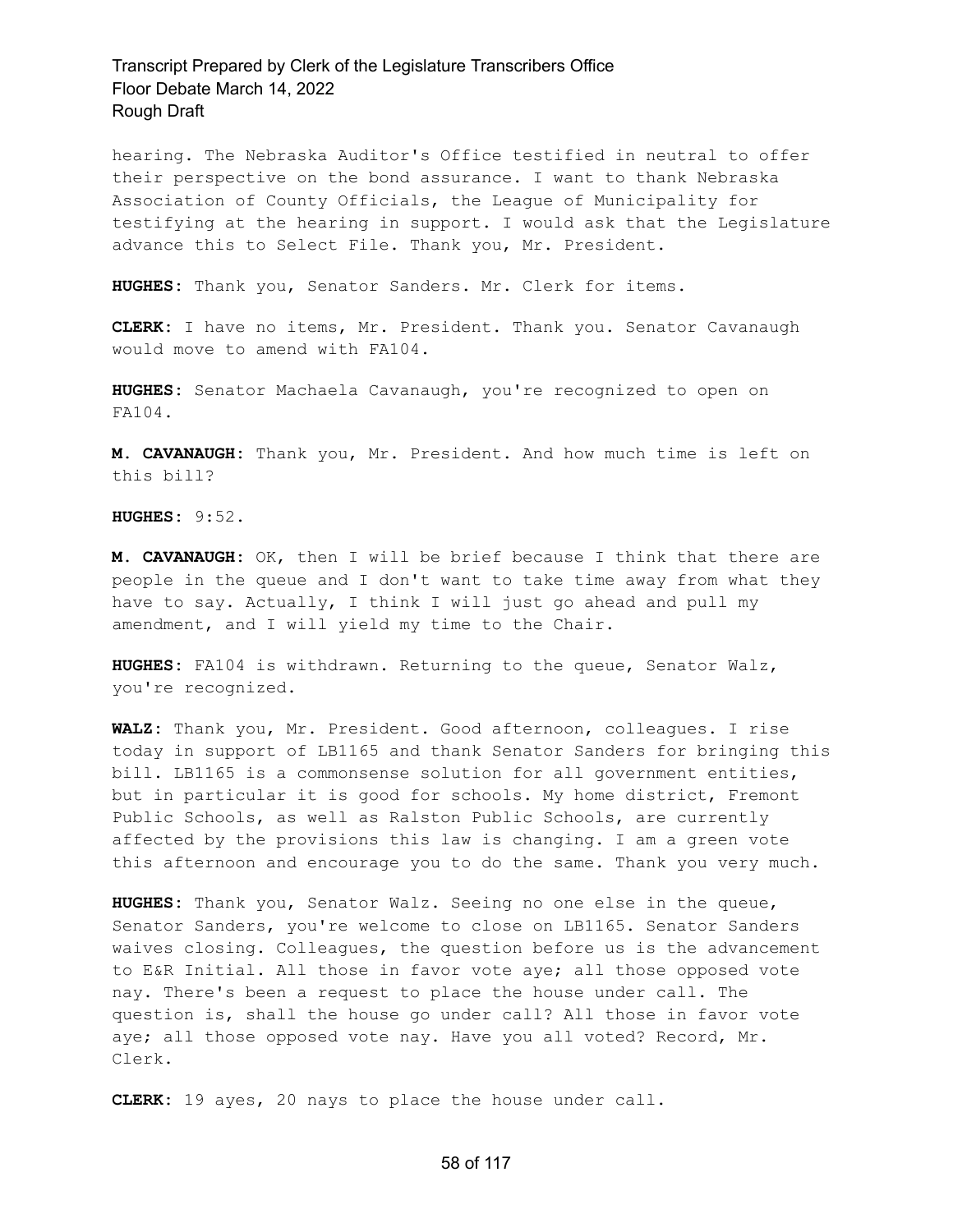**HUGHES:** The house is not under call. Colleagues, the question before us is the advancement of LB1165 to E&R Initial. All those in favor vote aye; all those opposed vote nay. Have you all voted? Record, Mr. Clerk.

**CLERK:** 47 ayes, 0 nays on the advancement of the bill.

**HUGHES:** LB1165 is advanced. Next item on the agenda.

**CLERK:** LB29, a bill originally introduced by Senator Wayne. It's a bill for an act relating to holidays. It changes provisions relating to holidays. It repeals the original sections. Introduced on January 7, at that time referred to the Government, Military and Veterans Affairs Committee. There are committee amendments pending by that committee. I also have an amendment to those committee amendments.

**HUGHES:** Senator Wayne, you're welcome to open on LB29.

**WAYNE:** Thank you, Mr. President. Colleagues, this is an easy bill in the sense that this is already designated as a federal holiday and it's called Juneteenth. Juneteenth is a combination of June and 19th, also known as Freedom Day, Liberation Day, and is a monumental day in our history. One would think it stood for the Emancipation Proclamation, but actually that was done in 1963. This actually started when-- after the proclamation, Emancipation Proclamation was read and the 13th Amendment was passed. The Union Army actually as they went from town to town with the first time ever African-American soldiers freed the slaves. And when they went to the headquarters of Galveston, Texas, which was the deepest, darkest part of the Confederacy, Juneteenth 1865 is when they read the Emancipation Proclamation to those slaves, and that's when the first time they were deemed free. So I won't go through the entire history. What I will say is that Juneteenth is important because it honors the soldiers that fought for our freedom. And in fact, these soldiers staked their lives and their fortunes for their country. And oftentimes it was a country at that time that did not even recognize them as free. See, many people don't know that we were actually losing the Civil War, and generals were complaining that we needed more men. And it was Frederick Douglass at that time who went to Abraham Lincoln, President Lincoln, and said, allow slaves or former slaves or recently incar- free people in the northern part of the states, African-Americans, to fight for their country. See, at the time, Frederick Douglass knew that a black man going around fighting for their country, wearing the badge of honor of being an American would ultimately change how people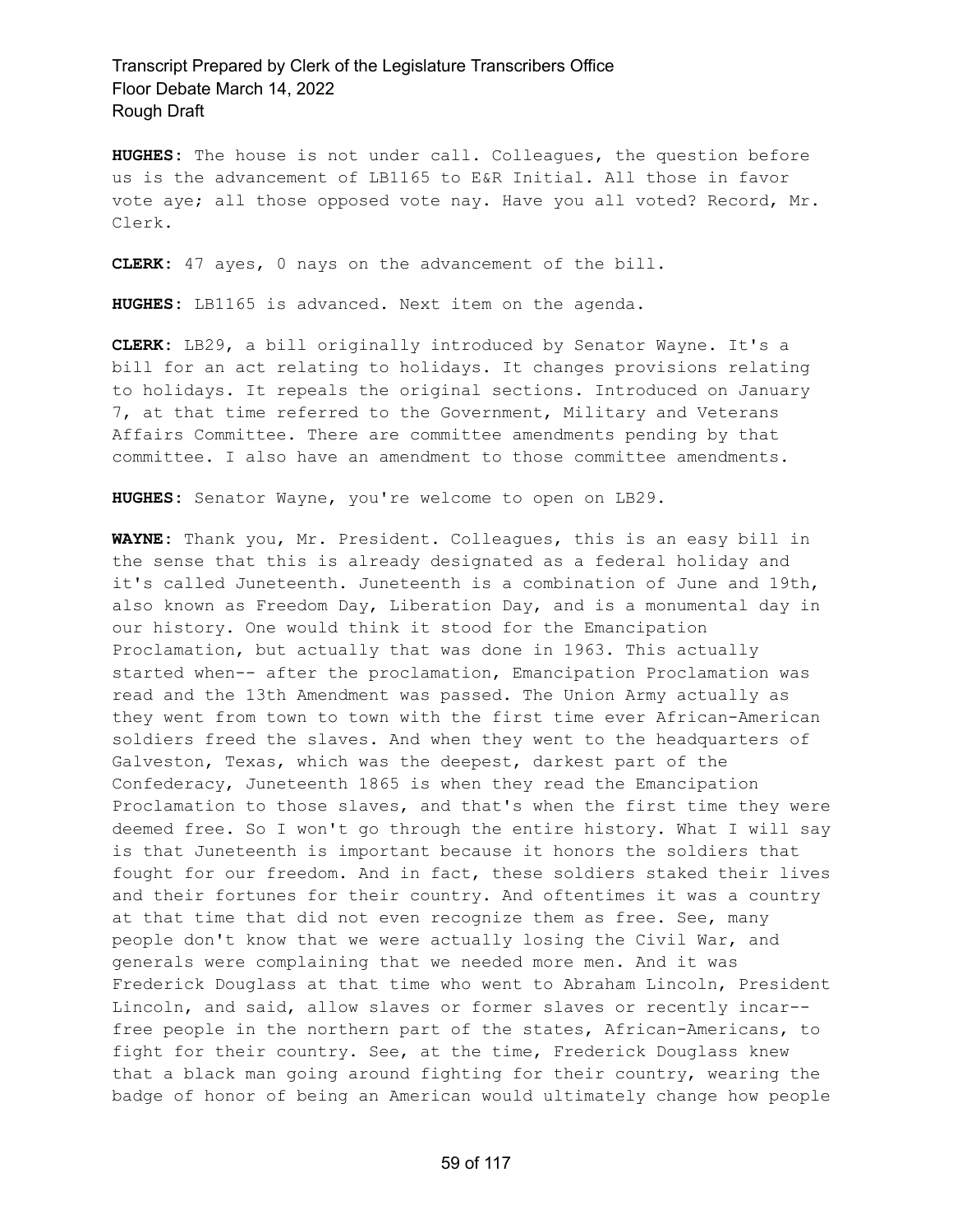looked at them. They can no longer be looked at as property. They could be actually liberators. And that changed how people saw African-Americans during that time as they went from town to town, freeing slaves and defeating the Confederacy. So it's not just an African-American story. It is an American story where it reminds us that, one, laws on the books don't always guarantee rights. That oftentimes it takes people to fight and struggle to make sure that there is a quality across the board when it comes to individuals. It also reminds us that even after Juneteenth, there was a period of time of slave codes, black codes, Jim Crow, and the civil rights movement that led us here today. So it's a way that people can not only celebrate the American history in which we all strive for, which is to be a more perfect union. But it's also a way to honor these soldiers who died for their country, oftentime when a country does not believe in them. So again, this is already a federal holiday. It costs nothing to the state to recognize this as a holiday. The amendment that will be read forth by Chairman Brewer will tell you that we are reinstating the word Arbor Day. We are not removing Arbor Day. We are just adding this holiday to our list of holidays in the state statutes. Again, if you want to have a long conversation about why this is important, not just to our community but to the entire community, and when I say the entire community, I mean black, white and others, it is because this is a truly a story about of American history, about our soldiers and our-- about our willingness to strive no matter at what cost, for a more perfect union. So I'd ask for your green vote. Thank you, Mr. President.

**HUGHES:** Thank you, Senator Wayne. As the Clerk stated, there are amendments from the Government Committee. Senator Brewer, as Chair of that committee, you are welcome to open on those amendments.

**BREWER:** Thank you, Mr. President. Government Committee did hear LB29 on March 3 of last year. Since the hearing, President Biden has signed federal legislation making Juneteenth a federal holiday. Because of the federal action, Juneteenth is an official holiday. Senator Wayne's bill would have originally said they were going to trade Arbor Day. To avoid a fiscal note by adding a new holiday, the committee amended the bill, allowing us to keep Arbor Day and also to add Juneteenth. Because the federal action that was taken, there is no fiscal impact. I would ask for your green light on AM1610 on LB29 and thank Senator Wayne for sharing much needed history. Thank you, Mr. President.

**HUGHES:** Thank you, Senator Brewer. Mr. Clerk, there's an amendment to the committee amendment.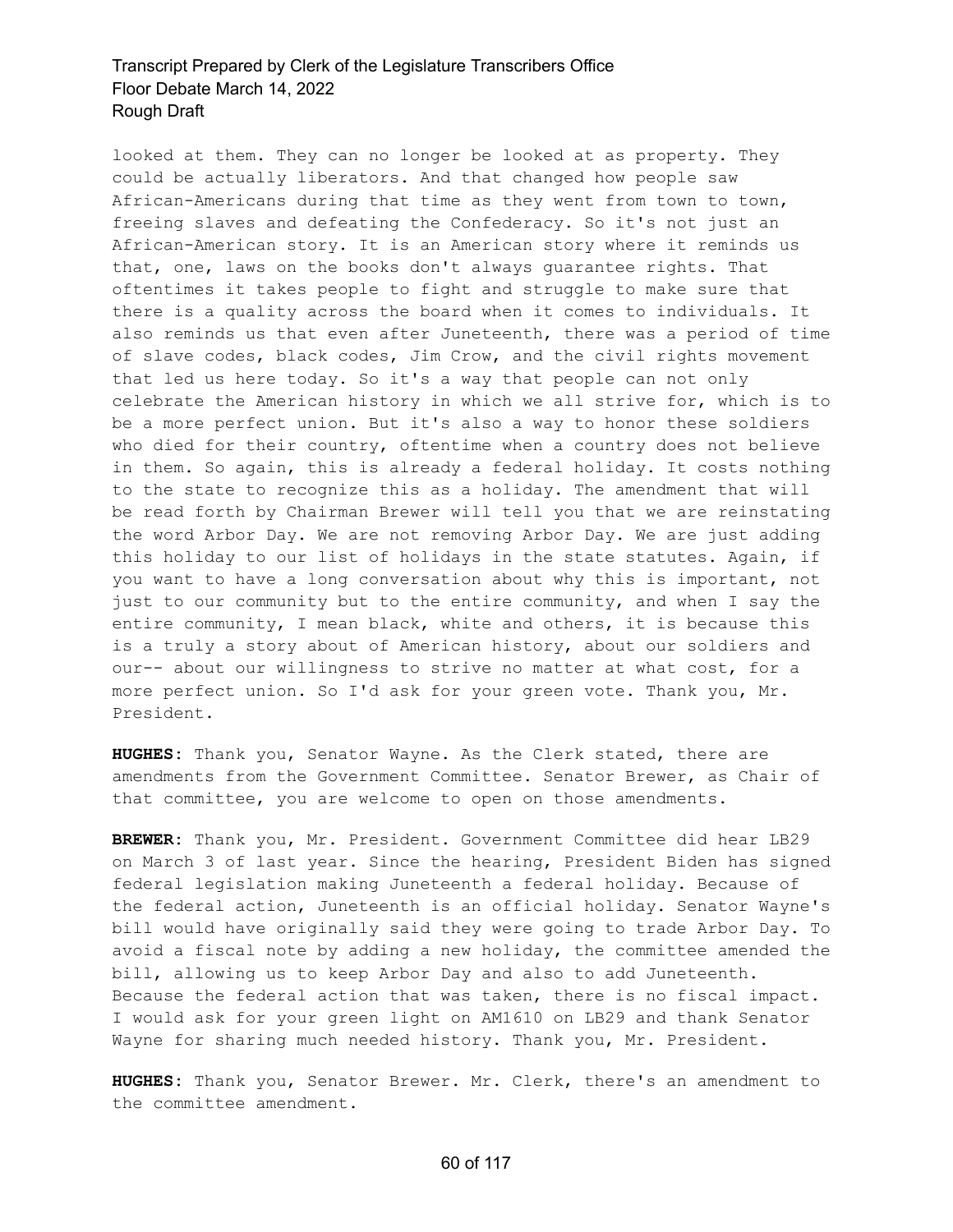**CLERK:** Senator Cavanaugh would move to amend, FA105.

**HUGHES:** Senator Machaela Cavanaugh, you're welcome to open on FA105.

**M. CAVANAUGH:** Thank you, Mr. President. I am intending to withdraw this amendment as well. I am going to speak to the fact that we just-- I just did a call of the house and it failed and I didn't even do it because-- I did it actually for Senator Wayne, because he needed an extra moment before we got to his bill. And so this is the third time that you all have not given me a call of the house and I'm, like, please stop saying collegial or whatever those things are because you're clearly not. I wasn't even doing it for myself. I was doing it for another colleague. And you can't even, like, be that decent of people. There is no decorum in this room at all. I vote for every call of the house. It doesn't matter whose call of the house it is. I always vote for a call of the house. I will yield the remainder of my time to Senator McKinney.

**HUGHES:** Senator McKinney, 8:56.

**McKINNEY:** Thank you, Mr. President. Thank you, Senator Machaela Cavanaugh. I was rising in support of LB29 because as a black American, it is important that the legacy and the history of my ancestors are appreciated by this country because a lot of times the history of those soldiers that fought for this country that look like me is a lot of times forgotten about. And when you look at the history and we're talking about the North Omaha plan and you go back through history and you see that there were American soldiers that look like me that were denied the GI Bill, that's why we have LB1024 because historically this country, this state, and the world has not appreciated black Americans like they should and our contributions to society. And that's why it's important. It's not just to celebrate. It's important that all Nebraskan kids, whether they look like me or Senator Briese, understand the contributions of those-- those individuals and the sacrifices that were made by those individuals. And we also make sure that we remind, you know, the world and this country about the history of slavery and the enslavement of Africans in this nation and how this nation was built upon the backs of enslaved Africans. So when you got ask us, why are we asking for \$450 million? That is why, because this country was built on the backs of our ancestors. And still, to this day, when you look across the country, communities, black communities across this country are impoverished. We still have to fight. We-- we continue to fight. So when you come up to us and ask us, why are you asking for this? Are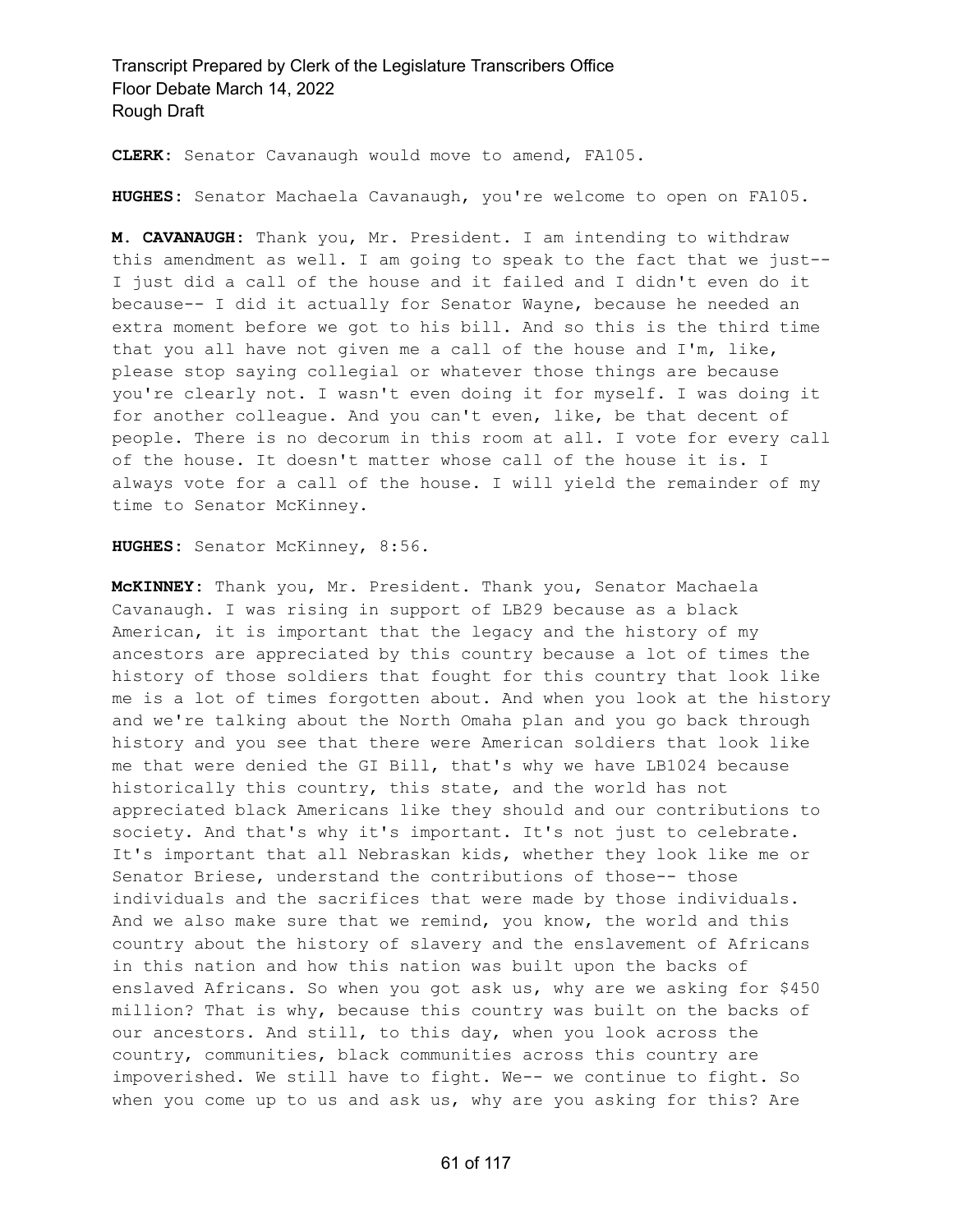you sure you should take a little? Why are you trying to take this money or that money? Understand that, you know, our ancestors, you know, weren't appreciated in their time. You know, sir, I mean, President Lincoln emancipated enslaved Africans, and it took a couple of years for those-- for the rest of the enslaved Africans in Texas to be released. Just think about that. Slavery was technically abolished, but in Texas there were still enslaved Africans in this country. We have to think about those things, and that's why it's important for Juneteenth to be celebrated, not only for black Americans, but for all Americans to fully understand the history of this nation. Thank you.

**HUGHES:** Thank you, Senator McKinney, and you are next in the queue. Senator McKinney waives his opportunity. Senator Slama, you're recognized.

**SLAMA:** Thank you, Mr. President. As the state senator who has Nebraska City, which is home to Arbor Day, we've discussed this several times and I've had a few emails come in, but just once again, for the record, would Senator Wayne yield to a question, please?

**HUGHES:** Senator Wayne, will you yield?

**WAYNE:** Yes.

**SLAMA:** Senator Wayne, I know you mentioned this, but I am, I think, legally obligated to ask you this just to clarify once more for the record. LB29 as amended with the Government Committee's amendment would not impact Arbor Day. Correct?

**WAYNE:** Correct.

**SLAMA:** Thank you. That's all I needed. Thank you very much for the history lesson, Senator Wayne, and for your introduction of LB29. I'm proud to support it. Thank you.

**HUGHES:** Thank you, Senator Slama. Senator Pansing Brooks, you're recognized.

**PANSING BROOKS:** Thank you, Mr. President. I stand in full support of Senator Wayne's bill. I'm so happy that it passed out of the Government Committee. It's clearly important. Senator-- Senator McKinney said that as a black American, he stands as full support. Well, as a white American, I stand in full support. This information is necessary to our country. It is necessary to be taught. I was not taught this history when I was a child here in Lincoln. It's history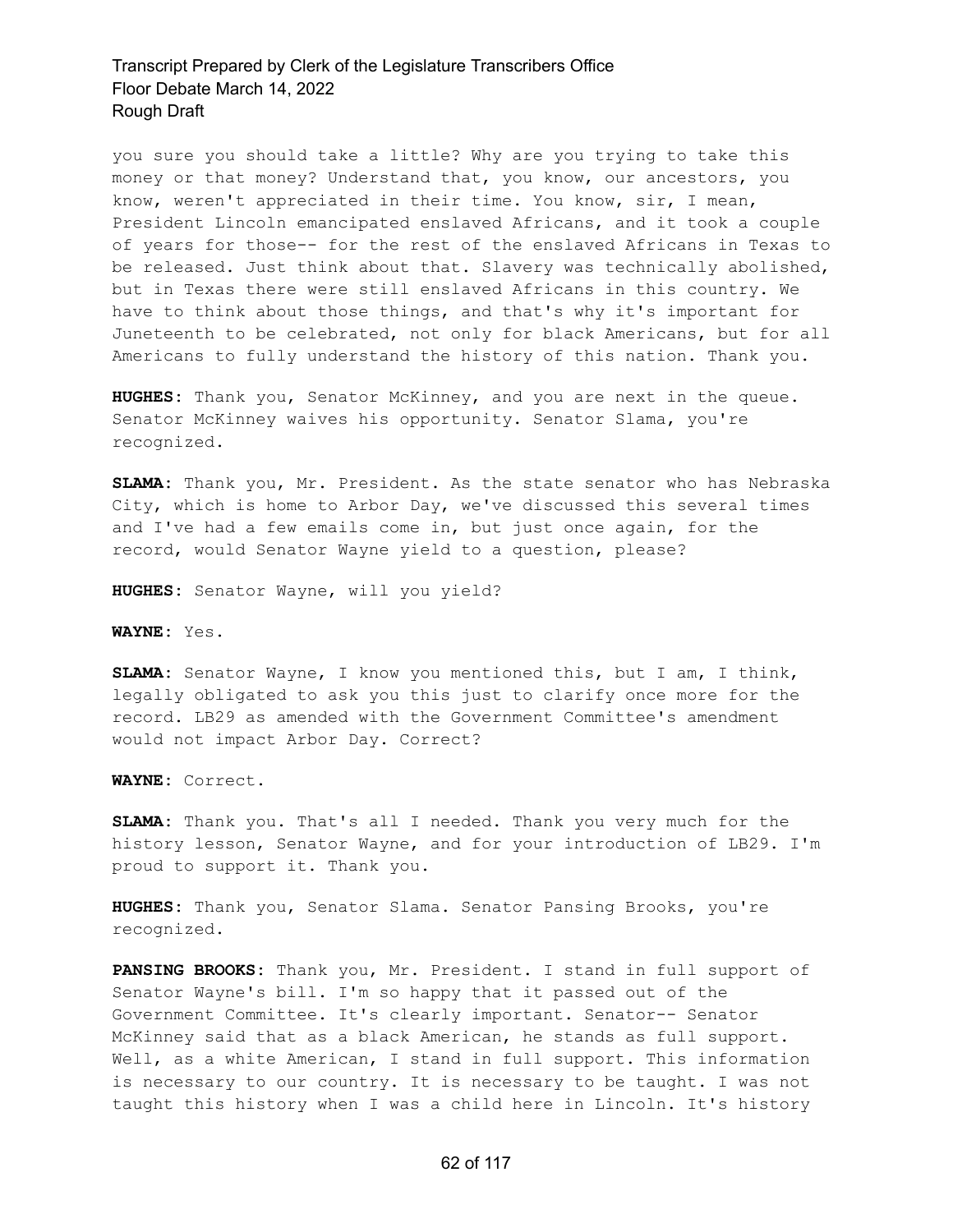that's important to know and the-- the knowledge that people were- that laws changed in our country and that there were certain states that were not following these laws. There is a wonderful celebration of Juneteenth that is down near the Malone Center in Lincoln, around Juneteenth. I encourage everybody to go to that and celebrate and remember the difficult times that-- that some of the members of our society, our community, our brothers and sisters have had to endure. And I wholeheartedly support Senator Wayne's bill. Thank you.

**HUGHES:** Thank you, Senator Patty Pansing Brooks. Senator Clements, you're recognized.

**CLEMENTS:** Thank you, Mr. President. I stand is support of LB29. I think when it was first introduced Juneteenth was not a federal holiday. And I didn't really want Nebraska to be-- stand alone with that. But now that it's a federal holiday, I do support it and I appreciate the comments. Also, today is another day I was thinking about amending on. Today is March 14. If you think of 3-14, 3.14 is pi and I'm wearing my pi tie today. I have pi all over my tie. As a mathematician, math major, it's a fun day for me to celebrate pi day, but I'm not going to make that amendment. And I support LB29. Thank you, Mr. President.

**HUGHES:** Thank-- thank you, Senator Clements. Seeing no one else in the queue, Senator Cavanaugh, you're welcome to close on your floor amendment, FA105.

**M. CAVANAUGH:** I withdraw my amendment.

**HUGHES:** Without objection. No one else in the queue, Senator Brewer, you're welcome to close on AM1610. Senator Brewer waives closing. Colleagues, the question before us is the advance-- the adoption of AM1610 to LB29. All those in favor vote aye; all those opposed vote nay. Have you all voted? Record, Mr. Clerk.

**CLERK:** 47 ayes, 0 nays on adoption of committee amendments.

**HUGHES:** AM1610 is adopted. Seeing no one in the queue, Senator Wayne, you're welcome to close on LB29.

**WAYNE:** Thank you, Mr. President. Colleagues, I know we had a little- little issue earlier or a little emotions earlier so I'm going to try to get a little-- a little more positive here. That's why I asked Senator Cavanaugh to call the house. I needed to take a breath before I wanted to introduce this. But I just want to tell people, here's my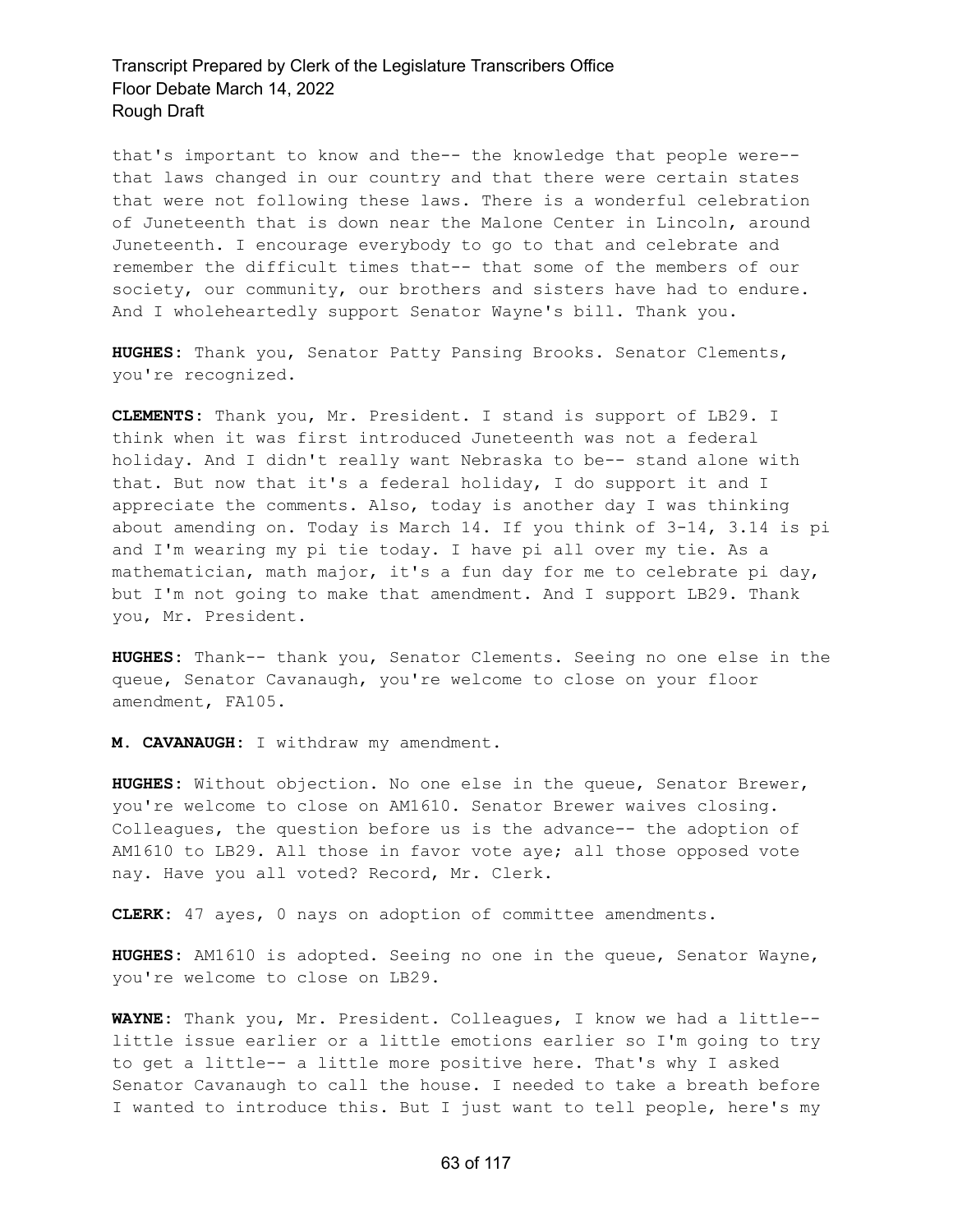general thoughts. The idea of a more perfect union is rooted in liberty and is the fabric that binds us all. And every day I recognize when I come in here, I stand on many people's shoulders who were before me and many people who died for the right for myself to be here and have a voice. See the foundation I believe of our community and of our country is best served if the betterment of the individual right. As Ben Hansen always, Senator Hansen always say, they're inalienable right. So I fundamentally believe that America promises us that if we work hard, get a decent education, we have a better chance at life. That's the American dream that is promised to all of us that we can transcend racial poverty, gender, any obstacle to achieve our God-given potential. It is this dream that is founded in the idea of justice, self-governance, liberty, equality, and the rights of all humans that literally drives me here every day. And the reason why this is so important to me is when you look at how we got here and literally the installation of African-Americans during the Civil War- and if you don't believe me, you can talk to Senator Brewer-- that is what saved this union. Over 200,000 soldiers when there were generals begging President Lincoln, we have to have more men, we have to do something, it was the African-American community--

**HUGHES:** That's time, Senator. We've reached our 15-minute consent calendar time.

**WAYNE:** Thank you.

**HUGHES:** Colleagues, the question before us is the adoption or the advancement of LB29 to E&R Initial. All those in favor vote aye; all those opposed vote nay. Have you all voted? Record, Mr. Clerk.

**CLERK:** 47 ayes, 0 nays on the advancement of the bill.

**HUGHES:** LB29 advances. Next item on the agenda.

**CLERK:** LB855 by Senator Day. It's bill for an act to appropriate fund, I'm sorry, it's a bill for an act relating to Medical Assistance Act. It harmonizes coverage provisions with federal law. Introduced on January 6 of this year, referred to Health and Human Services, advanced to General File. I have no committee amendments. I do have an amendment to the bill.

**HUGHES:** Senator Day, you're welcome to open on LB855.

**DAY:** Thank you, Mr. President. Good afternoon, colleagues. LB855 is a cleanup that harmonizes our state and federal regulations by adding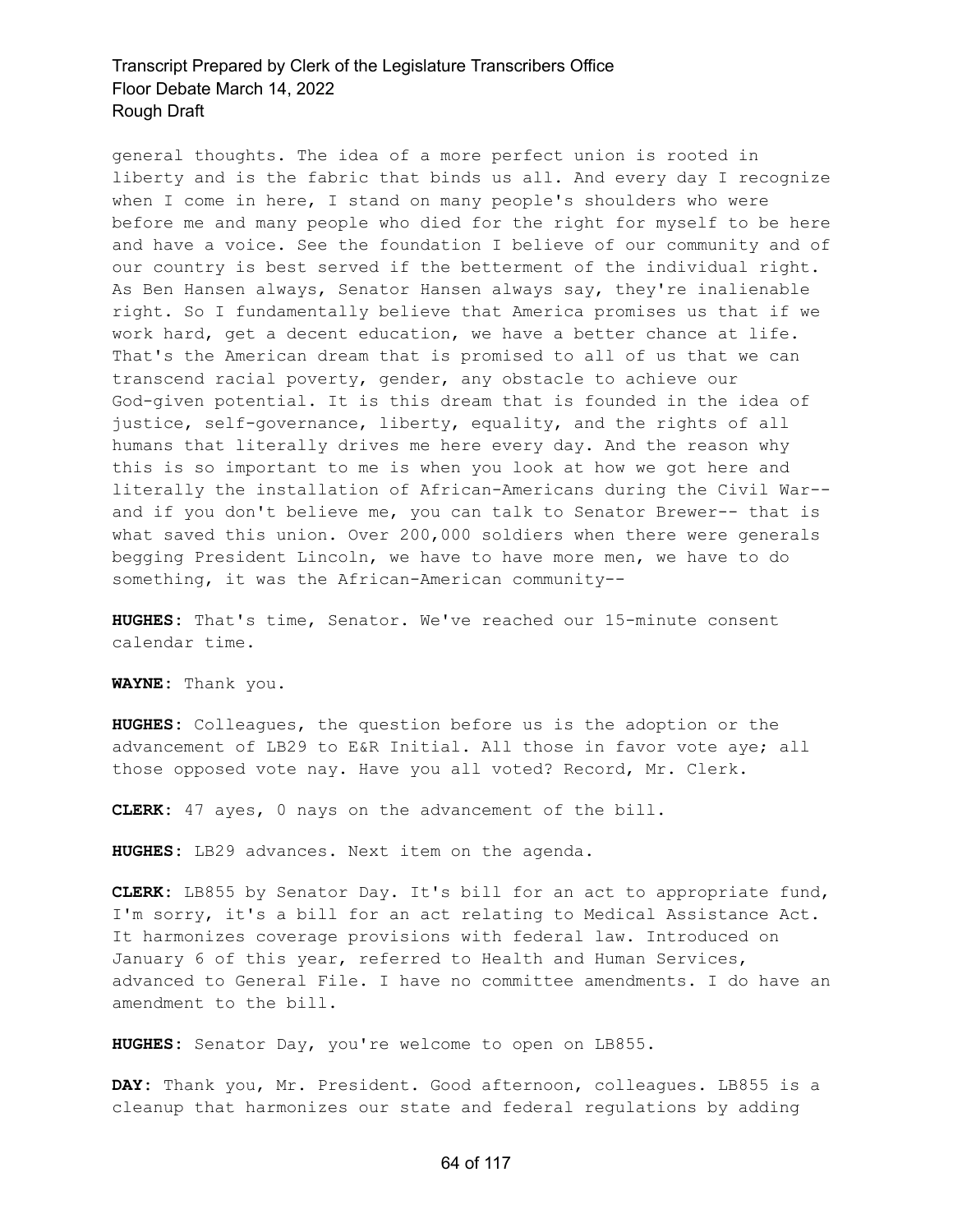federally qualified health centers and rural health clinics under the part in the state's Medicaid statute that outlines the required health services in our Medicaid plan. LB855 would complete the list of mandatory services outlined by the Centers for Medicare and Medicaid and all states' Medicaid programs. Currently, 10 of 12 of the services required are in state statute, and LB855 would add FQHCs and rural health clinics to complete this harmonization. As you know, Medicaid is a partnership between the federal and state to cover healthcare for vulnerable populations. Those vulnerable populations are regularly served by both FQHCs and rural health clinics, and it is important that our state statute reflects what is required by the federal government to participate. The healthcare sector is complex, with intricate layers of providers and subcontractors. Ensuring Nebraska's laws reflect and match the language of the federal statutes ensures efficiency within that bureaucracy, and that Nebraskans are receiving the medical care they deserve, which are guaranteed under current federal laws. Nebraska's seven FQHCs are nonprofit, community-based organizations that provide high-quality medical, dental, behavioral, pharmacy, and support services to persons of all ages, regardless of their economic or insurance status. To this end, Nebraska's community health centers provide comprehensive, culturally appropriate primary care to over 107,000 patients in Nebraska at 70 different service locations. Nebraska FQHCs are a critical component of the healthcare safety-- safety net in the state. Nearly 47 percent of health center patients are uninsured and 93 percent are low income. Likewise, rural health clinics provide access to primary care services at over 140 locations in underserved communities in rural Nebraska. Because the health services provided by these two entities are required by CMS, the state of Nebraska already provides reimbursement for these services. Therefore, there are no additional costs associated with this legislation. LB855 is a necessary cleanup to bring our statutes better into line with federal statutes and a program that provides critical health services to Nebraskans, especially in rural areas of the state. This bill was advanced unanimously from committee with no opposition testimony. And with that, I would encourage your green vote on LB855.

**HUGHES:** Thank you, Senator Day. As the Clerk stated, there is an amendment.

**CLERK:** Senator Cavanaugh would amend with FA106.

**HUGHES:** Senator Machaela Cavanaugh, you're welcome to open on FA106.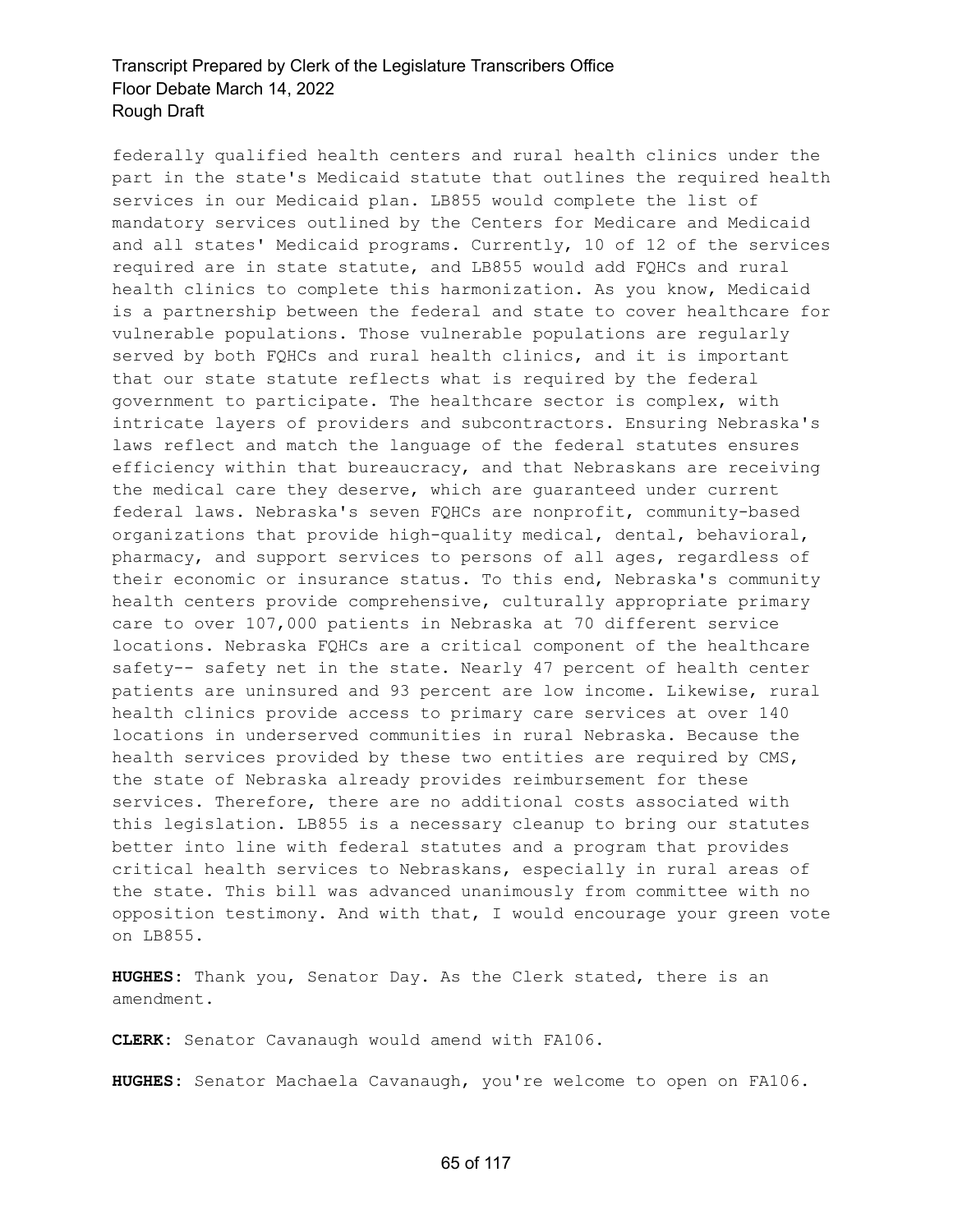**M. CAVANAUGH:** Thank you, Mr. President. So, colleagues, we have had some delays in this afternoon and I've been doing the math on how many bills we have left. I believe we are set to adjourn at 5:00. And so I am going to continue to try to adjust my time so that we are able to get through the consent calendar because it is not my intention to sink any of these bills. It's my intention to talk about the rules and how we apply the rules. And so I haven't found the rule yet for the call of the house, but I will look for it now. So let's see here. Clerk; rules, suspension; Chamber, guests, distribution; absent members, explanation; expulsion of members; senator desiring to speak; transgression, member, call to order; limit time speaking; personal privilege. That's committees. That's Rule 3. If anybody knows what rule I should be looking under-- 75? Oh, Rule 7, 5. I got it, OK. This is kind of like in committee when somebody gives you the answer behind you. OK. Rule 7, 5. Thank you, up front. Page 50, a call of the house: A call of the house may be made by any member in the foll-- in the manner following: I move to call for a call of the house. The presiding officer shall direct that the board be cleared and all the members shall then vote on placing themselves under call. If a majority of the senators present and voting vote in favor of such motion, then the Legislature shall be deemed to be under call. Each member present shall indicate his or her presence and upon the electric roll call system and shall remain in his or her seat during the call. After the Clerk shall note the names of the absentees, proceedings under the call may be suspended at any time by a majority vote of the members then present and when so suspended, shall not again be ordered on the proposition pending, except by a majority vote of the members elected. So-- so basically for those at home, a call of the house is basically asking everybody to come back to their seat. And since we were about to take a vote, you'd have been coming back to your seat anyways. So the fact that a call of the house was denied when taking a vote is purely because people didn't like who called for the house. There's really no other explanation. If there is, I would love those that voted against it to explain what the reason is other than that. I think-- how much time is left on this bill, Mr. President?

**HUGHES:** Nine minutes.

**M. CAVANAUGH:** On the bill?

**HUGHES:** Correct.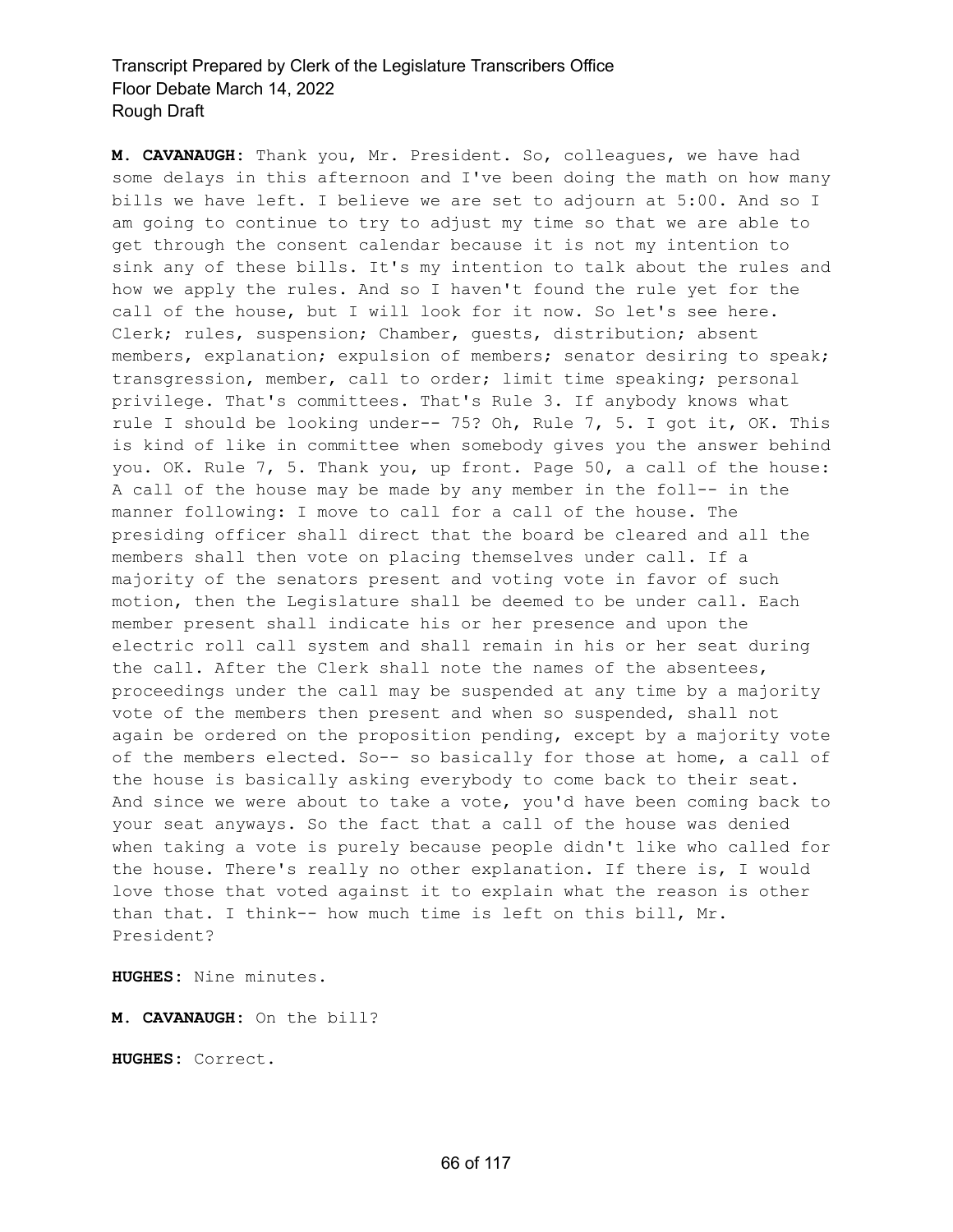**M. CAVANAUGH:** OK. And there's no other amendments on it. OK. So I- where is that Rule 8. So I've been going through the rules today and reading them on the floor, and it's Rule 7, sorry. And one of the rules that-- there's call of the house, there's motions. I'm going to have to come back to it. I'm not finding the rule that I was thinking of. So I'll yield the remainder of my time and next time I'm up, I will find that. I will withdraw my motion and yield the remainder of my time.

**HUGHES:** So ordered. Senator DeBoer, you're wel-- you're recognized.

**DeBOER:** Thank you, Mr. President. Colleagues, you know, that generally speaking, taking a bunch of time is not my style. It's not something that I typically would like to do or think is the way that I would like to do things and that I get frustrated when folks take time. I was frustrated when Senator Chambers did it. I'm frustrated when Senator Cavanaugh does it. I'm frustrated when anyone does it. That's just my personality. But I got to tell you, I'm concerned about this vote to not place the house under call. That, to me is a question of not who made the motion, but the motion itself. It's a courtesy motion. And I'm very concerned that we would choose to decide whether or not there should be a call of a house, which is basically bringing us all back in to pay attention, because we didn't like who was making the motion. And I can be irritated and frustrated at who's making the motion. But I-- I always, I think, have voted for a call of the house. That's one of the ways that this place functions. And I asked after that vote if the call of the house was ever denied when Senator Chambers did it and the recollection of those around me was that it had happened only once and that the Speaker at that time, who himself may have been quite irritated by that particular call of the house, had gotten up and told the members that we vote for call of the houses. We vote for those because that's a courtesy motion, and we do that because we still have to work together. And it's not about what's happening in that particular moment, but it's about the larger institutional questions. Calling the house is about the institution. So maybe I'm some kind of old fashioned, but. I was deciding whether or not to get up and say something about this, but I-- I have concerns about this and I'd really like to talk to some folks about why we have gone down that path. Thank you, Mr. President.

**HUGHES:** Thank you, Senator DeBoer. Seeing no one else in the queue, Senator Day, you're recognized the close on LB855. Senator Day waives closing. Colleagues, the question before us is the advancement of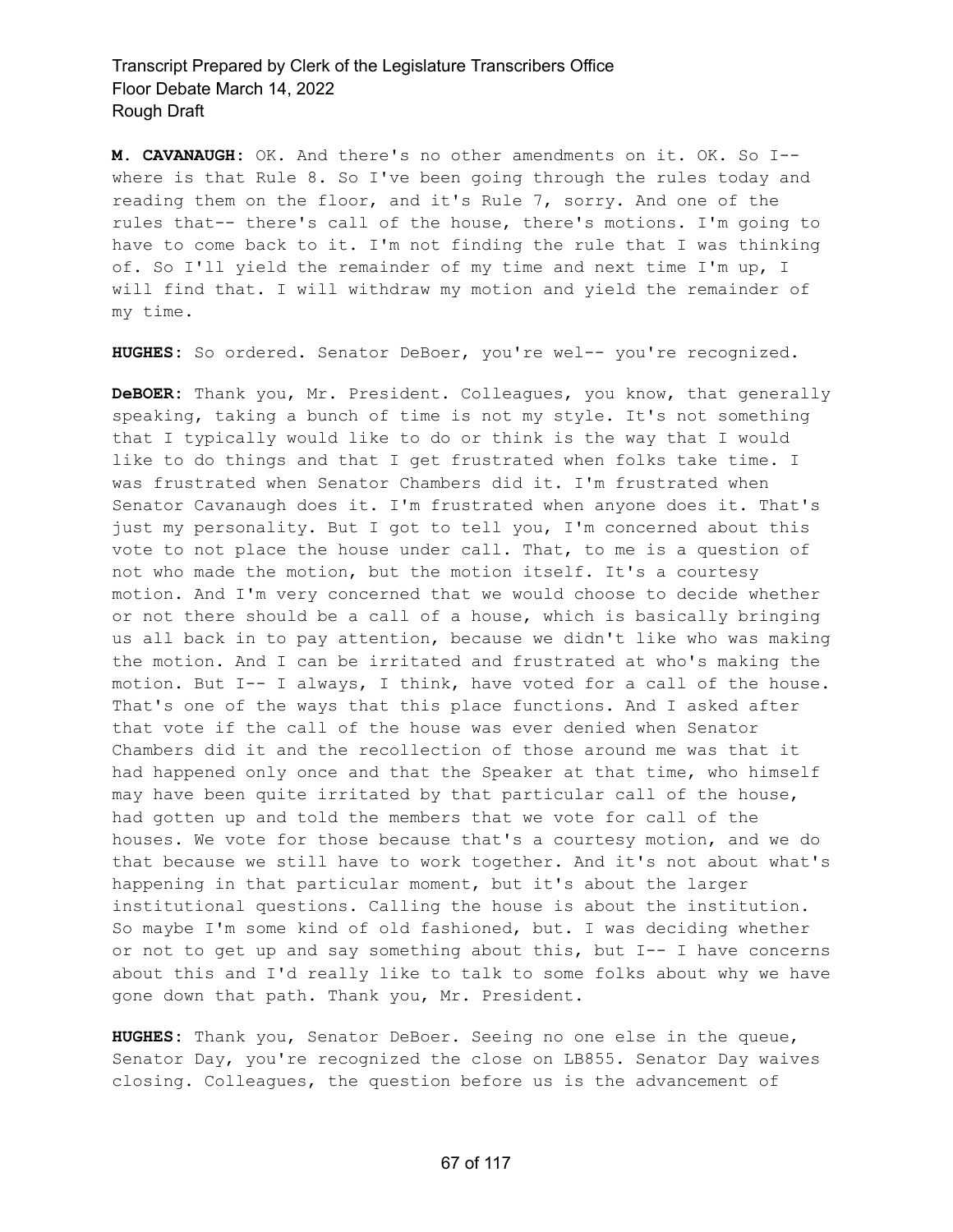LB855 to E&R Initial. All those in favor vote aye; all those opposed vote nay. Have you all voted? Record, Mr. Clerk.

**CLERK:** 43 ayes, 0 nays on the advancement of the bill, Mr. President.

**HUGHES:** LB855 advances. Next item on the agenda.

**CLERK:** LB905 is a bill by Senator Walz relating to Medicine and Surgery Practice Act. It defines terms; provides for prenatal mental health screenings. Introduced on January 7, referred to Health and Human Services, advanced to General File. There are committee amendments as well as an amendment to those committee amendments.

**HUGHES:** Senator Walz, you're welcome to open on LB905.

**WALZ:** Thank you and good afternoon, colleagues. Thank you to Speaker Hilgers for placing LB905 on the consent calendar today. This bill would recommend mental health screenings for mothers during and after pregnancy. It also tasked the Board of Medicine with crafting policies for providers around mental maternal depression screenings. Maternal mental health can severely affect both the mother and child. A mother dealing with depression during pregnancy has been linked to preterm birth and low birth rate. Depression after pregnancy or postpartum depression is also linked to delays in cognitive and social and emotional development in infants and toddlers. Maternal mental health concerns left undetected can affect a children-- a child's learning and cause-- cause behavioral issues with family, friends and within school. It is estimated that approximately one in seven new mothers experience depression during and after pregnancy. Through a study that was done by the Nebraska Perinatal Quality Improvement Collaborative, it was found that the largest drop-off of those not being screened is in rural areas and overall at well-child visits or at the first year visits of a baby's life. Currently, Nebraska is only one of seven states that has nothing in statute regarding maternal mental health. Twenty-seven states have a recommendation like this in their statute, and in fact, this was crafted after Oklahoma's statute. This bill would put Nebraska on track with nearly every other state in the country. LB905 came out of committee on a 7-0 vote with no fiscal impact and no opposition. In fact, we had several experts, some of which were from the Children's Hospital and the Medical Center-- Medical Center, March of Dimes, the Nebraska Chapter of Amer-- and the Nebraska Chapter of Ameri-- American Academy for Pediatrics. I would like to take a minute and briefly walk you through the process that this bill is recommending. When ex-- when an expectant mother or new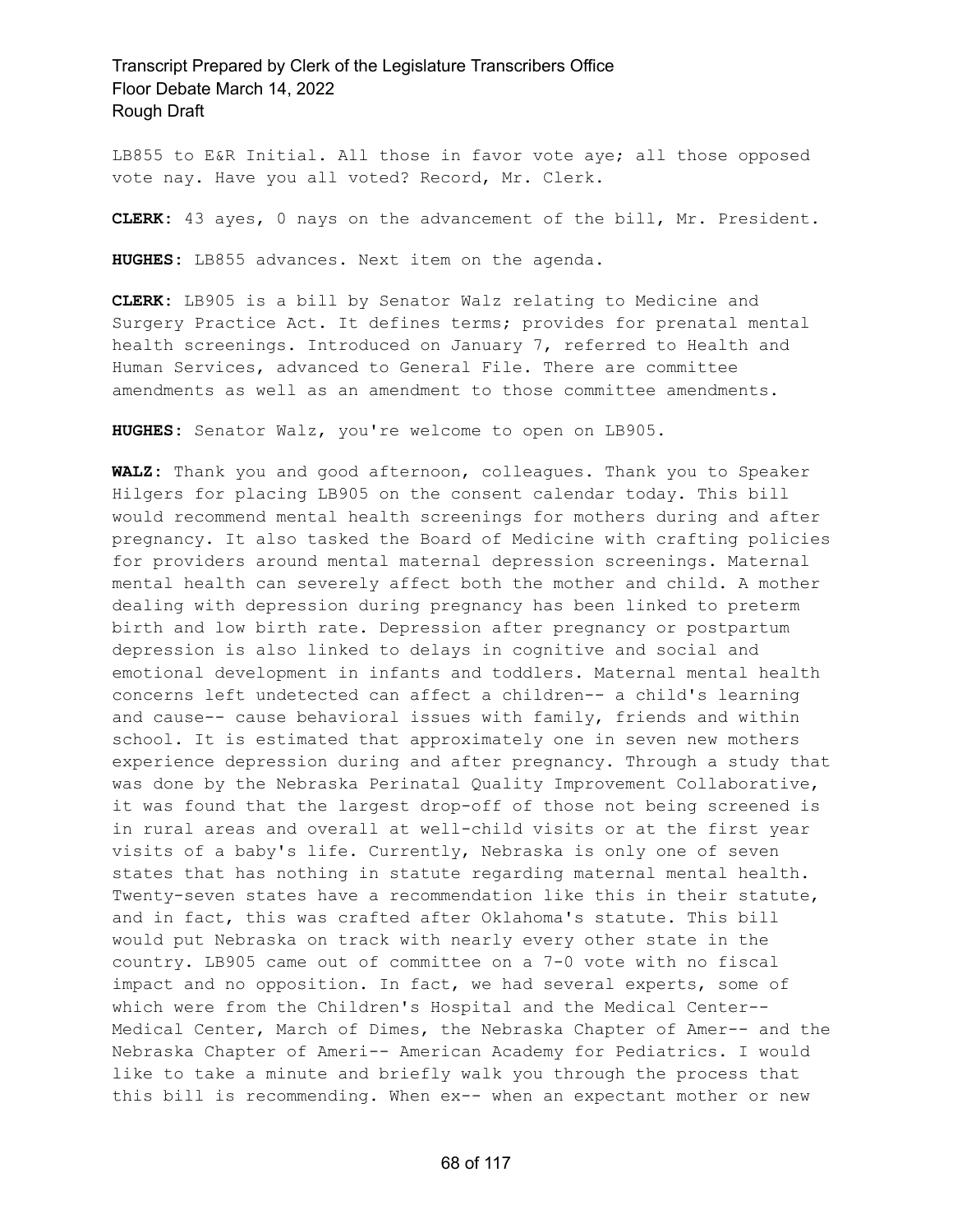mother would-- would go to their prenatal checkup or well-child visit, they would have an opportunity to complete a screening tool, somewhat like a survey. Once it's been filled out, the provider can discuss it with the patient and determine whether further steps or resources would be beneficial for the patient. In addition, due to-- due to the shortage of behavioral health specialists in rural areas, we've also added a suggestion for a referral network. According to the data we received from DHHS, there has been approximately one suicide a year since 2014 by expectant or new mothers. This bill is a small step to prevent suicides and keep mothers and children-- keep their mothers with their children. LB905 allows us to begin the conversation on maternal mental health in Nebraska and start providing more clinics and hospitals with the tools they need to address this very real issue. Thank you. And with that, I would encourage your vote on LB905 and AM1609, which Chairman Arch will open after me. Thank you.

**HUGHES:** Thank you, Senator Walz. As the Clerk stated, there's a committee amendment. Senator Arch, as Chairman of the Health and Human Services Committee, you're welcome to open.

**ARCH:** Thank you, Mr. President. AM1609 is a white copy amendment that would become the bill. The committee amendment does not change the effect of LB905, but rather would copy the substance of the bill into the Advanced Practice Registered Nurse Practice Act, in addition to the Medicine and Surgery Practice Act. As introduced, LB905 inserted new sections into the Medicine and Surgery Practice Act to provide for perinatal mental health screenings to be performed by licensed healthcare professionals. The bill defined licensed healthcare professional as a physician, an osteopathic physician, an advanced practice registered nurse, or a physician assistants. By copying the substantive provisions of LB905 into the Advanced Practice Registered Nurse Practice Act and removing advanced practice registered nurses from the definition of licensed healthcare professional under the Medicine and Surgery Practice Act, the amendment maintains the separation in current statute between APRNs, which are licensed under the Advanced Practice Registered Nurse Act, and physicians, osteopaths, and physician assistants, which are licensed under the Medicine and Surgery Practice Act. AM1609 resolves the concerns of Nebraska Medical Association, which testified in support of the bill, as amended at the hearing on January 19. The bill advanced 7-0 from the Health and Human Services Committee, so I encourage your support for AM1609 and LB905. Thank you.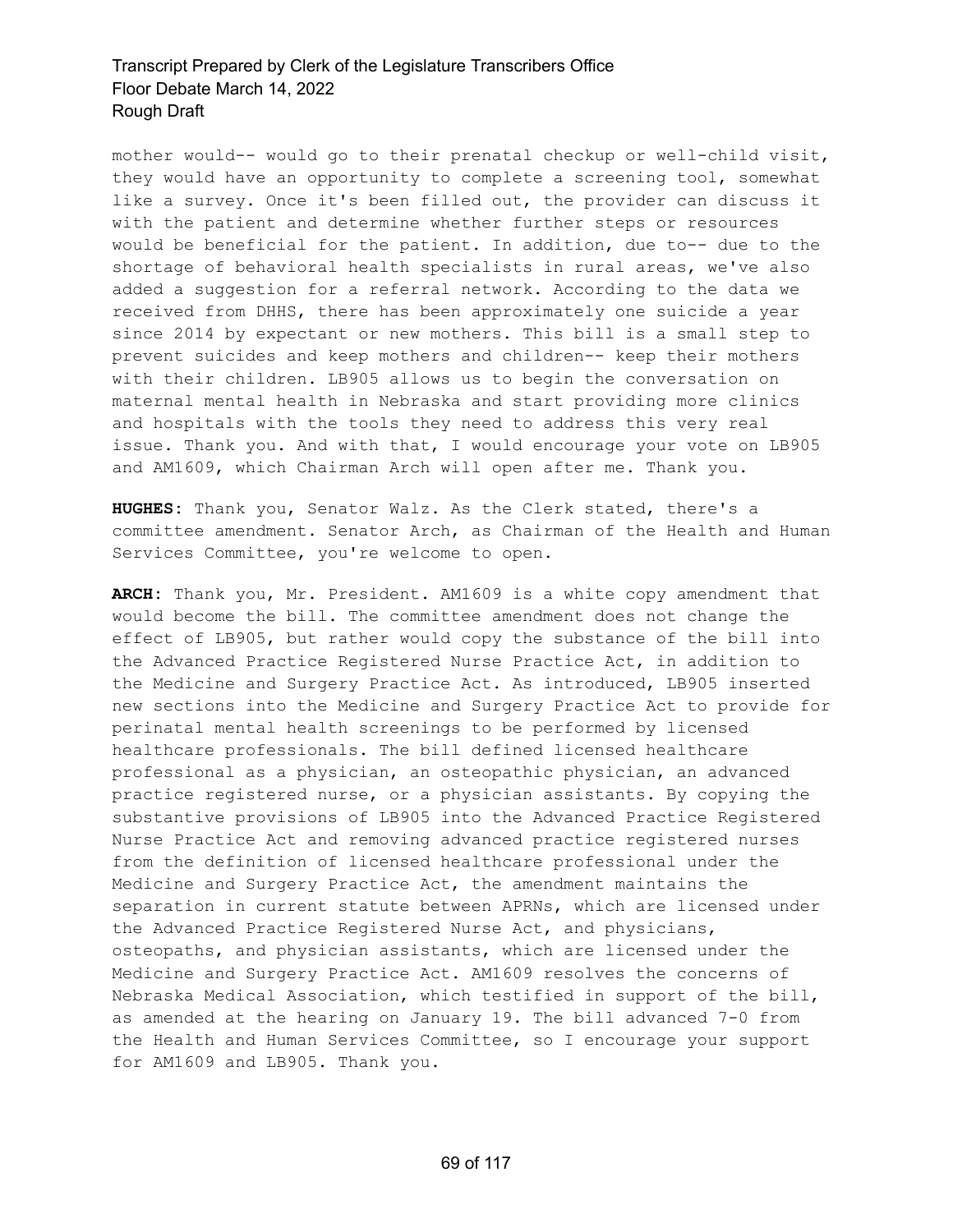**LINDSTROM:** Thank you, Senator Arch. Mr. Clerk for an amendment. We are on AM1609. Seeing no one else in the queue, Senator Arch, you're welcome to close. Senator Arch waives-- excuse me, Senator Pansing-- Patty Pansing Brooks.

**PANSING BROOKS:** Sorry, sorry. Yes, I just wanted to stand in support of this bill. I think it's so important. I went to an NCSL meeting this past summer and we learned all about mental health. And Senator Walz and I were sitting together and it's so tied to the health of the women, the health of the baby. There are a couple of facts that I got from that seminar, one of which is, guess what the number one, I want you to think to yourself and say what the number one surgery in the United States is, number one surgery. I've had people say, oh, heart or lungs or cancer? No, it's Cesarean sections. And when you look up Cesarean sections, there's a big amount of study that shows that mental health can attribute to the Cesarean sections and can be a precursor to those C-sections. So this bill is-- is really important, the work to help mothers and children to be born in a healthy manner. We are ranked 57th in the world, 57th in the world in maternal health, 57th in the world. The next closest industrialized developed country is ranked 27th. Why would that be? I really want to know what do you all think? Why would it be that the most developed progressive country in the world is ranked 57th, along with Oman, Ukraine, Croatia? That's where we are ranked in care for our mothers and our newborn infants. So I want you all to think about that. This is a wonderful bill by Senator Walz. We need to do more to protect women who are giving birth and to protect the infants postpartum. So thank you so much to Senator Walz for doing this, and I give my time back to the Chair. Thank you.

**HUGHES:** Thank you, Senator Pansing Brooks. Senator Pahls, you're recognized.

**PAHLS:** Thank you, Mr. Speaker. Give you the male's perspective of this. Being an elementary principal for 30-some years, you would be surprised at the number of, excuse me, young mothers that I worked with who having the birth of a baby and the other children in their family, I was amazed at the. Issues that they were confronted with. In fact, in one group my PTA sort of got together, so some of these young mothers could sort of discuss that. And of course, I was very fortunate. Most of the schools I happened to be administrator of, there were a number of doctors and their wives were involved. So we had really a very good group. But I was always impressed with how these mothers would come to school and you could see it in their eyes, how they-- they really needed help because it is a different thing for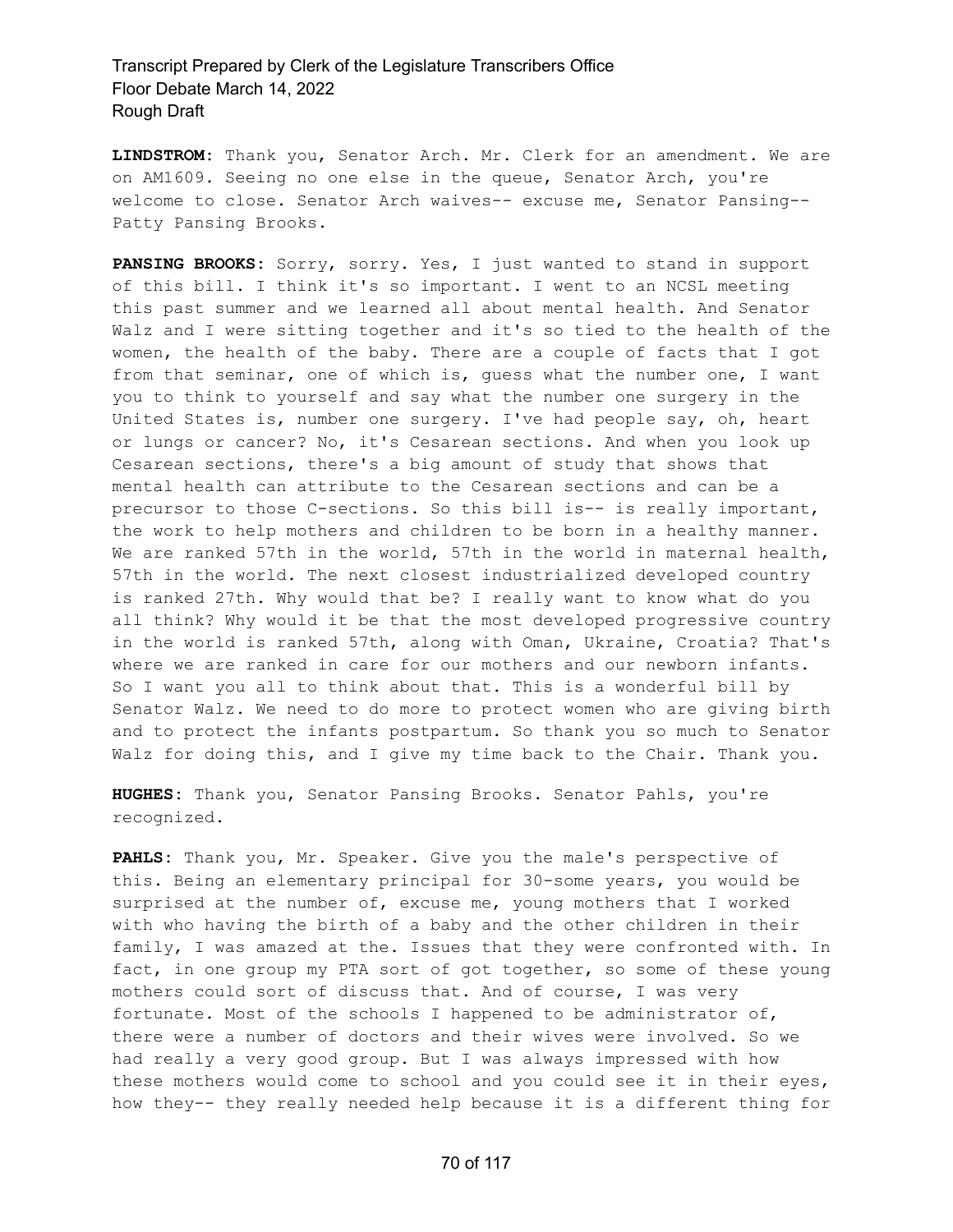those of us, my-- such as myself who've never given birth, who we just don't get it. So I thank you for the bill. Thank you.

**HUGHES:** Thank you, Senator Pahls. Seeing no one else in the queue, Senator Arch, you're welcome to close on the committee amendment. Senator Arch waives closing. Colleagues, the question before us is the adoption of AM1609 to LB950 [SIC LB905] All those in favor vote aye; all those opposed vote nay. Have you all voted? Record, Mr. Clerk.

**CLERK:** 42 ayes, 0 nays on adoption of committee amendments.

**HUGHES:** AM1609 is adopted.

**CLERK:** Senator Cavanaugh would move to amend, FA107.

**HUGHES:** Senator Cavanaugh, you're welcome to open, Senator Machaela Cavanaugh, you're welcome to open on FA107.

**M. CAVANAUGH:** Thank you, Mr. President. So I guess I switch-- switch things up when I filed this amendment and did it to the underlying bill and not the committee amendment. I fully support this bill and I think we've probably had enough conversation about it, so I will withdraw my amendment and yield my time to the Chair.

**HUGHES:** So ordered. Seeing no one else in the queue, Senator Walz, you're recognized close on LB905. Senator Walz waives closing. Colleagues, the question before us is the advancement of LB905 to E&R Initial. All those in favor vote aye; all those opposed vote nay. Have you all voted? Record, Mr. Clerk.

**CLERK:** 43 ayes, 0 nays on the advancement of the bill, Mr. President.

**HUGHES:** LB905 advances. Next item on the agenda.

**CLERK:** LB1082, a bill introduced by Senator Gragert. It's a bill for an act relating to organ and tissue donation; requires the Game and Parks Commission to provide certain information relating to organ and tissue donation on applications for certain hunting and fishing permits; requires the Game and Parks Commission to transfer certain hunting and fishing permit information. Introduced on January 18, referred to the Natural Resources Committee, advanced to General File. I do have no committee amendments. I do have other amendments to the bill, Mr. President.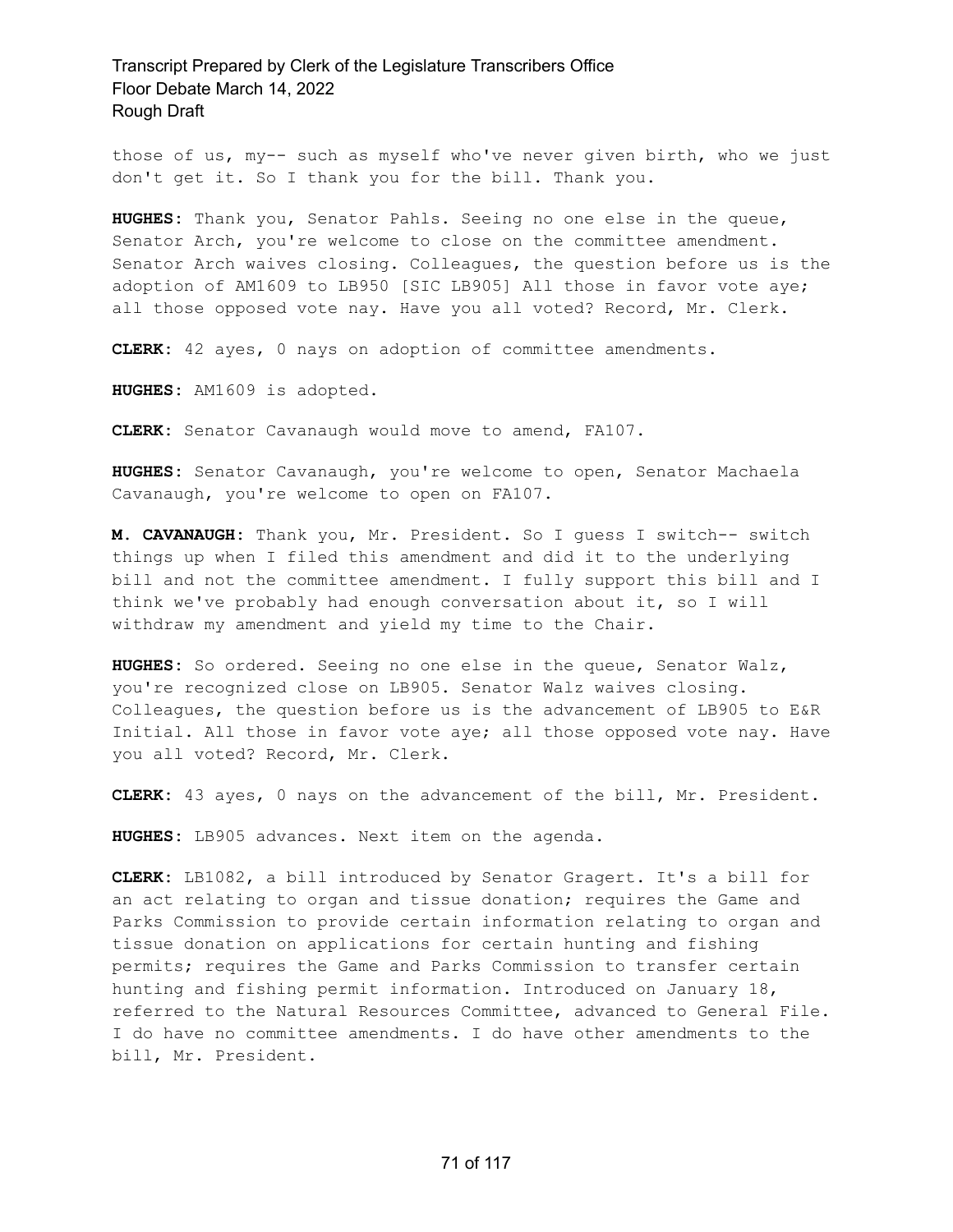**HUGHES:** Thank you, Mr. Clerk. Senator Gragert, you're welcome to open on LB1082.

**GRAGERT:** Thank you, Mr. President, members of the Legislature. The intent behind LB1082 is to help grow the donor registry. Again, I'd like to thank Speaker Hilgers for adding LB1082 to the consent calendar. LB1082 would require applications for an annual hunting and fishing permit to include a question asking applicants if they want to add their name to the donor registry of Nebraska and donate their organs and tissues upon death. The Game and Parks Commission will record affirmative responses of those 16 years of age and older in electronic database. The Game and Parks will then electronically transfer data from those persons who agreed to make the anatomical gift to the Live On Nebraska, the federally designated organ procurement organization for Nebraska. This data can be used for no other reason. The Game and Parks Commission shall also distribute a brochure explaining the revised Uniform Anatomical Gift Act with applications of those 16 years of age and older that have not previously responded to the donor question. This-- If applications are made online, a link must be provided to an electronic copy of the act. Persons agreeing to donate their organs and tissues can always change their status by visiting Live-- Live On Nebraska online or contacting them by telephone. Information on how to change their status will also be provided on the Game and Parks website. There are approximately 300 Nebraskans and 100,000 Americans awaiting for a lifesaving transplant at any given time. In the United States, 20 people die every day because the organ wasn't available in time. However, the ability to provide more organs to transplant relies on people who are saying yes to the gift of life. Currently, potential-- potential donors can register through DMV during their driver's license application process or online to Live On Nebraska's website. Since there are many more people waiting for a transfer-- transplant than there are organs available, providing an annual regis-- registration opportunity makes sense. Rather than waiting for the five year driver's license cycle, Live On has been working with the Game and Parks Commission on this initiative for two years. Several other states, including Missouri, Iowa, and Minnesota, have passed similar legislation and have seen an immediate success in the growing their donor registry. Minnesota added over 150,000 donors in four years. The public hearing for the LB1082 was before the Natural Resource Committee. The president and CEO of Live On Nebraska testified in support of LB1082, as did the Nebraska Game and Parks Commission and a young Girl Scout. A father whose son has passed, who-- whose son has passed away while waiting for a second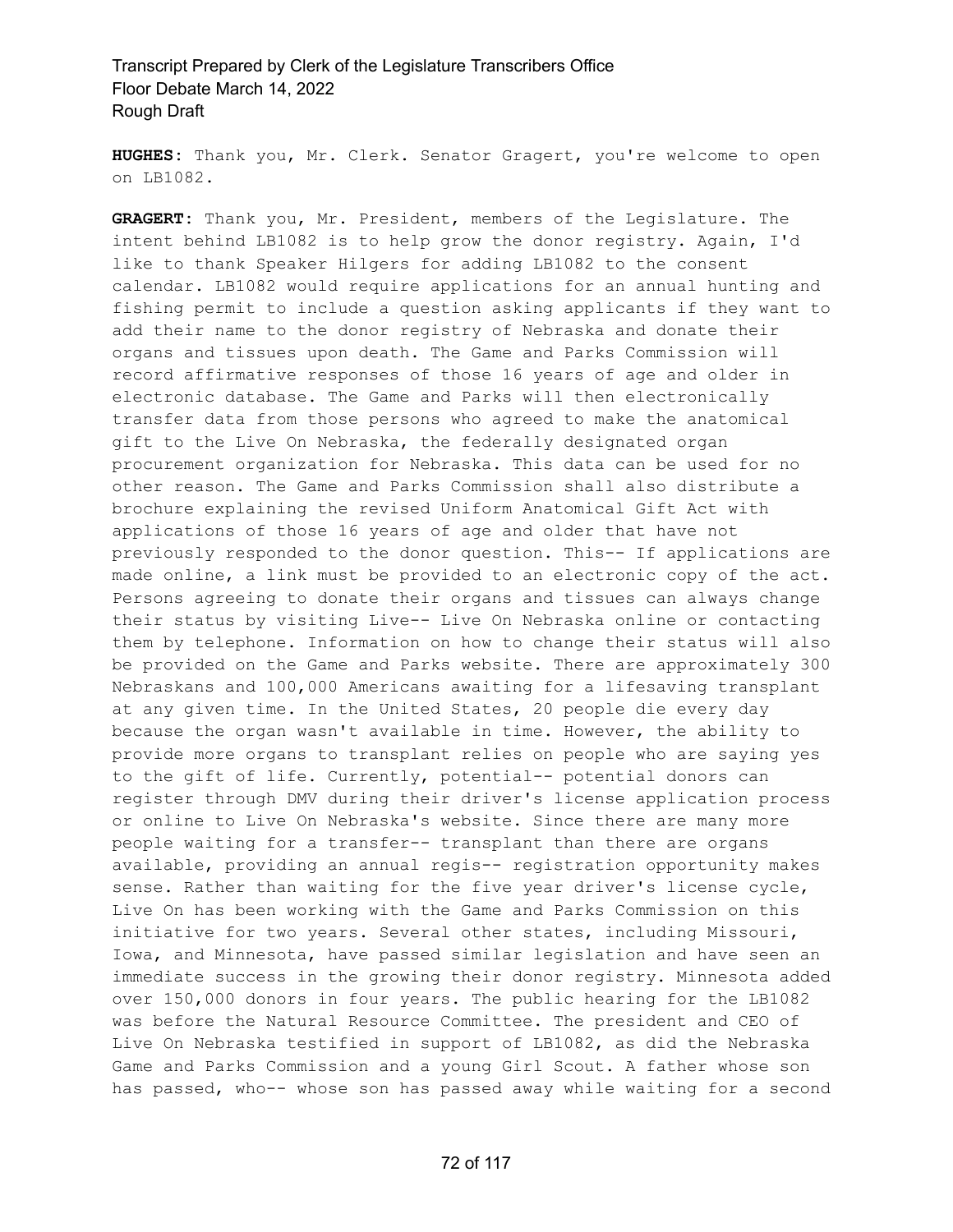heart transplant also testified in support, helping to fulfill his promise to his son to dedicate his life to the promotion of organ donation. There were no opponent and LB1082 advanced on an 8-0 vote. The Nebraska Game and Parks Commission indicated that they will be able to accommodate these requirements under their current appropriation because they are in the process of replacing their permitting system with a system that is capable to prompt customers to register for organ don-- donors during the sale of permits, track the affirmative response, and pass the information to the designated registry. The vendor they are using has worked with other states that has the same requirements. LB1082 simply expands the means of reaching people in an effort to gain more donors for this lifesaving mission. I urge your favorable vote on the advancement of LB1082. Thank you.

**FOLEY:** Thank you, Senator Gragert. Mr. Clerk.

**CLERK:** Senator Gragert would move to amend the bill with AM1991.

**FOLEY:** Senator Gragert.

**GRAGERT:** Thank you. This amendment, AM1991, was brought to me by the Bill Drafters. It simply specifies to the Revisors to add the new language to game law chapter-- to the game law chapter-- Chapter 37 of the Nebraska Revised Statute. I urge your adoption of this amendment to LB1082. Thank you.

**FOLEY:** Thank you, Senator Gragert. Debate is now open on LB1082 and the pending amendment. Senator Erdman.

**ERDMAN:** Thank you, Mr. President. Thank you, Senator Gragert, for explaining what this bill does, and-- but I was wondering if he would yield to a question, maybe two.

**FOLEY:** Senator Gragert, will you yield, please?

**GRAGERT:** Absolutely.

**ERDMAN:** Senator Gragert, you said in your announcement that they would print a brochure and make it available to those people getting a license, a fishing license or hunting license. A lot of those permits are purchased online. So I would assume that this brochure may be an online brochure in most cases.

**GRAGERT:** Yes, it'll be available both if you do it over the counter or online.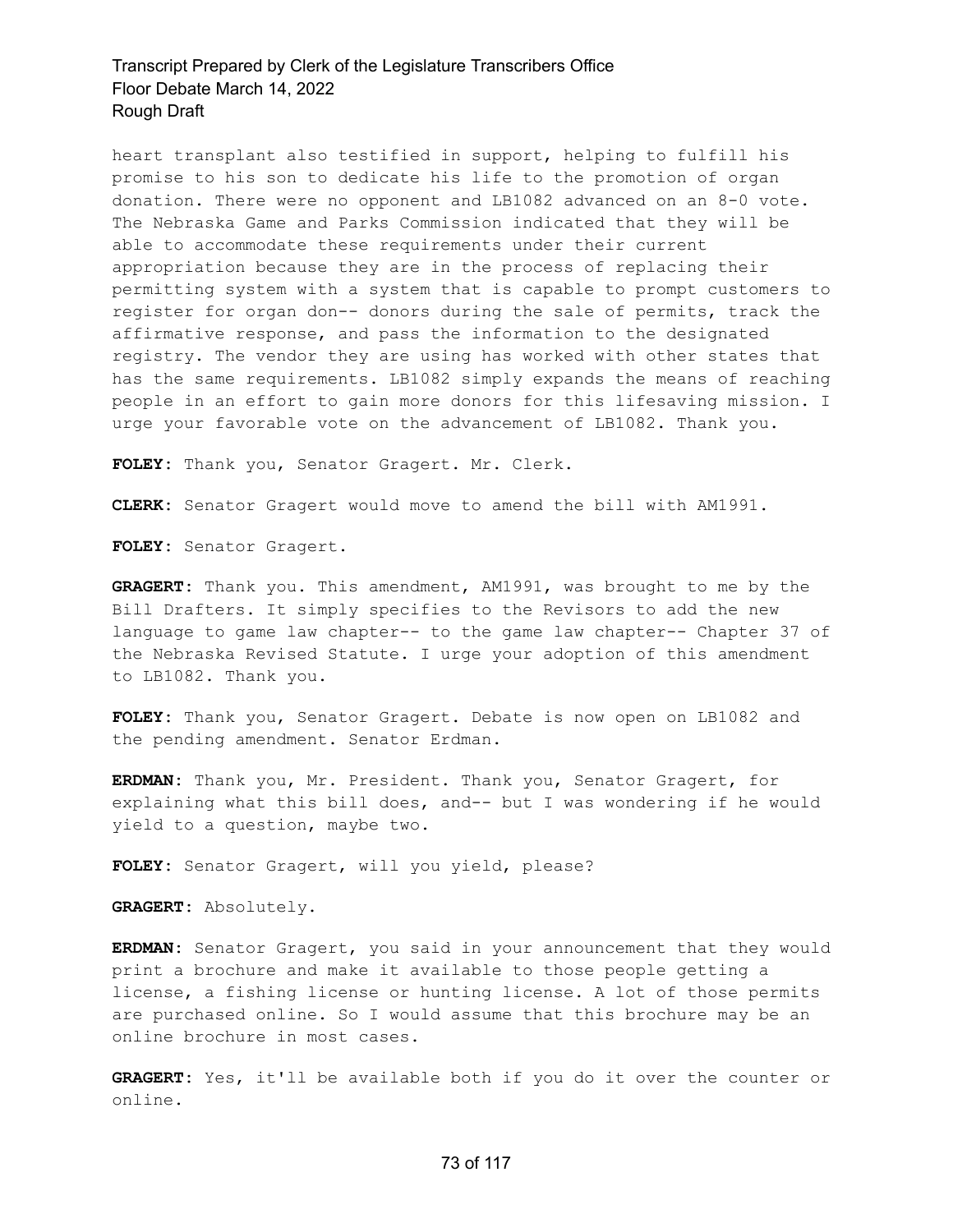**ERDMAN:** So-- so if it's done over the counter, say it's done at Cabela's or Bass Pro or wherever they buy their permit, they will have to have a printed document there for them as well. Would that be correct?

**GRAGERT:** That's correct. It'll just be a one-- one question where you check yes or no on.

**ERDMAN:** OK. So they're going to have a brochure explaining what that does. Would that be correct?

**GRAGERT:** That's correct.

**ERDMAN:** And so then you'll just either check yes or no and it'll be on your-- your license that you're a donor?

**GRAGERT:** That's-- that's correct.

**ERDMAN:** So on my license, I keep it on my phone because I don't carry my-- my wallet when I'm fishing or whatever so it'll-- it'll show on the license that I have become a donor.

**GRAGERT:** That's affirmative.

**ERDMAN:** OK. All right. So you got Game and Parks to agree to do this at their own expense?

**GRAGERT:** That's correct. This is happening. Probably life is always 90 percent, you know, timing. But this is happening at a time when they're redoing their permitting process, so it works right in with no additional money.

**ERDMAN:** And I would hope when they're doing their repermitting process online, it becomes more streamlined than it currently is. That would be my hope. So I appreciate you answering those questions. Thank you very much for the time.

**FOLEY:** Thank you, Senator Erdman. Any further discussion of the amendment? I see none. The question before the body is the adoption of AM1991. Oh, I'm sorry. Senator Gragert, do you want to close on the amendment? He waives closing. The question before the body is the adoption of AM1991. Those in favor vote aye; those opposed vote nay. Have you all voted? Record, please.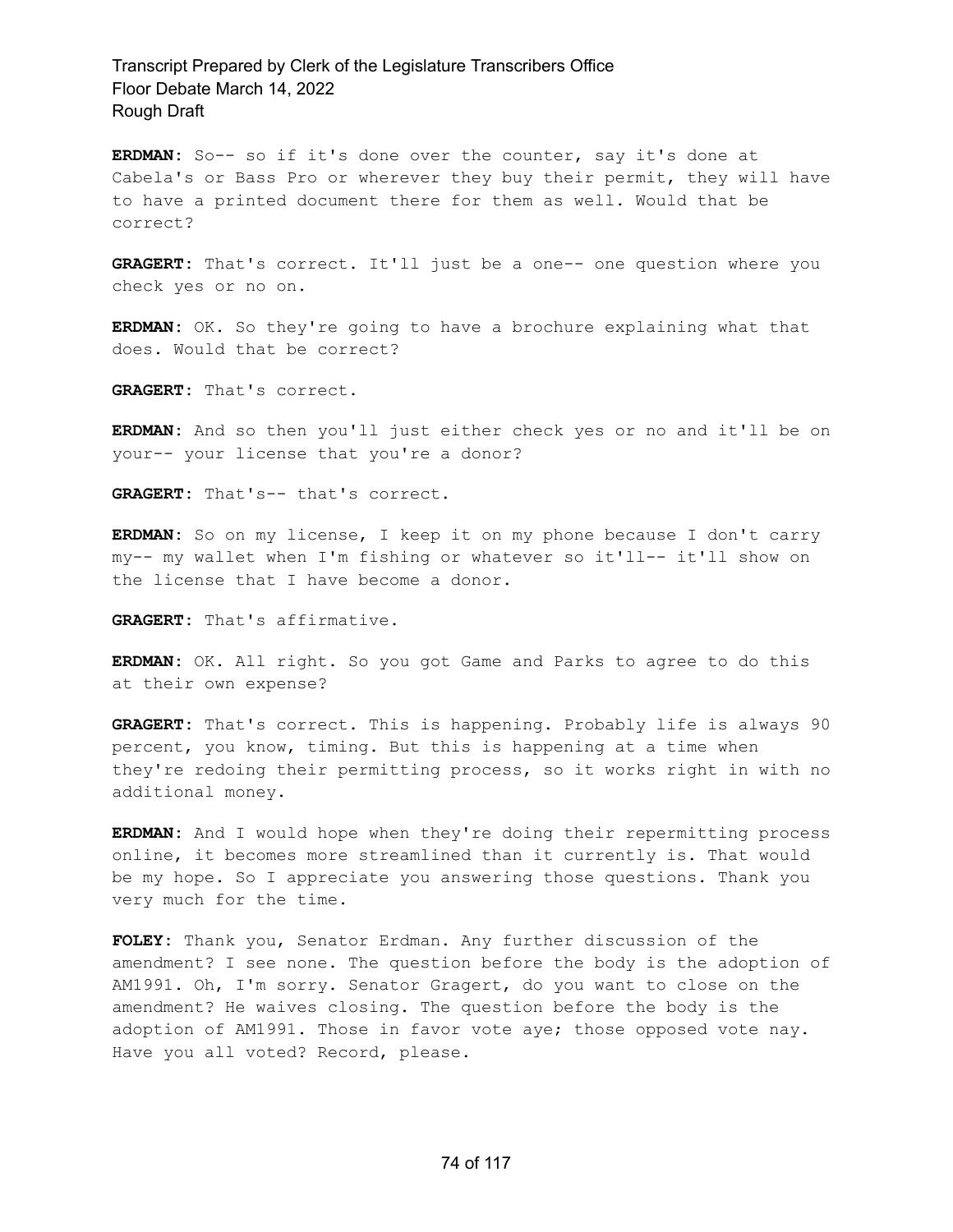**ASSISTANT CLERK:** 42 ayes, 0 nays on the adoption of Senator Gragert's amendment.

**FOLEY:** AM1991 has been adopted. Mr. Clerk.

**ASSISTANT CLERK:** Senator Machaela Cavanaugh would move to amend with FA108.

**FOLEY:** Senator Machaela Cavanaugh, you're recognized to open an FA108.

**M. CAVANAUGH:** Thank you, Mr. Lieutenant Governor. Senator Gragert talked to me this morning about my amendments to his two consent bills, and I'm very appreciative that. I will pull my amendment and yield my time to the Chair.

**FOLEY:** That amendment has been withdrawn. Any further discussion on the bill? Senator Gragert, you're recognized to close on the advancement of the bill He waives closing. The question before the body is the advancement of LB1082. Those in favor vote aye; those opposed vote nay. Have you all voted who care to? Record, please.

**ASSISTANT CLERK:** 42 ayes, 0 nays on the advancement of the bill, Mr. President.

**FOLEY:** LB1082 advances. Next bill, please.

**ASSISTANT CLERK:** Mr. President, the next bill, LB1137 introduced by Senator Hunt. It's bill for an act relating to the Fair Pay to Play Act; to rename the act; to change provisions relating to name, image, likeness rights of a student athlete: to harmonize provisions; and repeal the original sections. The bill was introduced on January 19 of this year. It was referred to the Business and Labor Committee. That committee placed the bill on General File with no committee amendments.

**FOLEY:** Thank you, Mr. Clerk. In the absence of Senator Hunt, Senator Matt Hansen has been authorized to carry the bill. Senator Matt Hansen.

**M. HANSEN:** Thank you, Mr. President, and good afternoon, colleagues. As the cosponsor of this bill, Senator Hunt did ask me to do its introduction in her absence. First of all, thank you to Speaker Hilgers for placing LB1137 on consent calendar. This bill was requested by the University of Nebraska and Creighton University, who collaborated on the language. It is an update to the Fair Pay to Play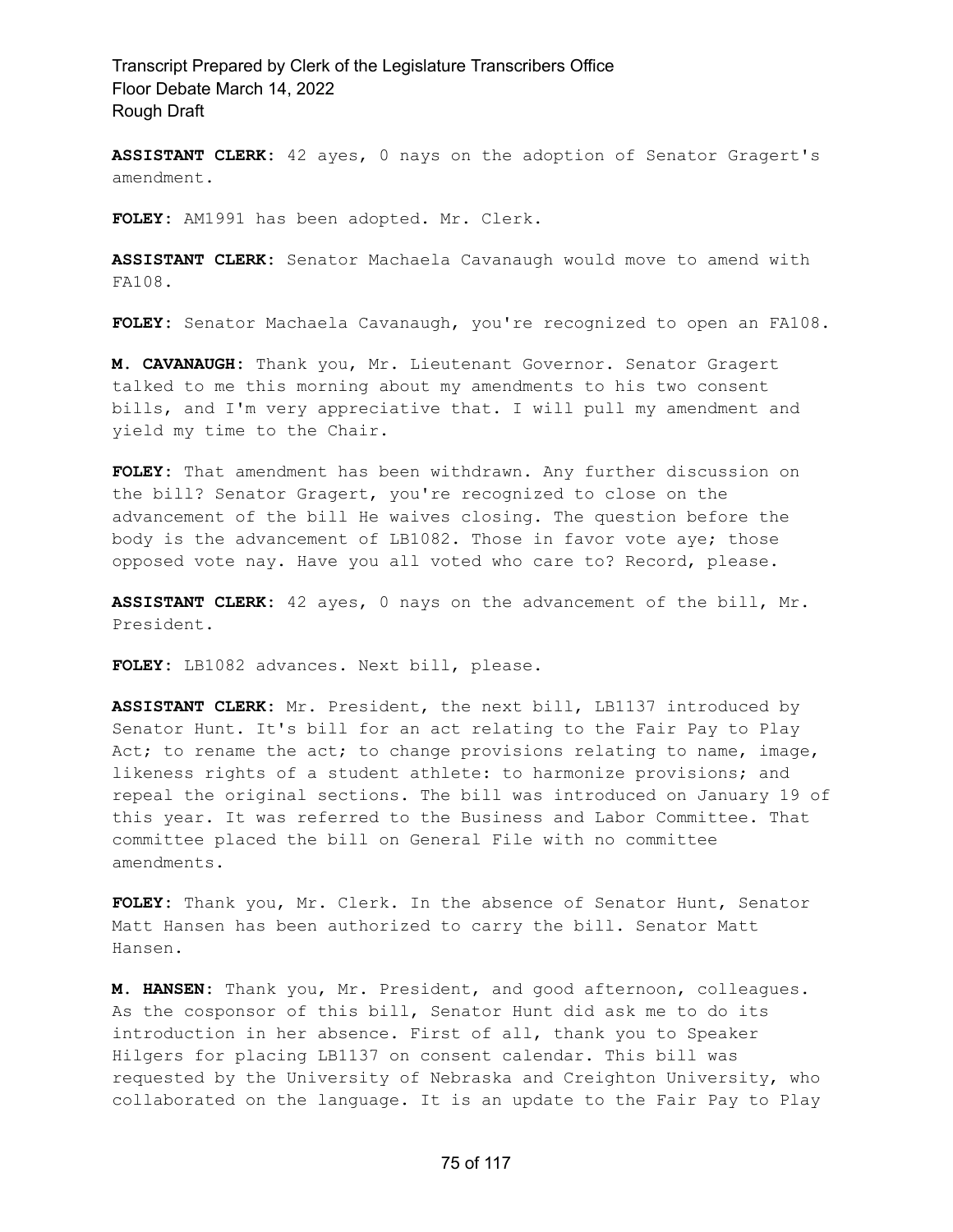Act, which enabled college athletes to get scholarships for their use of their name, image, and likeness, which this Legislature passed in 2020. This bill came out of the Business and Labor Committee with unanimous support, and it did not receive any opposition testimony at the hearing. The purpose of this bill is to update the name of the act to better reflect its purpose; to add in some additional guidelines around name, image, and likeness deals to protect student athletes and colleges. LB1137 would also ensure that any sponsorship agreement a student makes is consistent with the values and educational mission of the institution they attend, and that they are well informed about their rights and responsibilities under the act. Finally, it protects the intellectual property of the institutions. The bill has been reported to General File and has no General Fund impact. The nature of the changes to the act or nonsubstantive and are clarifying changes requested by Nebraska colleges now that the act has been implemented. With that, I would ask for your green vote on LB1137. Thank you, Mr. President.

**FOLEY:** Thank you, Senator Hansen. Mr. Clerk.

**ASSISTANT CLERK:** Mr. President, Senator Machaela Cavanaugh would move to amend with FA109.

**FOLEY:** Senator Machaela Cavanaugh, you're recognized to open an FA109.

**M. CAVANAUGH:** Thank you, Mr. Lieutenant Governor. Colleagues, FA109, I lost track of what that does, so please bear with me for a second. I think it changes something small. Oh, page 2, line 10 strike "means" and replace with "is defined as." So you can vote for it, I suppose, but I'm-- I will be pulling it. I appreciate Senator Hunt's bill and for Senator Hansen for introducing it. This bill, I think it's sort of a cleanup to when she had that bill, oh, two years ago allowing student athletes to be paid and which I think was a really great change. I don't know if it's actually happened nationwide, but I do know that we did that here in Nebraska, and I very much appreciate that we were giving student athletes the opportunity to use their name, image, or likeness and own the rights of it because previously they did not. Mr. Lieutenant Governor, is there anybody in the queue?

**FOLEY:** Yes, there is.

**M. CAVANAUGH:** OK, I ask because I can see the board, but I can't always tell. And so I want to make sure that I give other people time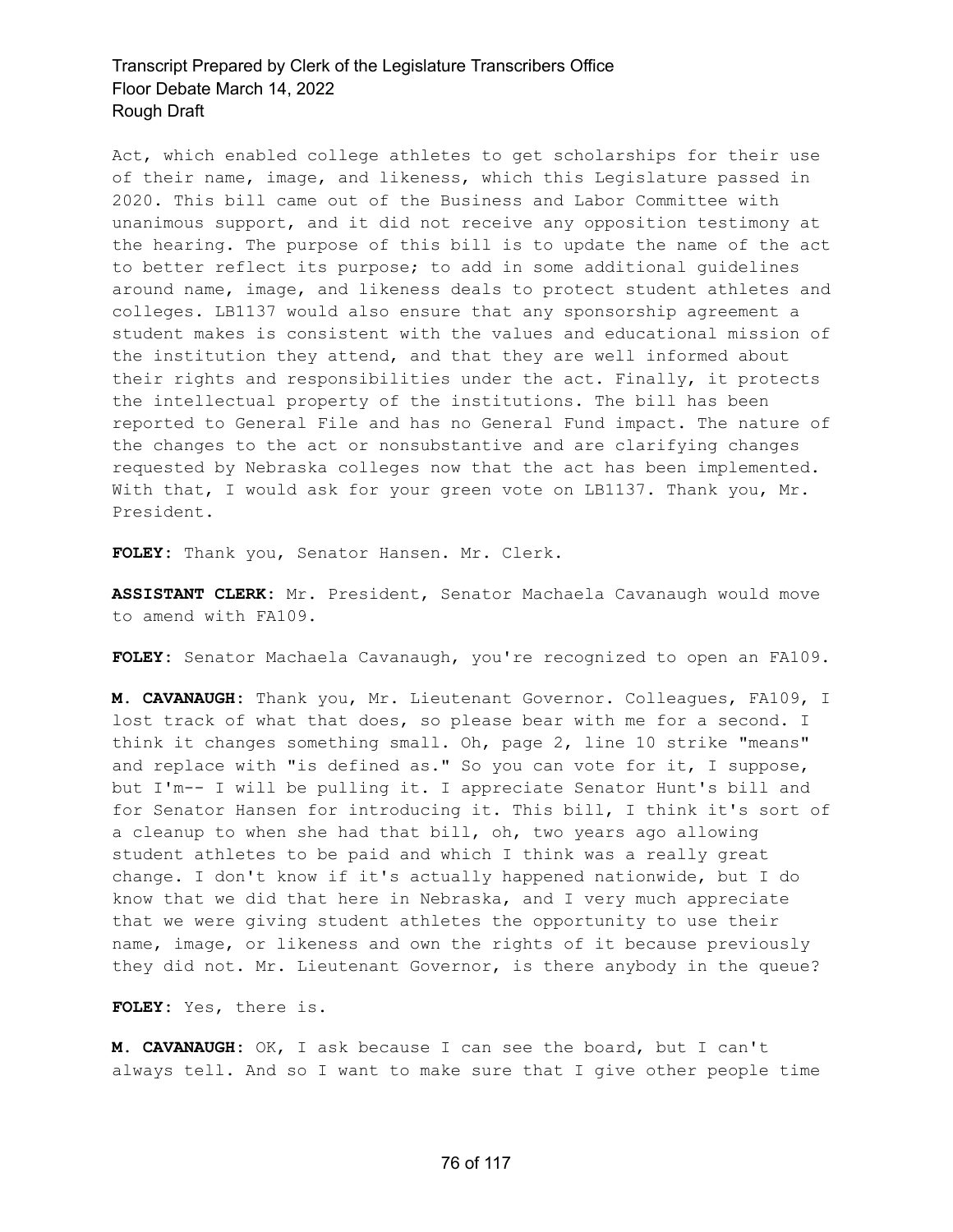if they wish to have it. So I will withdraw my amendment and yield the remainder of my time.

**FOLEY:** Thank you, Senator Machaela Cavanaugh. The amendment has been withdrawn. Senator Bostelman, you're recognized.

**BOSTELMAN:** Thank you, Mr. President. I do believe that this bill does make the statute better. However, I'm going to-- I will vote no on this on principles. I voted no on the original statutory change when we paid players to play. And let me talk about-- I want to talk about just minute about something I heard on the radio recently about some players, a football player, specifically starting quarterbacks for a major university in the country, starting quarterback for two years, transfers to another university. And it comes down to they were paid more money is what it sounded like on the radio to me. That person then took other players out for dinners, gave, you know, bought things for them, if you will, the dinner or whatever it might be. But it really came down to why would a starting player from one university, a major university, leave to come to another university? And really what the discussion was on the radio was because the amount of money they could make. That was my opposition when the original bill come up. I'm not asking anyone to vote no on LB1137. Myself, I appreciate what Senator Hunt's bill does, what she's doing, but to me, it's on principles. We have people going to colleges and universities across the state. We're talking about we need nursing, we need electricians, we need plumbers, we need welders. We need all these different groups of people. But yet they can pay for go-- to go to college, then go to play-- go to university. You get your Ph.D., your master's degree. You can pay to do that. But if you come play a sport, guess what? You can go out and get all the funding that you want, and that's just something I think that fundamentally changes college sports, athletics in general. I do believe that that person going to nursing school, that person going to medical school, that person going to whatever university or college it is, they deserve the same. They don't get- they don't have a scholarship that pays all of their medical, that pays all of the room and board, that pays for all their food, that pays for all their travel. They don't have that. They have to pay that for themselves. So I just stand up today once again to speak on this bill. The whole concept I don't agree with of paying our college athletes because our having them, the ability to make money off of their image. If they want to do that, then become semi-pro or be pro. College, you receive reimbursement, you receive compensation. There's a lot of people, a lot of single parents that have to take multiple jobs in order to get a better education, in order to go to college.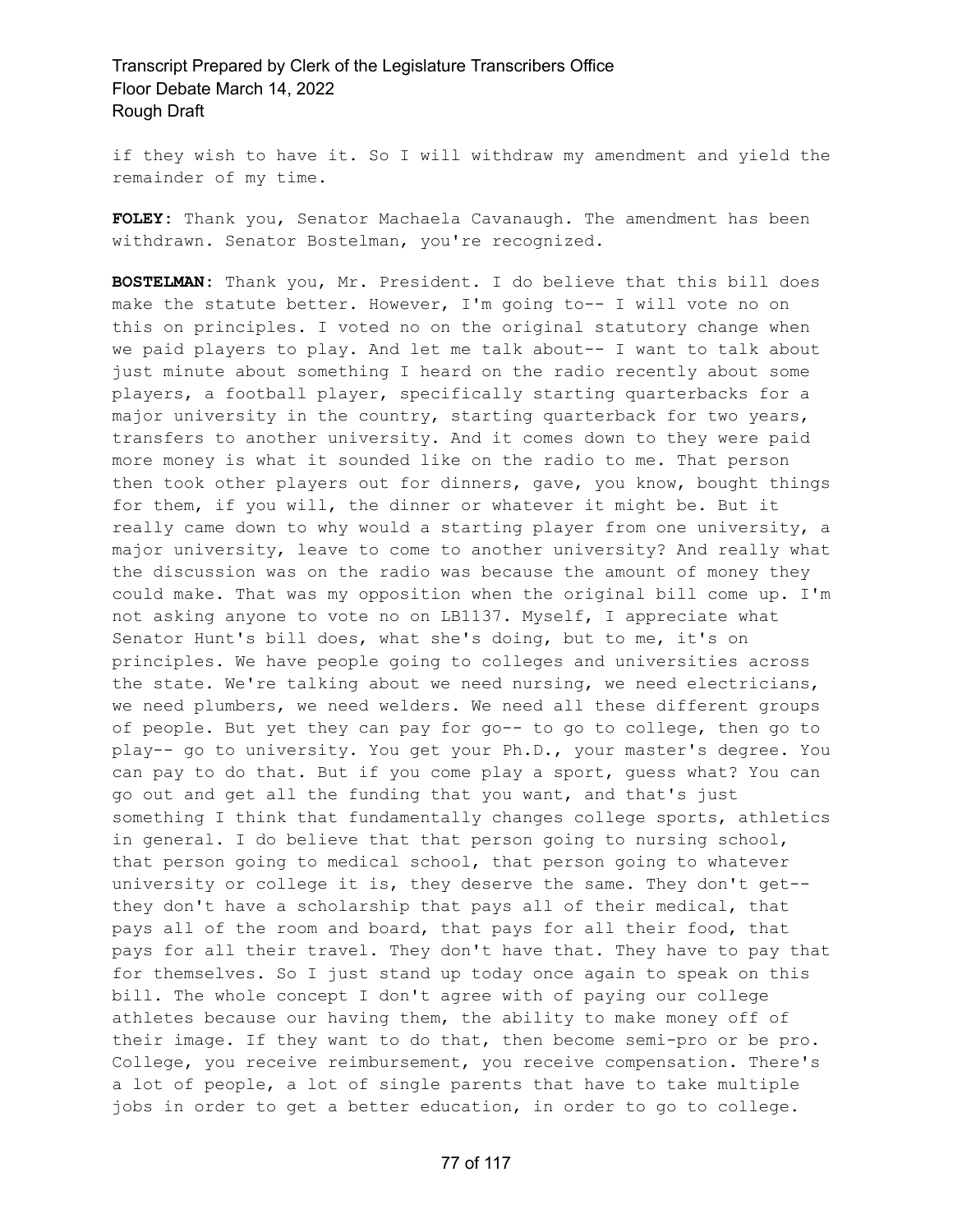But yet now we have athletes that I'm not disagreeing that they make a lot of money as far as universities go or colleges go. I understand that. But that athlete is already getting a lot of financial incentives, I guess I'd call it, through the opportunities they have through scholarships and other things they have. So once again, I'm going to vote no on LB1137, not because I don't believe that the bill may or may not be a good bill. It's on the principles. I do not believe our students and colleges, universities should be paid by anyone to play other than the scholarships they earn through the system. Thank you, Mr. President.

**FOLEY:** Thank you, Senator Bostelman. Senator Ben Hansen.

**B. HANSEN:** Thank you, Mr. Lieutenant Governor. Just really briefly want to speak on LB1137. This bill was heard in Business and Labor Committee. It did advance through the committee with no opposing testifiers. And I do respect my colleague, Senator Bostelman's opinions and concerns actually about the underlying bill and his philosophical conflict with the bill. It makes sense to me and I respect his opinion. I will be voting yes on LB1137. It does, in my opinion, make the bill better. It does tailor it to what-- what the university is saying, maybe possibly in other colleges, how they can better equip some of these student athletes to deal with contracts or some negotiations they may get into with some people willing to pay them for their name, image, and likeness. It also has to do with some of the logos of the university and how they can be appropriately be used or not used. And so this, in my opinion, is a good bill to help tailor the underlying bill of what it's attached to more effectively. So with that, I will be voting yes on LB1137, and I encourage my colleagues to do the same. Thank you.

**FOLEY:** Thank you, Senator Hansen. Any further discussion? I see none. Senator Hansen, Matt Hansen.

**M. HANSEN:** Thank you, Mr. President, and I'll close real briefly just on Senator Hunt's behalf. I appreciate what Chairman Ben Hansen just said on the bill. This came out of the Business and Labor Committee unanimously. And kind of the philosophical debate of what student athletes should be paid for, should be reimbursed for, this bill is not necessarily getting to the heart of the matter. It is primarily updating kind of some of the current regulations, including protecting universities, trademark and copyright use, and renaming the act and doing a few other clarifying procedures. It is largely intended as a cleanup at the request of the University of Nebraska and Creighton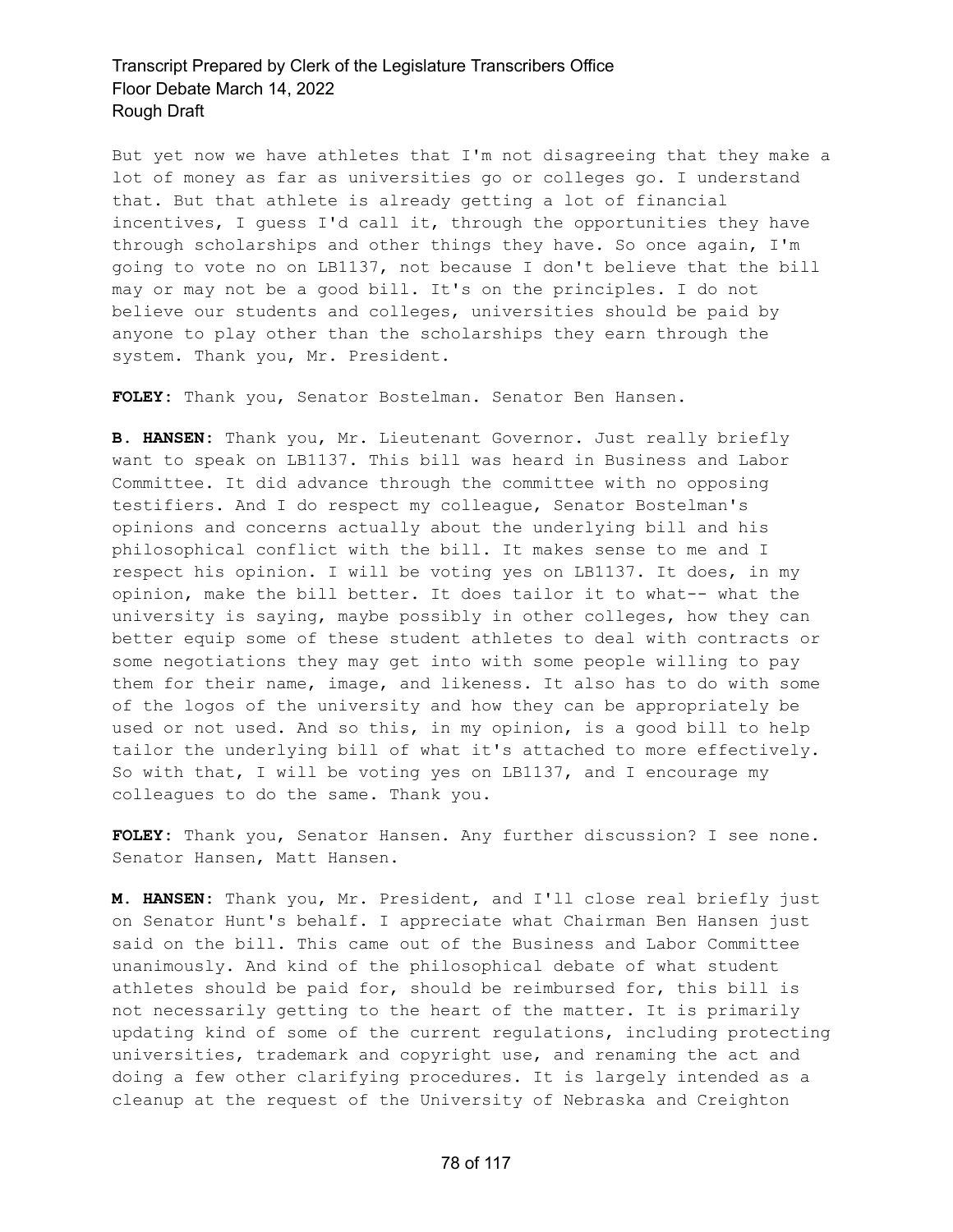University. With that, I'd ask for your green vote on LB1137. Thank you.

**FOLEY:** Thank you, Senator Matt Hansen. The question before the body is the advance of LB1137 to E&R Initial. Those in favor vote aye; those opposed vote nay. Record, please. I'm sorry.

**ASSISTANT CLERK:** 31 ayes, 3 nays on the motion to advance the bill, Mr. President.

**FOLEY:** LB1137 advances. Next bill, please.

**ASSISTANT CLERK:** Mr. President, next bill, LB742 offered by Senator Erdman. It's a bill for an act relating to the Open Meetings Act; to change provisions relating to minutes kept as electronic record; harmonize provisions; repeal the original sections. The bill was introduced on January 5 of this year. It was referred to the Government, Military and Veterans Affairs Committee. That committee placed the bill on General File with no committee amendments.

**FOLEY:** Senator Erdman, you're recognized to open on LB742.

**ERDMAN:** Thank you, Mr. President. First of all, I'd like to say thank you to the committee, military and veterans-- Government, Military and Veterans Affairs. All eight of those voted to bring this bill to the floor, and I appreciate the Speaker putting on the consent calendar. It's basically just a cleanup bill. It was not understood as to who could use electronic storage of their minutes, and so currently the statute suggests that only schools and educational service units may store their minutes electronically. So what we did with LB742 was remove the ambiguity of the classifying all the-- so all public bodies can do paperless storage of their minutes electronically if they choose to do so. The other option is it does not remove the opportunity to store copies in a written form or on paper if they choose to do so. So it's a cleanup bill clarifying who can use electronic storage for their minutes and who can't. It's just clarifying language. And as I said, it's a cleanup bill and I encourage you to vote for LB742. Thank you.

**FOLEY:** Thank you, Senator Erdman. Mr. Clerk.

**ASSISTANT CLERK:** Mr. President, Senator Machaela Cavanaugh would move to amend with FA111.

**FOLEY:** Senator Machaela Cavanaugh, you're recognized to open an FA111.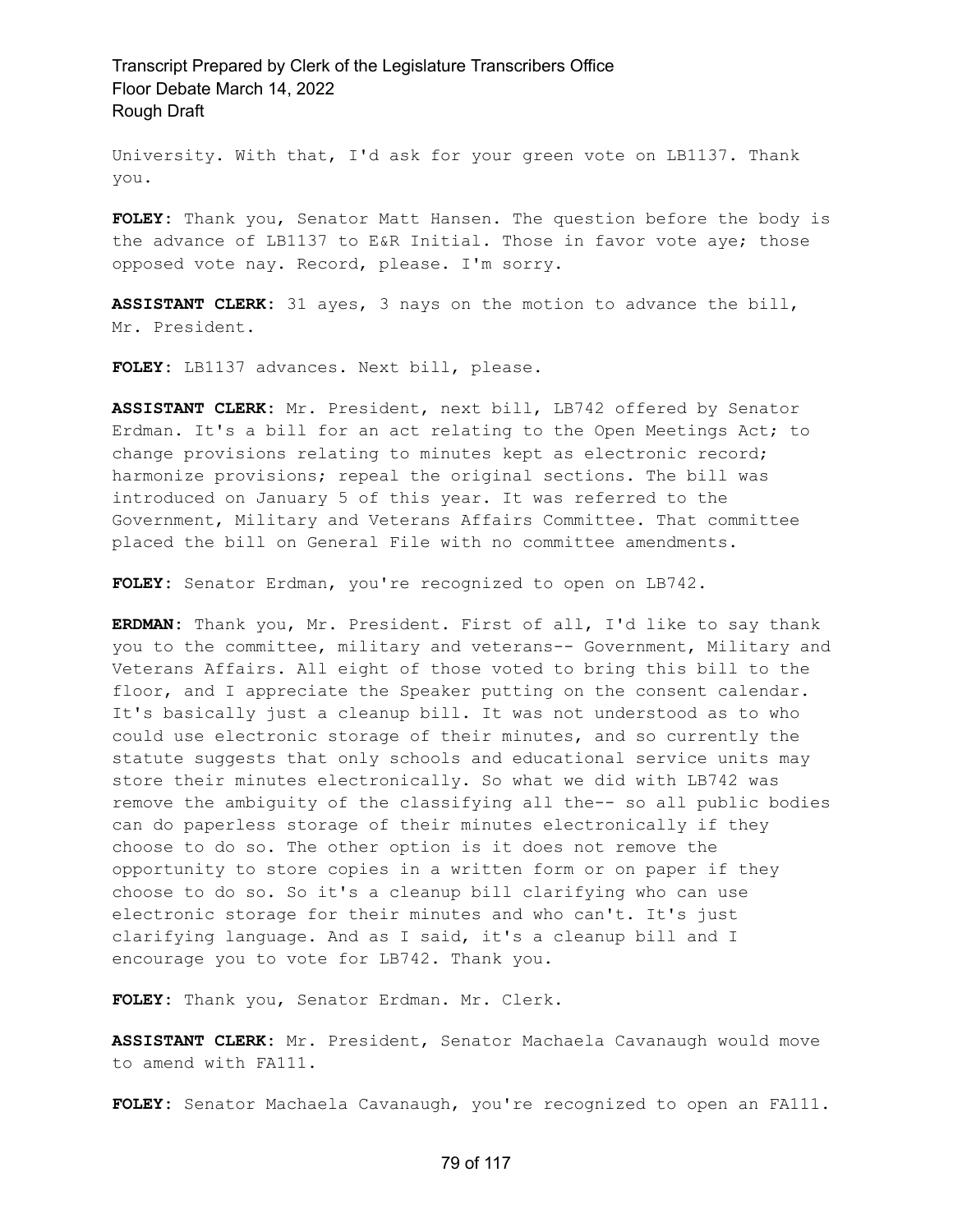**M. CAVANAUGH:** Thank you, Mr. Speaker, sorry, Lieutenant Governor. So I plan to vote for LB742. I will withdraw FA111. But I do want to take just a moment to talk about the rules again because I've kind of gotten away from that today. So Rule 2, Section 8 is transgression of rules, call member to order. So if a member, "any member, in speaking or otherwise, transgresses the Rules of the Legislature, the presiding officer shall,or any member may, call such member to order, in which case he or she shall immediately sit down, unless permitted on motion of another member to explain, and the Legislature shall, if appealed to, decide the case without debate. If the decision be in favor of the member called to order, he or she shall be at liberty to proceed, but not otherwise." So when a member calls for order, everything is supposed to pause, whether it's move forward or not after that, but it is supposed to pause. It's not supposed to continue. You're not supposed to gavel the person calling for order. It's really important to remember. So it's kind of like a priority motion, everything stops. The people up front figure out what to do next, whether it's to just keep going or not, but everything is supposed to stop. The presiding officer is not supposed to use a gavel against the person making a call for a point of order. That is extremely inappropriate. I can't even imagine if that happened in my first two years, what would have happened in this Legislature. So I clearly from reading the rules today don't know the rules back and forth, but I know them fairly well. And I've never once sat in the presiding officer's chair, not once. I don't know what the process is for people sitting up there beyond the Lieutenant Governor and the Speaker and the Chair of the Exec Board. I think people are just asked if they want to sit up there. If you're going to sit up there, you should be learning the rules because you should never violate another senator's rights and privileges as according to our rules when you are the presiding officer. That is very problematic. So I would encourage anyone who takes the seat up there to learn the rules. You most likely have a copy of this at your desk. If you want to preside over this body, that is a really important function to have. I will-- oh, I already withdraw-- withdrew it. OK. I yield the remainder of my time. Thank you.

**FOLEY:** Thank you, Senator Cavanaugh. Any further discussion on the bill? I see none. Senator Erdman, you're recognized to close. He waives closing. The question before the body is the advance of LB742 to E&R Initial. Those in favor vote aye; those opposed vote nay. Have you all voted? Record, please.

**ASSISTANT CLERK:** 42 ayes, 0 nays on the motion to advance the bill.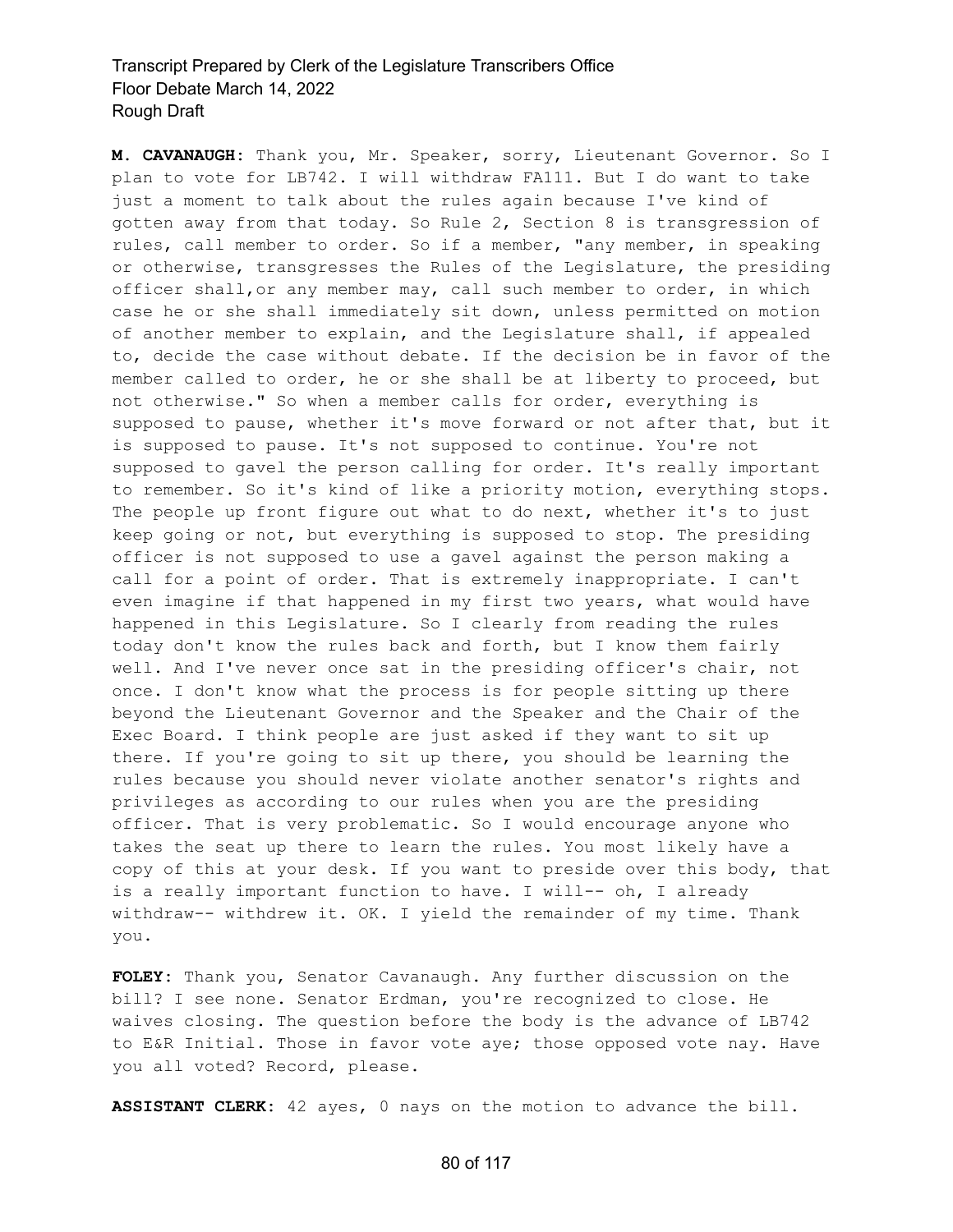**FOLEY:** LB742 advances. Next bill, please.

**ASSISTANT CLERK:** LB983, offered by Senator Moser, it's a bill for an act relating to political subdivisions; to redefine a term and change review, notice, hearing, and designation provisions relating to industrial areas; repeal original sections. Bill was introduced on January 12 of this year. It was referred to the Government, Military and Veterans Affairs Committee, placed on General File with no committee amendments.

**FOLEY:** Senator Moser, you're recognized to open on LB983.

**MOSER:** Thank you, Mr. Lieutenant Governor, and good afternoon, colleagues. LB983 changes provisions relating to industrial development powers of counties, cities and villages, and I'd like to thank Speaker Hilgers for placing this bill on the consent calendar. In 1957, the Nebraska Legislature created county industrial tracts as an economic development tool. It gives counties the authority to create industrial tracts that benefit businesses and owners of property in a county industrial tract, as they are considered outside of the municipality and, therefore, do not pay any city sales, city property tax, nor do they collect city sales tax on on-premises sales. LB983 addresses how county industrial tracts are being used and whether the occupants in these tracts continue to meet the definition of industrial-- industrial, as defined in Section 13-111. Current law provides that in every even year, in March, the county board is required when requested by the municipality to review industrial areas in its jurisdiction. If the county board finds during its review that there may be a problem with the industrial area designation, the county board gives notice to the property owners of the tracks that there will be a hearing. If, after the hearing, the county board finds that the property is no longer being used for industrial purposes, the county is required to remove the area from the industrial tract. County boards are sometimes reluctant to remove industrial area designations, even when evidence-- evidence is presented that activities are occurring that do not meet the definition of industrial. To address these issues, LB983 provides the following. Language is added that-- to clarify that storing personal property is not included in the definition of industry and, therefore, is not an allowable use within a county industrial tract. Two, the bill changes the process by which a county board reviews the industrial area designation. With LB983, when the municipality requests a review, it is required that the county board hold a hearing and give notice to the municipality and the owner of the tract or tracts. The bill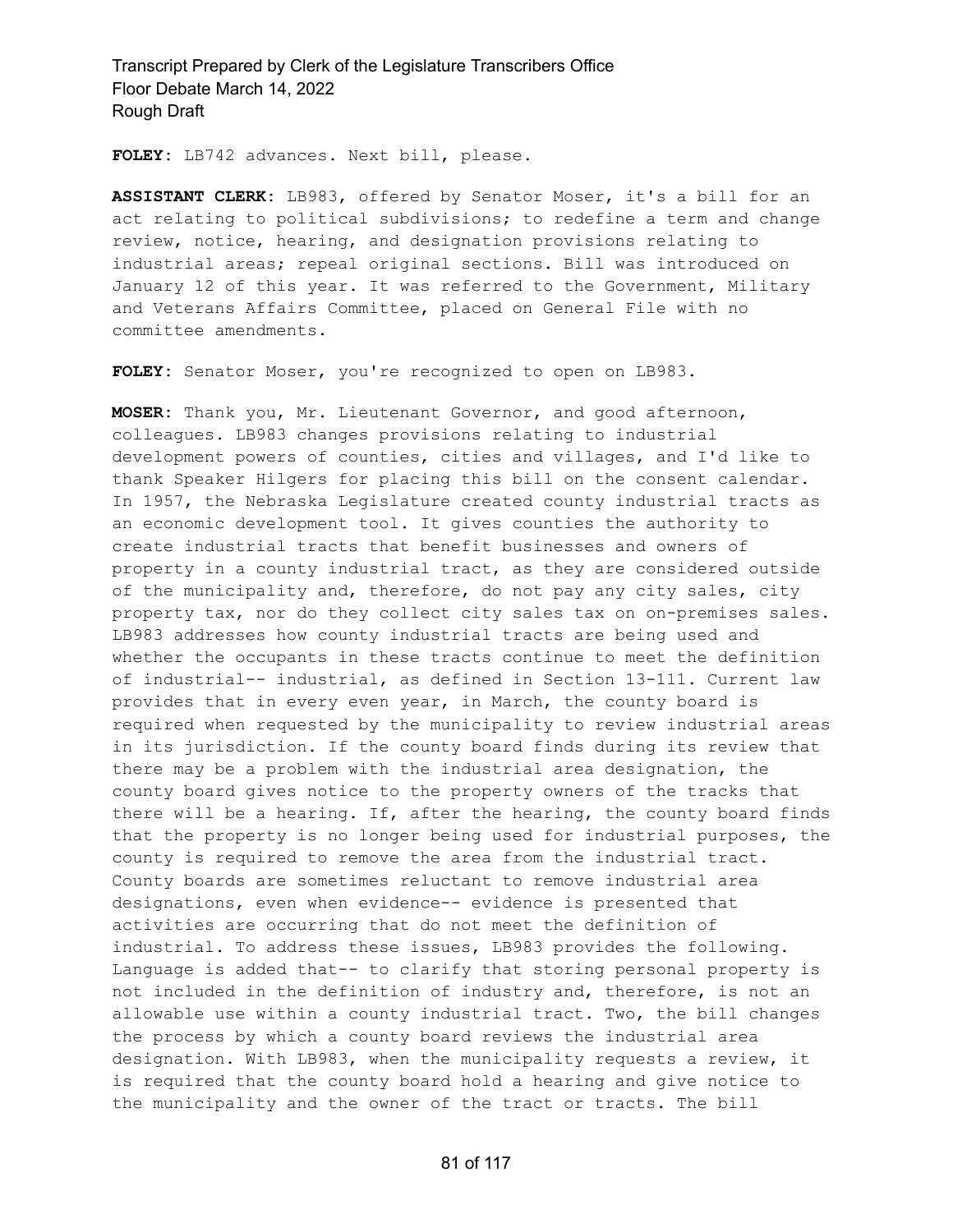removes the language about the county board needing to find a problem before holding a hearing. The bill places burden of proof on the property owners. The-- at the county board hearing, the burden of proving that the tract in the industrial tract is still being used for industry is on the owner of the tract. Finally, the bill provides new language that if the owners do not attend the county board hearing, the county is required to remove the designation of the industrial area from the tract. This bill was voted out of the Government, Military and Veterans Affairs Committee with no opposition. I want to take just a moment to discuss the-- the purpose of the bill. When these properties are first designated as industrial, it's done as an economic development tool so that the industry knows that they won't be annexed into the city once they make an investment in the equipment and things to generate whatever industrial product they produce. And so they save city sales tax on what they buy. They don't pay city property tax on their building, their property, or the machinery in the building. And it also may affect which school district the property is put into for school tax purposes. And at the beginning, everything is-- is approved in advance and-- and it all works smoothly. However, subsequent owners of the property sometimes don't follow the rules, and the industrial tract designation often transfers to the new owners, and the new owners may use the building for storage of motor homes or jet skis or just household things or-- or, you know, whatever they might want to use the building for. But to be fair, people who don't follow the rules shouldn't get the tax exemption. So you still would have to annex this property into the city, and you can only annex what's adjacent to current city lines. So even though this property may not now be industrial, if it's in the middle of the industrial tract it may not be annexed but, nonetheless, it addresses the fairness of the tax exemption and whether the current owner of the building qualifies under the original intent of the law. Thank you.

**FOLEY:** Thank you, Senator Moser. Mr. Clerk.

**ASSISTANT CLERK:** Mr. President, Senator Machaela Cavanaugh would offer floor amendment 112.

**FOLEY:** Senator Machaela Cavanaugh, you're recognized to open on FA112.

**M. CAVANAUGH:** Thank you, Mr. Lieutenant Governor. I withdraw my amendment and yield my time.

**FOLEY:** Thank you, Senator Cavanaugh. Any discussion on the bill? Senator Moser, recognized to speak to-- he waives closing. Question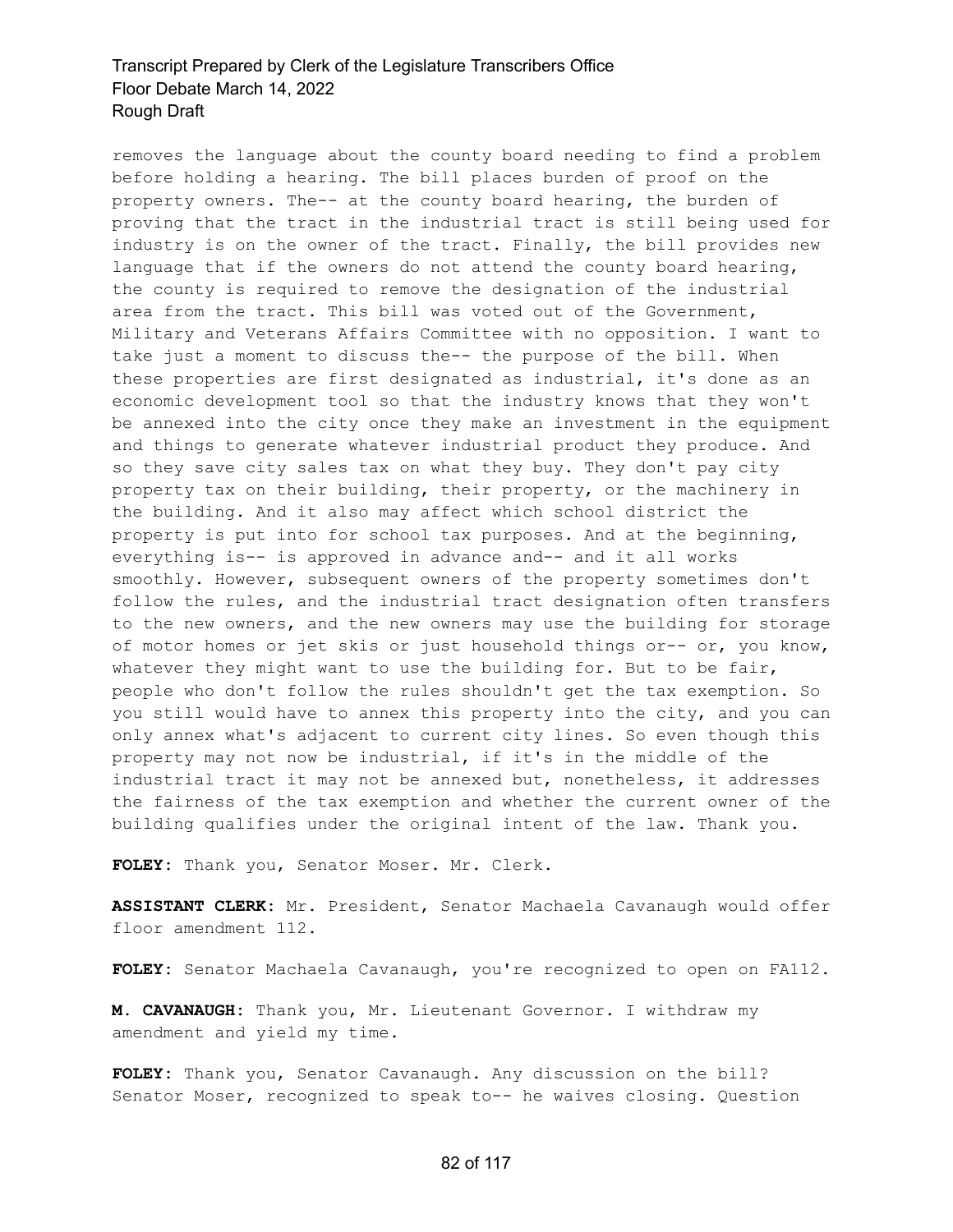before the body is the advance of LB983. Those in favor vote aye; those opposed vote nay. Have you all voted? Record, please.

**ASSISTANT CLERK:** 42 ayes, 0 nays on the motion to advance the bill.

**FOLEY:** LB983 advances. Next bill, please.

**ASSISTANT CLERK:** Mr. President, the next bill, LB908, offered by Senator McDonnell, it's a bill for an act relating to the Open Meetings Act; to provide additional requirements for virtual conferencing; and to repeal the original section. Bill was introduced on January 10 of this year, referred to the Government, Military and Veterans Affairs Committee. That committee placed the bill on General File with committee amendments attached.

**FOLEY:** Senator McDonnell, you're recognized to open on LB908.

**McDONNELL:** Thank you, Mr. President. LB908 would amend the Open Meetings Act to provide an additional virtual open meeting option that would allow public bodies to hold virtual meetings when there will not be any action taken on any agenda items and the purpose of the meeting is informational and discussion only. COVID has accelerated the use of virtual meetings for the world as we know it. The Douglas County Board re-- requested that I introduce this legislation change as they have learned that the virtual meeting option has provided them with additional community engagement and more coverage by the media outlets. Occasionally, a committee will meet with a limited informational agenda, and there will not be a quorum available. Because of the lack of the quorum, the meeting may not be able to take place. LB908 would provide an efficient way to meet the quorum, allow the committee to proceed with the meeting, and provide informational- information to the citizens of the community. Again, LB908 would provide expanded authorization for the public bodies to hold public meetings by virtual conferencing. This option of public meetings would be permissible whenever the business of the meeting will be discussion-- discussed or acted upon as a subsequent in-person meeting of the body when the public body takes no action during the public meeting and when existing requirements for public notice and public accommodations are satisfied. Last, committee amendment AM1950 was introduced to clarify and ensure that the new authority granted to use-- use virtual conferences would not diminish any authority currently provided in statute for public bodies for purposes of virtual conferences under the other circumstances. Thank you, Speaker Hilgers, for making this bill a consent calendar item, and thank you

83 of 117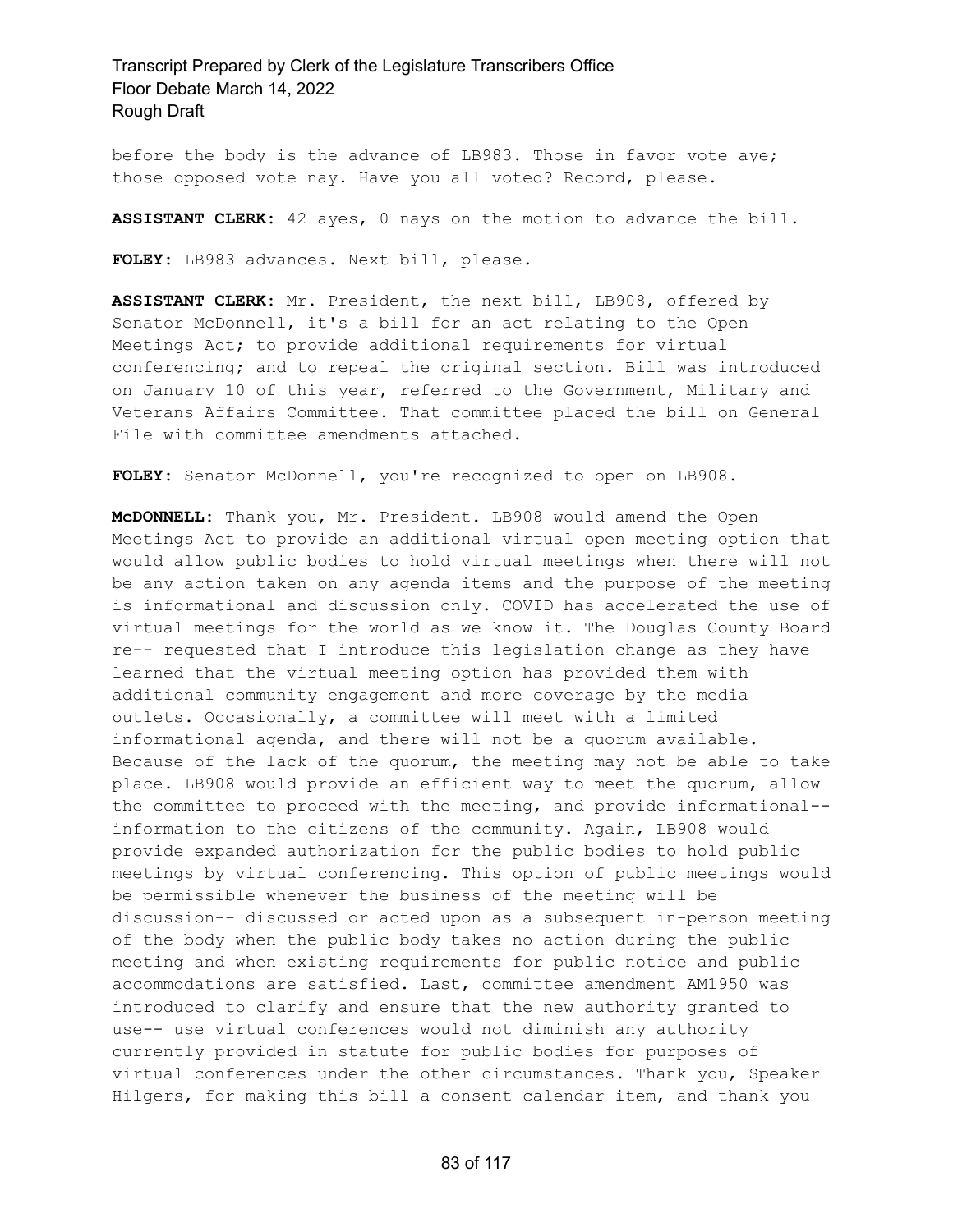to the Government, Military and Veterans Affairs Committee for supporting this legislation with no opposition. Thank you, Mr. President.

**FOLEY:** Thank you, Senator McDonnell. Senator Brewer, you're recognized to open on the committee amendment.

**BREWER:** Thank you, Mr. President. The Government Committee held LB908's hearing on February 16. We have been updating our public meetings laws over the past couple of years to allow more remote meetings, for obvious reasons. The committee amendment, AM1950, clarifies that this bill gain-- grants some new authority, does not interfere with the public bodies already using the technology for their meetings under--- under those circumstances. There was no opposition to the bill in our committee. I would ask for your green light and support for AM1950. Thank you, Mr. President.

**FOLEY:** Thank you, Senator Brewer. Debate is now open on LB908 and the pending committee amendments. Senator Erdman.

**ERDMAN:** Thank you, Mr. President. So I think I understand what Senator McDonnell and Brewer are trying to do here, but I would wonder if Senator McDonnell would yield to a question or two.

**FOLEY:** Senator McDonnell, would you yield, please?

**McDONNELL:** Yes.

**ERDMAN:** Senator McDonnell, so you said in your opening statement that this would be for information only, so this body can get together virtually to discuss issues and it'll be information only. Will there be a vote taken during this period?

**McDONNELL:** No, based on it's informational discussion only.

**ERDMAN:** OK, informational. Can they have a situation where they decide what they're going to do and then when they go into-- into an open meeting that the public is attending, they can vote then? So can they already decide how they're going to vote in this meeting?

**McDONNELL:** No, information and discussion only, then they have to actually post it and follow the normal procedures.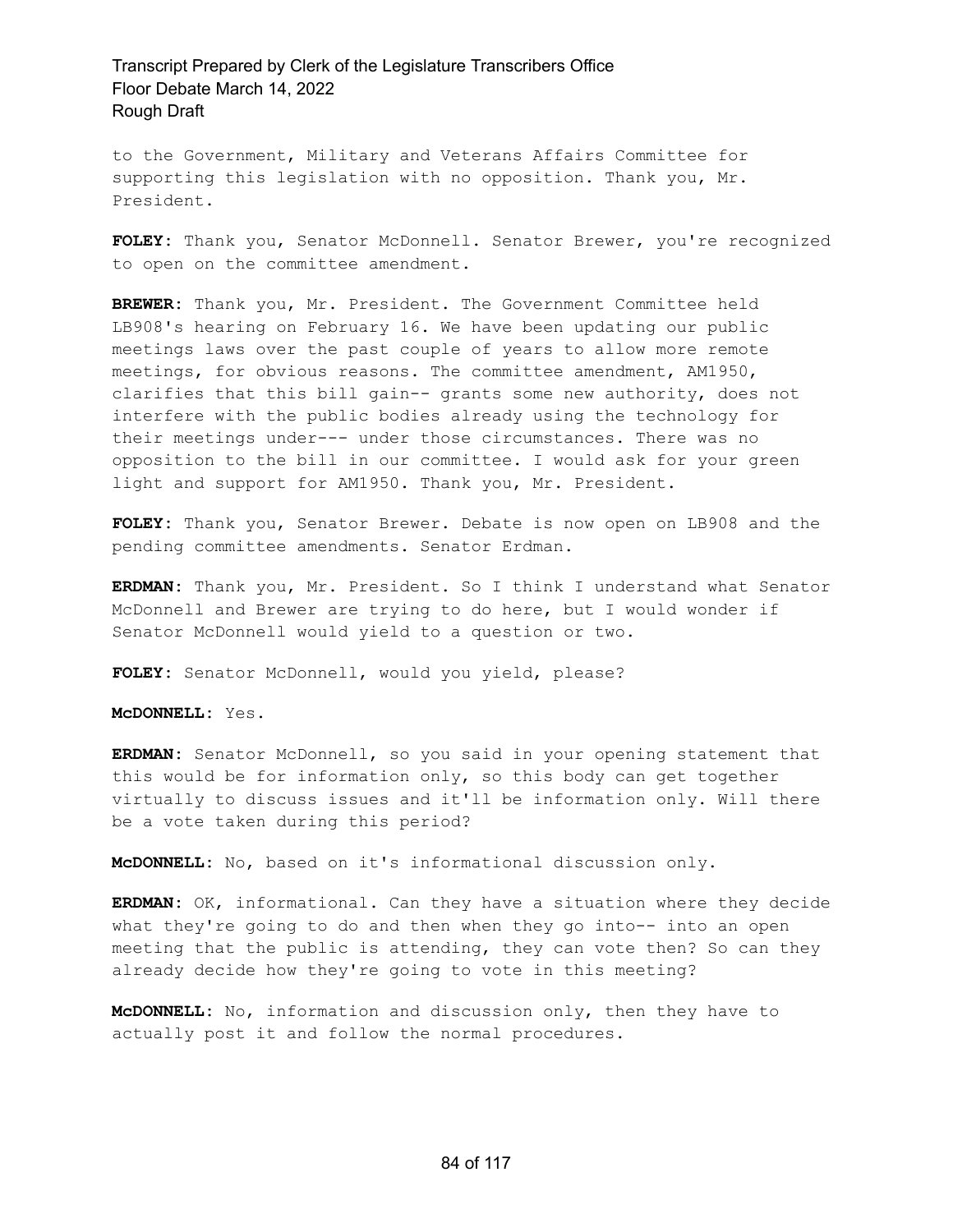**ERDMAN:** So who will review this meeting? Who will be the one that is policing this to make sure that there's not a decision made during this virtual informational meeting?

**McDONNELL:** I think it's gonna be the public, the idea that the public will be part of this and so will the media.

**ERDMAN:** It'll be open to the public?

**McDONNELL:** And the media.

**ERDMAN:** So will that be an invitation-only opening or will that be a public notice that you can join by this website?

**McDONNELL:** All public.

**ERDMAN:** So they'll know how to get on?

**McDONNELL:** All public and all media.

**ERDMAN:** OK, so currently what prohibits us from doing this now?

**McDONNELL:** Based on the language that we found when Douglas County looked at this during their-- during the COVID experience and said, we would like to have this cleaned up for informational and discussion only, and they brought the-- the bill to me.

**ERDMAN:** But currently they can have a virtual meeting and that-- and transact business, right?

**McDONNELL:** Currently, they were having some and they felt that we could strengthen the legislation by making it more direct, and also the idea of making sure that the rest of the public understood and we're all operating under the same rules.

**ERDMAN:** OK. It-- it-- it appears-- thank you for answering that. It- it appears that they already have the authority to do this. But if you say it's a cleanup bill and are making it more obvious to what they're trying to accomplish, this may be something I'll have to vote with. Thank you.

**FOLEY:** Thank you, Senator Erdman. Senator Pahls.

**PAHLS:** Excuse me, a question for Senator McDonnell.

**FOLEY:** Senator McDonnell, would you yield, please?

#### 85 of 117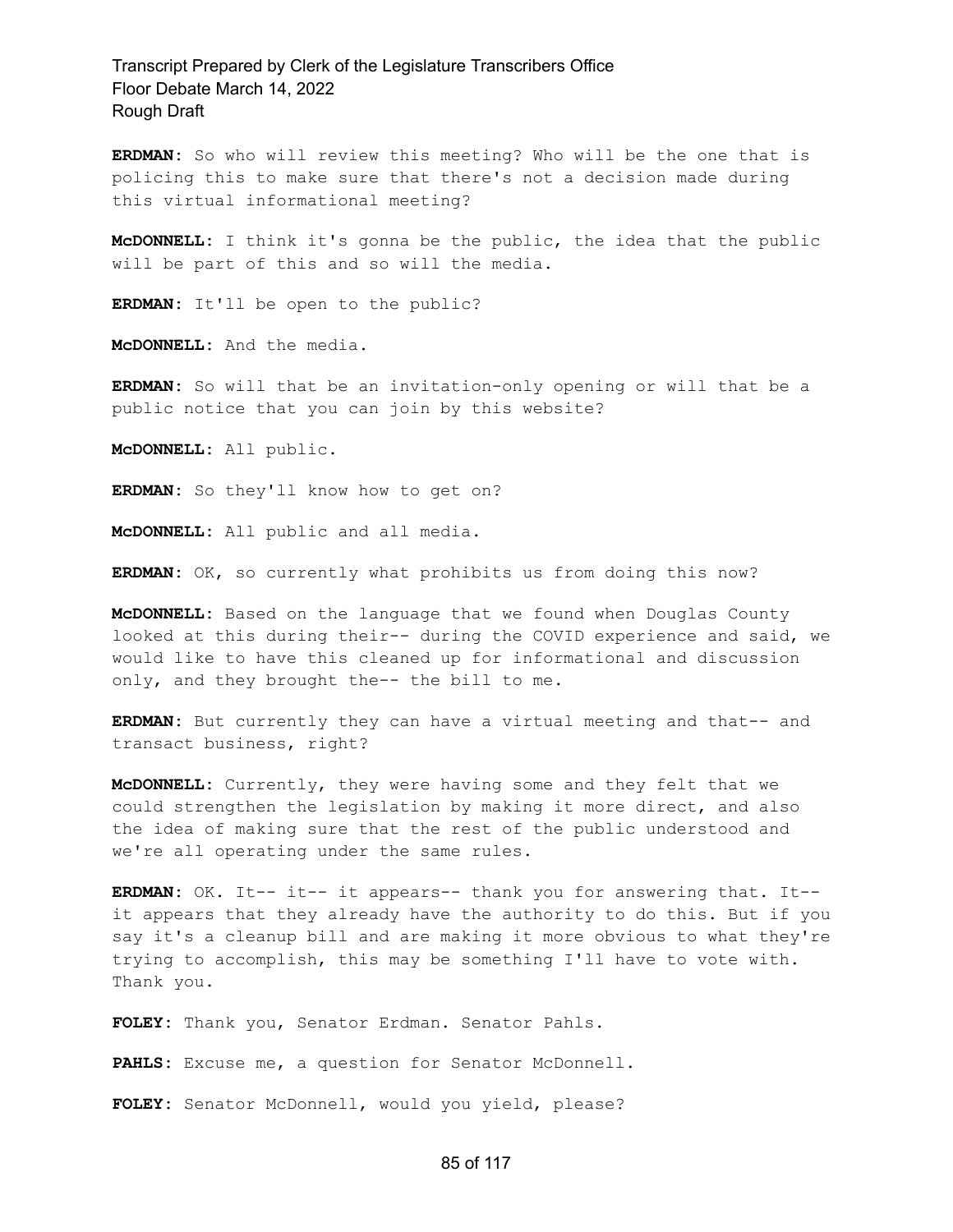**McDONNELL:** Yes.

PAHLS: Senator, this does not refer to Executive committee meetings.

**McDONNELL:** Does not discuss Executive Session.

**PAHLS:** It does not.

**McDONNELL:** Does not.

PAHLS: Do they have those right now, Zoom Executive meetings, do you know?

**McDONNELL:** I have not-- I have not discussed Executive Session. I have not discussed it in this bill, so I can't answer your question.

**PAHLS:** All right. I'm just curious. I don't know. I-- I was just wondering. You-- can they have an Executive Session now if they so choose? Or if you don't know, I--

**McDONNELL:** I don't know.

**PAHLS:** OK.

**McDONNELL:** If you're talking about executive session like a city council level--

**PAHLS:** Yeah. Yes.

**McDONNELL:** --I-- I-- I didn't-- never discussed Executive Session.

**PAHLS:** OK, because that's just-- I'm sitting over here and I can remember many years ago, in the executive session, that is where the Omaha school district tried to take over all those suburban school districts, so I-- that's where I got the Attorney General involved and they said--

**McDONNELL:** Can I answer?

**PAHLS:** Yes.

**McDONNELL:** Now, remember, this is for discussion only. This-- this would be for only discussion.

**PAHLS:** Oh.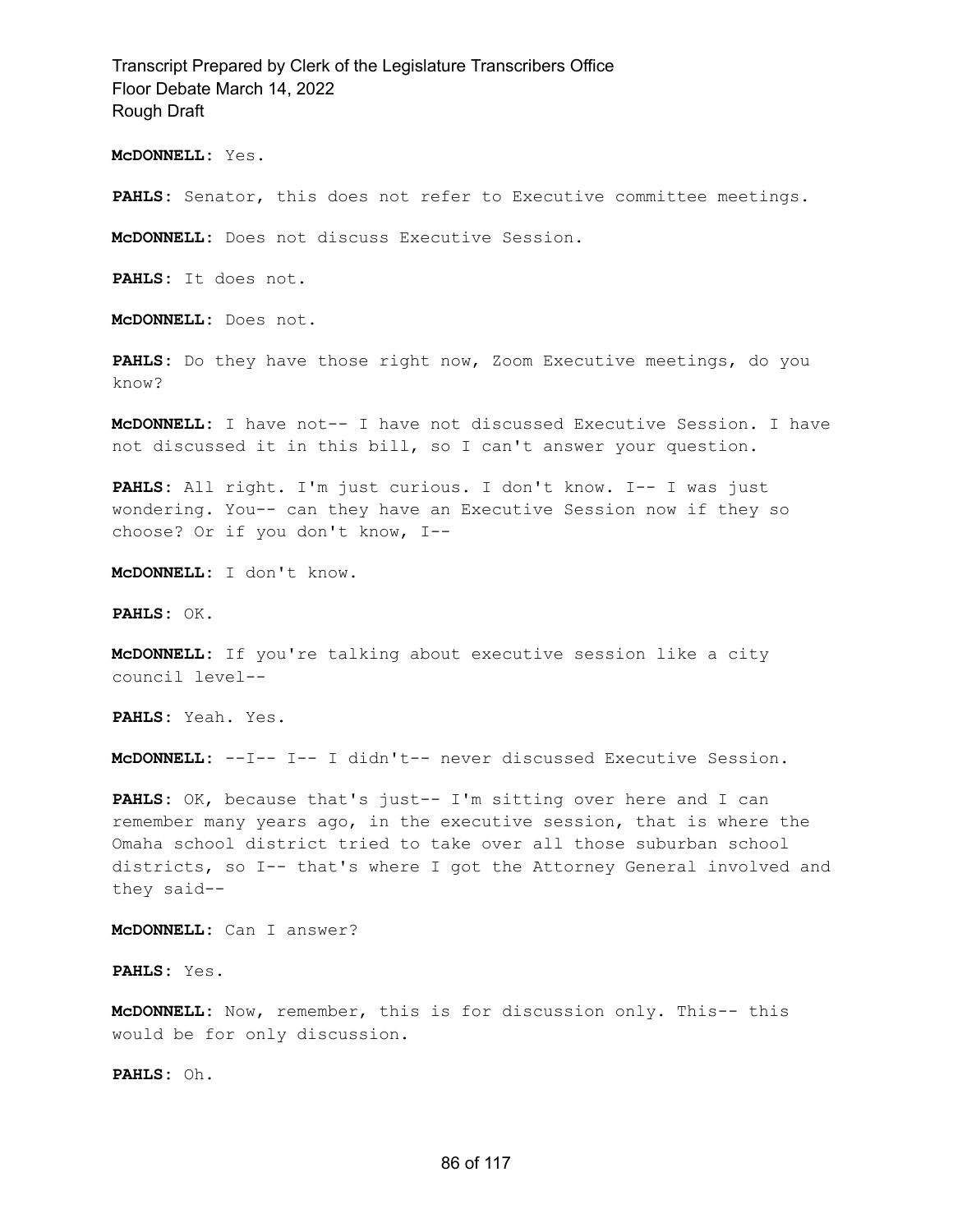**McDONNELL:** So there was no action taken at these meetings.

**PAHLS:** OK, I'm-- just to clarify that. Thank you.

**FOLEY:** Thank you, Senator Pahls. Senator Dorn.

**DORN:** Thank you, Mr. Chairman. Would Senator McDonnell yield?

**FOLEY:** Senator McDonnel, would you yield, please?

**McDONNELL:** Yes.

**DORN:** OK. I listened to the conversation. I believe the-- the main part of this is, this is still a public meeting, so this isn't a meeting that because this afternoon they decide at 3:00 they're going to hold a meeting at 8:00 in the morning. This still has to go through all the channels.

**McDONNELL:** Correct.

**DORN:** Correct. Thank you much.

**FOLEY:** Thank you, Senator Dorn. Any further discussion on the committee amendment? I see none. Senator McDonnell-- excuse me, Senator Brewer, you're recognized to close on the committee amendment. He waives closing. The question before the body is the advancement- excuse me, the adoption of the committee amendment, AM1950. Those in favor vote aye; those opposed vote nay. Have you all voted? Record, please.

**ASSISTANT CLERK:** 40 ayes, 1 nay on the adoption of committee amendments, Mr. President.

**FOLEY:** AM1950 has been adopted. Mr. Clerk.

**ASSISTANT CLERK:** Senator Machaela Cavanaugh would move to amend with floor amendment 113.

**FOLEY:** Senator Machaela Cavanaugh, you're recognized.

**M. CAVANAUGH:** I withdraw my amendment. Thank you.

**FOLEY:** The amendment is withdrawn. Any further discussion on the bill? I see none. Senator McDonnell, you're recognized to close. He waives closing. The question before the body is the advance of LB908 to E&R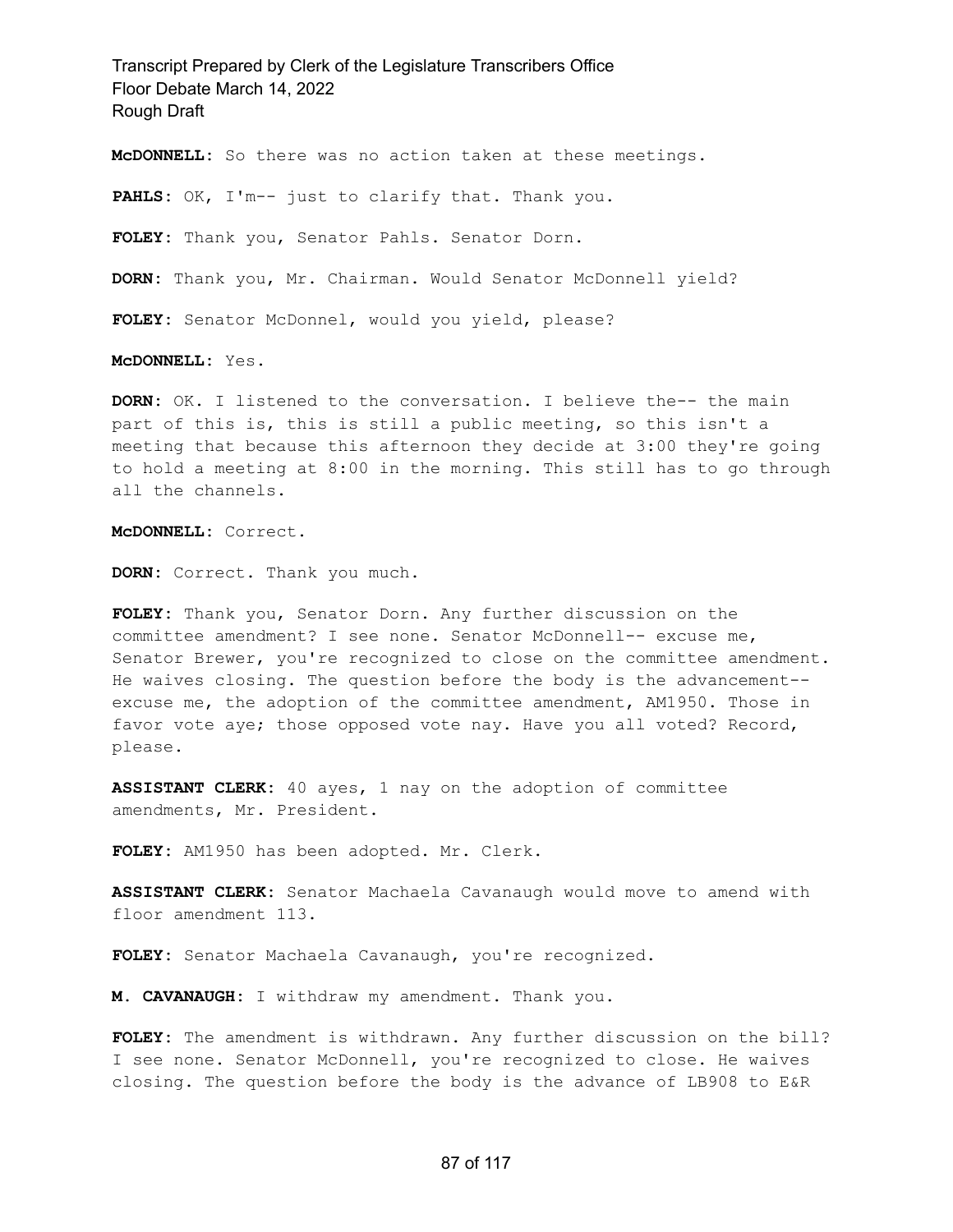Initial. Those in favor vote aye; those opposed vote nay. Have you all voted? Record, please.

**ASSISTANT CLERK:** 39 ayes, 1 nay on the motion to advance the bill.

**FOLEY:** LB908 advances. Next bill, please.

**ASSISTANT CLERK:** LB856, offered by Senator Day, it's a bill for an act relating to the Aging and Disability Resource Center Act; to define a term; to change provisions relating to reimbursement for services; to harmonize provisions and repeal original sections. Bill was introduced on January 6 this year, referred to the Health and Human Services Committee, placed on General File with no committee amendments.

**FOLEY:** Senator Day, you're recognized to open on LB856.

**DAY:** Thank you, Mr. President, and good afternoon again, colleagues. I rise today to introduce LB856, which is a small change in how Nebraska's aging and disability resource centers, or ADRCs, are administered. This change, this clean-up, would allow the disability partners that provide services for the ADRCs to be directly reimbursed for those services from DHHS. Currently, under the original language passed, the disability organizations must partner with an Area Agency on Aging to get this reimbursement. In committee, both the Area Agencies on Aging and disability partners support changing this to allow disability partners to be reimbursed directly. In Nebraska, ADRCs started as a pilot project in July 2016 and were made permanent in April 2018. The goal of ADRCs is to help seniors and individuals with disabilities and their family members access services, make sound decisions, find reliable service providers, meet complex needs, stay in their communities, and avoid higher, more costly levels of care. And this program has been very successful. In fiscal year 2020, the ADRCs recorded 8,254 unique contacts regarding 4,948 different individuals. This assistance is helping Nebraskans choose options which are cheaper and less burdensome than nursing home care. In the first year of the program, ADRCs created a projected \$4.5 million in cost savings by helping individuals avoid higher-cost nursing home placements. Organizationally, ADRCs are a partnership between the state's Area Agencies on Aging and organizations that serve the disability community. As currently laid out in statute, the payment stream is from DHHS to the individual Area Agency on Aging and then from the Area Agency on Aging to the disability partner that works with the AAA. So LB856 just eliminates the need for this pass-through. HHS would still provide the necessary oversight and fiscal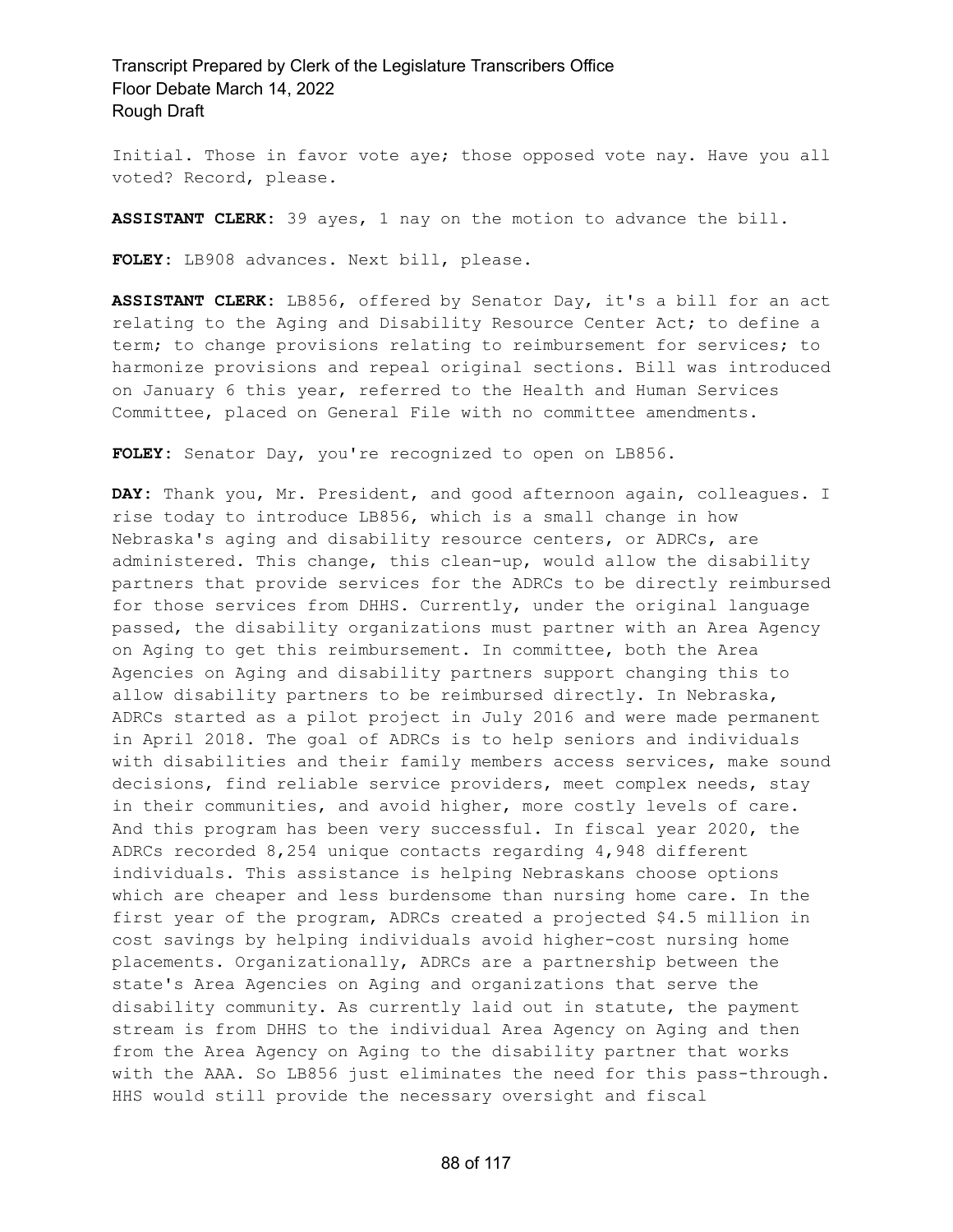administration. LB856 is a small tweak that would streamline ADRC procedures by creating a more straightforward reimbursement for the disability partners while reducing the workload of the state's Area Agencies on Aging. This bill was advanced unanimously out of committee with no opposition testimony, and with that, I would encourage your green vote on LB856.

**FOLEY:** Mr. Clerk.

**ASSISTANT CLERK:** Senator Machaela Cavanaugh would offer floor amendment 114.

**FOLEY:** Senator Cavanaugh.

**M. CAVANAUGH:** Thank you. I withdraw my amendment.

**FOLEY:** FA114 has been withdrawn. Debate on the bill? Senator Erdman.

**ERDMAN:** Thank you, Mr. President. I was wondering if Senator Day would yield to a question or two.

**FOLEY:** Senator Day, would you yield, please?

**DAY:** Yep. Yes, I will.

**ERDMAN:** Senator Day, in your opening, you said that this started as a pilot project when, 2016?

**DAY:** Correct.

**ERDMAN:** And-- and then has it been updated since then or is this the first time since it started?

**DAY:** This is the first time since it started that we're changing the payment process.

**ERDMAN:** OK. And so what are we changing?

**DAY:** We're just removing the Area Agencies on Aging from the process of payment from DHHS to the disability providers, service providers.

**ERDMAN:** Do you know-- if you know, and I'm not trying to put you on the spot--

**DAY:** Sure.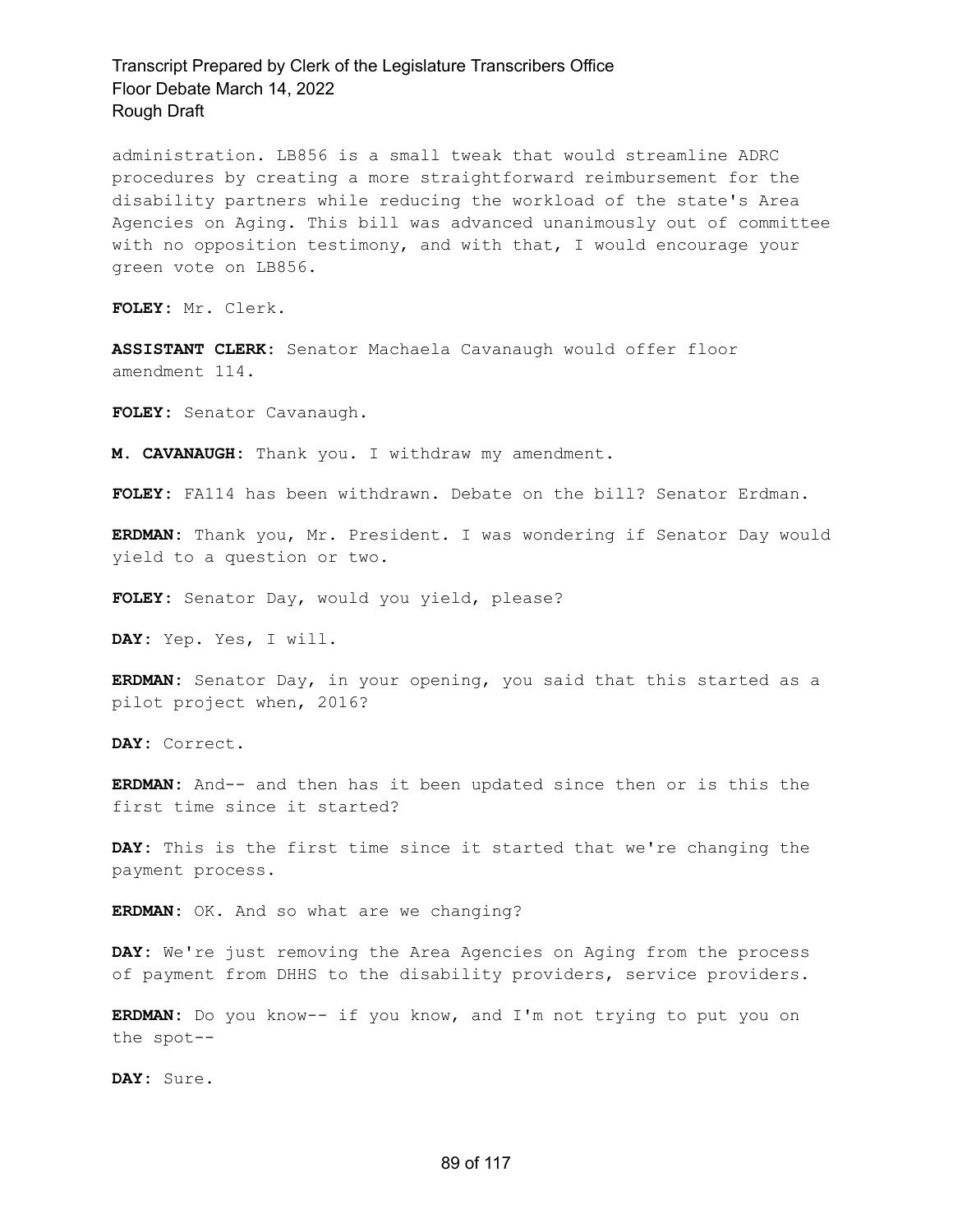**ERDMAN:** --but you know how it was funded originally?

**DAY:** How it was funded?

**ERDMAN:** Yeah, the-- the-- the-- the program that was set up as a pilot program, how was that funded, you remember?

**DAY:** I'm not sure. I do not know.

**ERDMAN:** OK, that's fine. Thank you. So I said that-- that's all I have.

**DAY:** OK.

**ERDMAN:** I said that to say this. So this was a pilot project when it started, and then it worked so well that we're going to continue this. So here-- here's my reason for bringing this up, is we are going to distribute \$1 billion in ARPA money, and most of these-- most of these distributions, these appropriations, are two things that they call a one-time spend; or we're going to start this program and when the money's gone, it's going to sunset. Probably, in the time that I've been here, I've never seen a program sunset. And so as we begin to talk about the budget, and we'll start that soon, we will talk about all of these bills that have a one-time spend appropriation comment. Those will be in addition to our budget, because whether you're building a building, whether you're making a contribution to a new program or existing program, whether you are increasing wages and all of those things that we're going to do in the budget. Just be aware that it's going to be an ongoing budget requirement for the next Legislatures after us. Now some of these, I would agree, are necessary. OK? So I'm not saying every one of them that increase the base we shouldn't vote for. But what I am saying is just be cognizant of the fact of what we're doing when we vote to make these appropriations. And so that's what happened here, was a pilot program. It seemed to work, and so now we're going to go forward and keep funding it and we keep making adjustments to it. And this very well may be worthy of-- a worthy cause, but I just want to bring your attention to that. So watch for that in the next week or so as we're debating the budget. Thank you.

**FOLEY:** Thank you, Senator Erdman. Any further discussion? I see none. Senator Day, you're recognized to close. She waives closing. Question before the body is the advance of LB856 to E&R Initial. Those in favor vote aye; those opposed vote nay. Have you all voted? Record, please.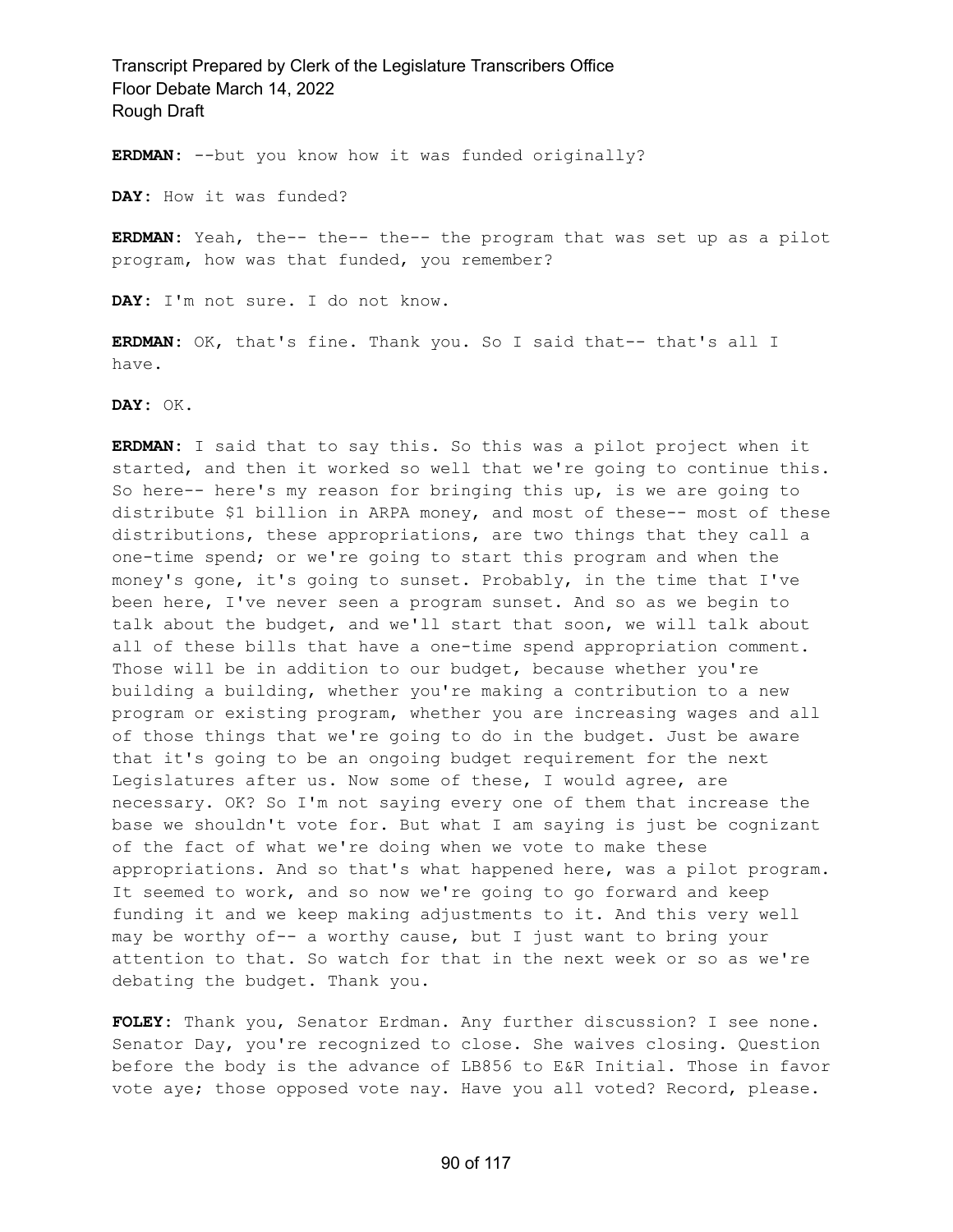**ASSISTANT CLERK:** 41 ayes, 1 nay on the motion to advance the bill, Mr. President.

**FOLEY:** LB856 advances. Next bill, please.

**ASSISTANT CLERK:** Next bill, Mr. President, LB1007, offered by Senator Murman, it's a bill for an act relating to the Rural Health Systems and Professional Incentive Act; to provide for repayment of qualified educational debts by local entities not receiving a federal match; to harmonize provisions; and to repeal the original sanctions. Bill was introduced on January 12. It was referred to the Health and Human Services Committee. That committee reported the bill to General File with committee amendments.

**FOLEY:** Senator Murman, you're recognized to open on LB1007.

**MURMAN:** Thank you, Mr. Lieutenant Governor, and good afternoon, colleagues. I'm pleased today to bring LB1007, which was advanced out of the Health and Human Services Committee with AM2099 on a 7-0 vote, and there were no opponents to the bill. I wish to thank Speaker Hilgers for placing LB1007 on consent calendar. The bill modifies the Rural Health Systems and Professional Incentive Act, which contains the governing statutes for the Rural Health Professional Student Loan Repayment Program, housed at DHHS. If you're not familiar with this program, it provides funds for student loan repayment to health professionals who go and re-- and practice in rural health shortage areas. There is a practice commitment of three or four years for these professionals. If they break this commitment, they are required to pay back the funds they have already received. The program is open to physicians, physicians' assistants, nurse practitioners, dentists, pharmacists, occupational therapists, physical therapists, psychologists, and other mental health practitioners. The last several years, there has been a waiting-- waiting list for this program, which means we weren't fully maximizing our options to send more health professionals to rural areas to address access issues, even though the demand was there. Fortunately, in last year's budget, we increased funding for the program to address the waitlist, but those funds are dwindling quickly. The intent of LB1007 is to further maximize this important program by making clear in statutes that if federal law does not require a local match requirement, that the state also not require a local match. Currently, the program does require a local match as a way for local communities to have skin in the game in partnership with the state. However, due to the pandemic, the Federal Health Resource Services Administration will be sending funds to the state for this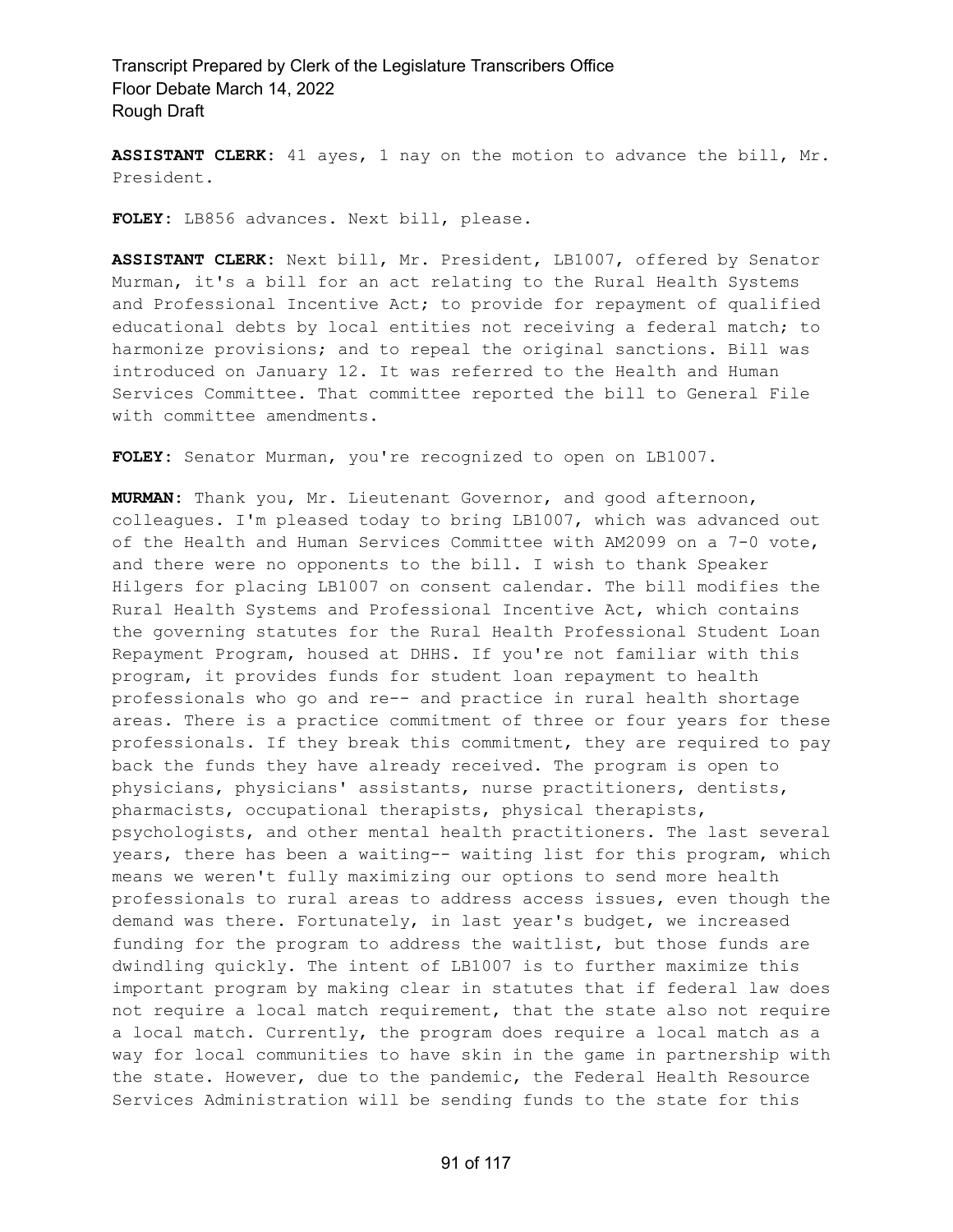program that waives the local match requirement. Pair these funds with ARPA funds, which also do not require a local match, and we have the opportunity to vastly increase the number of health professionals serving in rural areas. I have a companion bill, LB1269, that allocates ARPA funds for this purpose. When these federal funds are exhausted, the program will revert back to requiring a local match commitment from the locality, meaning the state does not bear an increased, ongoing cost for this program with the language of LB1007. The fiscal note mentioned that this intent is not clear in the bill, so committee amendment AM2099 clarifies this intent so that we may capitalize on the ARPA funds being requested for this program. Senator Arch will prevent the-- present the amendment.

**FOLEY:** Thank you, Senator Murman. Senator Arch, you're recognized to open on the committee amendment.

**ARCH:** Thank you, Mr. President. AM2099 replaces the green copy of LB1007 and becomes the bill. AM2099 states that any agreements entered into regarding the Rural Health Systems and Professional Incentive Act between July 1, 2022, and December 31, 2024, would first use federal ARPA dollars prior to using state or local funds. Agreements using federal ARPA funds would not require a local match. Any ARPA funds would need to be expended by December 31, 2026. If no ARPA funds are appropriated, there is no change to the program. So the previous language in LB1007 could have been interpreted in a way that if the federal government was silent as to loans requiring a local match, then no local match would be required, meaning for any state-only loan program in which the federal government was not involved, a local match would not be required. The new language in AM2099 really drills down into the intent of the bill, which was to allow local entities to overcome the local match barrier, take advantage of the program, and yet-- and get more health professionals in underserved areas in Nebraska. This bill does not appropriate funds, so if no ARPA funds are appropriated, this language does nothing. It doesn't change existing contracts or obligation, but allows for a window where federal funds can be used instead of state and local funds. With that, I urge your green vote on AM2099 and the underlying LB1007. Thank you.

**FOLEY:** Thank you, Senator Arch. Mr. Clerk.

**ASSISTANT CLERK:** Mr. President, Senator Machaela Cavanaugh would move to amend the committee amendments with floor amendment 115.

**FOLEY:** Senator Machaela Cavanaugh, you're recognized.

#### 92 of 117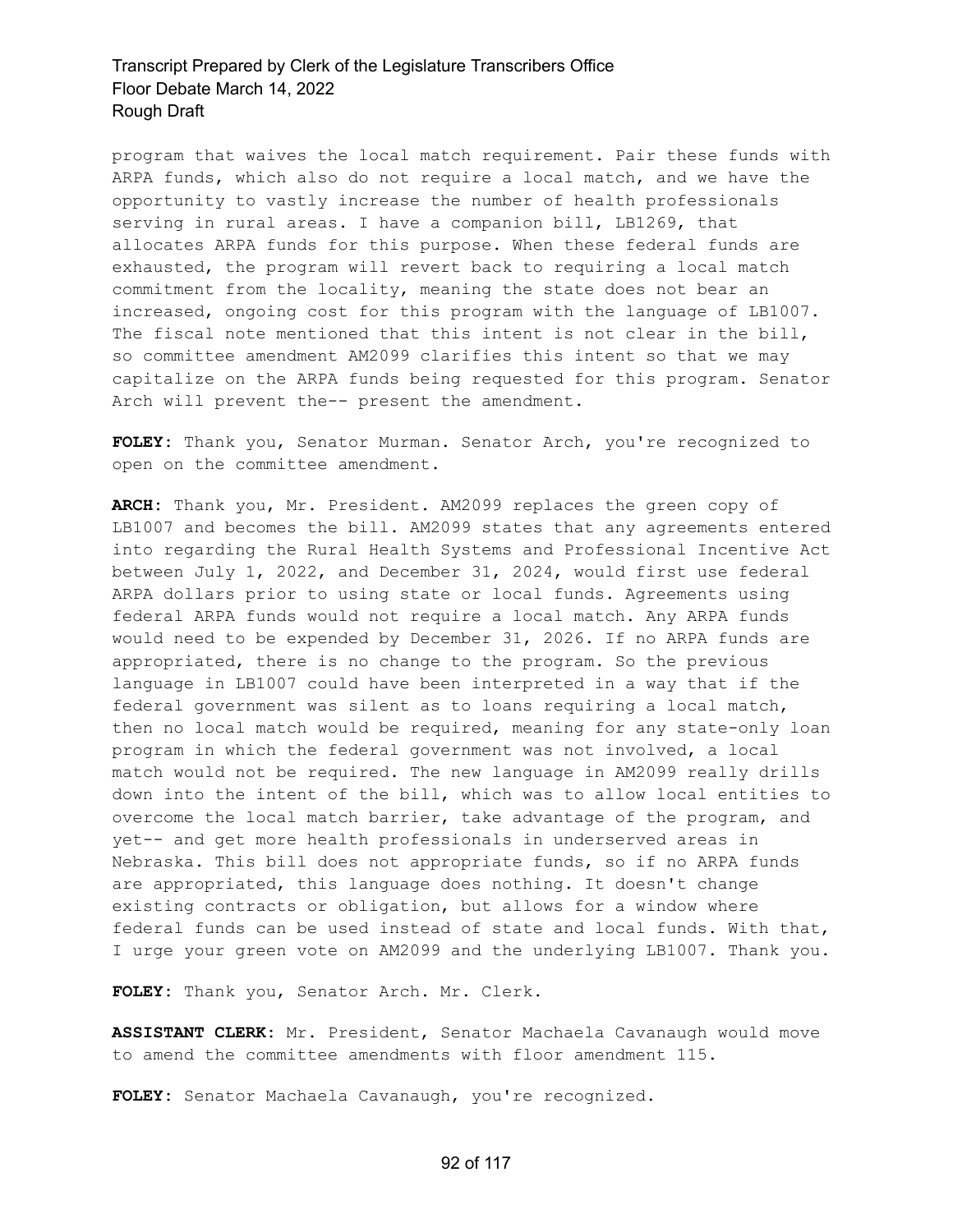**M. CAVANAUGH:** Thank you, Mr. Lieutenant Governor. I just looked at the remaining consent file bills and apparently I didn't file mo-- or amendments on any of them. So this is the last one, so you can all celebrate in your heads. Don't do it out loud or I think we'll have a gavel, so, don't want that. But I am going to pull my amendment not only because I support this bill, but my aunt and uncle, who are rural healthcare providers, would be very disappointed in me. So thank you and I yield the remainder of my time.

**FOLEY:** Thank you, Senator Cavanaugh. FA115 has been withdrawn. Any discussion on the committee amendment? Seeing none, Senator Arch waives closing. Ques-- question before the body is the adoption of AM2099, committee amendment. Those in favor vote aye; those opposed vote nay. Have you all voted? Record, please.

**ASSISTANT CLERK:** 40 ayes, 0 nays on the motion to adopt the committee amendment.

**FOLEY:** The committee has been adopted. Any further discussion on LB1007 as amended? I see none. Senator Murman, you're recognized to close. He waives closing. The question before the body is the advance of LB1007 to E&R Initial. Those in favor vote aye; those opposed vote nay. Have you all voted? Record, please.

**ASSISTANT CLERK:** 38 ayes, 0 nays on the motion to advance the bill.

**FOLEY:** LB1007 advances. Next bill, please.

**ASSISTANT CLERK:** LB829, offered by Senator DeBoer, it's a bill for an act relating to offenses against animals; to change penalty and sentencing provisions as prescribed; to change a deadline for filing a hearing application relating to seized animals; and repeal the original sanctions. Bill was introduced on January 6 of this year, referred to the Committee on Judiciary. That committee placed the bill on General File with-- with no committee amendments.

**FOLEY:** Thank you, Mr. Clerk. Senator DeBoer, you're recognized to open on LB829.

**DeBOER:** Thank you, Mr. President. Good afternoon, colleagues. LB829 was brought to me by the Nebraska Humane Society, which, prior to redistricting, was in my legislative district. LB829 is intended to clean up certain animal cruelty statutes that include int- inadvertently limiting language. Starting in 2008, Nebraska judges have been allowed to impose animal ownership restrictions of up to 15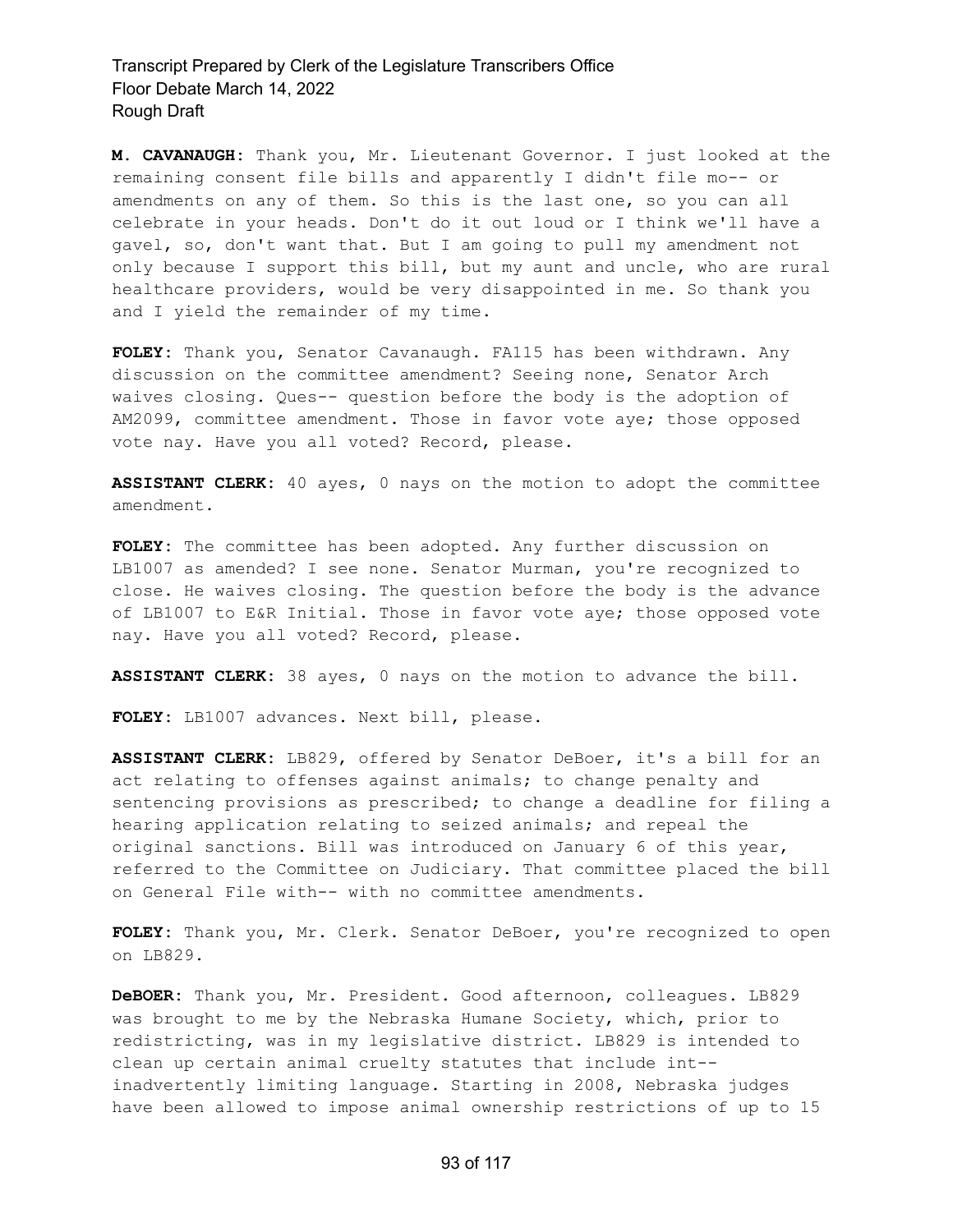years for individuals convicted of animal cruelty felony charges and up to five years for the conviction of a Class I misdemeanor. In 2015, the Legislature passed LB605, which, among other things, created a new class of felony for animal cruelty cases involving torture, repeated beating, and mutilation, and changed those penalties from Class IV to Class IIIA. However, Nebraska State Statute 28-1019, which is the animal ownership restriction law, was not properly matched to reflect the new felony at that time. So the unintended result is that persons convicted of the lesser Class IV felony can be prevented from owning animals, but anyone who is convicted of the higher Class IIIA cannot. LB829 fixes that gap. LB829 also extends, from seven calendar days to ten business days, the length of time a prosecutor has to file an application with the court for a hearing to determine disposition of seized animals and for the court to make a decision on who incurs the cost for the care of animals during that trial process. This winter, many of you probably saw in the news that 575 exotic animals were recovered in a home in Papillion. This happened the Monday and Tuesday before Christmas, so the seven-day statutory period ran over Christmas Eve and Christmas Day, a weekend, all while law enforcement and shelter staff are trying to determine the disposition of exotic animals, so this will fix that problem as well. LB829 was heard in Judiciary Committee on March 2 and was advanced unanimously with no opposition testimony. I appreciate your green vote to advance LB829. Thank you, Mr. President.

**FOLEY:** Thank you, Senator DeBoer. Any discussion on the bill? Senator Erdman.

**ERDMAN:** Thank you, Mr. President. I was wondering if Senator DeBoer would yield to a question.

**FOLEY:** Senator DeBoer, would you yield?

**DeBOER:** Absolutely.

**ERDMAN:** OK, Senator DeBoer, so help me, as not being a lawyer and understanding these felonies. So what problem are you trying to fix?

**DeBOER:** Sorry, I couldn't hear you.

**ERDMAN:** What problem are you trying to fix?

**DeBOER:** The problem is that right now, if you're convicted of a lesser felony, you can have animal ownership revocation of your right to own animals, but if you're convicted of the worse felony, you can't, just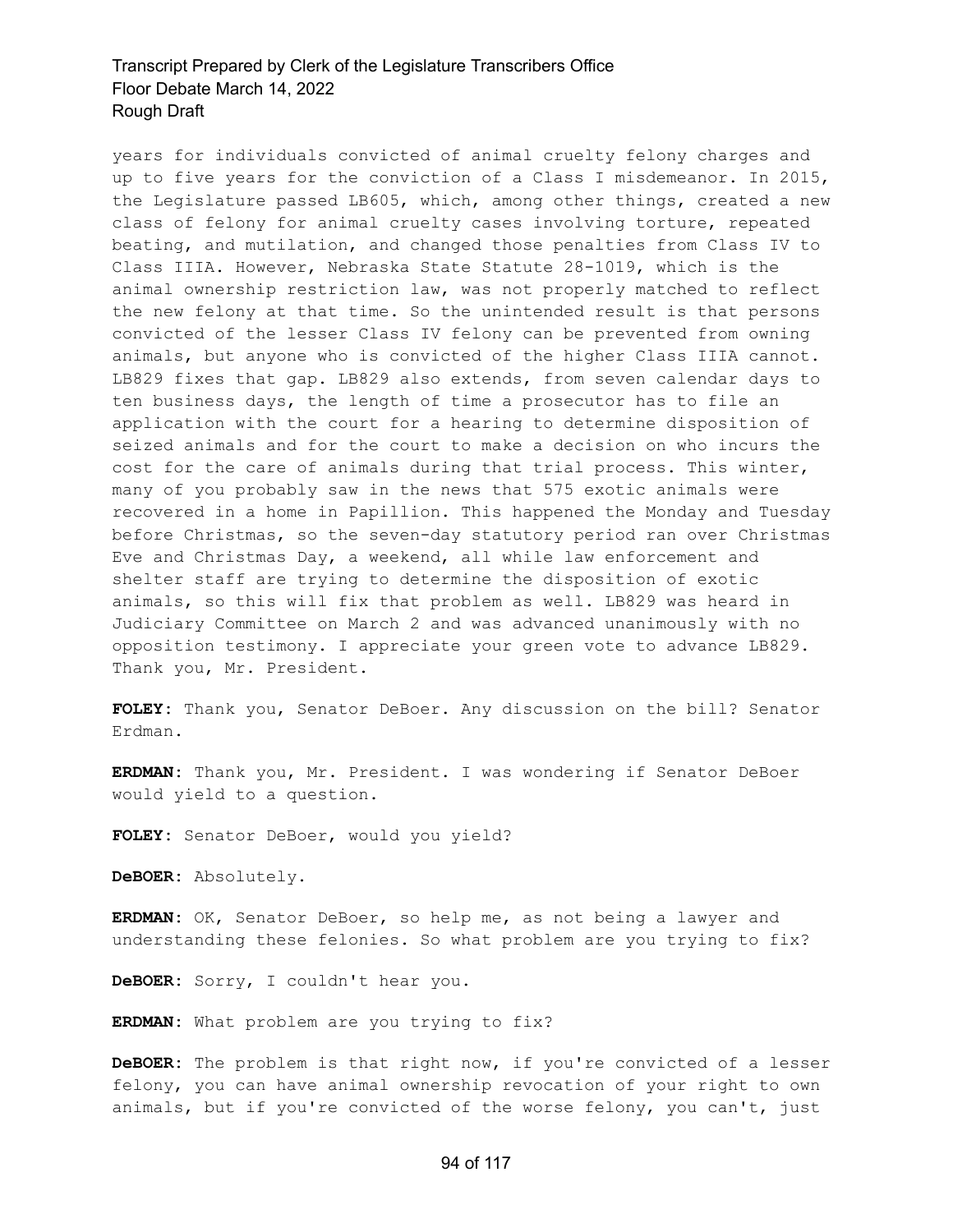because of the wording of the statute. So the statute was improperly worded when it was put into place--

**ERDMAN:** OK.

**DeBOER:** --so that the higher felony had lesser penalties.

**ERDMAN:** OK, so explain to me, and there's a definition probably somewhere about harassment, what-- what would be harassment of an animal?

**DeBOER:** I don't-- I don't actually have that information right here.

**ERDMAN:** OK.

**DeBOER:** But what I do know is that these are two animal cruelty felonies. One is much higher, and the prosecutor would have to decide to prosecute on that level because they would decide that it met that level; and one is a lower level, and we would want to match the penalties from the lower-level to the higher-level felony.

**ERDMAN:** OK. So you'll-- you know, as well as I do, that the next bill coming up deals with-- with animals, as well, and so does yours deal with all animals or just domestic or wild animals or-- or what is it, any-- any animal at all?

**DeBOER:** I think just domestic.

**ERDMAN:** Just domestic?

**DeBOER:** Yeah.

**ERDMAN:** OK, so that would be-- cattle and horses would be included, farm animals?

**DeBOER:** No, I don't think so. I--

**ERDMAN:** I-- I think that's the-- I believe that to be the case. We had a-- we had a situation ten or so years ago, maybe longer, that there was a gentleman that had 200 and some horses that were--

**DeBOER:** Yeah, I recall.

**ERDMAN:** --they were malnutritioned horses that were dying from starvation, and he was barred from hold-- from owning animals for 15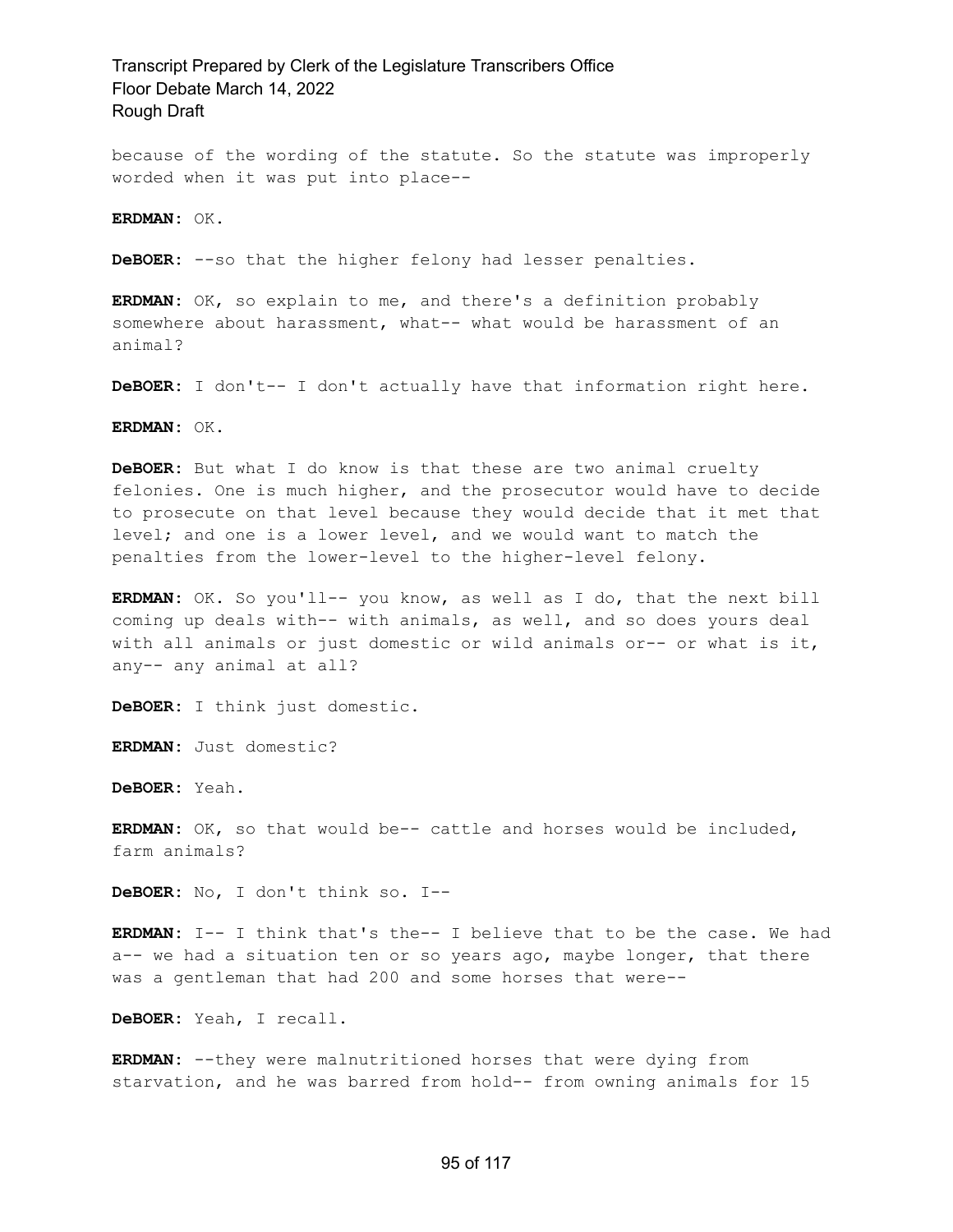years. So I believe this would probably apply to domestic animals as well, I believe, livestock.

**DeBOER:** Yeah, I don't know. I can get the answer to that for you if you'd like.

**ERDMAN:** OK.

**DeBOER:** What I do know is that what we're trying to fix, the problem we're trying to fix in this particular bill, isn't the scope of what animal cruelty affects--

**ERDMAN:** OK.

**DeBOER:** --but just to make sure the penalties are the same.

**ERDMAN:** OK, thank you.

**DeBOER:** Yep.

**FOLEY:** Thank you, Senator Erdman. Any further discussion? I see none. Senator DeBoer, you're recognized to close on the advance of the bill. Senator DeBoer, you're recognized to close on the advance of the bill. She waives closing. The question before the body is the advance of LB829. Those in favor vote aye; those opposed vote nay. Have you all voted who care to? Record, please.

**ASSISTANT CLERK:** 39 ayes, 0 nays on the motion to advance the bill.

**FOLEY:** LB829 advances. Proceeding to LB851, Mr. Clerk.

**ASSISTANT CLERK:** LB851, introduced by Senator Wishart, it's a bill for an act relating to crimes and offenses; to redefine a term; change enforcement procedures relating to certain crimes involving animals; harmonize provisions; repeal original sections. The bill was introduced on January 6 this year, referred to the Judiciary Committee. That committee reported the bill to General File with committee amendments.

**FOLEY:** Senator Wishart, you're recognized to open on LB851.

**WISHART:** Good morning, colleagues. I'm here today to introduce LB851. Thank you, Mr. President. This is a bill that makes a needed update to the definition of animal abuse when it comes to nonlivestock animals. Last year, a man was caught on camera in a business parking lot in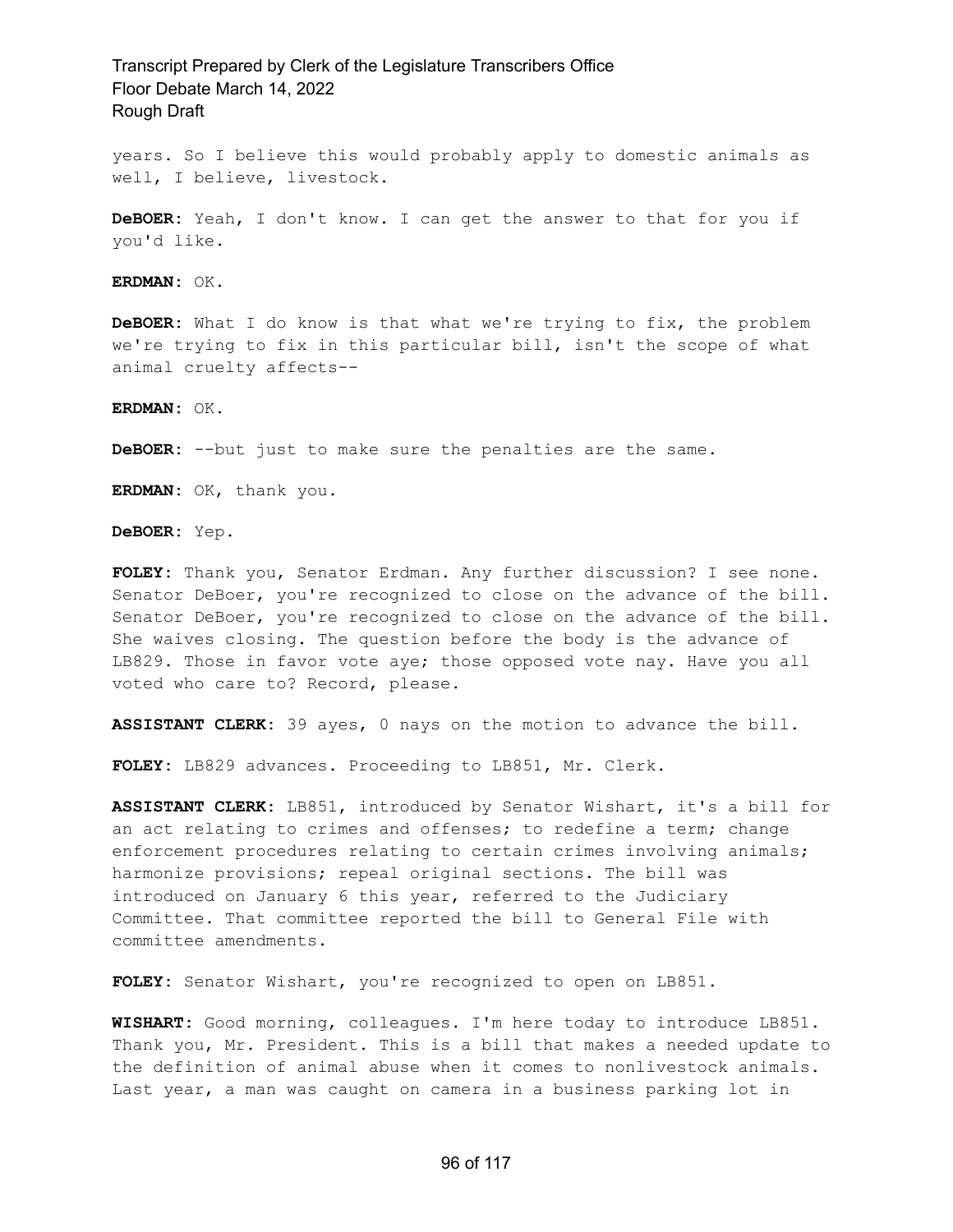east Lincoln kicking his dog as he was attempting to load the animal into a truck. At the time, the Lancaster County Sheriff initially declined to cite the owner of the dog, claiming Nebraska Revised Statute 28-1009 prohibits a person from cruelly mistreating an animal. We do not believe the actions of the owner of the pitbull met the statutory requirements to be able to cite him. It was only after public outcry, and in consultation with the Lancaster County Attorney's Office, that the man was eventually sided with animal cruelty. Currently, the statutory definition of animal abuse or cruelty-- or cruelly mistreat is defined as: Cruelty mistreat means to knowingly and intentionally kill, maim, disfigure, torture, beat, mutilate, burn, scald, or otherwise inflict harm upon any animal. My bill simply adds "kick, hit, strike in any manner," to the definition in Section 28-1009. Additionally, my bill strengthens the language in Section 28-1012 to ensure that law enforcement is thoroughly investigating claims of animal abuse and cruelty. I understand that larger animals sometimes need physical correction, but when the evidence clearly points to mistreatment, law enforcement needs to act swiftly. Following my introduction of this bill, I spoke with advocates and I worked with the committee to dis-- to strike the language "with no justifiable purpose," as it is not my wish that there are any unintended consequences with a phrase that is open to interpretation. There may be instances, colleagues, where someone needs to physically restrain or correct an animal for their own safety or the safety of others or for training. That is a simple change you see in Judiciary Committee AM2102. LB851 was heard by the Judiciary Committee on March 2, received no proponent, opponent, or neutral testimony, and was advanced from committee unanimously and has no fiscal impact. I brought this bill for my four-legged constituents who cannot speak for themselves, and this simple update in the definition of "cruelly mistreat" could save animals from repeated abuse. Thank you.

**FOLEY:** Thank you, Senator Wishart. Senator Lathrop, you're recognized to open on the committee amendment.

**LATHROP:** Thank you, Mr. President. And, colleagues, good afternoon. LB851 was heard by the Judiciary Committee on March 2, 2022. The committee voted 8-0 to amend the bill with AM2102 and advance the bill to General File on an 8-0 vote. AM2102 would delete the phrase "with no justifiable purpose" from the proposed change to the definition of "cruelly mistreat," which is found in Section 28-1008. Very simple amendment, a straightforward, doggone good bill, and I would encourage your support of the amendment and the bill. Thank you.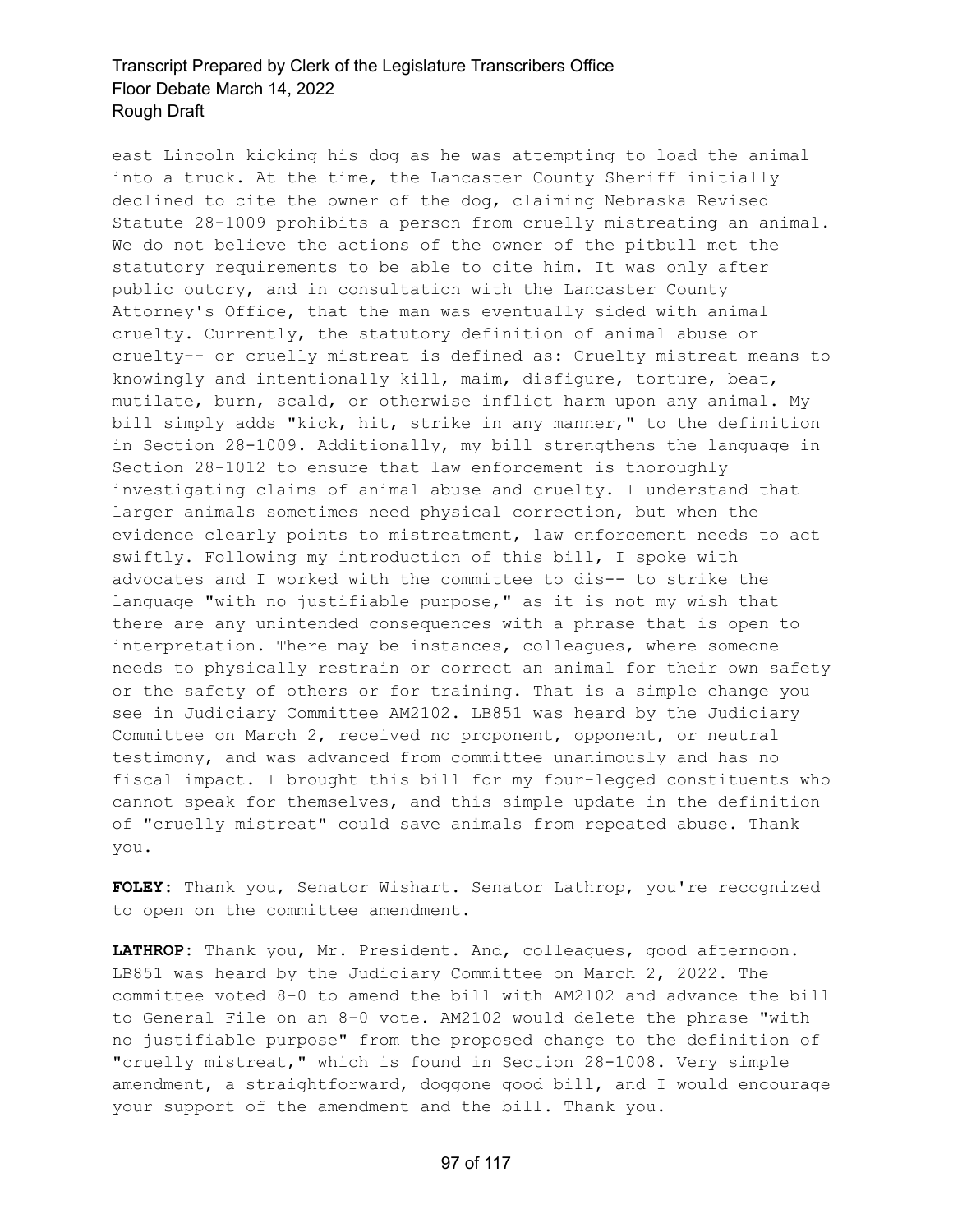**FOLEY:** Thank you, Senator Lathrop. Discussion on the bill and the pending committee amendment? Senator Erdman.

**ERDMAN:** Thank you. Thank you, Mr. President. Thank you again, Senator Wishart, for explaining that. I wonder if you would yield to a question. I have a question about--

**FOLEY:** Senator Wishart, would you yield, please?

**WISHART:** Yes, I will.

**ERDMAN:** OK. So, Senator Wishart, say I'm at the street corner and your dog is there and your dog bites me and I kick your dog to get him off of my leg from biting me. Is that-- is that a violation?

**WISHART:** No.

**ERDMAN:** And why not?

**WISHART:** Because the issue is if you're kicking an animal and it's not in self-defense. In that case, it would be self-defense and-- and law enforcement at that time, I would imagine--

**ERDMAN:** So if you and I are the only two there and there's no one else around and I say your dog bit me and I kick your dog and you say, no, he didn't, then what happens?

**WISHART:** Well, the same would happen, Senator Erdman, if someone said you beat their dog, which is already in statute, and you'd have to articulate that with law enforcement.

**MORFELD:** It's up to a court [INAUDIBLE]--

**ERDMAN:** OK.

**WISHART:** Yeah, it's up to the courts.

**MORFELD:** --finder of fact.

**ERDMAN:** So what issue were you trying to solve here?

**WISHART:** I'm actually trying to solve a very specific issue that occurred in Lincoln in 2021 that was very significant to a lot of my constituents and the entire community when we witnessed, in the parking lot of a-- of a-- a gun dealer, a gun store, one of the employees caught on camera a man who kicked his dog so brutally that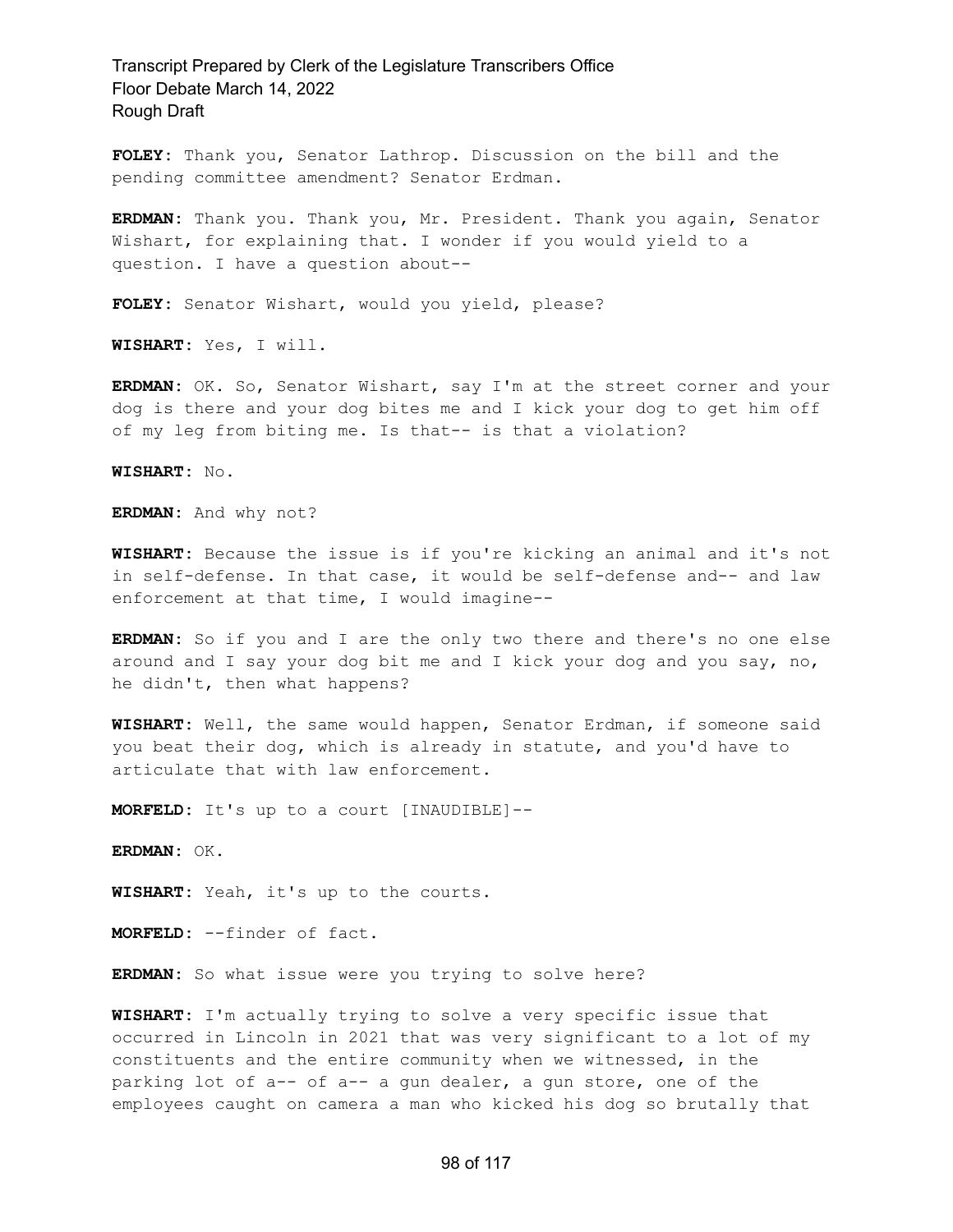it was very likely there would be internal organ issues, and he was not cited until there was community pressure.

**ERDMAN:** OK, thank you.

**FOLEY:** Thank you, Senator Erdman and Senator Wishart. Senator Clements.

**CLEMENTS:** Thank you, Mr. President. Would Senator Wishart yield to a question?

**FOLEY:** Senator Wishart, would you yield further?

**WISHART:** Yes, I will.

**CLEMENTS:** I have a similar concern. I saw that it said you cannot cruelly mistreat with no justifiable purpose, but you're taking out the justifiable purpose. And I, again, was thinking about going door to door and being assaulted by a dog and kicking it, and that would be justifiable. Now are you taking that ability away from me?

**WISHART:** Yes. Actually, the reason we're taking that away is because there was concern that, by adding that in, it added too much ambi- ambiguity for someone who needed to use self-defense, that they-- they would have to prove that there was justification. So we took that out because if you need to use self-defense on a dog, I don't want to have to-- I don't want this statute to impact that.

**CLEMENTS:** Are you saying this is helping me?

**WISHART:** Yes, this will help you as you're running away from a dog at a door-knocking situation.

**CLEMENTS:** Well, I-- I-- yeah, I don't want to have to run and be bit as I run. I'd rather defend myself. And so I just wanted to make it clear that you do support a person who's defending themselves against an animal that-- against an animal that's attacking a person.

**WISHART:** Absolutely, and that's-- this amendment, the reason we're bringing it, and I know it seems strange, but the reason we're bringing it is for those who came with similar concerns to yours, and  $so--$ 

**CLEMENTS:** OK.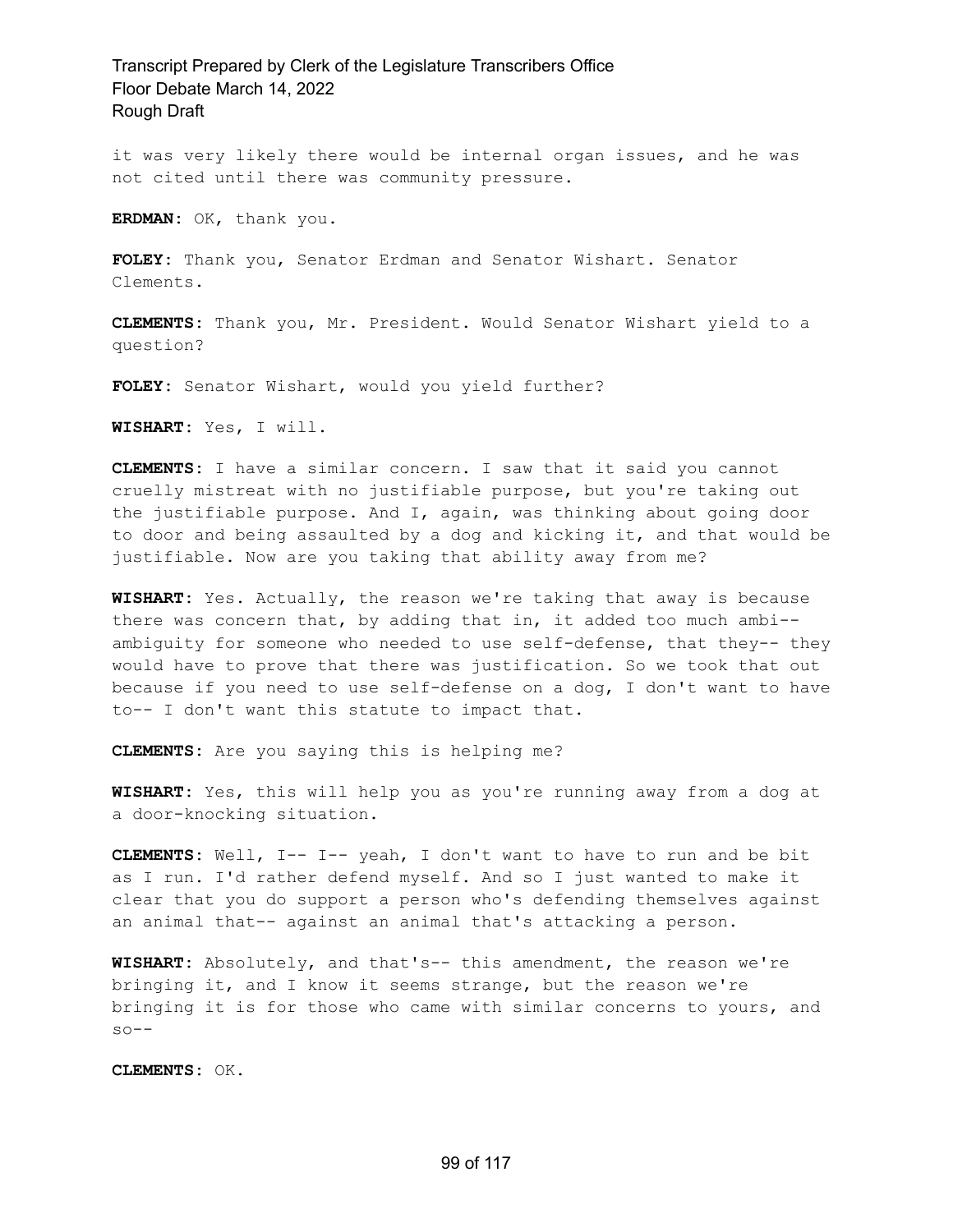**WISHART:** --that's why I'm striking that language.

**CLEMENTS:** I guess it's the negative-- the-- the "no justifiable purpose" is probably the-- where it's a reverse. It's a negative statement. All right, well, I was going to oppose that amendment, but I'll trust you that it's a good amendment for me. And it also does say to cruelly mistreat. If I'm just kicking to-- in self-defense, I'm not being cruel. Is that right?

**WISHART:** Correct.

**CLEMENTS:** Thank you, Sarah Wishart. Thank you, Mr. President.

**FOLEY:** Thank you, Senator Clements and Senator Wishart. Any further discussion on the committee amendment? I see none. Senator Lathrop waives closing on the committee amendment. The question before the body is the adoption of AM2102, committee amendment. Those in favor vote aye; those opposed vote nay. Have you all voted? Record, please.

**ASSISTANT CLERK:** 37 ayes, 0 nays on the adoption of committee amendments, Mr. President.

**FOLEY:** Committee amendment has been adopted. Any further discussion on LB851 as amended? I see none. Senator Wishart, you're recognized to close. She waives closing. The question before the body is the advance of LB851 to E&R Initial. Those in favor vote aye; those opposed vote nay. Have you all voted? Record, please.

**ASSISTANT CLERK:** 35 ayes, 0 nays on the motion to advance the bill.

**FOLEY:** LB851 advances. Next bill, please.

**ASSISTANT CLERK:** LB1124, offered by Senator Erdman, it's a bill for an act relating to decedents' estates; to change personal property value threshold for collection of personal property by affidavit for small estates; and repeal original sections. The bill was introduced on January 19 of this year, referred to the Judiciary Committee, placed on General File with committee amendments attached.

**FOLEY:** Senator Erdman, you're recognized to open on LB11-- LB1124.

**ERDMAN:** Thank you, Mr. President. Before I begin with my comments on LB1124, I-- I just want to make these-- these comments. I appreciate the committee advancing this 8-0 and putting it on-- and the Speaker putting it on consent calendar. But I-- I told this to Senator Lathrop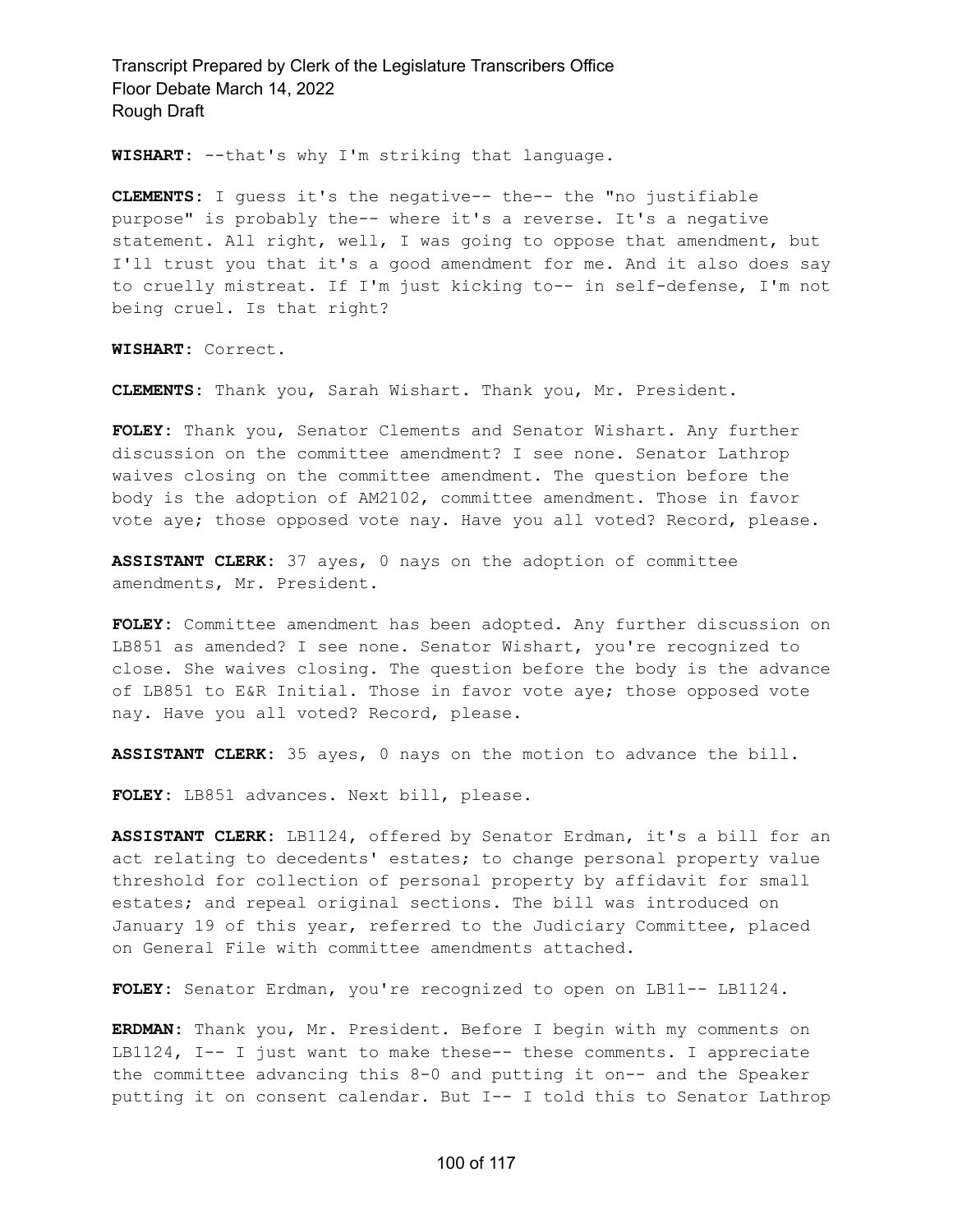after I had attended that hearing, and I wanted him to hear this in public. I told him that I thought he did an efficient job of running his committee. I'd never been in front of Judiciary before, but I thought he treated people with respect and I thought it did a nice job of running the committee. And so I wanted to make that known to you before I began my comments. So this bill, LB1124, came to me from an attorney in my district that does estates, and he asked that we would increase the personal property limit for affidavits for estates. That was amended back in the '80s. It went from \$10,000 to \$25,000, and then 20-some years ago they raised it to \$50,000. And I had submitted the bill to go to \$200,000, and the committee reviewed that. Senator Lathrop and I had a discussion about that may be a significant increase from the \$50,000 to \$200,000. And he told me that it would be more appropriate if we were to go for \$100,000-- do \$100,000 instead of \$200,000. And this is for personal property now. This is not for real estate. And-- and I-- I believe that doubling it is probably appropriate. And so there is a committee amendment to do that and I would-- I would ask your green vote on LB1124.

**FOLEY:** Thank you, Senator Erdman. Senator Lathrop, you're recognized to open on the committee amendment.

**LATHROP:** Thank you, Mr. President and colleagues. Good afternoon once again. Senator Erdman, thank you for those kind words. We-- we do what we can over in Judiciary Committee. It's a thoughtful committee and, I would add, diverse, as well, and I'm really proud of the work of that committee. LB1124 was heard by the Judiciary Committee on February 17 of this year, and the committee amendment, AM2138, and the bill were advanced on 8-0 votes. As Senator Erdman explained, LB1124 increases the limit in small-estate probate that can use an affidavit process. AM2138 would reduce the \$200,000 limit offered in the green copy to \$100,000. I would urge you to adopt AM2138, as well as LB1124, and I'd be happy to answer any questions. I might add just this note, that there was one testifier in support of this bill, no opposition, and that testifier happened to be Senator Clements' brother. And when I saw him sitting in the chair, I'm like, that guy kind of looks like Clements, I mean, a lot like-- is-- is he your twin brother?

#### **CLEMENTS:** [INAUDIBLE]

**LATHROP:** Yeah, twin brother, that close, and it was kind of eerie to have him sitting there watching. And I'm-- I couldn't-- I looked at the list. I didn't see any Clements bills on there, but there he was. He came up and gave a good explanation of why this is necessary, and I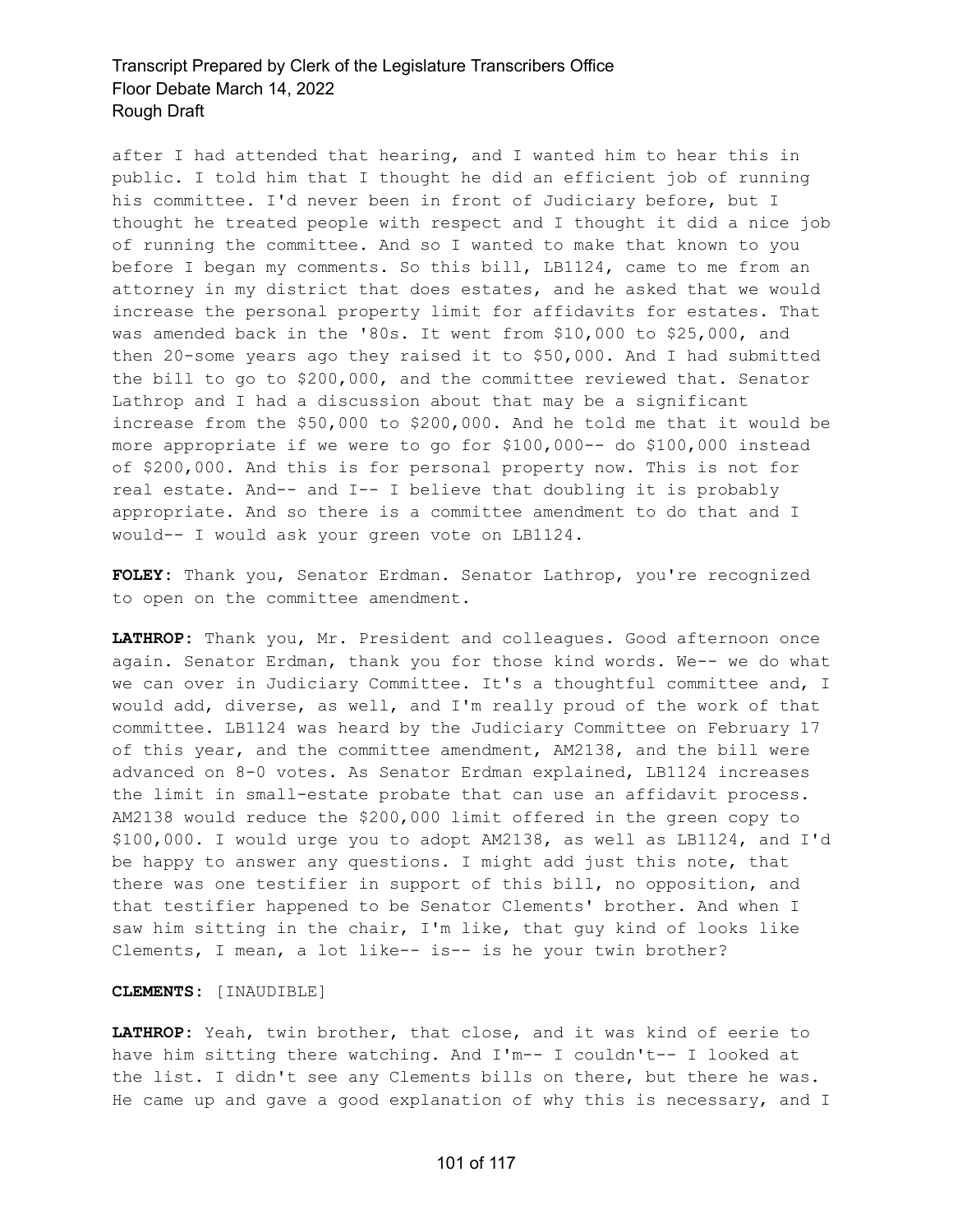appreciate that too. Anyway, I would encourage your support of the amendment and the underlying bill. Thank you.

**FOLEY:** Thank you, Senator Lathrop. Debate is now open on the bill and the committee amendment. Senator Clements.

**CLEMENTS:** Thank you, Mr. President. I'm not going to tell you which Mr. Clements I am. [LAUGHTER] Well, yes, my brother did testify. He's an estate attorney, and he said this is going to take some money away from lawyers, just be aware of that. A small estate currently has to be under \$50,000 so they can just sign an affidavit, not go through the whole court process. Now this will mean, if it's \$100,000 or less, they can be just filing an affidavit and not go through as many legal expenses, and it's because of inflation. You can have one pickup truck more than \$50,000 these days. And so I support the amendment and the bill. Thank you, Mr. President.

**FOLEY:** Thank you, Senator Clements. Any further discussion? I see none. Senator Lathrop waives closing. The question before the body is the adoption of AM2138, Judiciary Committee amendment. Those in favor vote aye; those opposed vote nay. Record, please.

**ASSISTANT CLERK:** 40 ayes, 0 nays on the adoption of committee amendments.

**FOLEY:** The committee amendments have been adopted. Any further discussion on the bill as amended? I see none. Senator Erdman waives closing. The question before the body is the advance of LB1124 to E&R Initial. Those in favor vote aye; those opposed vote nay. Have you all voted? Record, please.

**ASSISTANT CLERK:** 41 ayes, 0 nays on the advancement of the bill.

**FOLEY:** LB1124 advances. Next bill, please.

**ASSISTANT CLERK:** LB1057, offered by Senator Brewer, it's a bill for an act relating to schools; to change provisions relating to Class III school district membership and under what conditions such school may continue to operate; and repeal original sections. The bill was introduced on January 18 of this year, referred to the Education Committee. That committee places the bill on General File with committee amendments.

**FOLEY:** Senator Brewer, you're recognized to open on LB1057.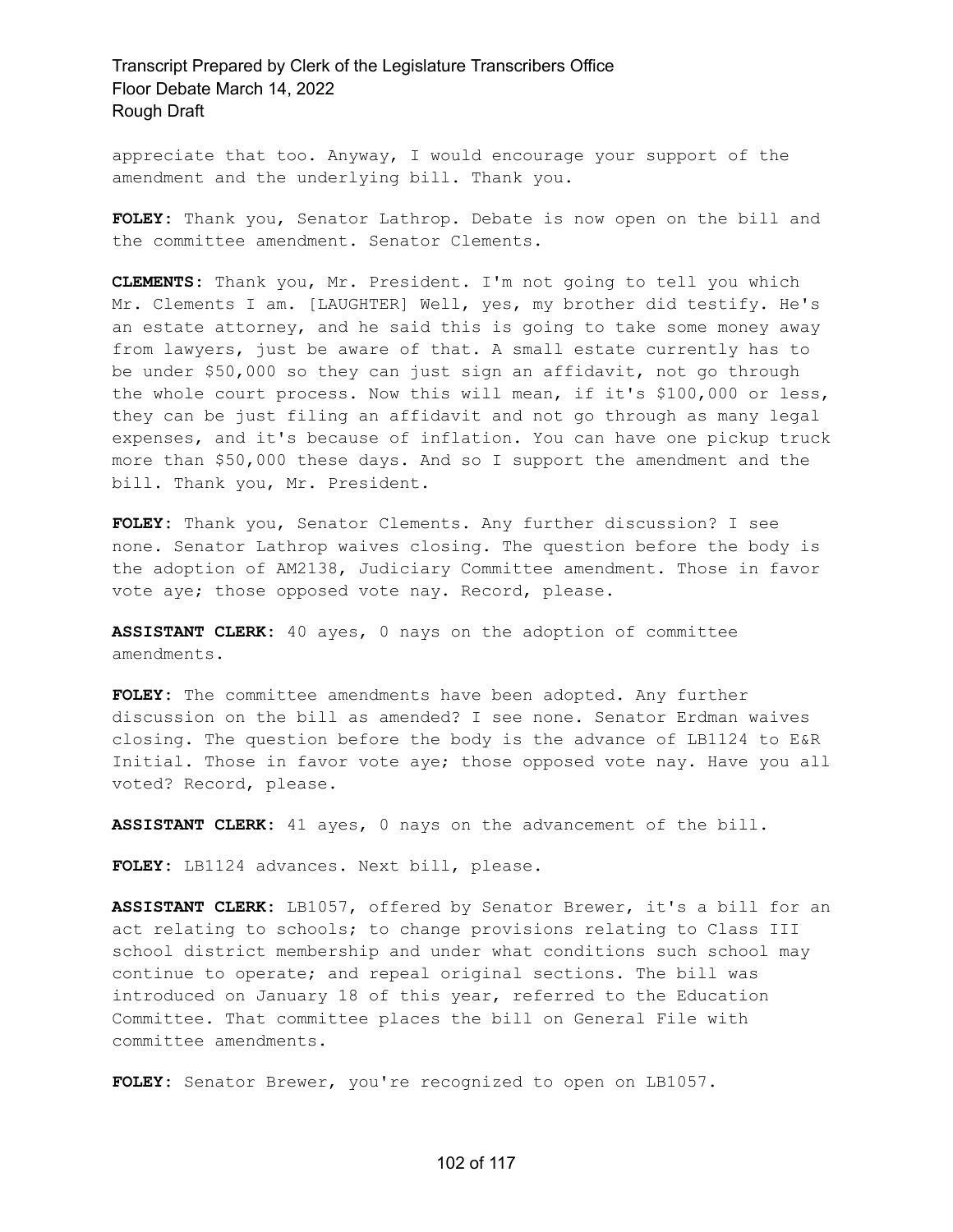**BREWER:** Thank you, Mr. President. LB1057 is my consent calendar bill. It applies to Class III rural schools. That'd be our smallest. It applies to one of the schools in my district, in particular. We have to pass this bill or Loup County Schools will begin the process of closing. I want to thank the Speaker for putting this bill on consent calendar, and I also want to thank Senator Walz and her staff for their help in crafting this bill. I also want to thank the senators in Education Committee who voted it out unanimous-- unanimously. Lastly, I want to thank all the great people of Loup County who took the time to come down and testify. Here's the bottom line. Right now, the law says that Class III schools must have a fall enrollment of 45 students in grades kindergarten through ninth grade. LB1097 changes this where it's kindergarten through 12th grade. Loup County Schools is the only school in Loup County. They had a vote in the county and they received 97 percent support for their school system, so the people want the school open. They've had Teacher of the Year and have a outstanding school. The problem is the current system and the count that's set up is going to force them to close if we do not pass LB1057. I would ask for your green vote. Thank you, Mr. President.

**FOLEY:** Thank you, Senator Brewer. As the Clerk indicated, there are amendments from the Education Committee. Senator Walz, you're recognized to open on the committee amendment.

**WALZ:** Thank you, Mr. President. AM2164 strikes the original sections of the bill and replaces them with new sections. The majority of the changes are for consistency with the original provisions of LB1057 and other existing sections of statute. The most significant component in AM2164 is that it changes the election, public hearing, and vote of the school board required in order to continue to operate one of our smallest rural schools, Loup County, to happen every four years instead of annually. The committee heard the concerns of a passionate school board member, principal and faculty, a recent Teacher of the Year from Loup County Public Schools, when they came in for the hearing. They traveled over three hours for the third hearing in five years to share their school district's story and plead for our help in keeping their small district-- school district open. They are unequalized, have overwhelm-- have overwhelming community support to keep their doors open, and are doing some amazing things in their community. One of their challenges has been not knowing if the school will be open the following year. This makes it incredibly hard to hire teachers. By changing the votes to every four years, coupled with the well-thought-out provisions of the original bill, we are providing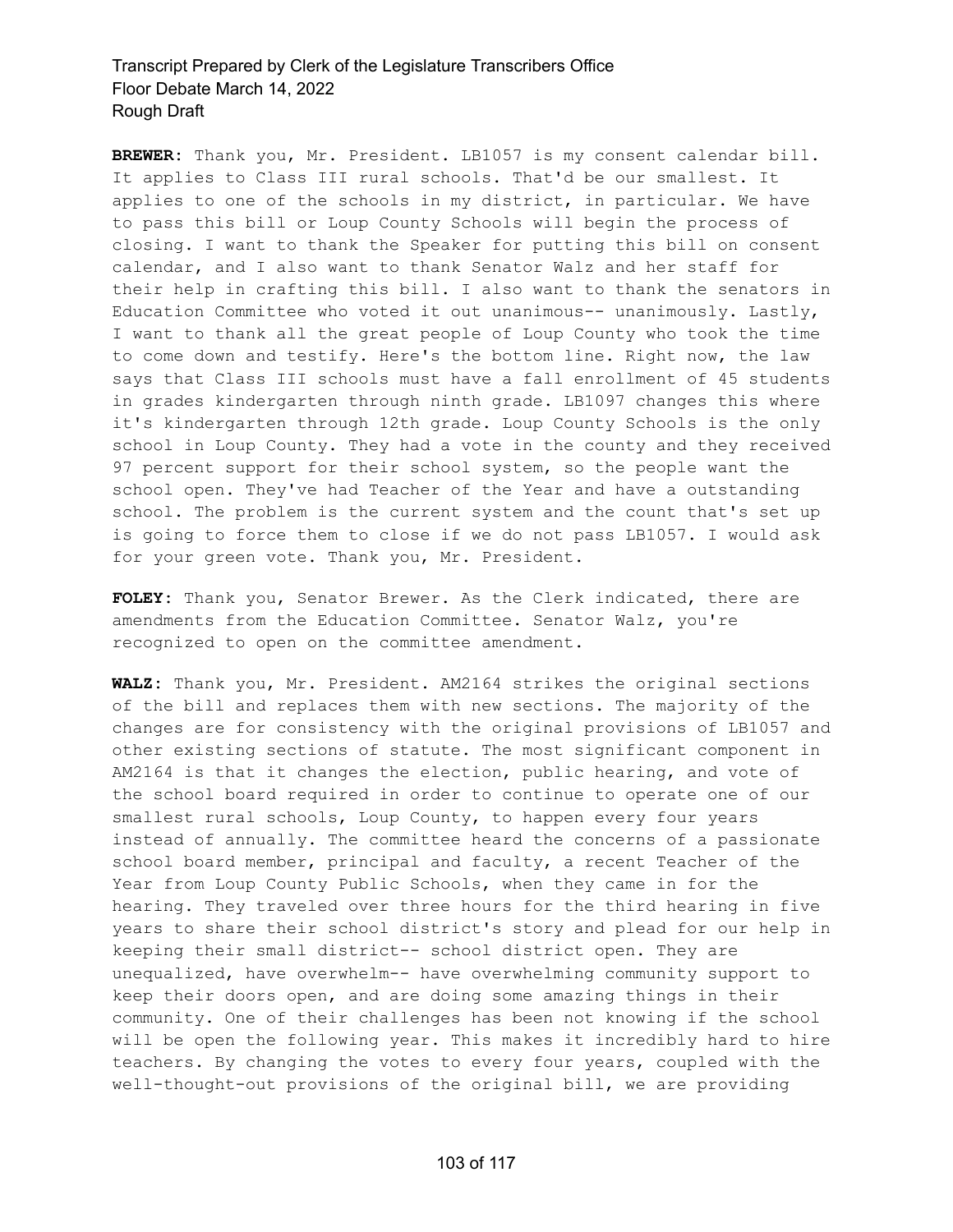them with hope and security for the future. I ask for your green vote on AM2164 and LB1057. Thank you.

**FOLEY:** Thank you, Senator Walz. Debate is now open on LB1057 and the pending committee amendment. I see no one wishing to speak. Senator Walz-- she waives closing. The question before the body is the adoption of the committee amendment, AM2164. Those in favor vote aye; those opposed vote nay. Have you all voted? Record, please.

**ASSISTANT CLERK:** 42 ayes, 0 nays on the adoption of committee amendments.

**FOLEY:** AM2164 has been adopted. Is there any further discussion on LB1057 as amended? Senator Brewer, you're recognized to close on the advance of the bill.

**BREWER:** Thank you, Mr. President. I just wanted to share the last vote that they had on whether to keep the school open or not came out 277 yes, 8 no, so Loup County wants the school. I say we give it to them. Please support LB1057. Thank you, Mr. President.

**FOLEY:** Thank you, Senator Brewer. The question before the body is the advance of LB1057 to E&R Initial. Those in favor vote aye; those opposed vote nay. Have you all voted? Record, please.

**ASSISTANT CLERK:** 41 ayes, 0 nays on the motion to advance the bill.

FOLEY: LB1057 advances. Members, we are going to move on to another bill, but before doing so, items for the record, please, Mr. Clerk.

**ASSISTANT CLERK:** Thank you, Mr. President. New A bill, LB977A, by Senator Slama, would appropriate funds to carry out the provisions of LB977. Communication from the Governor: Engrossed legislative bills LB567, LB704, LB749, LB786, LB791, and LB847 have been signed and delivered to the Secretary of State. Amendments to be printed: Senator Bostelman to LB1016; Senator Wishart to LB598. Your Committee on Enrollment and Review reports LB773, LB809, LB809A, LB800, LB750, LB344, and LB344A, all to Select File, some with E&R amendments. Amendment to be printed to LB1241 from Senator Clements-- two amendments to be printed from Senator Clements. That's all I have at this time.

**FOLEY:** Thank you, Mr. Clerk. Proceeding now to General File 2022 Speaker priority bill, Mr. Clerk.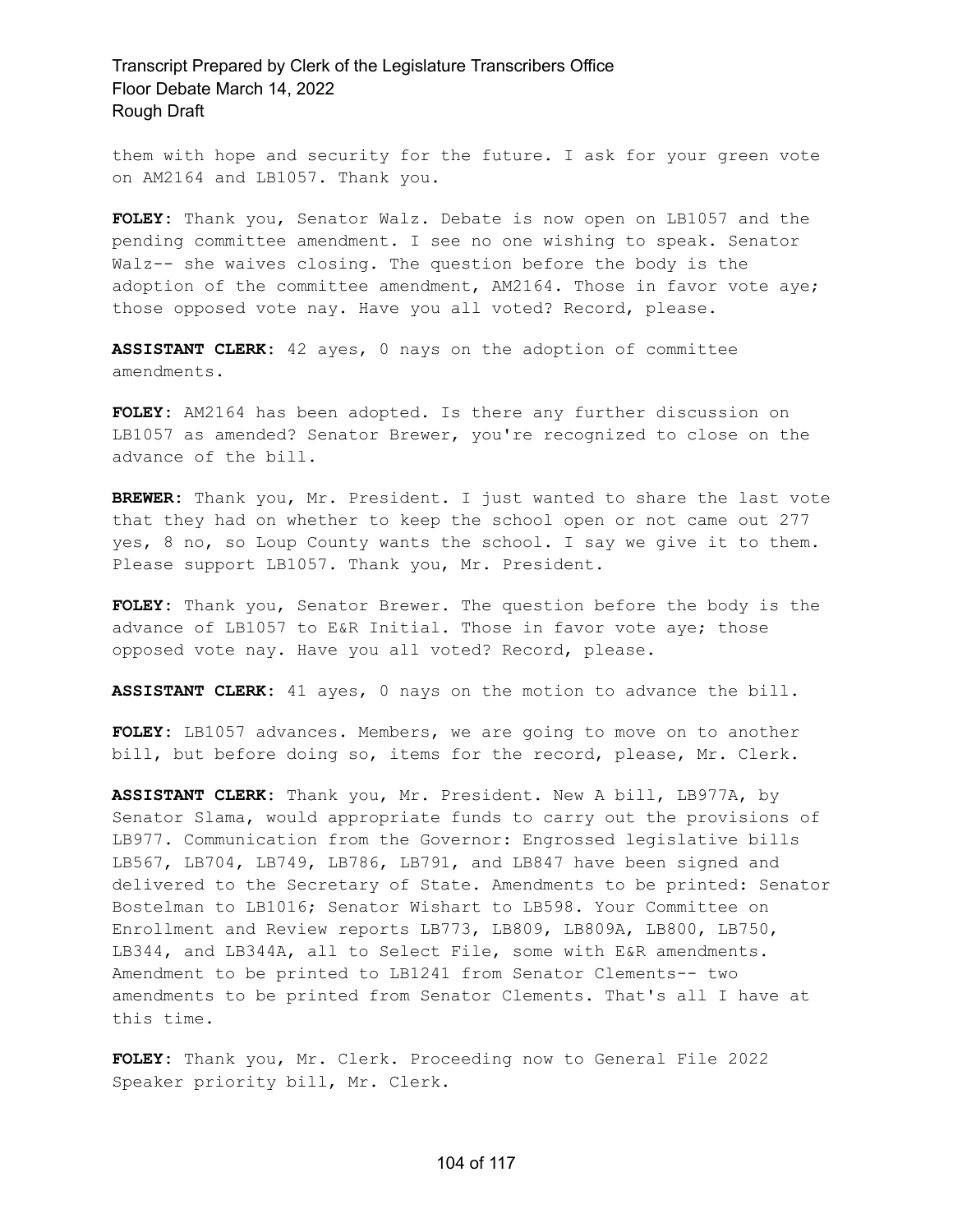**ASSISTANT CLERK:** LB661, offered by Senator McDonnell, it's a bill for an act relating to crimes and offenses; to prohibit assault on a public transportation driver; change and eliminate provisions and penalties relating to offenses involving assault of an officer, emergency responders, certain employees, healthcare professional; define and redefine terms; to harmonize provisions; repeal original sections; to outright repeal Section 28-931. The bill was introduced on January 20, referred to the Judiciary Committee. That committee reports the bill to General File with committee amendments.

**FOLEY:** Senator McDonnell, you're recognized to open on LB661.

**McDONNELL:** Thank you, Mr. President. Since earlier today I-- I asked Senator Cavanaugh to please consider not speaking on-- on all of the bills on consent, and she-- she did not, so otherwise, without her making that decision, which was her right to speak on every bill, but I want to thank her-- since I asked her on record, I want to thank her on record of not discussing the last few bills. Otherwise, we would have ran out of time today. LB661 proposes to expand the offense of assault to include public transportation drivers. The bill was presented to me by the men and women who drive the buses for the Omaha Metro Area Transit Authority and who belong to the Transport Workers Union Local 223. There have been numerous instances of horrible assaults on these drivers while in the scope of the basic duties of his or her daily employment. In these examples, there was no provocation. These men and women are simply doing their jobs and providing a service to the citizens of their community. During the LB661 testimony that was shared before the Judiciary Committee last year, it was noted that these assaults endure-- endured by our community transportation drivers occur on a weekly basis without fail. Experiences shared by these individuals included being punched, beaten, spit on, and one driver even encountered an individual on his bus with a hatchet. The men and women who drive buses and provide this service to our community are sitting ducks in their seats. They need to focus on the road, the traffic, and the pedestrians, all while trying to observe the commuters and activity on their bus. They have- they have their backs to their passengers and have nothing to protect them should an incident occur. Furthermore, these horrible instances and assaults have taken place for nothing more than a driver requesting a passenger to wear a mask under the mandate, a passenger boarding the bus and refusing to pay the \$1.25 fee, and, as we heard during the hearing, for absolutely no reason at all. To add even more insult to these assaults, the offenders are rarely reprimanded or charged for their actions because current penalties are taken lightly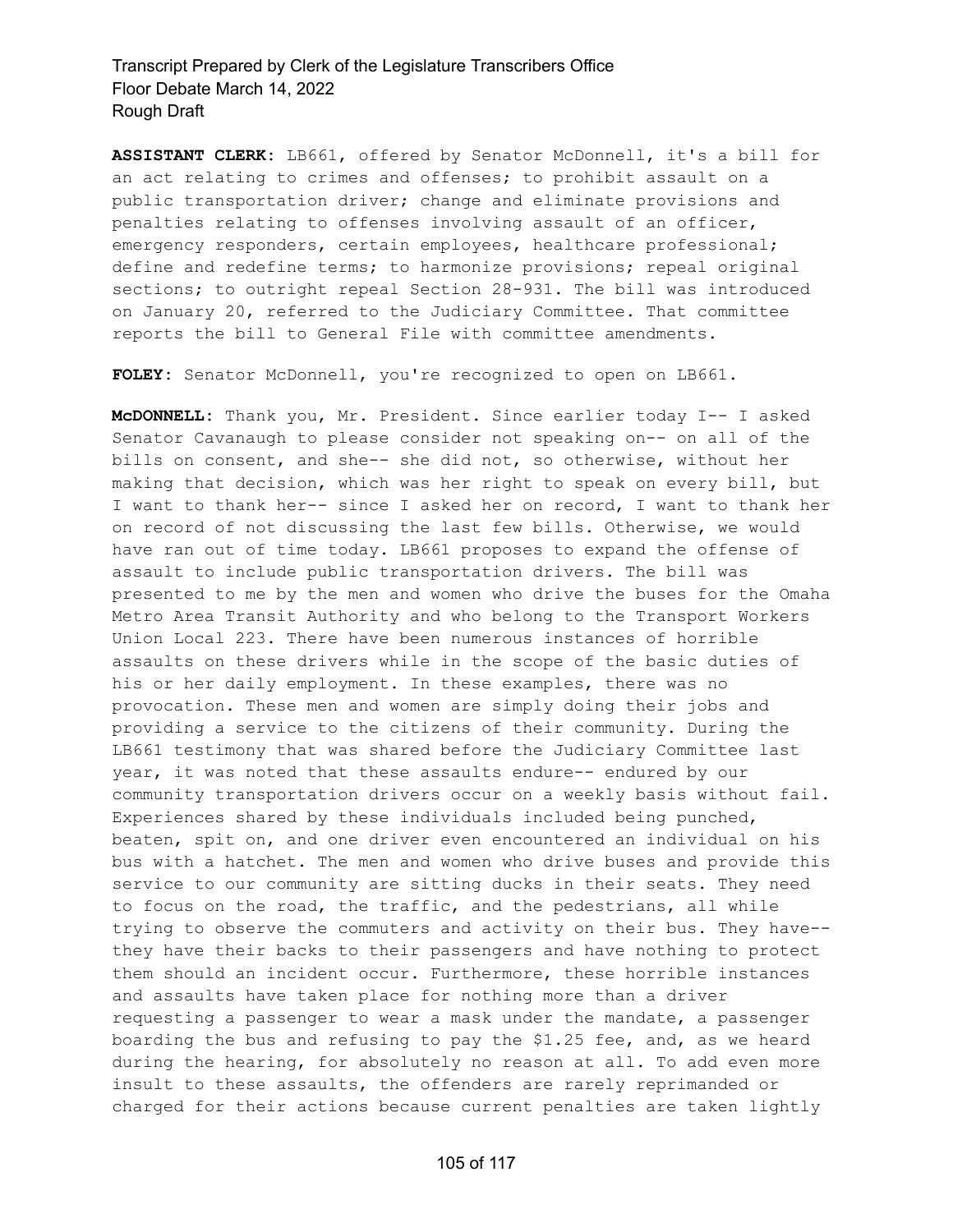and have little teeth for protect-- prosecutors to pursue. To go one step further, these drivers not only endure these encounters on a weekly basis, they must then return to the same spot during the same route on a timely and routine basis throughout each week, each day and-- and week. Prepators-- propri-- know precisely where the-- to find them and retaliate, and these common threats are beyond concern and disheartening when a driver begins his or her shift to start their day. They should not have to feel this level of fear or concern when performing a respectable and important job to provide for their families. Can you even imagine being helplessly beaten whilst sitting in your seat over a discrepancy of \$1.25 or someone refusing to wear a mask? I cannot. An increase in the penalty for assault on the public transportation driver would send a message to these horrible offenders and actually provide some teeth for prosecutors so the repercussion would be more than a slap on the hand should someone choose to assault one of these men or women during the scope of their daily job duties and requirements. You will note LB661 appears to make numerous changes to the statute. These changes were incorporated at the Bill Drafters' request to clean up this section of the law. The Legislature has added certain professions to this section over the years to include healthcare professionals, first responders, probation officers, police officers, correctional officers and firefighters. The term "public safety officer" was created to provide a more cohesive section of the statute. AM6-- AM612 has also been filed to fix a typographical error. I would like to thank the Speaker Hilgers for designating LB661 as a Speaker priority bill this session, and I would encourage and appreciate your support of AM612 and LB661 to provide protection- protection to those dedicated individuals.

**FOLEY:** Thank you, Senator McDonnell. As the Clerk indicated, there are amendments from the Judiciary Committee. Senator Lathrop, you're recognized to open on the committee amendment.

**LATHROP:** Thank you, Mr. President. LB661 was heard by the Judiciary Committee on February 24 of 2021. The committee voted 6-2 to amend the bill with AM612 and advanced the bill to General File. The amendment corrects a typo in the original bill and replaces the word "tax" with "taxi" in the proposed definition of public transportation driver that would be added to Section 28-929.01. Taxi drivers would be excluded from the definition of transportation driver. And with that, I would encourage your support of the amendment. Thank you.

**FOLEY:** Thank you, Senator Lathrop. Debate is now open on LB661 and the pending committee amendment. Senator McKinney.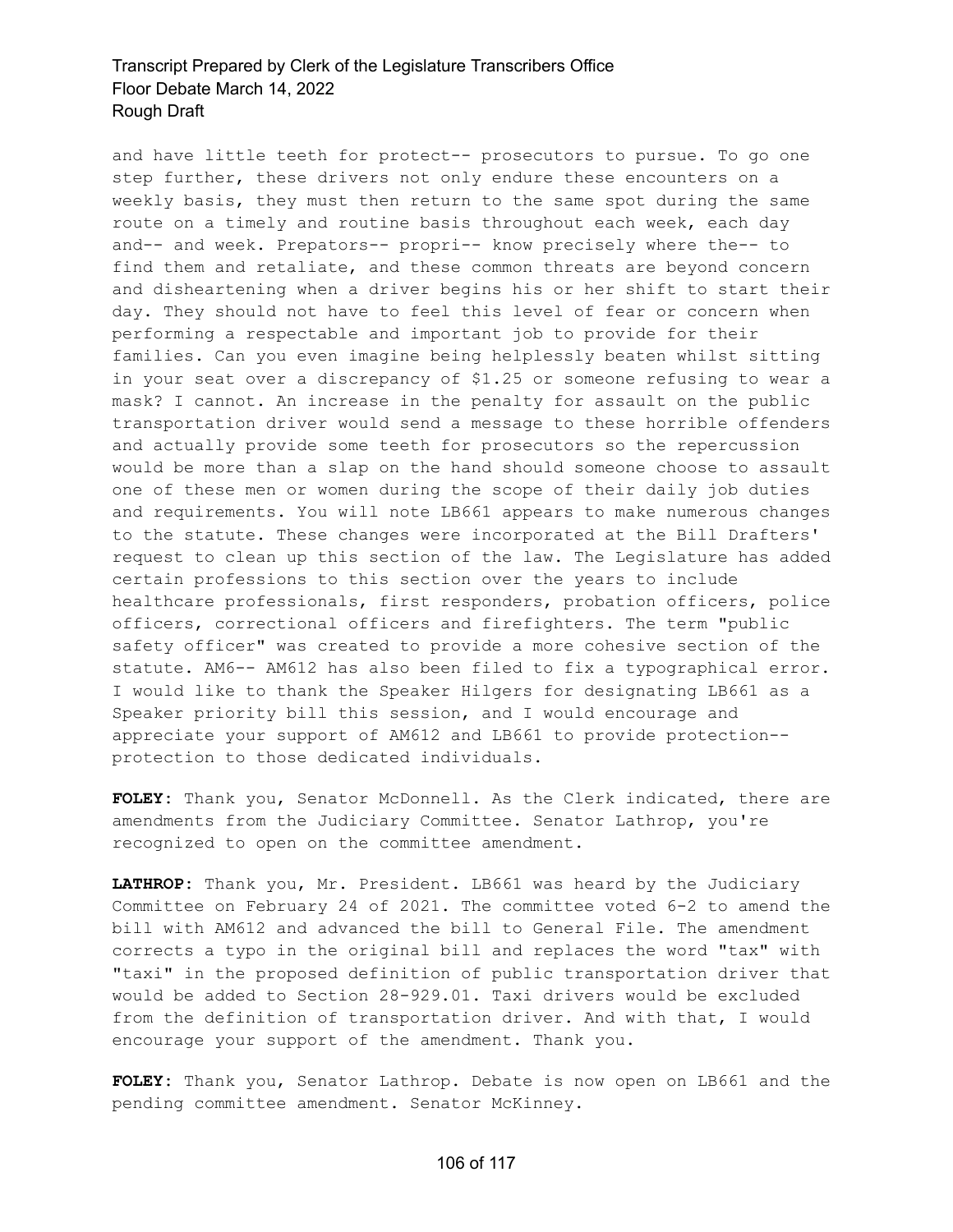**McKINNEY:** Thank you, Mr. President. I rise opposed to AM612 and LB661. While not intended, this bill is the kind of legislation that contributes to racial disparity in prosecution and punishment. This bill will help to increase our prison numbers and a disproportionate number of people of color in prison. This law will apply to people who ride buses. Who rides buses? First, people who live in Omaha, and to a lesser extent in Lincoln, because in rural Nebraska there are no bus services at all. Rural Nebraska white people will not be exposed to this felony crime. People who ride buses regularly will be-- will be exposed to these felonies and that-- and that will be poor people and people of color who large-- who largely rides buses. These people will be exposed to a felony prosecution. Any sort of incident or confrontation that they may have will now be a felony, regardless of the level of harm or harm-- harm recklessly to drivers. Some statistics that I'll remind everyone of, the black incarceration rate in Nebraska is the tenth highest in the United States. Nebraska's black incarceration rate is nine-- in-- for-- for black people it's 9.5 times the rate of white people. Only five other states have a greater disparity. Nebraska is the only state to increase its black incarceration rate since 2006. High incarceration rates can be traced to census tracts in north Omaha. Seven north Omaha census tracts had incarceration rates of at least 16 percent of the population, which is higher than any census tracts in Los Angeles, with millions of people. Among the nation-- we're also among the nation's 100 largest metro areas, Omaha black-- Omaha's black incarceration rate, as I stated. But who rides buses? So this will impact mentally ill individuals, which we were having a conversation about last week. Sergeant Aaron Hanson, who testified in support of the bill, and in his testimony, he pointed out there is a high number of people who ride the bus who have mental illness that sometimes, because of the conditions of their mental illness, perhaps might be delusional or not on medication, then this situation is what contributes to incidents involving negative interactions with bus drivers. This bill will now ensure that this problem will be resolved by the criminal justice system with felony prosecutions. Felony charges mean a high bond, which will mean that people with mental illnesses will be sitting in our jails. Felony charges will mean-- mean a likely prison sentence, so we'll have more people in prison with mental illness. Bus drivers are also not the same as police. This bill alleviates status protection for bus- elevates status protection for bus drivers to the same level of prosecution for police. Proponents will talk about the hazards that bus drivers face and some of the incidents described are of-- are of concern. First, those things are criminal acts currently. And if the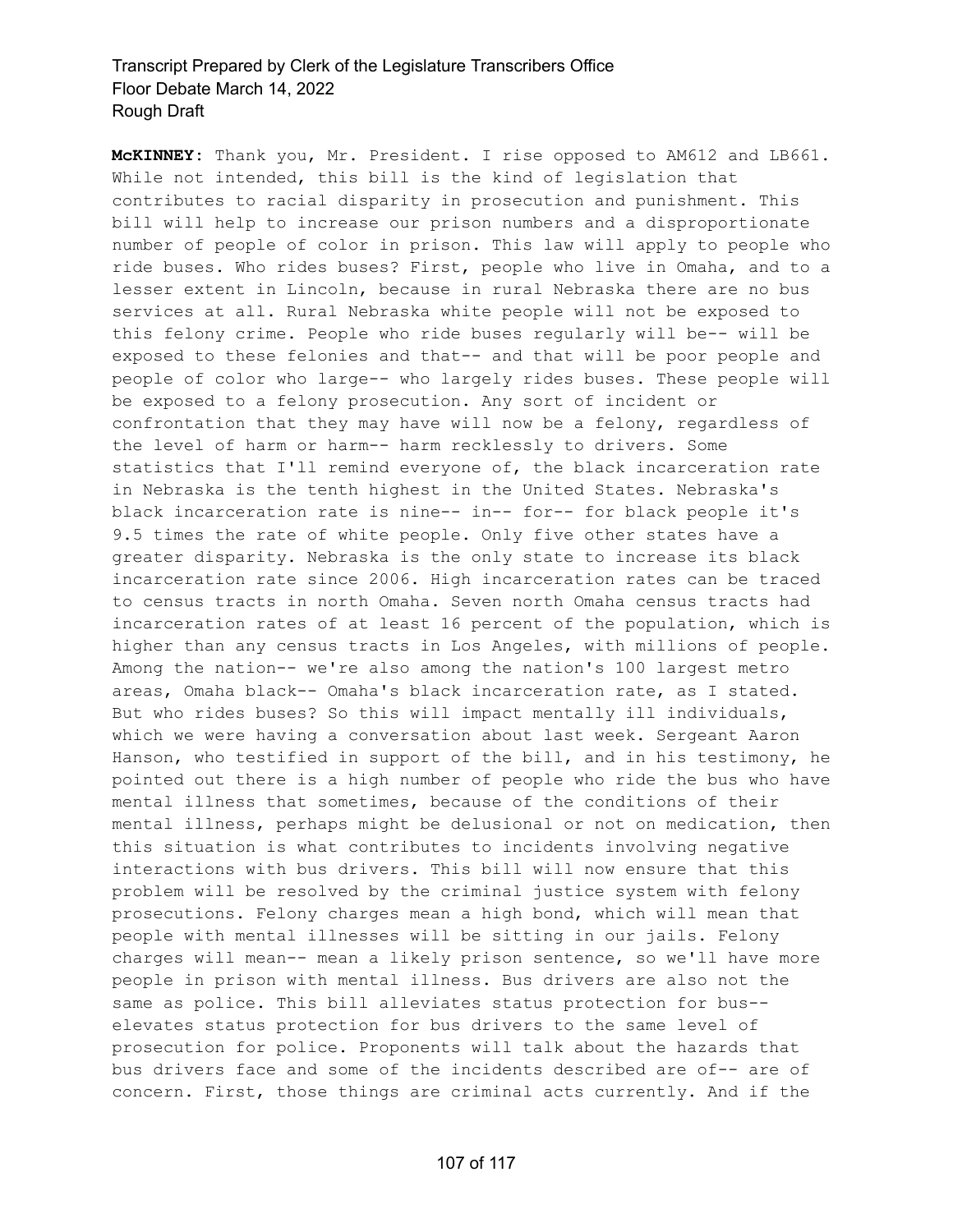injury is a significant one or if the assault involves a weapon, then that is a felony assault already. What this bill does, it increases penalties arbitrarily. It will put bus drivers on par with police officers as far as pro-- protected victims. And no disrespect to the bus drivers, but there is a difference in risks associated with police and metro bus drivers and the obligation that we have with what law enforcement has the power to do or how we should protect them. Law enforcement officers are trained in de-escalation techniques. With respect to training, law enforcement officers must be--

**FOLEY:** One minute.

**McKINNEY:** --certified with 20-plus hours of ongoing-- ongoing training every year. Police are trained in working with people with mental illness. Police are armed with lethal and nonlethal tools to address risks associated with themselves. We don't need this bill because it's already a felony to assault a bus driver. The Omaha Police should do their job and Metro Area Transit should do their job as well. We do not need this bill. We don't need to extend more felonies or add more felonies. This is bad. This is a bad bill. Thank you.

**FOLEY:** Thank you, Senator McKinney. Senator John Cavanaugh.

**J. CAVANAUGH:** Thank you, Mr. President. Well, I rise in opposition to the bill generally. I spoke with the gentlemen who were sitting up in the balcony. I appreciate them coming and talking with me today, and I talked with them in my office last year. I'm gonna try and be quick because I'm not trying to take up time, but I-- I wanted to make sure I got my thoughts on it on-- on the record. Ultimately, the-- the bus drivers that are here and the-- the folks who came and talked to us before, they presented a, I think, a legitimate argument about a problem. They-- they came, presented an issue, a problem that needs solving. Senator McDonnell is taking this approach to solve this problem. And I spoke with the-- the bus drivers and I ex-- articulated to them and I've said why I don't think this particular solution is the solution to their problem, but they do make an argument for that and they have a legitimate problem that needs addressing. Senator McDonnell, I don't need to rehash everything he said about the vulnerability of bus drivers when they're driving the bus and subjected to those risks, and then, of course, the trauma associated with having to return to a place where you have been assaulted. I respect and appreciate those arguments. I think the-- the problem with this bill is, when we continue to make more crimes, high-- higher penalties, more incarceration, we need to make sure that we're not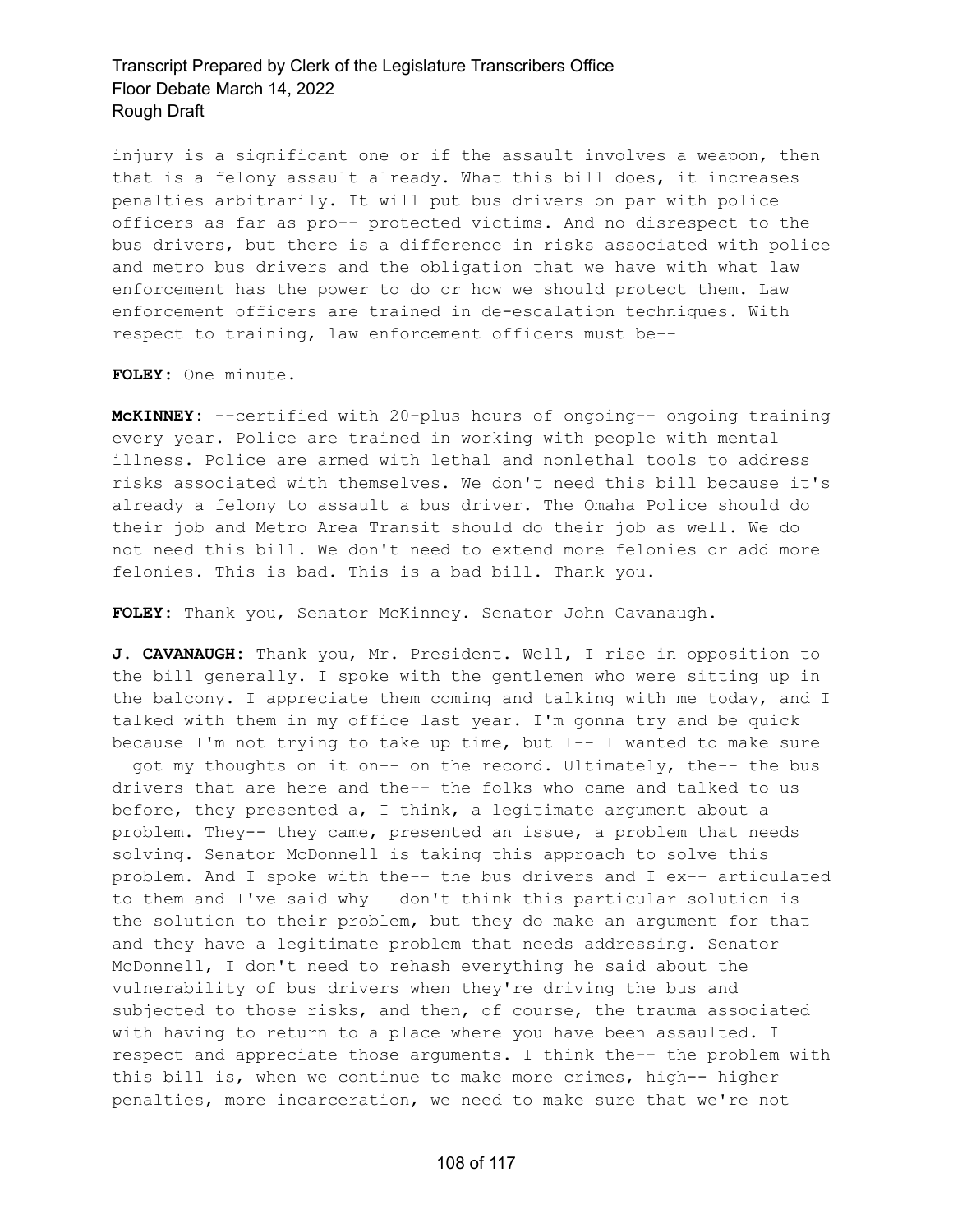looking past the fact that that is creating a huge problem in our society and that a lot of these people-- and again, I spoke to the bus drivers about there are people who are legitimately assaulting bus drivers that are not mentally ill. However, a large number of people who commit these crimes are mentally ill. And I have been involved in the criminal justice system, as you all know, and represented people that were charged under this statute as it stands today. And I can tell you, to a person, the individuals charged under the statute, the enhancement of the statute, are mentally ill, are people that we're try-- that need mental health services, had a crisis and assaulted or were accused of assaulting a law enforcement officer or a medical professional. And so that's my concern about this bill, is that we're solving a mental health problem with enhanced penalties and that we do that too often. I have the article here that I'll circulate at some point, but it's from the World-Herald about previous laws that we passed that were well-intentioned, but are one of the things that have led to the overcrowding in our criminal justice system, in our prison system. And so we need to be conscious of that when we're-- we're trying to solve these problems. This is a legitimate problem. This is an attempt to solve a problem that is legitimately established and been presented. I'm disagreeing with the implementation in this particular case because of the systematic problems that we have in our criminal justice system as they pertain to mental health issues and dealing with individuals' mental health. So with that, Mr. President, I'll yield the remainder of my time.

**FOLEY:** Thank you, Senator John Cavanaugh. Senator Geist.

**GEIST:** Yes, thank you, Mr. President. And I stand in 100 percent support of this bill and I'll tell you why. I listened to these gentlemen and the testimony. I was appalled at what they go through, very graphic description of what they go through, and they have absolutely no defense, no recourse. We do protect our healthcare workers, our police officers. It was-- it was interesting to me. I know that many people don't like upping a penalty. I understand that. Part of the testimony in this hearing was how, even with this assault being a misdemeanor, no one ever charges the assaulter because they usually run away, it's hard to apprehend them, so this isn't an issue of people getting thrown in prison because they have a felony, so let's be clear on that. This is rarely even charged. This is an issue of respect. And if you work for the city of Lincoln or the city of Omaha and you have to sit in your seat with no recourse of someone beating you up, whether they have a mental illness, whether they have a weapon, whether they are in their clear mind, whether they are on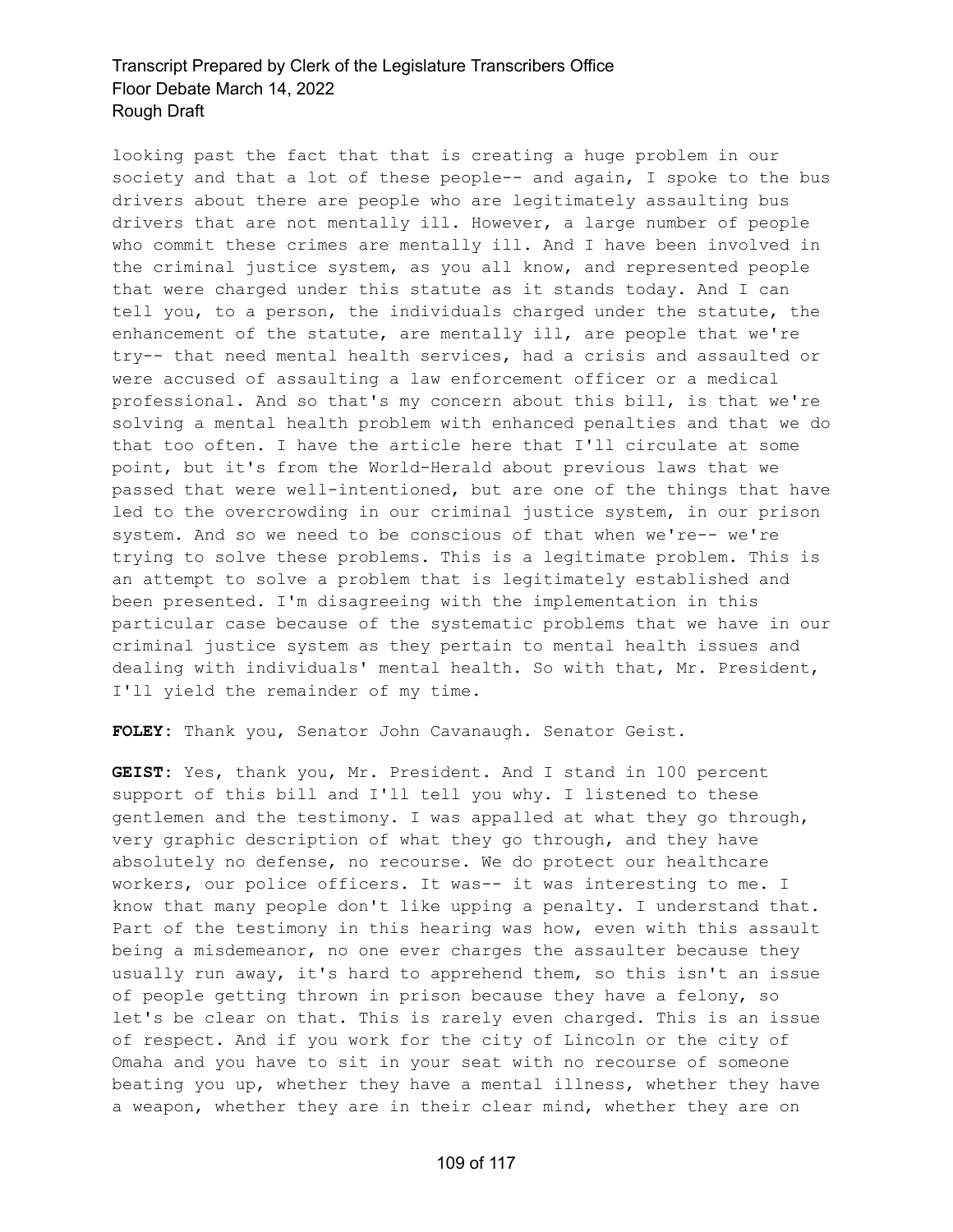drugs, you should be fined and you should be charged. These men deserve that respect. If you represent our city, we should protect you. We should protect you like we protect our other city workers. They deserve that respect, and that's why I'm 100 percent for this bill. Thank you, Mr. President.

**FOLEY:** Thank you, Senator Geist. Senator Wayne.

**WAYNE:** Thank you, Mr. President. Senator Geist, the-- the-- the things you just described sounds like our teachers, but we don't charge felonies. My point is, is where does the class close? How many retail workers who deal with our public maybe get assaulted? Do we make those a felony? See, there's a clear demarcation point between healthcare workers and first responders for a particular reason. There are healthcare workers and first responders who their overall job has to make sure that they can function. And there's not even a respect issue. To say it's not respectful or to say that this is about respect means those who don't get charged with felonies, those who are not in the same special class, somehow are not respected or have the same level of respect. But just listen to what was said on the microphone. These are not charged. That sounds like an issue with the county attorney. These are not charged, so by not charging them, we're going to increase it to a felony. How does that make the charge happen? I'm-- I'm confused by that. But the most important testimony, I think, Senator McKinney said, from a sergeant, said that our people who ride these buses are often mentally ill, and that's where this comes from. So we are, again, creating a felony that their own police officers who testified on how this happens said it's the mentally ill. So we're- we're creating a felony for those who are most likely mentally ill. That just is bizarre to me. It isn't about respect. Public defenders, I'm sure John-- Senator Cavanaugh, John Cavanaugh will tell you, they've been attacked. They serve our city and county. Attorneys who are appointed get attacked, guardian ad litems [SIC] get attacked. My point is, is if you start going down this road, it opens the door for everybody, then it's no longer a special class, it's everybody, then we're just going to charge felonies for everybody. The fact of the matter is, if somebody gets hit or assaulted at a certain degree, real bodily harm, it doesn't matter if they are a police officer or not, there still can be a felony charge. There is a felony assault. So if they're beat to a point where it's that harmful, they should already be charged with felony assault. My point is, there's already a charge on the book that can handle this if the prosecutor so chooses. Again, think of all the people who interact with the public who we don't create a special class for. And if we're going to create this special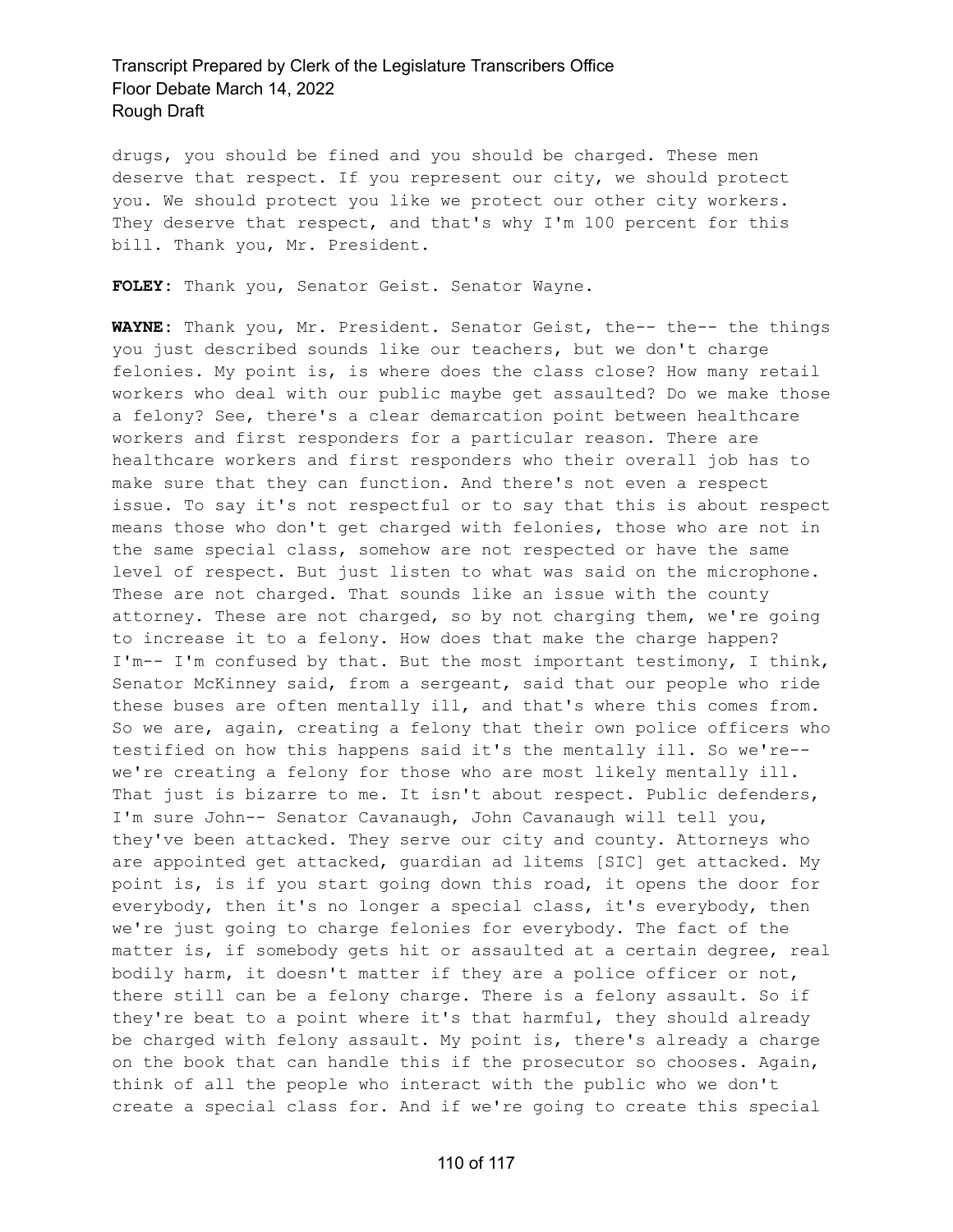class for anybody who interacts with the public, then we got to create it for everybody. Then what you're saying is there's no more misdemeanor assault. Everybody-- everybody falls in the same class. That's the issue. Think of what first responders, people in the healthcare, what they deal with. And, yes, it could be sometime similar situations, but then you gotta throw in the teachers, then you gotta throw in retail workers, then you gotta throw in bankers. Anybody who comes in contact with the public is an automatic felony. I'm not ready to take that leap. We already have charges on the book that allow discretion for prosecutors to do that. And if a sergeant, who is running for Douglas County Sheriff, is saying most of the people are mentally ill who are committing this, then you have to decide if that's who you want to charge felonies to. I don't think we want to do that. Thank you, Mr. President.

**FOLEY:** Thank you, Senator Wayne. Senator McKinney.

**McKINNEY:** Thank you, Mr. President. I rise again against the AM and the bill. Broadening of the criminal code, increasing penalty-- and increasing penalties continues with the tradition of this body this year and year after year. You know, we do not moderate or lessen penalties. And when we try to lessen penalties, people are up in arms. The police and the county attorneys show up down here trying to fight tooth and nail not to decrease penalties. We got an amendment on a gun bill because the police don't want to be like the rest of the state in Omaha. It just makes no sense. And then we wonder why our criminal justice system is the way it is. We wonder why we have overcrowding. We wonder why so many people in our county jails and our state prisons are mentally ill and they don't get the care because we're overcrowded, not properly staffed. But we-- but we want to up penalties, which more than likely will target people of color and people with mental illness and substance abuses. Those are the people that ride the bus. I'm not saying everybody that rides the bus is mentally ill or abuses substance or anything, but a huge portion of those individuals do. And that-- and that-- this is what's going to happen. If it's rarely charged by the county attorney, how is upping the penalty going to get the county attorney to charge it? Why isn't the county attorney already doing its job? Why isn't the Omaha Police already doing their job? Why isn't Metro Area Transit putting posters up on buses saying, If you assault a bus driver, that will be a felony? Which it's already a felony, felony assault. Why do we need to create another law when it's already a thing? We just want to continue with filling up prisons and then wondering why our prisons are filled up. It-- it makes no sense, and then you guys want to fight everything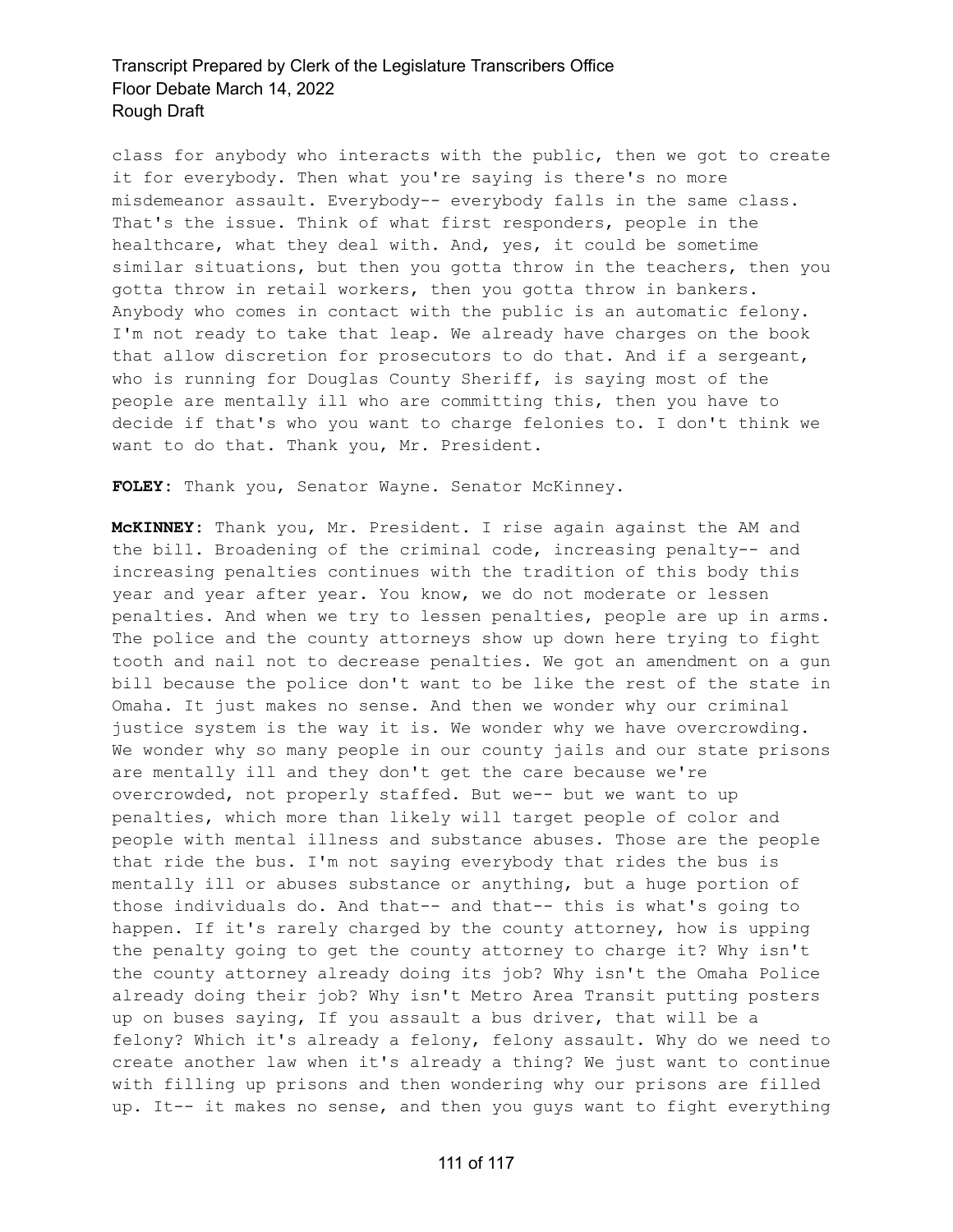to try to decrease the population. No, we're being soft on crime, but y'all want to be tough on crime, especially for people with mental illnesses. That's the problem here. Y'all don't think about that. You only think about, oh, let's be tough and support our-- who-- whoever. You gotta think about the total impact of what you do when you try to get a bill like this passed. This would disproportionately affect people. This is the same conversation we had about the DNA bill, which would disproportionately affect black people and people of color. But y'all don't care. It's always "but." But you will fight a bill to decrease the mandatory minimum for low-level possession of drugs. No, that's soft on crime. Don't want to let older people who are serving time that are no threat to society and statistically shows that they don't re-offend, you want to fight that. You want to fight everything, you want to up penalties, but you don't want to help the population. That's the problem. When you talk about, Senator Stinner, why we-- why we're having debates about building a prison, it's because people keep trying to pass laws like this. That's the problem. We have to stop that. And then come up and say, oh, we care about your community or your communities? You can't really care if you want to keep upping these type of charges and over-incarcerating people. That's the problem. This bill is bad. It is bad. I don't know how many times I can say it. And I feel for the bus drivers. I don't want them to be assaulted. But they already-- but it already could be charged as a felony. Tell the county attorney to do its job, tell the police to do their job, and tell Metro Area Transit to do their job. That's what we should be doing, motivate them to do their job, not try to up a penalty, which is going to negatively affect a huge population of society, again, which is why we need racial impact statements from this body, because too many people think it's OK to say yes to bills like this without fully thinking about what-- what it will do--

**FOLEY:** One minute.

**McKINNEY:** --just to make somebody feel good. That's the problem. Thank you.

**FOLEY:** Thank you, Senator McKinney. Is there any further discussion? Senator Lathrop, you're recognized to close on the committee amendment.

**LATHROP:** Colleagues, AM612 just takes care of a typo. There's nothing controversial about AM612 and, once adopted, I'd be happy to speak to LB661. Thank you.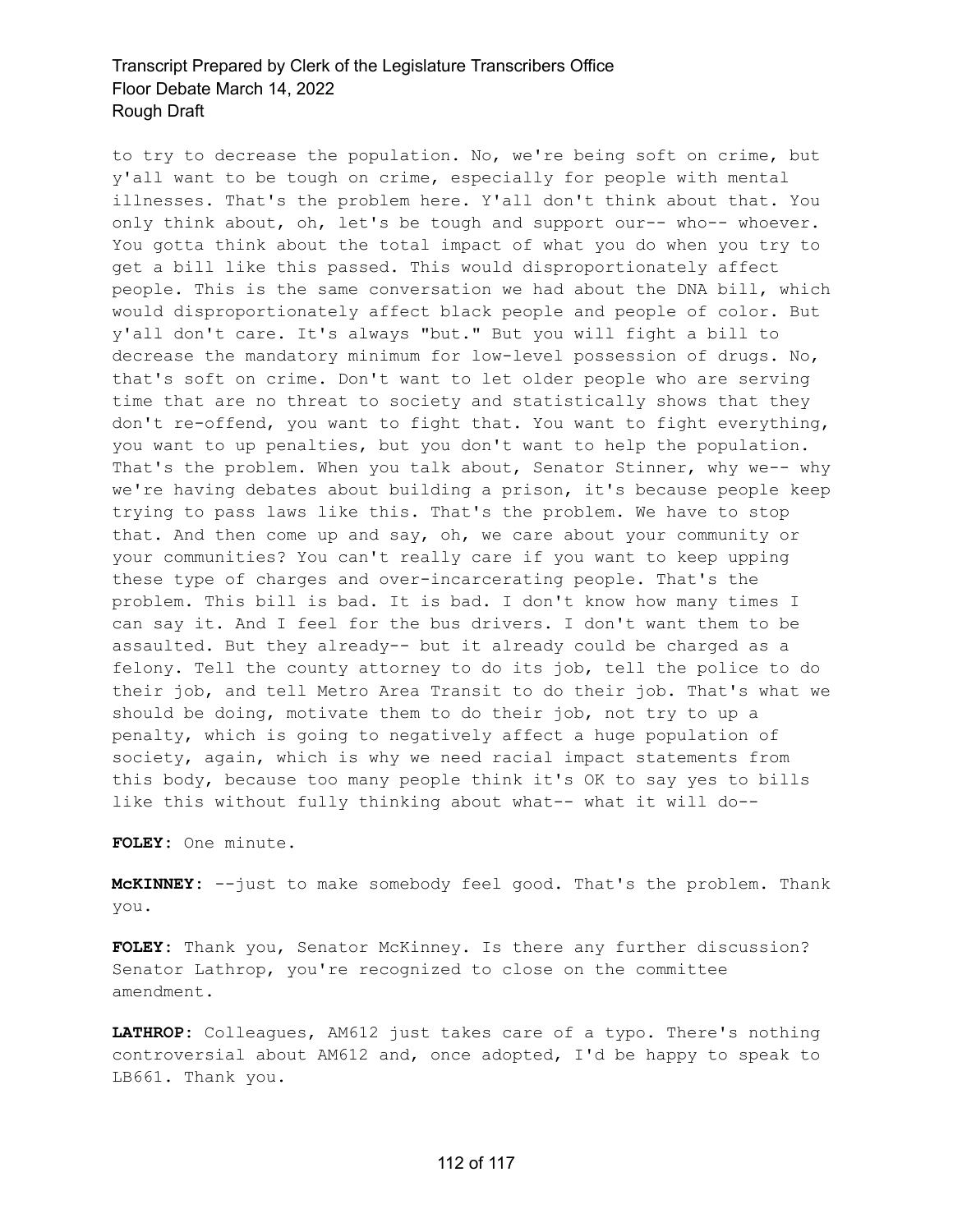**FOLEY:** Thank you, Senator Lathrop. The question before the body is the adoption of AM612, committee amendment. Those in favor vote aye; those opposed vote nay. Have you all voted? Record, please.

**ASSISTANT CLERK:** 34 ayes, 2 nays on the motion to adopt committee amendments.

**FOLEY:** AM612, committee amendment, has been adopted. Further discussion on the bill as amended? Senator McKinney.

**McKINNEY:** Again-- I'm back again. LB661 is a bad bill. This is nothing against the bus drivers. I don't want them to be assaulted and none of us should want them to be assaulted. But it's already a penalty for a felony for assaulting somebody. We do not need this. If you wonder why our prisons are overcrowded, it's bills like this. And we stand up and talk about taxpayer dollars being spent on this, this, and that, but then you don't want to have that debate about taxpayer dollars when the prisons will be overcrowded even more because of a bill like this, potentially. We don't need this bill. We have to say no to this. And if you don't want to say no, then, you know, it -- it tells me where you're at on a prison and where you're at on criminal justice reform in this state. We don't-- why do we need this bill? I want somebody to stand up and tell me why, when it's already a felony to assault somebody. Just tell the county attorney and tell the police and tell Metro to do their job. All they-- that's the-- it's just frustrating that a bill like this gets a Speaker priority when there's so many other bills that are deemed as controversial that don't even get heard out here. But this, to me, is controversial because we're upping a penalty, and nobody cares because it's not going to affect their community disproportionately, most likely. We-- we have to stop this. We really do, honestly, because if-- if we don't, our prisons will be overcrowded. You know, we have a proposal for a prison that probably costs more than the proposal at this point because of the pandemic and the war in Ukraine right now, which I think the ask is \$270 (million) or \$230 (million). It's probably more than that. So we're-- we're OK with investing potentially a half a billion dollars in a prison, but we don't want reforms simple as making low-level drug offenses misdemeanors. People are fighting, literally, to-- that-- that's the problem. People are fighting that. They want people with drug addictions to be charged with felonies because that'll help them get better and get on track. And I'll just tell you, as somebody that grew up in a family with people that did every drug under the sun, charging them with felonies is not going to push them to get off that drug. We need to provide them with support. We don't need to lock them up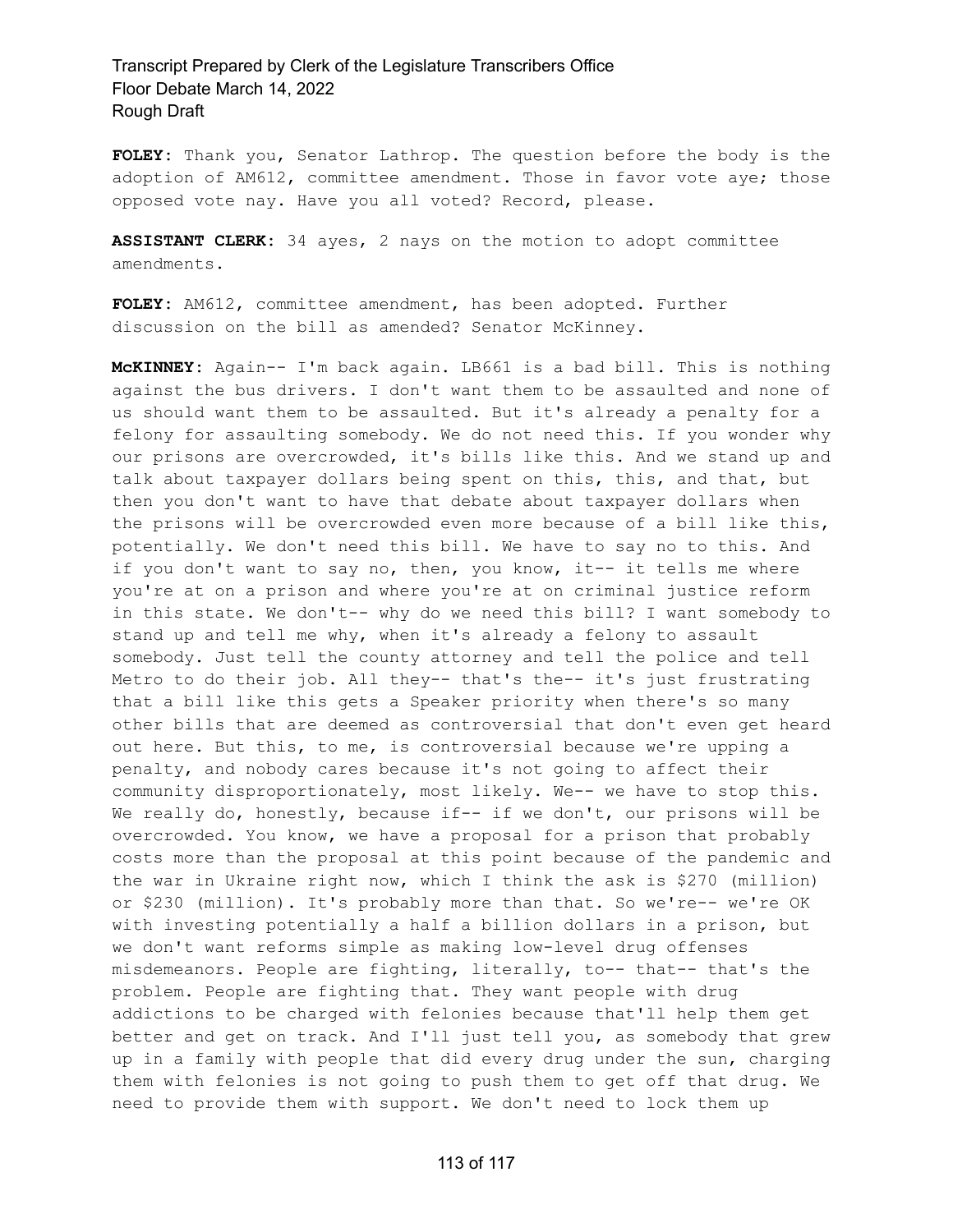because then, when we lock them up, we're not getting them substance treatment. There's people doing drugs right now, as we speak, in the state prisons because the guards bring it in more than anybody, but nobody ever wants to have that conversation. We have to stop this. This bill is bad, and I don't know why nobody else is standing up. I think everybody just thinks it's acceptable, but I don't, so I guess we'll just stay here until it's time to go because I'm strongly opposed to this bill. Our state has the tenth highest black incarceration rate in the nation. Nobody cares. Most of those people come from my district and Senator Wayne's district. Most of the people that ride buses are, you know, low income, and some are poor and some deal with mental illness, some deal with drug-- drug addictions and things like that. And just me one day, just hypothetically, I'm poor, riding the bus, because I used to ride the bus when I was a kid a lot, and I have an episode of because I have a mental illness and, not that it's right, I potentially hit a bus driver. I'm getting a felony, locked up, not given the proper treatment, whether in county--

#### **FOLEY:** One minute.

**McKINNEY:** --jail or the prisons, and then nobody cares about me. They're like, oh, you're a felon. And then I can't explain, like, no, I had a bad day because I wasn't able to afford my medication. But I have a felony on my record, so then I'm de-- I'm denied SNAP. I can't get food stamps anymore, barely can get housing. Nobody wants to hire me. So think about that, when you-- when you vote on this bill, what we're doing here. And you wonder why Senator Hunt brought the bill to take away that-- it's just ridiculous. I don't understand it. I really don't. Why are we voting on this bill when it's already in law that it's assault, it's a felony? What is going on here? And y'all probably don't care because y'all want to go home, it's 5:00, had a short weekend. Everybody wants to leave and nobody cares. But if you wonder why we have a prison overcrowding crisis, bills like this are the reason, the DNA bill is a reason, other bills are a reason.

**FOLEY:** That's time, Senator. Thank you, Senator McKinney. Senator Machaela Cavanaugh.

**M. CAVANAUGH:** Thank you, Mr. Lieutenant Governor. I wasn't expecting to come up that quickly. I completely agree with what Senator McKinney just said. And it is after 5:00 and I would love to go home right now, especially with Daylight Savings Time. I'm very, very tired. But this is important, and so I stay till the end. So I probably will not be voting for this bill because I'm-- I agree that I don't think that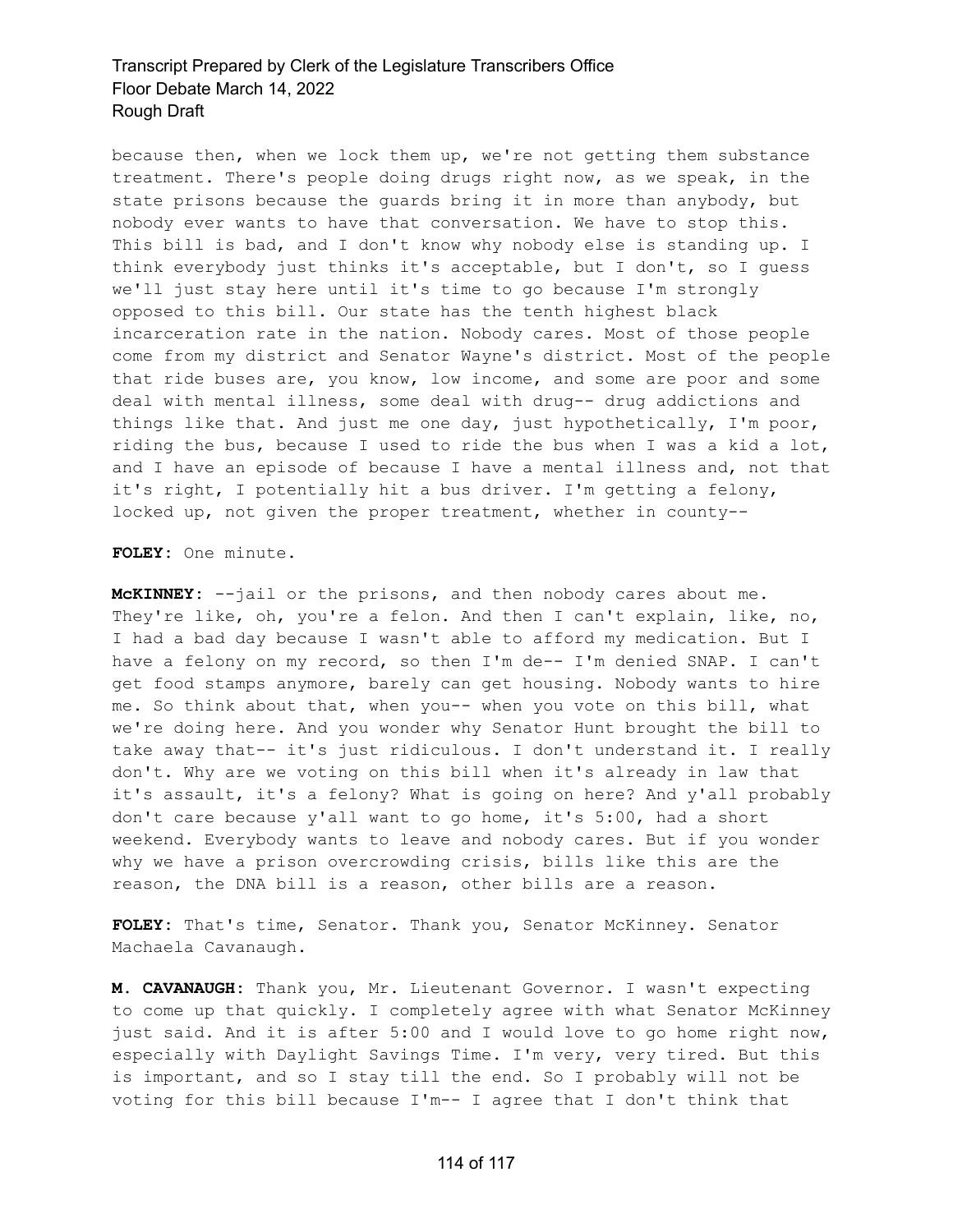it's necessary. And I just wanted to make sure that Senator McKinney knew that he was being heard this afternoon. I yield the remainder of my time to Senator McKinney, if he'd like it.

**FOLEY:** Thank you, Senator Cavanaugh. Senator McKinney, you have about 4:20.

**McKINNEY:** Thank you, Mr. President. So we'll continue this conversation. We are faced with a crisis in our state and a reality check for our state. We either continue to try to build our way out of this problem with the overcrowding or we pass LB920 and, I'm also going to say, LB980. We need both because we not only need to change our criminal justice system, we need to do something to affect the current population. Even if we were to build a prison, which would take five to six years, by the time that prison comes online, we'll need to build another prison. And if you're OK with that, that's just telling me that you're OK with locking people up and not investing in those people. You'd rather spend money to lock them up than provide them with the necessary resources to be successful, to make our state a-- state a better place for all. We talk about this good life and all this stuff, but when it comes to doing the right thing because of-- I don't-- it might be political. I guess it might be people are afraid that somebody is going to create a mailer says X senator is soft on crime. No, I'm smart, smart on justice and criminal justice to improve our state. That's what you should say. That's all you have to do. And, no, we don't agree on everything. But I also do think there's a middle ground. But just saying no and then standing up and saying, oh, we need this because we really need to protect our bus drivers? The police should already be charging the-- why isn't the county attorney already prosecuting people that assault bus drivers? That's the problem here. It's-- it's not to create another crime. That's the problem. Tell the county attorney who has incarcerated the tenth highest rate of black people in the nation to do his job. Tell Omaha police who disproportionately target north Omaha and south Omaha to do their job. Tell Metro Area Transit to print up a bunch of posters and post them on their buses and do their job. It's not this. It's not LB661. And I'm really disappointed in this body and people that say we care and we should do something about criminal justice in his state, but people are going to vote for this bill. That's the problem, because a bill like this, maybe not next year but over time, there's going to be an article in ten years, just like LB, what was it, LB68 that did the gun laws that said this is potentially and most likely the reason we have the overcrowding crisis we have now, because we have bills to try to make people feel good that disproportionately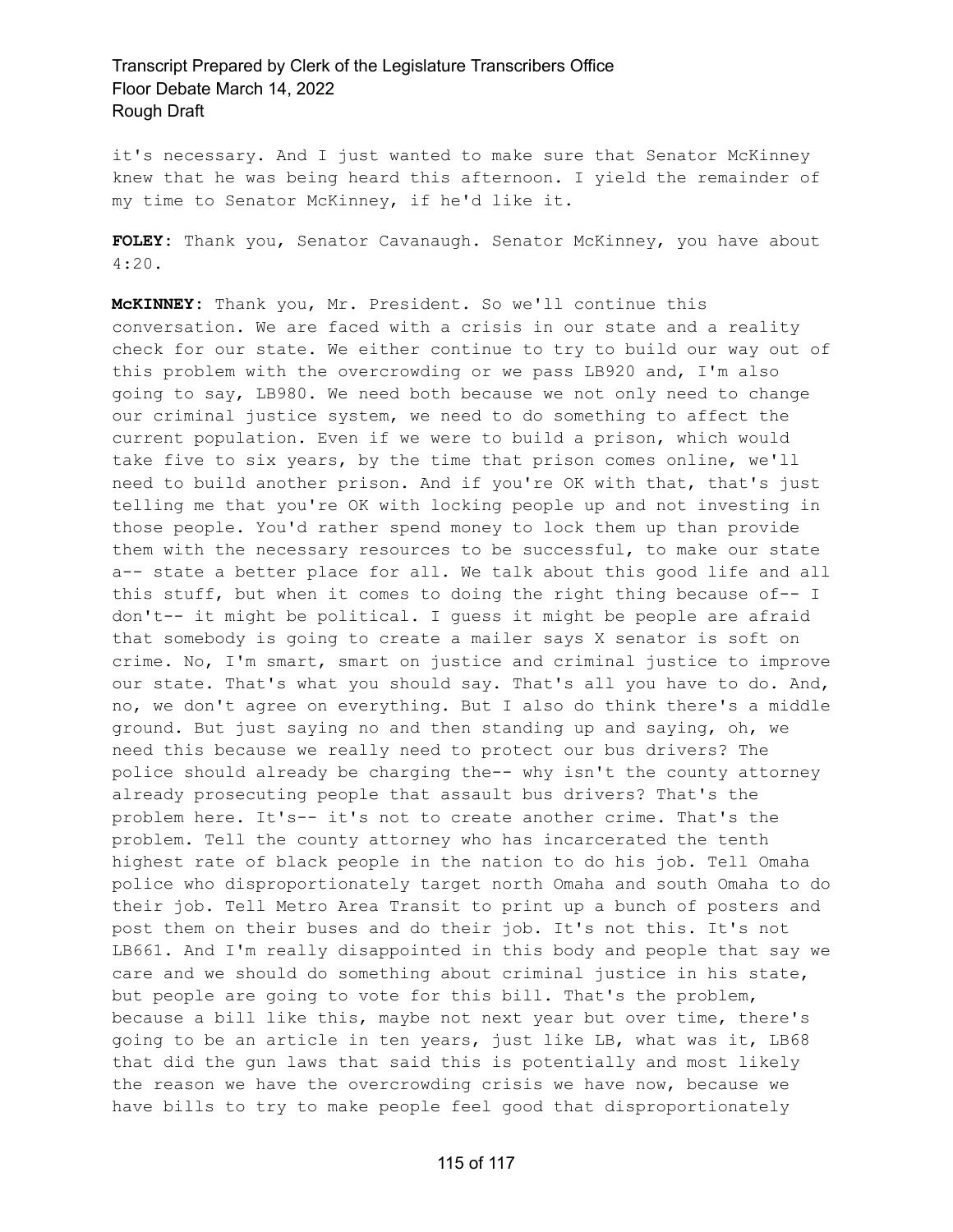affect people that look like me and nobody cares because for ages and centuries, nobody really cared about people that look like me. And it-- and it shows across this country in why we even have to have a debate about passing a bill to get our state to celebrate Juneteenth. Those people were emancipated in 1865. Why-- why does it take--

**FOLEY:** One minute.

**McKINNEY:** --till 2022 to finally do something about that? Why does it take for the federal government to do something before our state does something about that? But I don't know. Maybe Nebraska is not for everybody. That's what it seems like because there's more of a willingness to up penalties than to decrease penalties and actually help people and invest in people, and that's the problem. And nobody cares. It's quiet. I know people want to go home, but I guess we'll just stay here. And I guess I might have one more time, and I guess we'll-- I'll see where everybody stands. But as of now, I'm really disappointed in people not standing up, not saying anything. Maybe you-- maybe I don't stand up on stuff enough either. But this is something really important to me, and I'm going to keep standing up as long as I can to get you guys to understand that this is a bad bill. And am I next?

**FOLEY:** You are next in the queue. You may continue for five more minutes.

**McKINNEY:** Thank you. Really appreciate it, Mr. President. Again, so going into last year, well, after last year, we had the task force for CJI. And you can ask anybody in those meetings. I kept saying, are we meeting to do something meaningful or are we just meeting-- meeting to just check a box and say we tried? Up to now, it feels like it's just check a box and say we tried because there's 17 consensus items and there's four nonconsensus items that the guy that everybody loves, Trump, he went further on the federal side. Nobody wants to talk about that. Compare LB920 to the First Step Act, but nobody wants to pass the LB920 because it goes too far. But President-- former President Trump passed a bill before he got out of office that went further on the federal level. It-- it just astonishes me that people pick and choose what they care about, they listen to what they want to listen to, and people want to pass bills that are disproportionately going to affect people of color, people with mental illnesses, and people that are dealing with harsh things. What if somebody who, because the Governor doesn't want to accept the economic rental assistance, having a bad day, also deals with mental illness, can't afford rent and can't